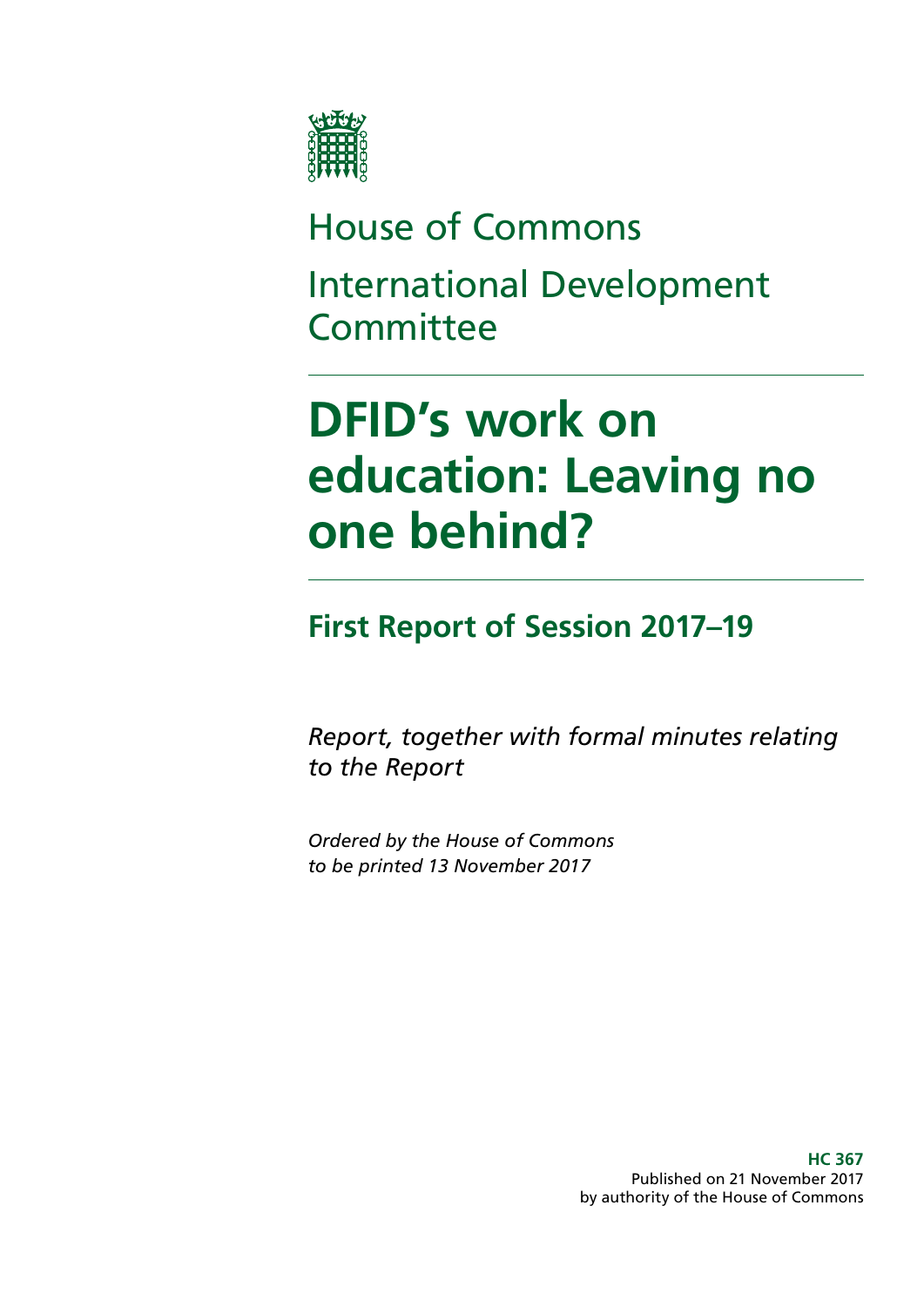### **International Development Committee**

The International Development Committee is appointed by the House of Commons to examine the expenditure, administration and policy of the Department for International Development and its associated public bodies.

#### **Current membership**

[Stephen Twigg MP](http://www.parliament.uk/biographies/commons/stephen-twigg/167) (*Labour (Co-op), Liverpool, West Derby*) (Chair) [Richard Burden MP](https://www.parliament.uk/biographies/commons/richard-burden/301) (*Labour, Birmingham, Northfield*) [James Duddridge MP](https://www.parliament.uk/biographies/commons/james-duddridge/1559) (*Conservative, Rochford and Southend East*) [Mr Nigel Evans MP](http://www.parliament.uk/biographies/commons/mr-nigel-evans/474) (*Conservative, Ribble Valley*) [Mrs Pauline Latham OBE MP](http://www.parliament.uk/biographies/commons/pauline-latham/4025) (*Conservative, Mid Derbyshire*) [Chris Law MP](https://www.parliament.uk/biographies/commons/chris-law/4403) (*Scottish National Party, Dundee West*) [Mr Ivan Lewis MP](http://www.parliament.uk/biographies/commons/mr-ivan-lewis/441) (*Labour, Bury South*) [Lloyd Russell-Moyle MP](http://www.parliament.uk/biographies/commons/lloyd-russell-moyle/4615) (*Labour (Co-op), Brighton, Kemptown*) [Paul Scully MP](http://www.parliament.uk/biographies/commons/paul-scully/4414) (*Conservative, Sutton and Cheam*) [Mr Virendra Sharma MP](http://www.parliament.uk/biographies/commons/mr-virendra-sharma/1604) (*Labour, Ealing Southall*) [Henry Smith MP](https://www.parliament.uk/biographies/commons/henry-smith/3960) (*Conservative, Crawley*)

#### **Powers**

The Committee is one of the departmental select committees, the powers of which are set out in House of Commons Standing Orders, principally in SO No. 152. These are available on the internet via [www.parliament.uk](http://www.parliament.uk).

### **Publication**

Committee reports are published on the [Committee's website](https://www.parliament.uk/business/committees/committees-a-z/commons-select/international-development-committee/) and in print by Order of the House. Evidence relating to this Report is published on the relevant [inquiry page](http://www.parliament.uk/business/committees/committees-a-z/commons-select/international-development-committee/inquiries/parliament-2015/dfids-allocation-of-resources/) of the Committee's website.

#### **Committee staff**

The current staff of the Committee are Fergus Reid (Clerk), Rob Page (Second Clerk), Jake Barker, Faten Hussein, Emma Makey and Louise Whitley (Committee Specialists), Zac Mead (Senior Committee Assistant), Zainab Balogun and Paul Hampson (Committee Assistants), Dong Hyun Kim (Inquiry Assistant) and Estelle Currie (Media Officer).

#### **Contacts**

All correspondence should be addressed to the Clerk of the International Development Committee, House of Commons, London SW1A 0AA. The telephone number for general enquiries is 020 7219 1223; the Committee's email address is [indcom@parliament.uk.](mailto:indcom@parliament.uk)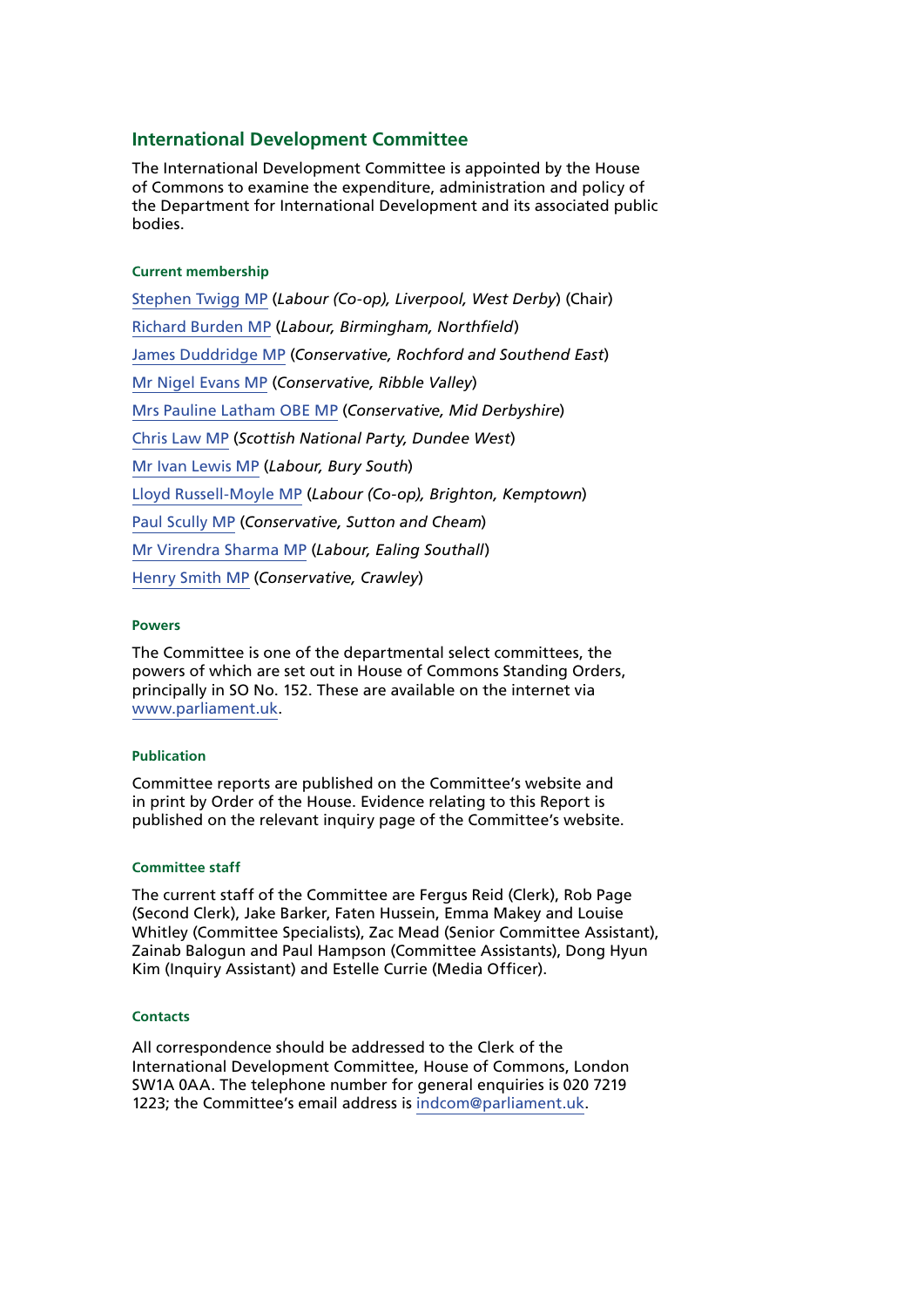## **Contents**

|                                                                                                      | 3<br><b>Summary</b>                                            |    |  |  |
|------------------------------------------------------------------------------------------------------|----------------------------------------------------------------|----|--|--|
| $\mathbf 1$                                                                                          | <b>Introduction</b>                                            | 6  |  |  |
|                                                                                                      | Our Report                                                     | 6  |  |  |
|                                                                                                      | Background                                                     | 6  |  |  |
|                                                                                                      | The Inquiry                                                    | 10 |  |  |
| $\mathbf{2}$                                                                                         | <b>Financing global education</b>                              | 11 |  |  |
|                                                                                                      | UK aid to education                                            | 11 |  |  |
|                                                                                                      | Encouraging greater domestic spending                          | 17 |  |  |
|                                                                                                      | Financing multilateral mechanisms for education                | 19 |  |  |
| 3                                                                                                    | <b>Improving access to education</b>                           | 23 |  |  |
|                                                                                                      | Girls and young women                                          | 23 |  |  |
|                                                                                                      | The Girls' Education Challenge                                 | 24 |  |  |
|                                                                                                      | Disabled children                                              | 26 |  |  |
|                                                                                                      | <b>Education in emergencies</b>                                | 28 |  |  |
|                                                                                                      | Early years education                                          | 30 |  |  |
|                                                                                                      | Value for Money                                                | 31 |  |  |
|                                                                                                      | Expanding provision: the role of non-state education providers | 32 |  |  |
|                                                                                                      | Case study: Bridge International Academies                     | 34 |  |  |
| 4                                                                                                    | Improving the quality and equity of education                  | 37 |  |  |
|                                                                                                      | Allocation of resources                                        | 37 |  |  |
|                                                                                                      | Improving education systems                                    | 38 |  |  |
|                                                                                                      | Politically informed programming                               | 39 |  |  |
|                                                                                                      | Data and research                                              | 40 |  |  |
| 5.                                                                                                   | <b>Conclusion</b>                                              | 41 |  |  |
|                                                                                                      | <b>Conclusions and recommendations</b><br>42                   |    |  |  |
| Appendix 1: Correspondence with the Secretary of State for International<br><b>Development</b><br>46 |                                                                |    |  |  |
| Appendix 2: Programme from the previous Committee's visit to the Middle East<br>58                   |                                                                |    |  |  |
| Appendix 3: Programme from the previous Committee's visit to East Africa<br>60                       |                                                                |    |  |  |
| <b>Formal Minutes</b><br>66                                                                          |                                                                |    |  |  |
| <b>Witnesses</b><br>67                                                                               |                                                                |    |  |  |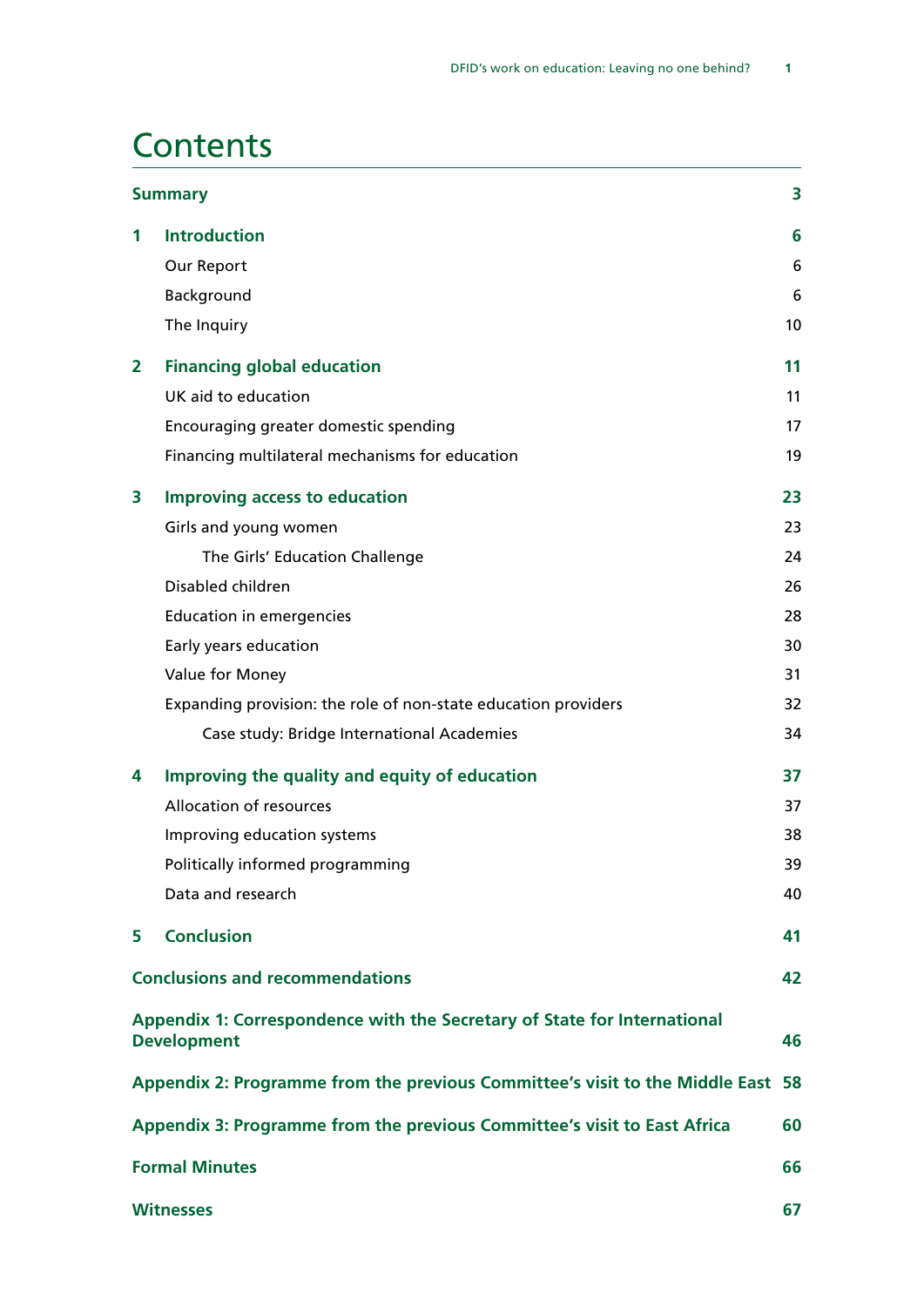| <b>Published written evidence</b>                                | 67 |
|------------------------------------------------------------------|----|
| List of Reports from the Committee during the current Parliament | 68 |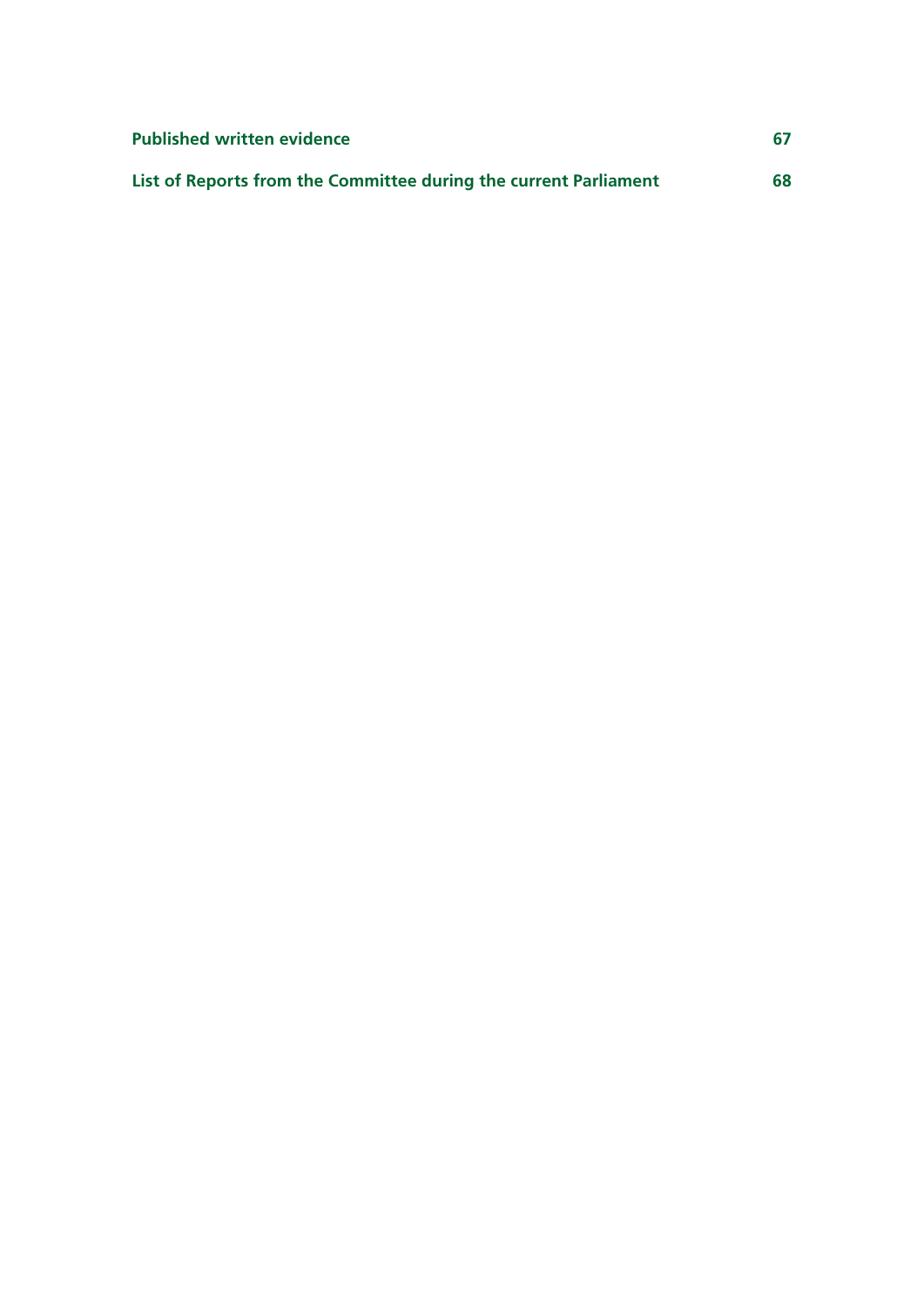## <span id="page-4-0"></span>Summary

Education is a fundamental human right which underpins the improving of lives and the eradication of poverty. Despite this, and the aspirations of Sustainable Development Goal 4 (SDG4) on global educational opportunities, 263 million children and young people remain out of school around the world, and another 330 million are in school but are estimated not to be learning the basics.<sup>1</sup> Some witnesses described this as a 'crisis'<sup>2</sup>

In 2015 the Sustainable Development Goals (SDGs) were agreed, with Goal 4 addressing global education. One of the central aims of the SDGs is to "leave no one behind", yet to achieve this in education will require a substantial increase in finance, access and quality.

DFID is recognised as a world leader on many aspects of the promotion of education in developing countries. The Department is currently undertaking a policy refresh in this area, and this Report aims to feed into the consultation process of this to help steer the Department to a more effective implementation of SDG4.

UNESCO states that globally, education funding remains substantially below the target level that would be required to meet the ambition of SDG4, estimating the annual shortfall at around \$39 billion.<sup>3</sup> We recognise the Department's continuing commitment to global education, as well as the fact that in the past it has prioritised education in a way other donors have not. However, in order to meet SDG4, spending on education by all donors needs to increase.

The Government has an opportunity to continue leading the way in meeting this challenge. Through its commitment to the Global Partnership for Education (GPE), the only multilateral fund for education, there is an opportunity to encourage other donors to increase spend in this area. With the next round of funding replenishment approaching, we believe the Department should give the full amount requested by GPE and use its soft power to encourage others to increase their own support.

Without an educated population, a country cannot progress out of poverty. It will not have basic modern marketplace skills, let alone doctors, teachers, lawyers or other professions. The groups most likely to be out of education are the very poorest, girls, disabled children,<sup>4</sup> and those affected by conflict and emergencies. DFID should focus on these groups in order to "leave no one behind". DFID's Value for Money framework should be structured to enable investment in the foundations of development and targeted at the most marginalised groups.

<sup>1</sup> The Education Commission, [The Learning Generation: Investing in Education for a Changing World](http://report.educationcommission.org/wp-content/uploads/2016/09/Learning_Generation_Full_Report.pdf) (2016) p. 2, 13

<sup>2</sup> For example [Q81](http://data.parliament.uk/writtenevidence/committeeevidence.svc/evidencedocument/international-development-committee/dfids-work-on-education-leaving-no-one-behind/oral/46366.html) HC639

<sup>3</sup> UNESCO, [Pricing the right to education: The cost of reaching new targets by 2030,](http://unesdoc.unesco.org/images/0023/002321/232197E.pdf) *Policy Paper 18* (2015)

<sup>4</sup> Note on terminology: We recognise that there are differing views on the most appropriate definition of disability. Internationally, people-first language reflecting the social model tends to be preferred by disabled people's organisations, for example [Disabled Peoples' International.](http://www.dpi.org/) An example is 'people with disabilities' as used in the [UN Convention on the Rights of Persons with Disabilities](http://www.un.org/disabilities/documents/convention/convoptprot-e.pdf). In this Report, we use the terminology viewed by UK disabled people's organisations as best reflecting the [social model](https://www.scope.org.uk/about-us/our-brand/social-model-of-disability) of disability, as well as human rights charities like [Amnesty International.](https://www.amnesty.org.uk/equality-and-diversity-policy) As such, this Report will predominantly refer to 'disabled people' while recognising and respecting other terms and the right of people to self-define.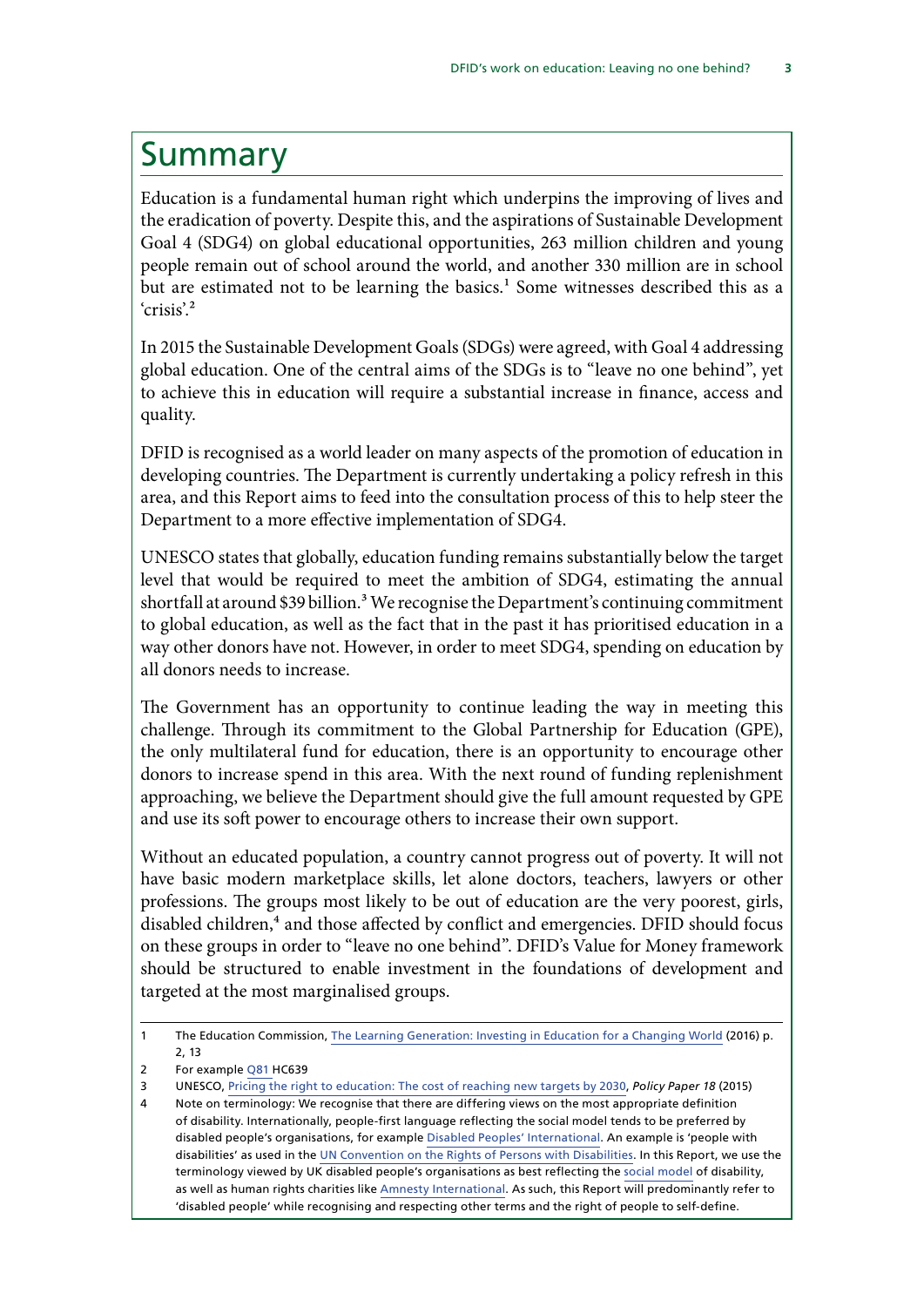Girls' education is vitally important, and DFID is doing commendable work in this area through initiatives like the Girls' Education Challenge. It is important for DFID to continue this work, as well as taking on board criticisms of the programme raised in the report of the Independent Commission for Aid Impact (ICAI)'s report on "UK aid's support to marginalised girls".<sup>5</sup> The Department should continue to fund innovate programmes to learn what works well in reaching and educating girls.

Disabled children face many barriers to education, both physical and otherwise. A lack of training for teachers and coherence in responding to the needs of this group shows how much work needs to be done to include more disabled children in education. DFID has made great strides with its *Disability Framework*, but now needs to ensure that disability is thoroughly addressed in its global education policy refresh.

In June 2017, UNHCR reported that "over the past two decades, the global population of forcibly displaced people has grown substantially from 33.9 million in 1997 to 65.6 million in 2016, and it remains at a record high".6 This includes 22.5 million refugees, half of whom are under 18.<sup>7</sup> Over half of the world's registered refugees of school age are not in school; amounting to 3.5 million children not learning.<sup>8</sup> Children caught up in crises should not be denied their right to an education. Humanitarian crises are also becoming more protracted, and DFID's response should reflect this.

DFID's support to private sector schools is controversial, and we recognise that the Department does give the vast majority of its support to public education initiatives. Where DFID has supported private sector providers, it has seen some learning gains, but there are questions as to the sustainability of this model. There is a lack of research into the added value from private sector schools, and research into this area should be supported. Where evidence-based research on low-fee schools does exist, the Department should review the findings.

A child's attendance at school does not necessarily equate to them learning, and as such, the quality of education is obviously also important. Equity between different groups needs to be addressed, and once in school, children should be prepared with transferable skills needed for work. The allocation of DFID's resources between levels of education should be addressed, as the current spend on early years education is very low. More money should be spent on early years education to lay a solid foundation for the development of young children and have greater gains later in their lives.

It is imperative that education programmes are informed by the local context in which they are operating in order to be effective. DFID's education advisers are key to achieving this, but are currently lacking in some countries in which DFID works. Where possible, the Department should maintain an education adviser in each country in which it has a bilateral programme.

- 6 UNHCR, [Global Trends: Forced Displacement in 2016](http://www.unhcr.org/5943e8a34) (2017), p. 5
- 7 UNHCR, [Figures at a Glance](http://www.unhcr.org/uk/figures-at-a-glance.html), accessed 21 August 2017

<sup>5</sup> ICAI, [Accessing, staying and succeeding in basic education – UK aid's support to marginalised girls](http://icai.independent.gov.uk/html-report/accessing-staying-succeeding-basic-education-uk-aids-support-marginalised-girls/)

<sup>8</sup> Save the Children, [Losing out on Learning: Providing refugee children the education they were promised](https://resourcecentre.savethechildren.net/library/losing-out-learning-providing-refugee-children-education-they-were-promised) (2017), p. 6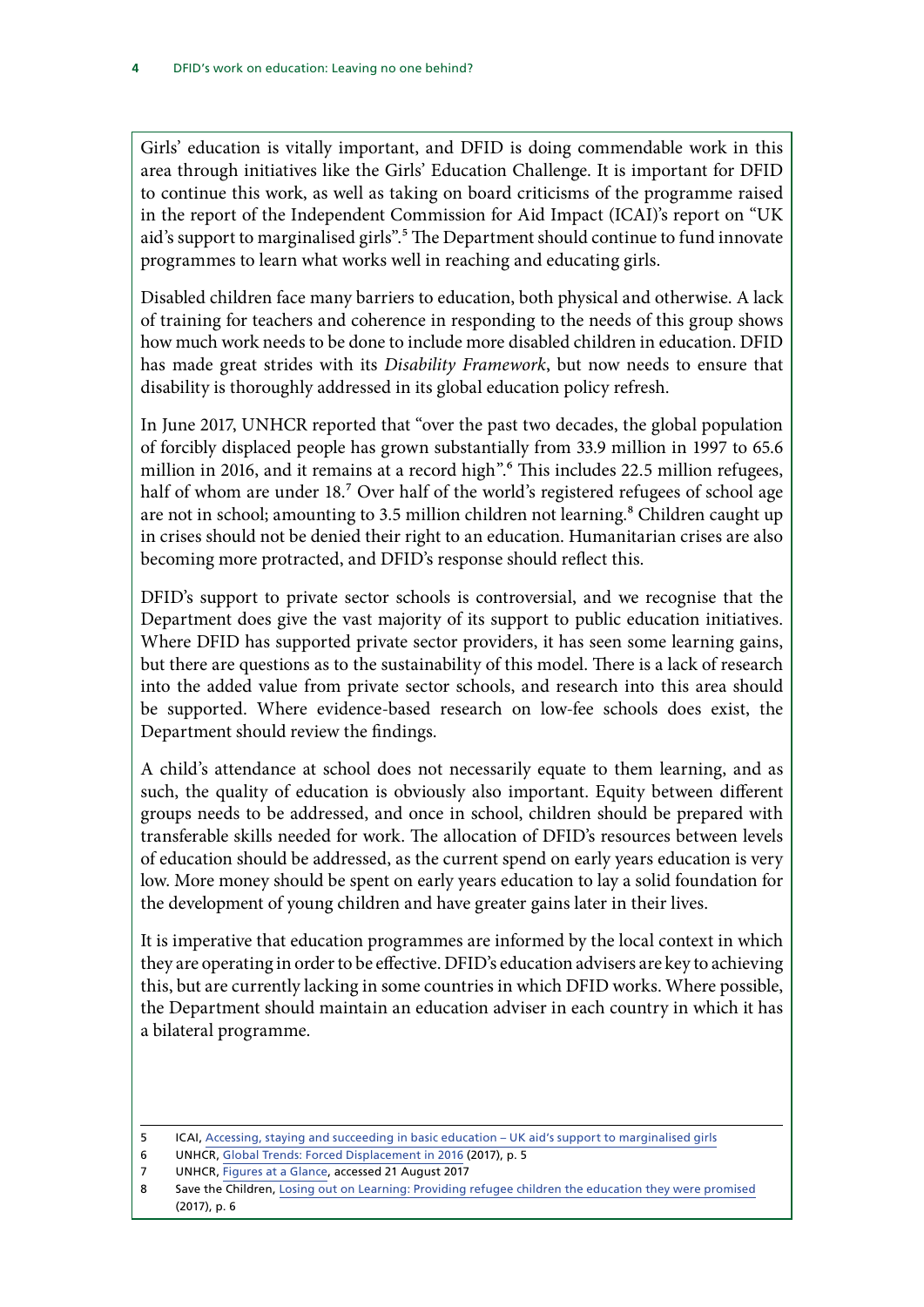If learning outcomes are to be improved, it is essential that more investment is made in data and research, to find out where the weaknesses are and how they can best be tackled. DFID should continue to support research in this area, as well as data collection methods, to understand more about how it can best fulfil SDG4.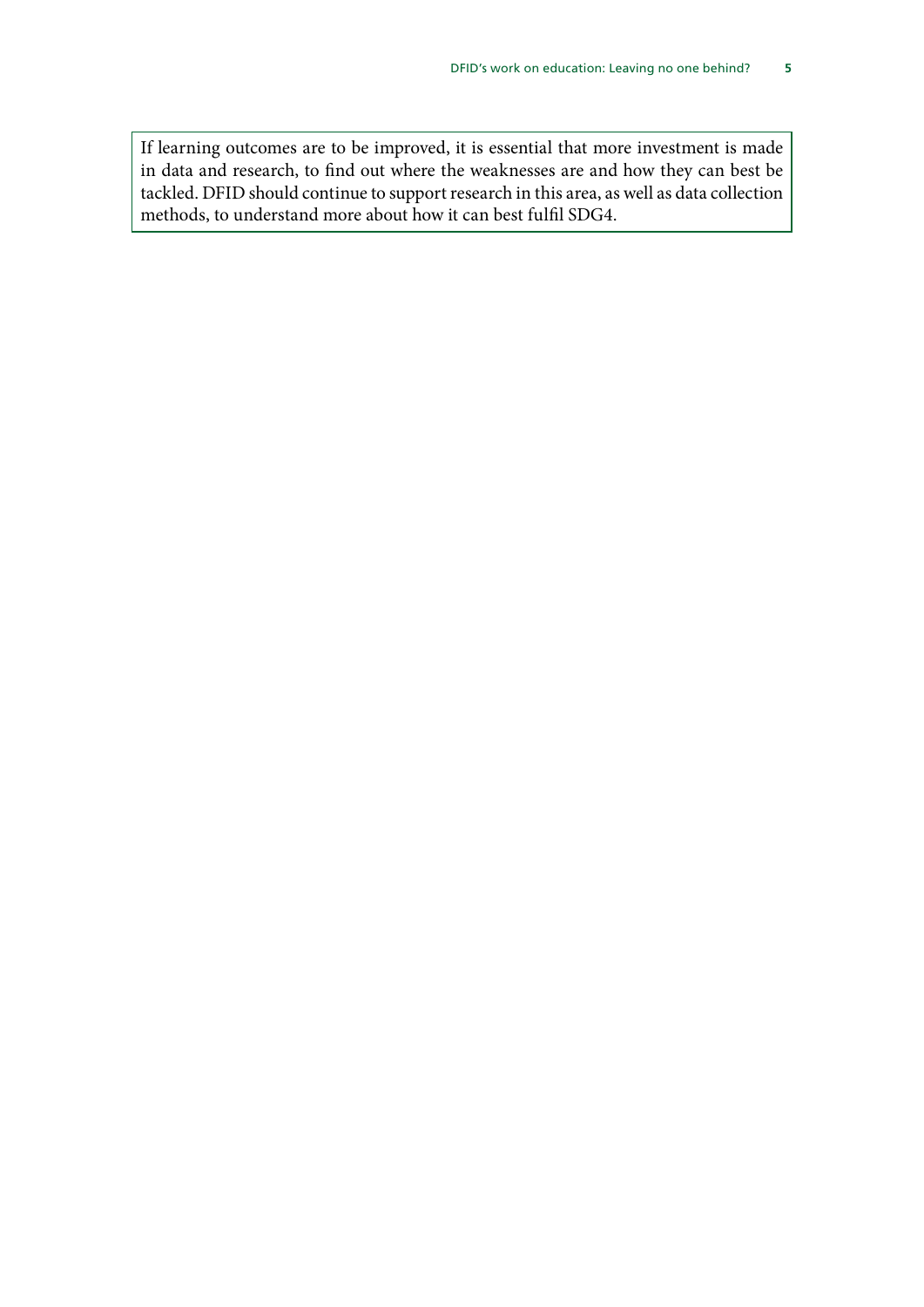## <span id="page-7-0"></span>**1** Introduction

## **Our Report**

1. Our predecessor Committee commenced an inquiry into DFID's work on global education, and undertook the bulk of the evidence-gathering, in the last Parliament. Following the announcement of the 2017 General Election, that Committee sent a letter to the then Secretary of State for International Development, the Rt Hon Priti Patel MP, outlining its major findings.<sup>9</sup>

2. As a result of this election, the Committee's membership changed significantly. Given recent developments in the sector, and based on the evidence that our predecessor Committee received, we agreed to take evidence from the new Minister responsible for DFID's work on global education and publish a formal report.<sup>10</sup>

3. We heard evidence from the Rt Hon Alistair Burt MP, joint Minister of State in DFID and the Foreign and Commonwealth Office, in October 2017 and considered the evidence presented to the predecessor Committee. Half the current Committee were not involved with the framing, evidence-taking nor informal activity of this inquiry from its inception.

## **Background**

4. Education underpins effective efforts to improve lives and eradicate poverty. It is also a fundamental human right. Article 26 of the UN Universal Declaration of Human Rights states that:

> Everyone has the right to education. Education shall be free, at least in the elementary and fundamental stages. Elementary education shall be compulsory. Technical and professional education shall be made generally available and higher education shall be equally accessible to all on the basis of merit<sup>11</sup>

5. Education is not just an end in itself. Education can reduce poverty, with the potential for 420 million people to be lifted out of poverty by achieving a secondary education and improving their employment prospects.<sup>12</sup> It also has a major impact upon public health. Children of educated mothers are more likely to be vaccinated and less likely to suffer from malnourishment, and a child whose mother can read is 50 percent more likely to survive past the age of five. If mothers completed primary education, maternal deaths would be reduced by two-thirds, saving 189,000 lives.<sup>13</sup> Education can boost economic growth of a country as well as future income of an individual. Each additional year of schooling

<sup>9</sup> [Letter to the Secretary of State for International Development, concerning DFID's work on education: leaving no](http://www.parliament.uk/documents/commons-committees/international-development/Chair-SoS-education-inquiry.pdf)  [one behind?](http://www.parliament.uk/documents/commons-committees/international-development/Chair-SoS-education-inquiry.pdf) (31 July 2017)

<sup>10</sup> [Oral Evidence: DFID's work on education: Leaving no one behind?](http://data.parliament.uk/writtenevidence/committeeevidence.svc/evidencedocument/international-development-committee/dfids-work-on-education-leaving-no-one-behind/oral/71536.html) HC367. Note: Where questions from this evidence session are referenced, they will be in the format Q (number). Where oral evidence gathered during the predecessor inquiry is referenced, it will include the original reference number, HC639. All written evidence referenced in this Report was collected during the predecessor Committee inquiry, with the exception of a written memorandum provided by DFID following our evidence session with Minister Burt.

<sup>11</sup> United Nations, [Universal Declaration of Human Rights](http://www.un.org/en/universal-declaration-human-rights/), Article 26

<sup>12</sup> Global Partnership for Education, [The Benefits of Education](http://www.globalpartnership.org/education/the-benefits-of-education)

<sup>13</sup> Ibid.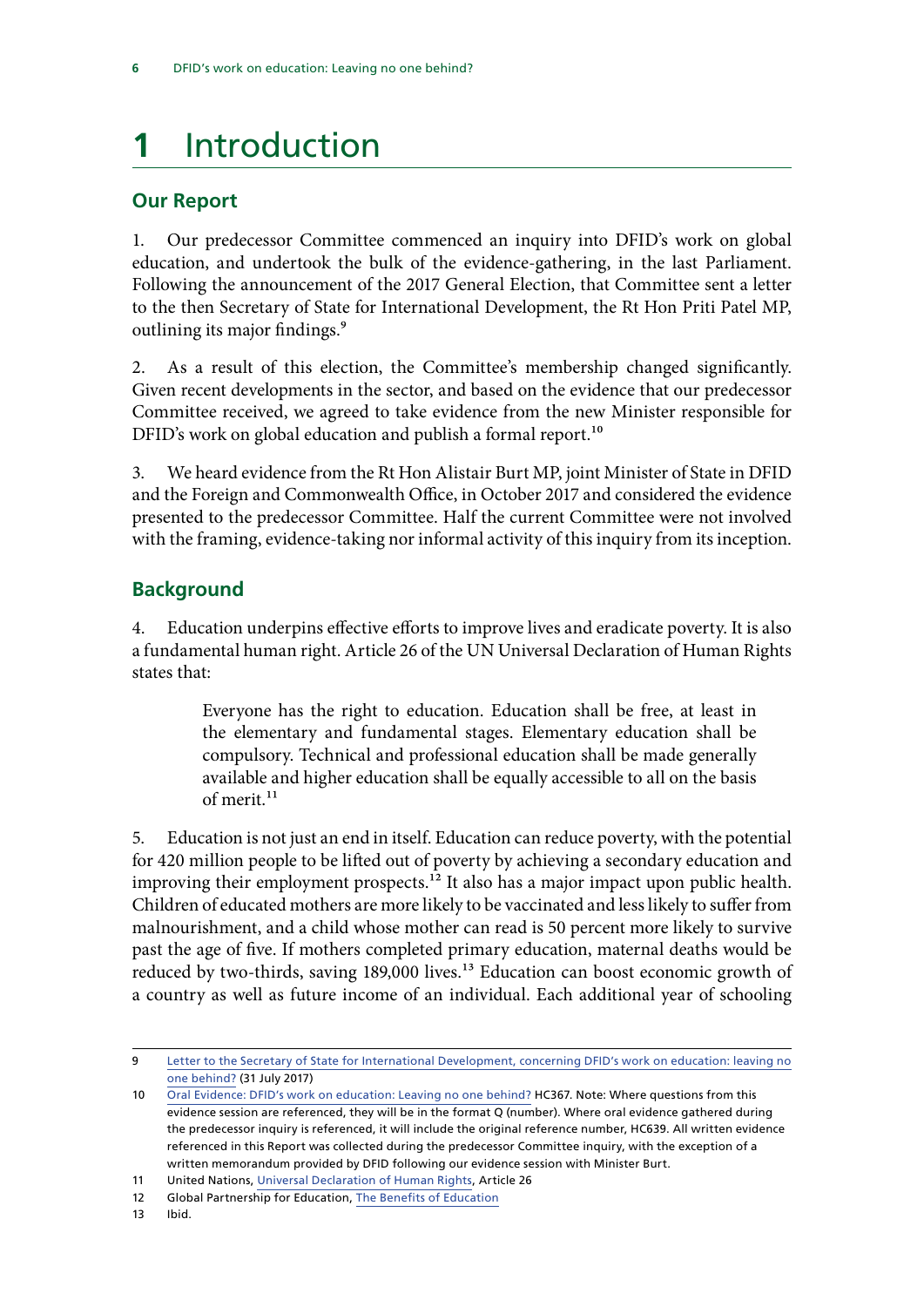is estimated to raise average annual Gross Domestic Product (GDP) growth by 0.37%.<sup>14</sup> Educating girls is likely to reduce child marriage and help combat HIV/AIDS.15 Where the enrolment rate for secondary schooling is 10 percentage points higher than the average, the risk of war has been estimated to be reduced by around three percent.<sup>16</sup> Taking such factors together, it seems clear that education has the potential to not only impact each and every child, but also the wider world, building a healthy, prosperous workforce of the future. Public health is positively affected, reducing the burden of healthcare costs and future epidemics. Education is a human right, which ultimately unlocks the capacity for other human rights to be held, defended and enjoyed.

6. Considerable progress has been made since the Millennium Development Goals were agreed in 2000,<sup>17</sup> but a phenomenal 263 million children and young people remain out of school and another 330 million are in school but are judged not to be "learning the basics".18 This presents an enormous challenge. Not only should access to education be increased but, for the benefits of schooling to be realised, learning outcomes for children and young people around the world should be dramatically improved.

7. Poor education systems and low levels of attainment cannot be remedied overnight. It is a long-term challenge. The priority given to immediate impacts from money spent on development—whether evacuating people from disaster stricken areas, containing the spread of a disease or digging a well—is understandable. Education, however, is vulnerable to disruption. Humanitarian crises are also becoming more and more protracted, and a major challenge is coming up with the foundations for a long term solution to the children that otherwise will miss out on their right to an education in such circumstances.

8. In 2015 the Sustainable Development Goals included an ambitious new agenda for global education, which addressed this substantial challenge. SDG4 has a broad remit, committing signatory countries to improve access, quality, equity and lifelong learning (see Box 1). The Goals overall also commit countries to 'leave no one behind' and to ensure even the poorest and most marginalised communities are able to learn. Success will require a huge leap in progress, only achievable with political will, strong and inclusive education systems and long-term, sustainable funding from governments. For many low and lower middle-income countries, achieving Goal 4 will require significant support from donors such as the UK. However, as discussed above, there is no easy fix. As Alice Albright (CEO of the Global Partnership for Education) told us, this "is going to be a generational approach ... We have to be in this for the long game".<sup>19</sup> This presents a challenge for governments and donors alike, as they often have to justify expenditure and demonstrate results to their electorates in a short space of time. This puts education at risk of being deprioritised in favour of areas where there are more visible early results, such as combatting epidemics or infrastructure projects.

<sup>14</sup> Ibid. 15 Ibid.

<sup>16</sup> Global Partnership for Education, [The Benefits of Education](http://www.globalpartnership.org/education/the-benefits-of-education)

<sup>17</sup> Since the year 2000, the number of children in preschool, primary, and secondary school has increased globally, by 20 percent or 243 million students, from 1.224 billion in 2000 to 1.467 billion in 2013. (Education Commission)

<sup>18</sup> The Education Commission, [The Learning Generation: Investing in Education for a Changing World](http://report.educationcommission.org/wp-content/uploads/2016/09/Learning_Generation_Full_Report.pdf) (2016) p. 2, 13

<sup>19</sup> [Q1](http://data.parliament.uk/writtenevidence/committeeevidence.svc/evidencedocument/international-development-committee/dfids-work-on-education-leaving-no-one-behind/oral/42656.html) HC639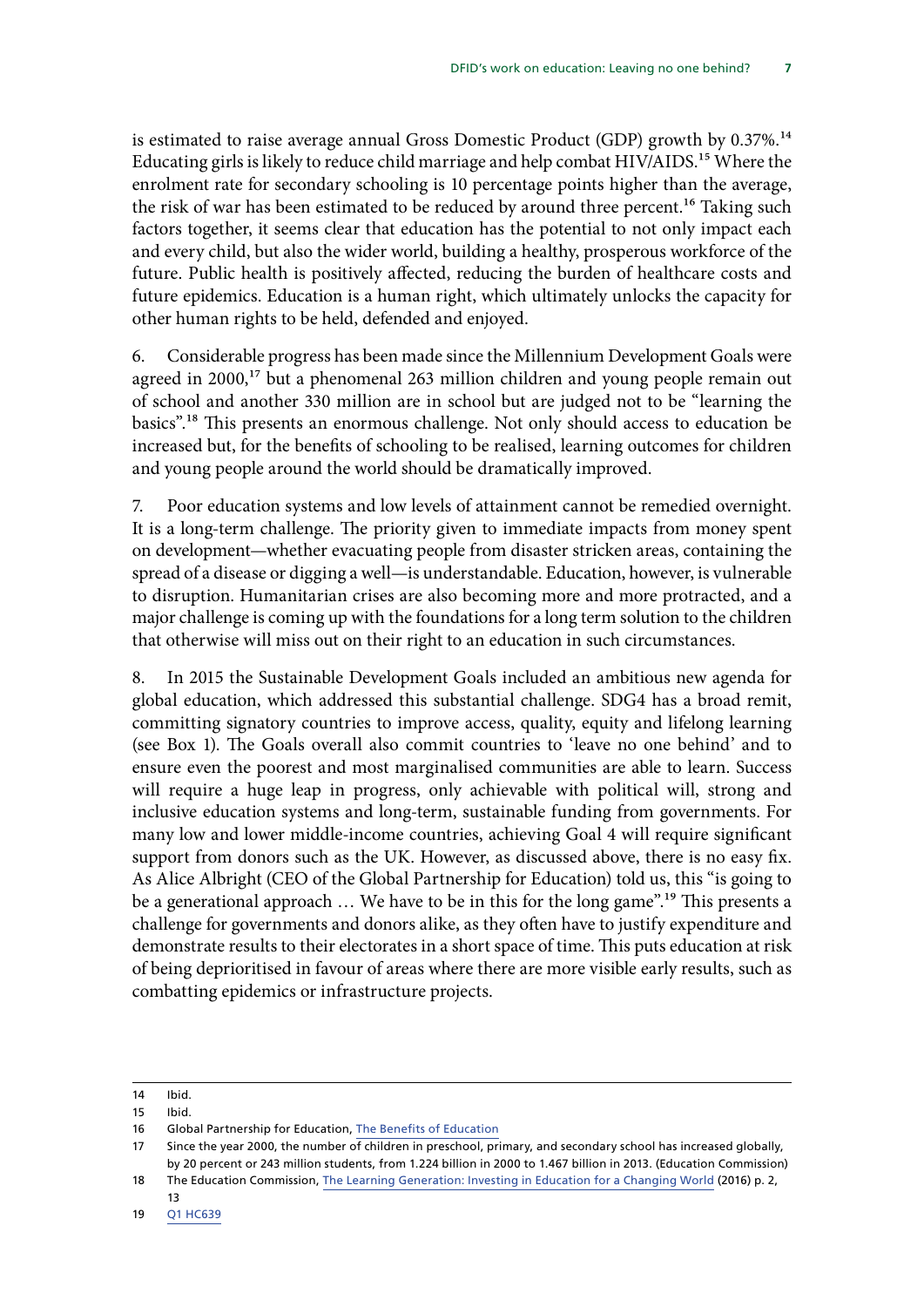### **Box 1: Global Goal 4: Ensure inclusive and quality education for all and promote lifelong learning**

By 2030, ensure that all girls and boys complete free, equitable and quality primary and secondary education leading to relevant and Goal-4 effective learning outcomes

By 2030, ensure that all girls and boys have access to quality early childhood development, care and pre-primary education so that they are ready for primary education

By 2030, ensure equal access for all women and men to affordable and quality technical, vocational and tertiary education, including university

By 2030, substantially increase the number of youth and adults who have relevant skills, including technical and vocational skills, for employment, decent jobs and entrepreneurship

By 2030, eliminate gender disparities in education and ensure equal access to all levels of education and vocational training for the vulnerable, including persons with disabilities, indigenous peoples and children in vulnerable situations

By 2030, ensure that all youth and a substantial proportion of adults, both men and women, achieve literacy and numeracy

By 2030, ensure that all learners acquire the knowledge and skills needed to promote sustainable development, including, among others, through education for sustainable development and sustainable lifestyles, human rights, gender equality, promotion of a culture of peace and non-violence, global citizenship and appreciation of cultural diversity and of culture's contribution to sustainable development

Build and upgrade education facilities that are child, disability and gender sensitive and provide safe, nonviolent, inclusive and effective learning environments for all

By 2020, substantially expand globally the number of scholarships available to developing countries, in particular least developed countries, small island developing States and African countries, for enrolment in higher education, including vocational training and information and communications technology, technical, engineering and scientific programmes, in developed countries and other developing countries

By 2030, substantially increase the supply of qualified teachers, including through international cooperation for teacher training in developing countries, especially least developed countries and small island developing states

Source: UN, [Transforming our World: the 2030 Agenda for Sustainable Development](https://sustainabledevelopment.un.org/post2015/transformingourworld/publication) (September 2015)

9. The current context for progress on education is particularly challenging. In June 2017, UNHCR reported that "over the past two decades, the global population of forcibly displaced people has grown substantially from 33.9 million in 1997 to 65.6 million in 2016, and it remains at a record high"20, including 22.5 million refugees—of which half are under 18.<sup>21</sup> Famine still looms over Somalia, South Sudan, Yemen and north-east Nigeria with 1.4 million children facing an imminent risk of death, and more than five million

<sup>20</sup> UNHCR, [Global Trends: Forced Displacement in 2016](http://www.unhcr.org/5943e8a34) (2017), p. 5

<sup>21</sup> UNHCR, [Figures at a Glance,](http://www.unhcr.org/uk/figures-at-a-glance.html) accessed 21 August 2017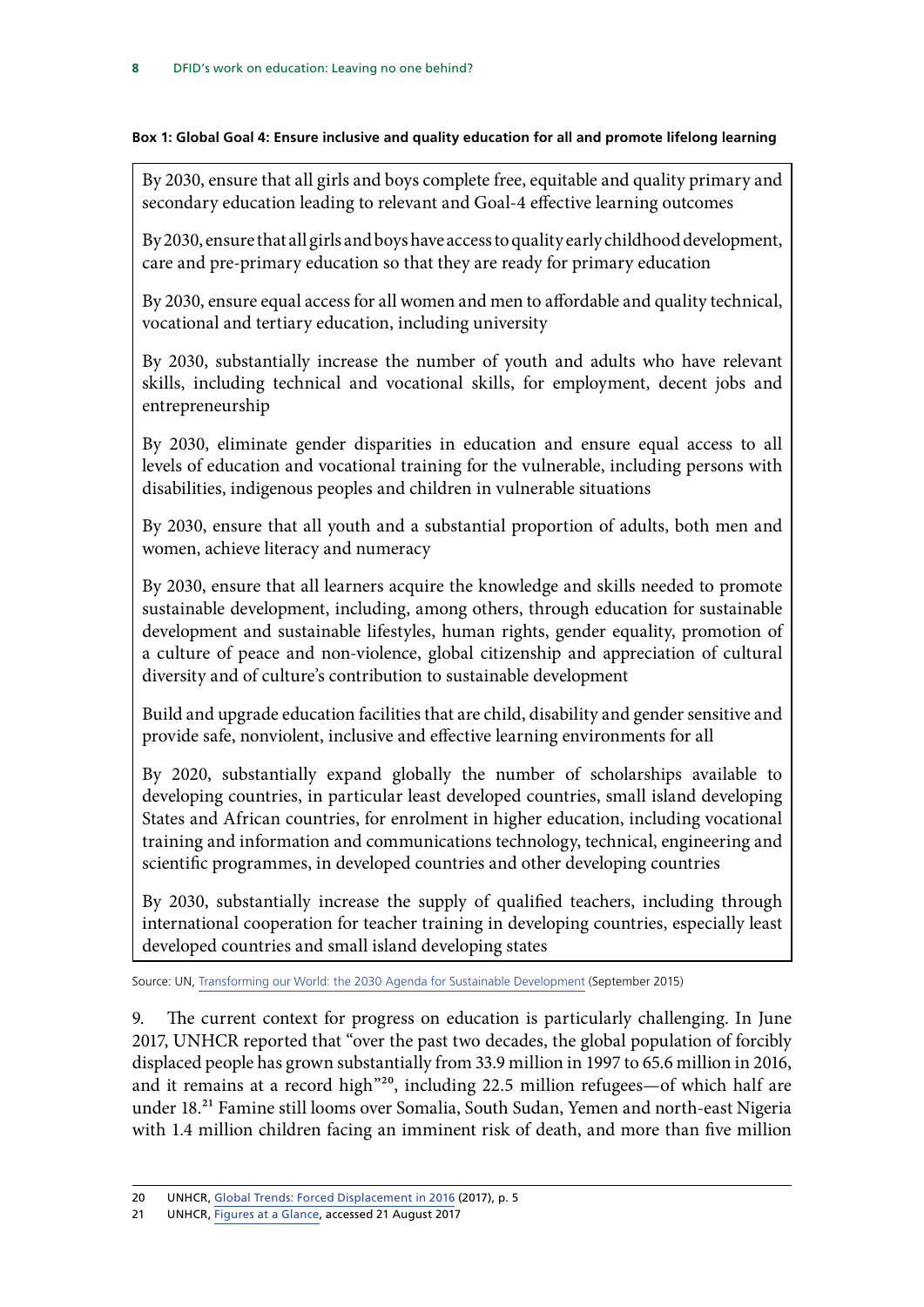threatened with malnourishment.<sup>22</sup> Disasters, such as the recent flooding in Nepal, India and Bangladesh, continue to put lives at risk, displacing families from their homes and children from schools.23 However, despite all of the problems suffered by the victims of such crises, the evidence shows overwhelmingly that education remains a high priority for children and families in crisis. Recent studies reflecting the voices of 8,749 children showed that 99% of children in emergency situations see education as a priority.<sup>24</sup> Ensuring access to a safe, quality education for all children is vital, and so these challenging circumstances demand attention and action.

10. DFID has traditionally been a leader on global education, described in evidence as "perhaps the most respected bi-lateral voice in the global education space".<sup>25</sup> The available figures show that the Department has dedicated less of its budget to education than to other areas such as disaster relief, health and government and civil society (see chart 1 below). In order to support the achievement of the Global Goals—as the UK has committed to do—the Department needs to demonstrate a long-term, sustainable commitment to support access to inclusive, quality education in all its partner countries. EUT THE READTE ACCESS TO THE RESPONSION TO THE REPORT THE REPORT TO SUPPORT ACCESS. The role of education in underpinning all other aspects of development should make it a top priority for the UK. Within that, DFID's clear commitment to the poorest makes a focus on the most marginalised children the most appropriate policy response.



### **Chart 1: Broad Sector breakdown of UK Bilateral ODA, 2015 (£ millions)<sup>26</sup>**

 31 These broad sectors align with the OECD DAC definition of broad sectors. For more information on DAC broad 22 UNICEF, ["Children paying a disproportionate price as famine looms across Somalia, South Sudan, north-east](https://www.unicef.org/media/media_96651.html)  Nigeria and Yemen", Statement by UNICEF Deputy Executive Director, Justin Forsyth (18 July 2017)

23 Plan International, "South Asia floods put thousands of children at risk" (18 August 2017)

24 Save the Children,  $\frac{What}{d}$  do children want in times of emergency and crisis? They want an education (2015) p.1

25 The Brookings Institution ([EDU0052\)](http://data.parliament.uk/writtenevidence/committeeevidence.svc/evidencedocument/international-development-committee/dfids-work-on-education-leaving-no-one-behind/written/40129.html)

26 Statistics taken from [UK Statistics on International Development 2016: Figure 16,](https://www.gov.uk/government/uploads/system/uploads/attachment_data/file/572063/statistics-on-international-development-2016a.pdf) (2016), p. 36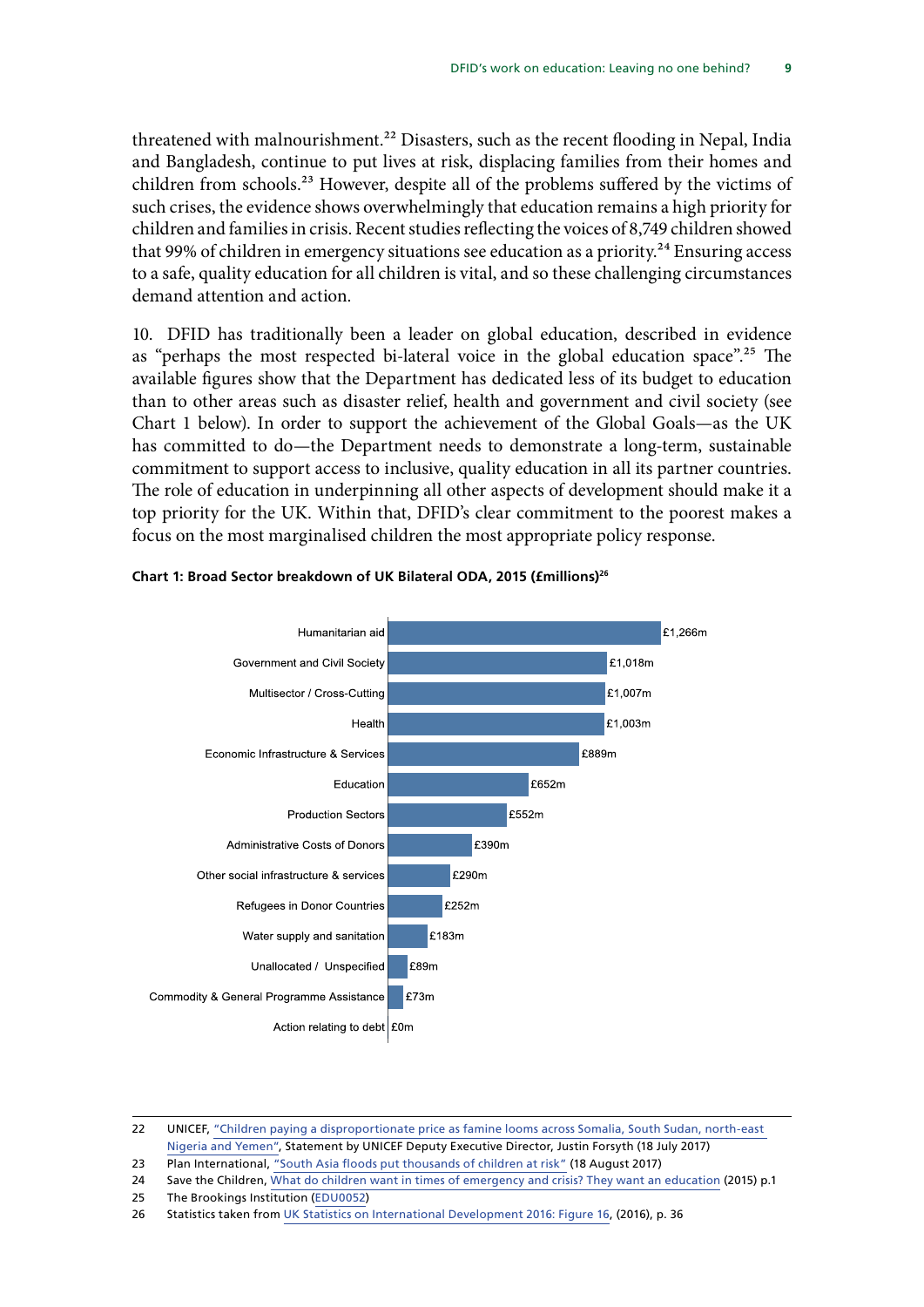## <span id="page-11-0"></span>**The Inquiry**

11. Our predecessor Committee launched its inquiry entitled "DFID's work on education: Leaving no one behind?" on 20 July 2016, with a particular interest in:

- DFID's priority and funding for work on global education and the balance of spending between early years, primary, secondary and tertiary levels.
- The channelling of DFID's education funding and the effectiveness of interventions through multilateral organisations (e.g. Global Partnership for Education, the World Bank), implementing partners, centrally managed programmes and direct support to government education budgets.
- Examples of best practices and innovation in global education programmes.
- Ways to support efforts to secure access to primary education for the most marginalised children.
- The role and support for low-fee schools, including private schools, in improving access to education in developing countries.
- DFID's support for efforts to improve learning outcomes, particularly literacy and numeracy.
- DFID's work supporting countries in developing more effective education systems, including high quality teacher education and leadership training.
- DFID's work on tertiary education, including technical and practical education.
- DFID's cooperation with UK Higher Education institutions in its work.
- DFID's support for efforts to eliminate inequalities in access and quality of education on the basis of gender, disability, indigeneity, and for children in vulnerable situations, including emergencies.

12. During the inquiry, our predecessor Committee received 73 pieces of written evidence from a diverse range of stakeholders and heard from 23 witnesses across six oral evidence sessions. The Committee also visited the Middle East and East Africa to observe how education programmes supported by DFID were being implemented in a number of different contexts.

13. This Report is timely. The former Secretary of State confirmed in August 2017 that DFID would "review and refresh" its education policy paper. She stated that:

> We intend to build on our experience and draw on the most up to date evidence… This is an opportunity to look again at how best to meet the needs of the most marginalised children, how we will drive a focus on standards and quality and the role of results based finance in delivering on these.<sup>27</sup>

<sup>27</sup> [Letter from the Secretary of State for International Development, concerning DFID's work on education: Leaving](http://www.parliament.uk/documents/commons-committees/international-development/SoS-letter-regarding-DFIDs-work-on-education.pdf) [no one behind?](http://www.parliament.uk/documents/commons-committees/international-development/SoS-letter-regarding-DFIDs-work-on-education.pdf) (31 July 2017)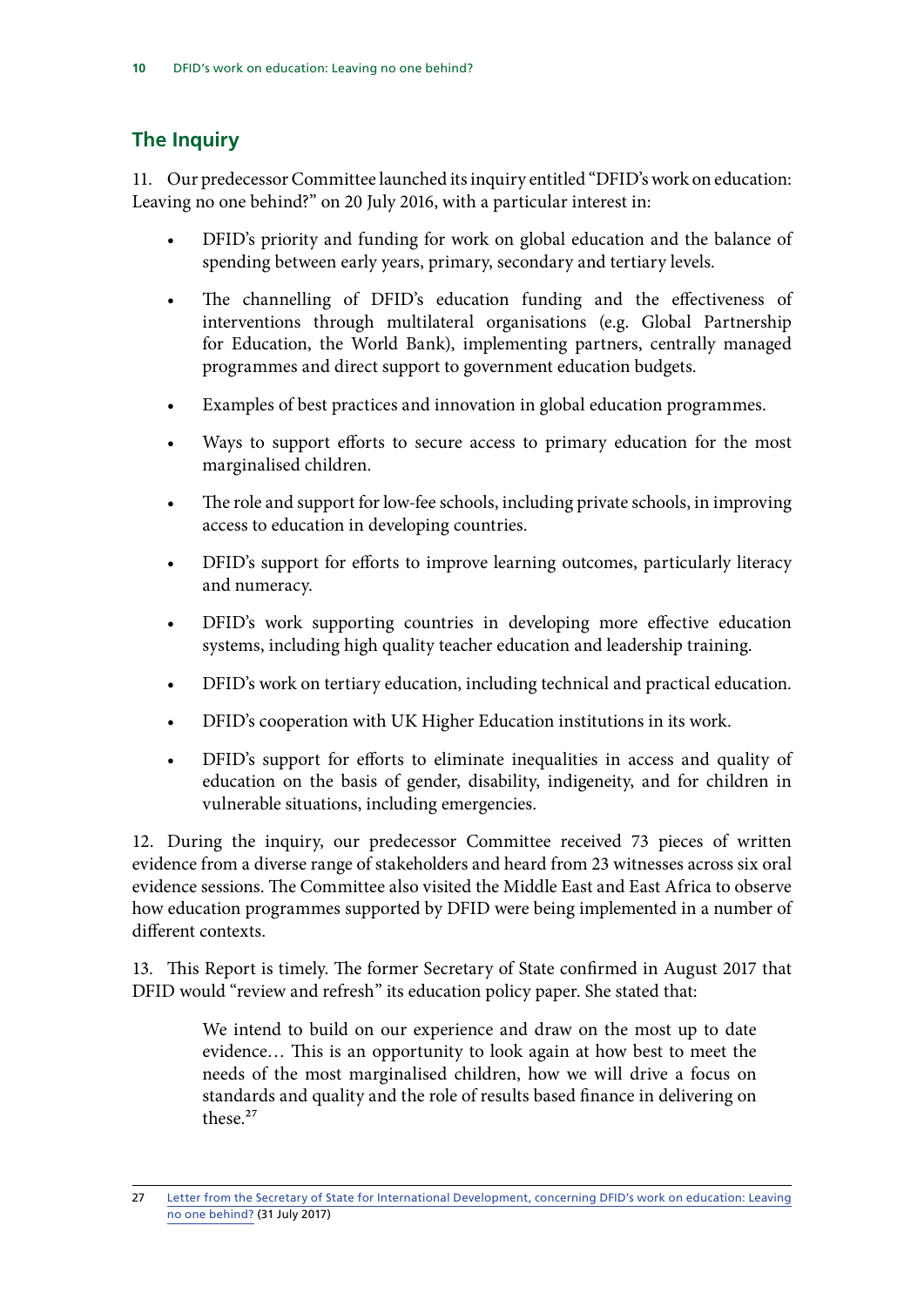## <span id="page-12-0"></span>**2** Financing global education

14. In 2015 the international community and industry leaders came together to form The International Commission for Global Education Opportunity (now known simply as the 'Education Commission'). This was set up to build on the aspiration of the Sustainable Development Goals, and estimated that on current trends there would be a \$1.8 trillion funding shortfall across middle and low income countries compared to the resources needed to be meeting SDG4 on education by 2030.<sup>28</sup> Responsibility for providing this additional funding rests primarily with national governments. However, for many countries—particularly low-income countries—sources of external financing, such as international aid, remain vital for national public expenditure as well as specific projects and disaster relief.

## **UK aid to education**

15. Recent figures show that there has been a clear decline in the proportion of international aid spending on education since 2011 and that, overall, international aid for education remains much lower than aid allocated, for instance, to government and civil society, health, and infrastructure (see chart 2). As the UN Special Envoy for Global Education, Gordon Brown, told the previous Committee, even if one takes all aid agencies together:

> The average expenditure per child in low and middle-income countries on education through aid ... is less than \$10 per head per year.<sup>29</sup>

The Education Commission report stated that, "Education has not been a top priority for international actors, whether official donors, or charitable organizations".<sup>30</sup>

## **Chart 2: Trends in sectoral ODA (Official Development Assistance)31** Trends in sectoral ODA



Source: Education Commission analysis based on OECD-DAC (2016). Note: Includes only sector-allocable direct aid, with no sectoral attribution of budget support.

- 30 The Education Commission, [The Learning Generation: Investing in Education for a Changing World](http://report.educationcommission.org/wp-content/uploads/2016/09/Learning_Generation_Full_Report.pdf) (2016) p. 110 of growth in public education spending of 7 percent. **tion and improve its effectiveness.** The Commission
- Governments should devote more of the proceeding 31 The Education Commission, [The Learning Generation: Investing in Education for a Changing World](http://report.educationcommission.org/wp-content/uploads/2016/09/Learning_Generation_Full_Report.pdf) (2016) p. 22

<sup>28</sup> The Education Commission, [The Learning Generation: Investing in Education for a Changing World](http://report.educationcommission.org/wp-content/uploads/2016/09/Learning_Generation_Full_Report.pdf) (2016) p. 21 **financial institutions, investors, and philanthropists** 

estimated **29** [Q81](http://data.parliament.uk/writtenevidence/committeeevidence.svc/evidencedocument/international-development-committee/dfids-work-on-education-leaving-no-one-behind/oral/46366.html) HC639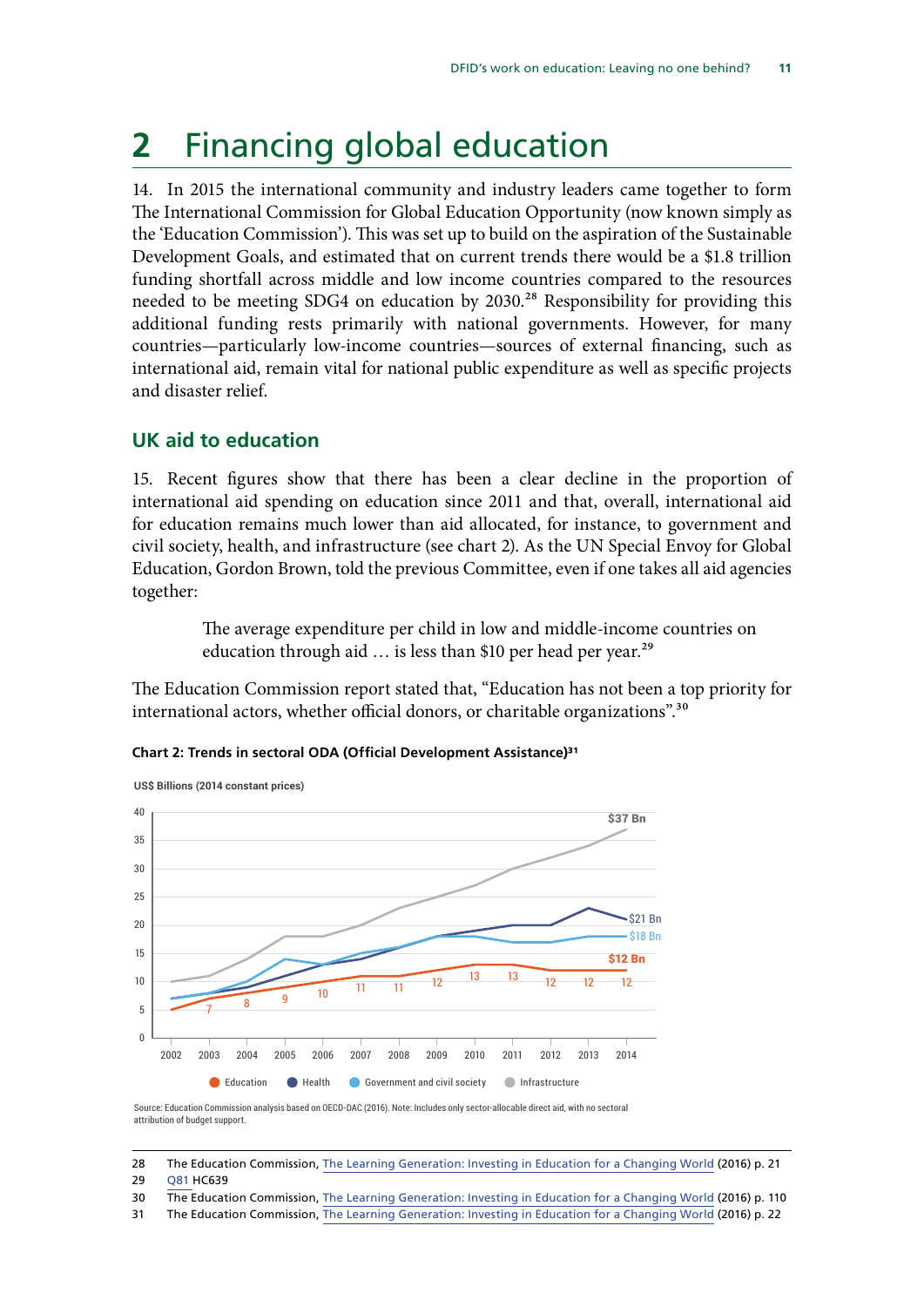16. UK aid to education is spent through bilateral and multilateral channels and by other Government departments as well as DFID. For this reason, it can be difficult to discern exactly how much aid the UK is spending on global education at any particular time. Following a Westminster Hall debate in July 2017, Minister of State for International Development, Rory Stewart OBE MP, outlined the levels of spending from 2011 to 2015 (see table 1) in a letter. It is clear from these figures that, although levels of spending are inconsistent year-on-year, there has been an overall reduction in the percentage of ODA spent on education between 2011 and 2015. Spending in 2015 was particularly low at just 7.17% of all UK aid. In contrast, that same year the Government spent close to 13% of UK aid on health.<sup>32</sup>

| <b>UK ODA</b><br>(f'000)                                                 | 2011      | 2012      | 2013       | 2014       | 2015       |
|--------------------------------------------------------------------------|-----------|-----------|------------|------------|------------|
| <b>UK Bilateral</b><br><b>ODA-Total</b>                                  | 5,259,832 | 5,559,707 | 6,720,865  | 6,822,491  | 7,664,216  |
| UK<br><b>Multilateral</b><br><b>ODA-Total</b>                            | 3,368,791 | 3,242,212 | 4,717,853  | 4,877,981  | 4,593,232  |
| <b>UK ODA-</b><br><b>Total</b>                                           | 8,628,623 | 8,801,919 | 11,438,718 | 11,700,472 | 12,257,448 |
| <b>UK Bilateral</b><br>$ODA$ —<br>Education                              | 649,177   | 620,581   | 905,375    | 820,922    | 651,529    |
| <b>DFID</b><br>Bilateral<br>$ODA$ —<br>Education                         | 572,733   | 498,894   | 797,042    | 698,845    | 508,540    |
| Other Gov<br>Departments<br><b>Bilateral</b><br><b>ODA</b><br>-Education | 76,444    | 121,687   | 108,333    | 122,076    | 142,989    |
| <b>UK</b><br>Multilateral<br>$ODA$ —<br>Education<br>imputed<br>shares   | 225,485   | 155,192   | 203,451    | 281,958    | 227,181    |
| UK ODA-<br>Education                                                     | 874,662   | 775,773   | 1,108,826  | 1,102,880  | 878,710    |
| as % of UK<br>total ODA                                                  | 10.14%    | 8.81%     | 9.69%      | 9.43%      | 7.17%      |

Source: [Letter to the Chair of the International Development Committee from Rory Stewart OBE MP, Minister of State for](http://www.parliament.uk/documents/commons-committees/international-development/MinisterofStatelettereducation.pdf) [International Development](http://www.parliament.uk/documents/commons-committees/international-development/MinisterofStatelettereducation.pdf) (8 August 2017)

<sup>32</sup> Calculations made using [UK Statistics on International Development 2016](https://www.gov.uk/government/statistics/statistics-on-international-development-2016): [Table A7: UK Bilateral ODA: by Sector](https://www.gov.uk/government/uploads/system/uploads/attachment_data/file/570202/table-a-7.ods) & [Table A9: Imputed UK Share of Multilateral Net ODA by Sector](https://www.gov.uk/government/uploads/system/uploads/attachment_data/file/619283/table-a-9c.ods) (17 November 2016)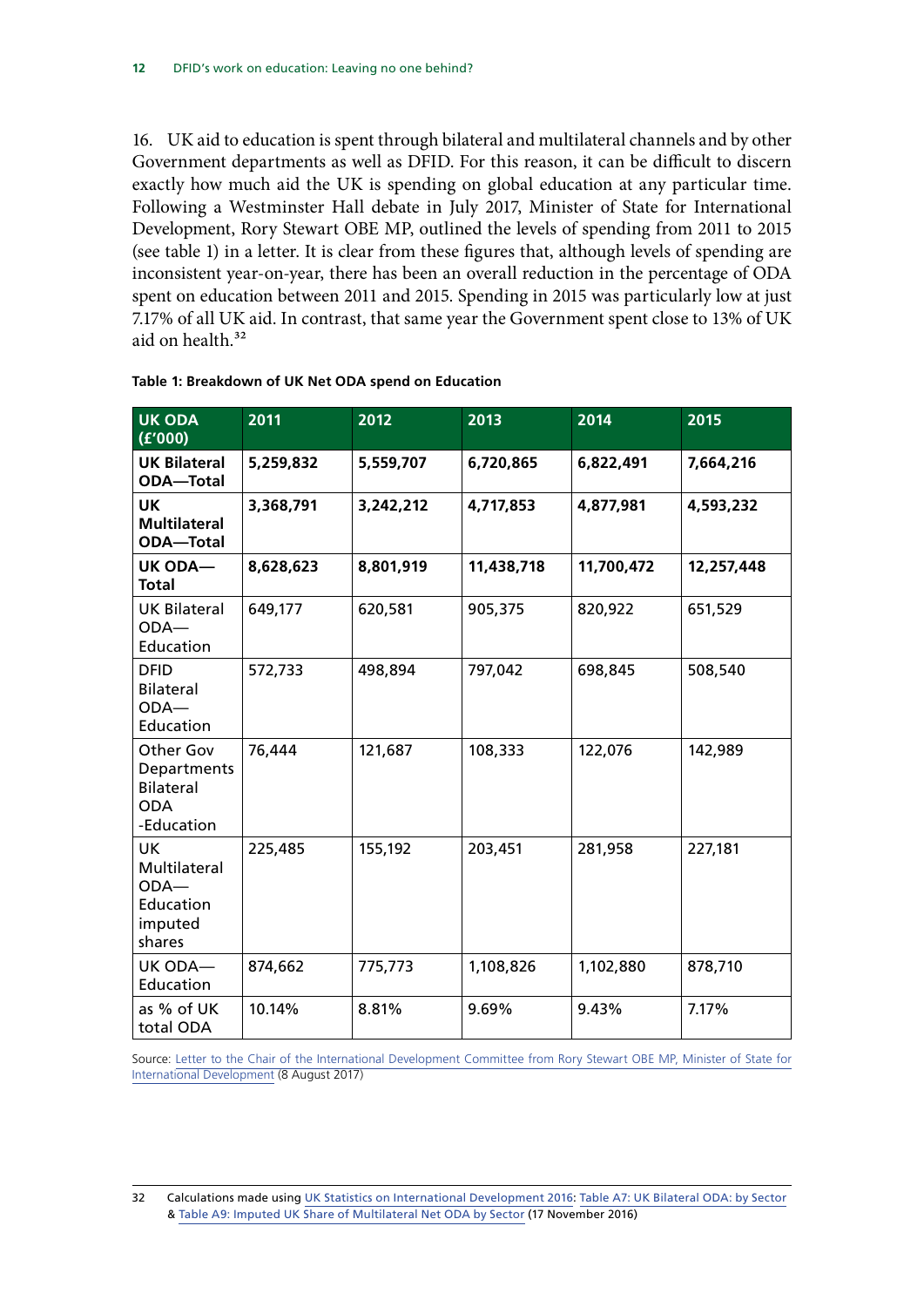17. Giving evidence to the previous Committee in March 2017 on education spend, the Minister responsible at the time, Lord Bates, cited the increasing pressures on DFID's humanitarian budgets and the need—in light of this—"to look very carefully at everything we spend".<sup>33</sup> He did, however, state that spending "will be around the current level".<sup>34</sup>

18. Minister Alistair Burt clarified these figures a little when we questioned him. According to the Minister, the lower spend on education in 2015 was due to the sequencing of payments to multilateral funds, and that when averaged over a period of time, this figure is "close to" 10%.<sup>35</sup> Over the period between 2013 and 2015, we were told, the total amount spent on education through bilateral funding was "11% of total DFID ODA".<sup>36</sup> When asked if this spending would be cut, Minister Burt stated that he could not say that spending amounts would not vary year on year, but that education was "a priority". In addressing what this spend would look like in future, Anna Wechsberg, Director of Policy and Global Partnerships at DFID, said that "I do not think we are expecting the 2015 figure to be the start of a trend downwards".<sup>37</sup> We accept that the 2015 figure seems to have been an anomaly due to funds not being spent in a linear manner, and are pleased to hear that this is not expected to be the start of a downwards trend. As a result, we expect to see a higher percentage in 2016 statistics released in November which bring the Government closer to a 10% figure of all UK ODA.

19. In recent years, however, the amount of aid spent by other Government departments on global education has almost doubled, increasing from £76m in 2011 to £143m in 2015 (see table 1). The majority of this increase happened between 2011 and 2012, when the amount spent by departments other than DFID on education increased from around 9% of UK ODA education spend in 2011 to around 15% in 2012. This percentage has remained relatively stable since 2012, when the Government ring-fenced the aid budget in order to meet the 0.7% GNI target.<sup>38</sup> In three of the five years between 2011 and 2015 (2012, 2014 and 2015) an increase in education expenditure by other government departments coincided with a decrease in DFID's bilateral education spending. A proportion of this spending is administered by the FCO and through cross-departmental funds such as the Conflict, Stability and Security Fund (CSSF) and the Prosperity Fund; a trend Lord Bates told us was likely to "gather pace".<sup>39</sup> In terms of what this money is spent on, a senior DFID official told us that it mainly went towards scholarships in the British Council and tertiary education.<sup>40</sup>

20. These cross-Government funds were described as having a very "different geography" to DFID; for example, the Prosperity Fund operates primarily in middle-income countries, such as India, China and Brazil, where DFID has phased out its programming.<sup>41</sup> As one DFID official told the Committee, "We [DFID] are much more focused on the poorest

<sup>33</sup> [Q222](http://data.parliament.uk/writtenevidence/committeeevidence.svc/evidencedocument/international-development-committee/dfids-work-on-education-leaving-no-one-behind/oral/49579.html) HC639

<sup>34</sup> [Q221](http://data.parliament.uk/writtenevidence/committeeevidence.svc/evidencedocument/international-development-committee/dfids-work-on-education-leaving-no-one-behind/oral/49579.html) HC639

<sup>35</sup> [Q3](http://data.parliament.uk/writtenevidence/committeeevidence.svc/evidencedocument/international-development-committee/dfids-work-on-education-leaving-no-one-behind/oral/71536.html)

<sup>36</sup> [Q3](http://data.parliament.uk/writtenevidence/committeeevidence.svc/evidencedocument/international-development-committee/dfids-work-on-education-leaving-no-one-behind/oral/71536.html)

<sup>37</sup> [Q8](http://data.parliament.uk/writtenevidence/committeeevidence.svc/evidencedocument/international-development-committee/dfids-work-on-education-leaving-no-one-behind/oral/71536.html)

<sup>38</sup> Institute for Fiscal Studies, [The IFS Green Budget: February 2012](https://www.ifs.org.uk/budgets/gb2012/12chap7.pdf) (2012), Chapter 7

<sup>39</sup> See [Letter from Rory Stewart regarding education in Tunisia and development in North Africa](http://www.parliament.uk/documents/commons-committees/international-development/Letter-from-DFID-regarding-education-Tunisia.pdf) (11 January 2017); ICAI, [The Cross-Government Prosperity Fund: A rapid review](http://icai.independent.gov.uk/wp-content/uploads/Rapid-Review-of-the-Prosperity-Fund.pdf) (February 2017) p. i (objectives) & 12 (Concept notes submitted and approved by sector); HMG, [Conflict, Stability and Security Fund Annual Report 2016/17](https://www.gov.uk/government/uploads/system/uploads/attachment_data/file/630077/conflict-stability-security-fund-annual-report-2016-2017.pdf) (July 2017) p. 18; [Q223](http://data.parliament.uk/writtenevidence/committeeevidence.svc/evidencedocument/international-development-committee/dfids-work-on-education-leaving-no-one-behind/oral/49579.html) HC639

<sup>40</sup> [Q17](http://data.parliament.uk/writtenevidence/committeeevidence.svc/evidencedocument/international-development-committee/dfids-work-on-education-leaving-no-one-behind/oral/71536.html)

<sup>41</sup> [Q225](http://data.parliament.uk/writtenevidence/committeeevidence.svc/evidencedocument/international-development-committee/dfids-work-on-education-leaving-no-one-behind/oral/49579.html) HC639; ICAI, [The Cross-Government Prosperity Fund: A rapid review](http://icai.independent.gov.uk/wp-content/uploads/Rapid-Review-of-the-Prosperity-Fund.pdf) (February 2017) para 2.7 & 2.8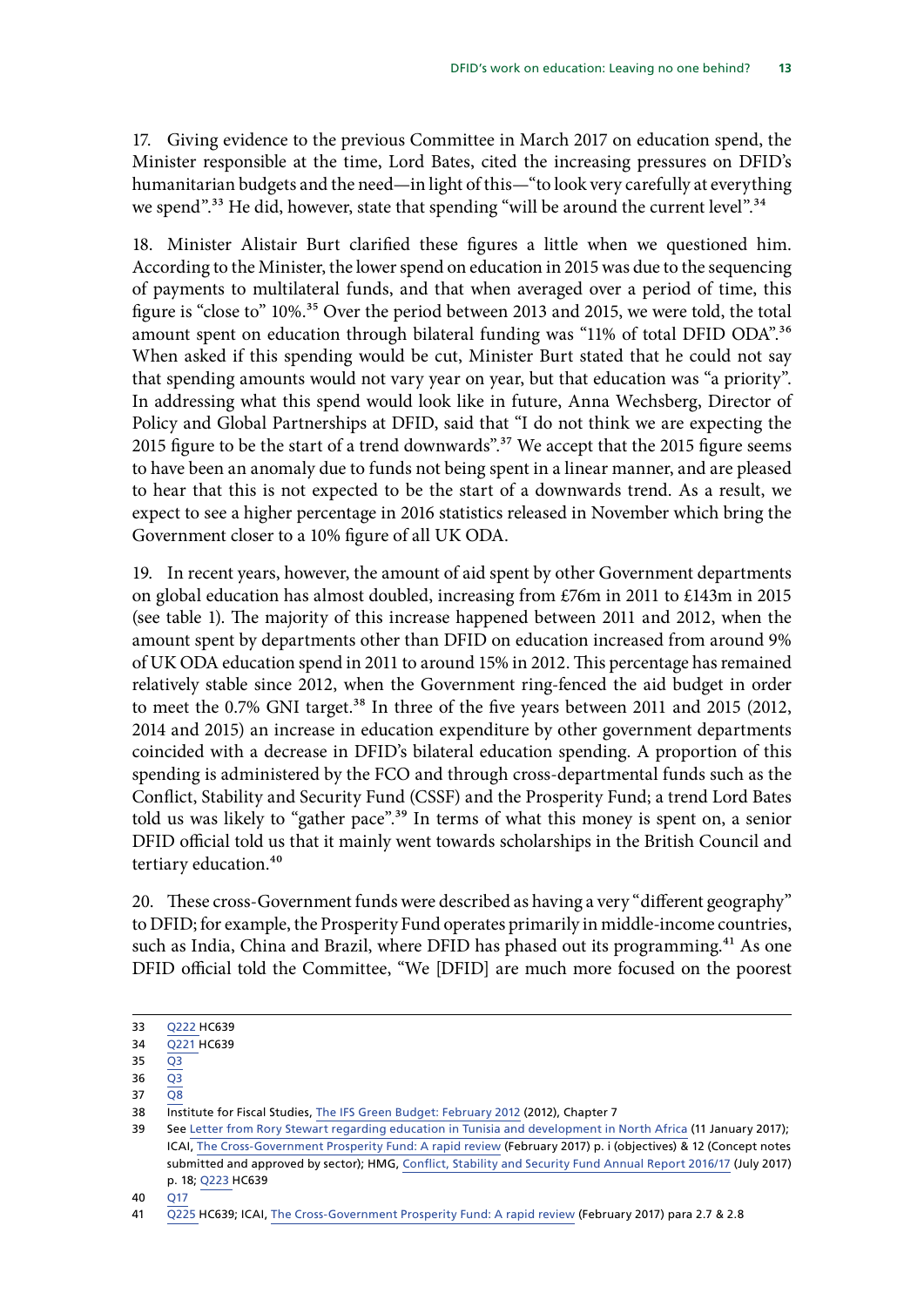places".42 Minister Burt told us that DFID was working with other Departments to "instil best practice on ODA reporting, value for money and accountability", and that DFID were available to help advise on education spend by these departments.<sup>43</sup> He stated that he did not think that these cross-Whitehall funds were moving away from "general development principles".44 However, each Government Department remains ultimately in charge of its own budget. We will be examining whether the spread of ODA spending across Government could divert vital education funding away from DFID, and in turn away from the UK's commitment to the world's poorest countries and most marginalised people.<sup>45</sup> There were also legitimate concerns in evidence about the ability of other Government departments to spend ODA effectively, resulting in our predecessor Committee's recommendation to have all UK aid spending overseen and coordinated by DFID.<sup>46</sup> This raises questions about the efficacy of global education spending administered by Government departments other than DFID.

21. Evidence to the inquiry noted that the UK "has prioritized aid to education" and "should continue to set the example". $47$  Amongst the wealthiest donors that make up the OECD Development Assistance Committee (DAC), the UK is the fourth largest bilateral donor to global education, behind Germany, France and the United States (see chart 3). This is particularly significant due to the sheer scale of the US aid budget (around \$31 billion in 2015<sup>48</sup>) and the fact that a large proportion of Germany and France's contributions to global education are spent on scholarships to their own universities.<sup>49</sup>

49 [Q220](http://data.parliament.uk/writtenevidence/committeeevidence.svc/evidencedocument/international-development-committee/dfids-work-on-education-leaving-no-one-behind/oral/49579.html) HC639

<sup>42</sup> [Q225](http://data.parliament.uk/writtenevidence/committeeevidence.svc/evidencedocument/international-development-committee/dfids-work-on-education-leaving-no-one-behind/oral/49579.html) HC639

<sup>43</sup> [Q13](http://data.parliament.uk/writtenevidence/committeeevidence.svc/evidencedocument/international-development-committee/dfids-work-on-education-leaving-no-one-behind/oral/71536.html)

 $44 \overline{018}$ 

<sup>45</sup> International Development Committee, [Definition and administration of ODA inquiry launched](http://www.parliament.uk/business/committees/committees-a-z/commons-select/international-development-committee/news-parliament-2017/administration-of-oda-launch-17-19/) (2017)

<sup>46</sup> International Development Committee, Seventh Report of Session 2016–17, [UK aid: allocation of resources](https://publications.parliament.uk/pa/cm201617/cmselect/cmintdev/100/10002.htm), HC 100, para 98

<sup>47</sup> Manos Antoninis ([EDU0045\)](http://data.parliament.uk/writtenevidence/committeeevidence.svc/evidencedocument/international-development-committee/department-for-international-developments-work-on-education-leaving-no-one-behind/written/38462.html)

<sup>48</sup> OECD, Aid at a glance: Total DAC and DAC Members, accessed 24 August 2017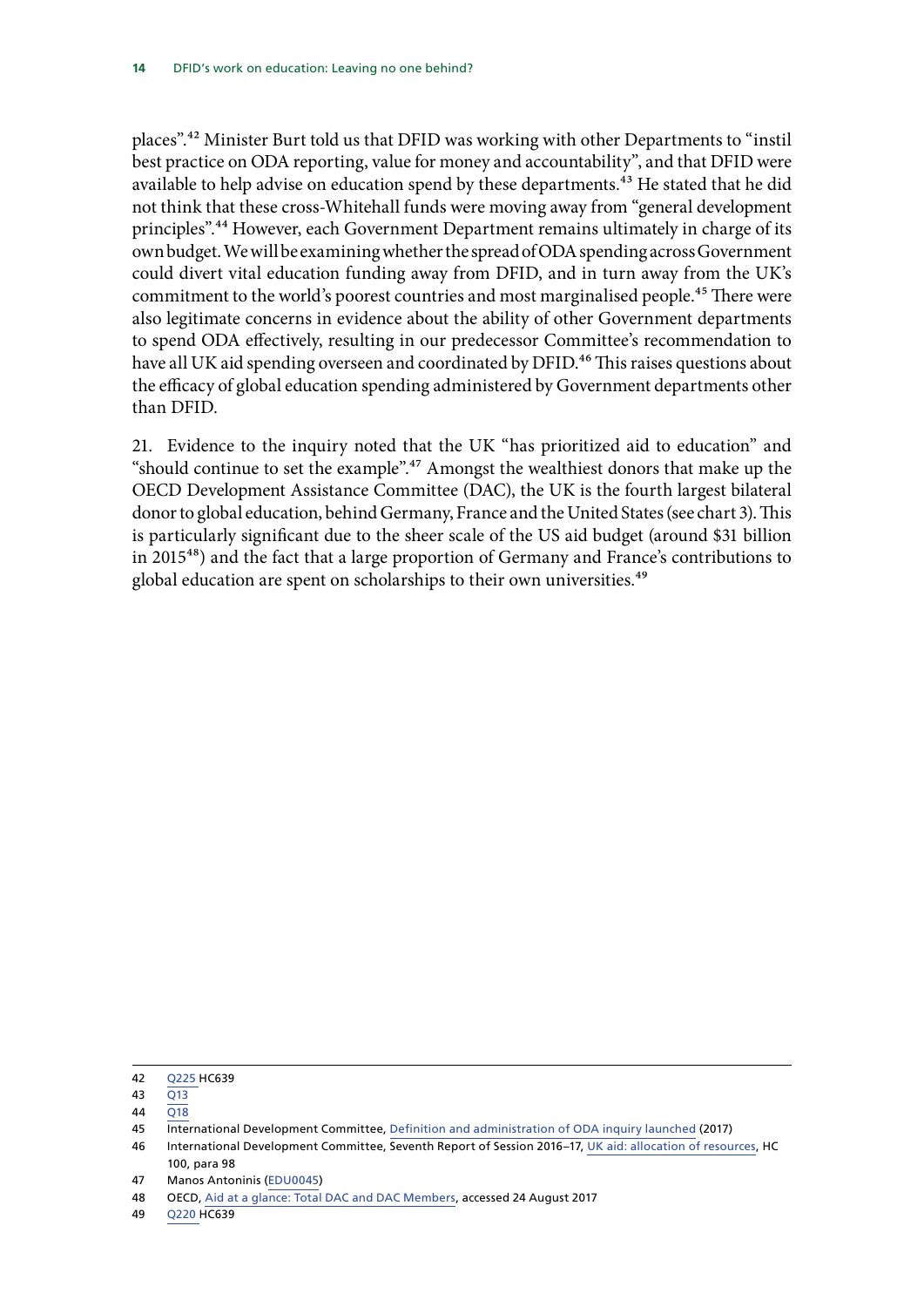#### **Chart 3: Education-related aid by OECD DAC members50**



**Commitments, USD millions, constant 2014 prices for All 2015**

22. However, the Global Campaign for Education highlighted that the UK could be doing more, whilst other organisations, including the Malala Fund, specified that the UK should be allocating 15% of all aid to education.<sup>51</sup> The United Nations Special Envoy for Global Education told the Committee: "Britain is spending too little on [global] education, at 7% [as a percentage of total UK ODA] or around that. It is far too small, given the challenges we face."<sup>52</sup>

23. Of course, it is not just a question of how much aid the Government allocates to global education, but how it ensures this is spent effectively to ensure more children and young people have access to inclusive, quality education. In evidence to the Committee, Minister Burt focused on results and how money was being spent, rather than giving us assurances on any maintenance or increase in education spend. He told us that "it is not just about numbers now; it is about what children are being taught".<sup>53</sup> The Minister would not give a percentage for future spend on education, but stated that "you will see us continually trying to ensure that we can justify what we are spending, and how it is best and most effectively used".<sup>54</sup>

24. This is a commendable aim, and it is of course imperative that the Department get the best results from taxpayers' money. To achieve the improvement in quality which the Minister rightly focused on in evidence to the Committee will require additional expenditure. In order to improve teacher retention, expand the quality of education for disabled children and teaching in rural areas, greater spend will be needed, alongside the effective implementation of this spend.

51 Global Campaign for Education UK [\(EDU0009](http://data.parliament.uk/writtenevidence/committeeevidence.svc/evidencedocument/international-development-committee/dfids-work-on-education-leaving-no-one-behind/written/38227.html)); Malala Fund [\(EDU0066](http://data.parliament.uk/writtenevidence/committeeevidence.svc/evidencedocument/international-development-committee/dfids-work-on-education-leaving-no-one-behind/written/46890.html)) para 3.4; [Q88](http://data.parliament.uk/writtenevidence/committeeevidence.svc/evidencedocument/international-development-committee/dfids-work-on-education-leaving-no-one-behind/oral/46366.html) HC639

- 53 [Q3](http://data.parliament.uk/writtenevidence/committeeevidence.svc/evidencedocument/international-development-committee/dfids-work-on-education-leaving-no-one-behind/oral/71536.html)
- 54 [Q3](http://data.parliament.uk/writtenevidence/committeeevidence.svc/evidencedocument/international-development-committee/dfids-work-on-education-leaving-no-one-behind/oral/71536.html)

<sup>50</sup> OECD, [Education-related aid data at a glance](http://www.oecd.org/dac/stats/education-related-aid-data.htm), accessed 24 August 2017 (original source: OECD DAC CRS [http://](http://stats.oecd.org/Index.aspx?QueryId=58197) [stats.oecd.org/Index.aspx?QueryId=58197](http://stats.oecd.org/Index.aspx?QueryId=58197))

<sup>52</sup> [Q89](http://data.parliament.uk/writtenevidence/committeeevidence.svc/evidencedocument/international-development-committee/dfids-work-on-education-leaving-no-one-behind/oral/46366.html) HC639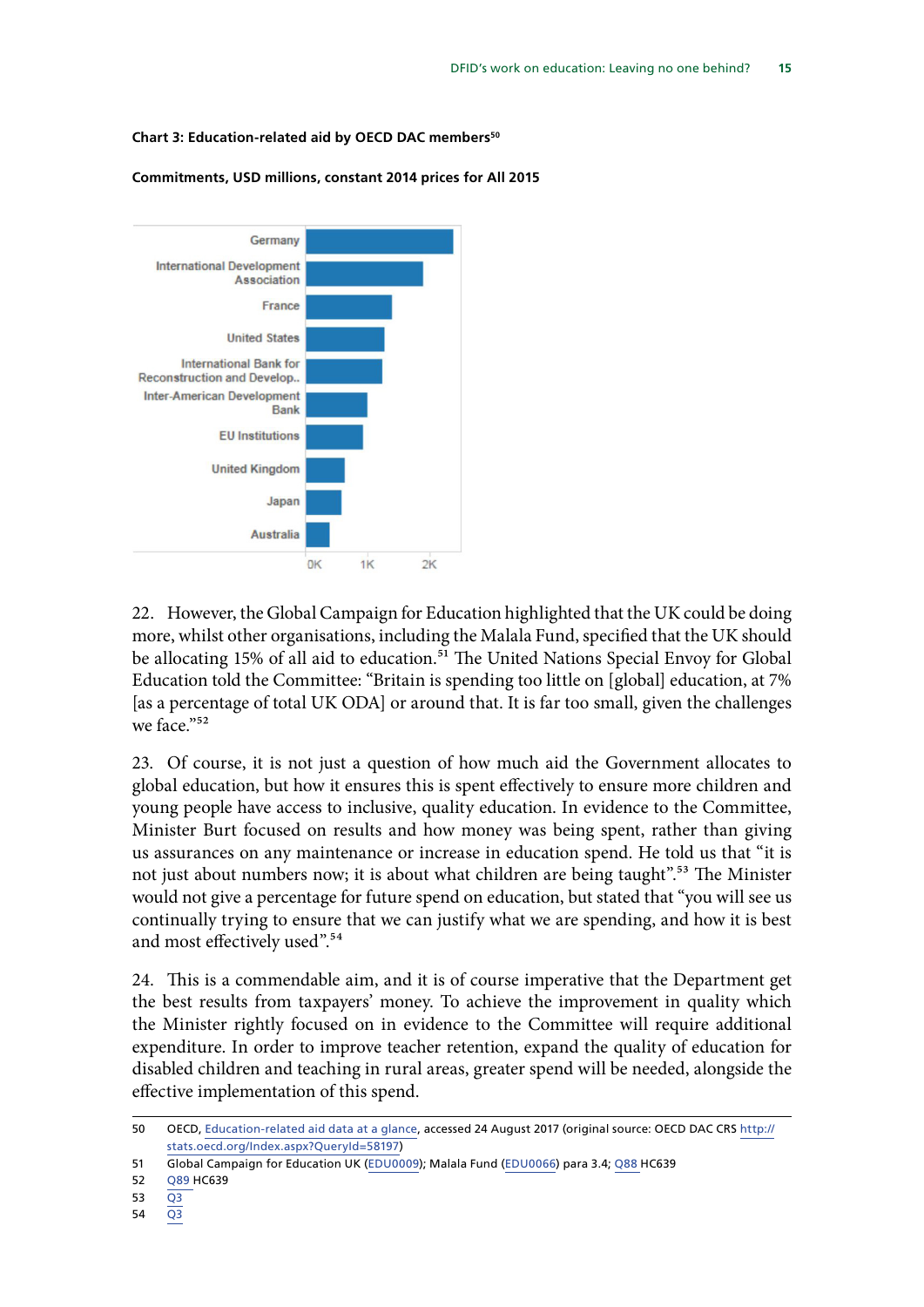25. As outlined above, in order to achieve the wide aims of SDG4 more money needs to be spent overall, as well as being spent effectively. The evidence we received clearly highlighted a funding gap in education as a whole, as well as in specific areas of education. The Government now has a chance to prove its commitment to education and to achieving SDG4. Education is vital to lift people out of poverty, prepare them for future job markets, and as a safeguard against poor health and hygiene, yet the amount spent on education by the Department is far behind that on health, another vital priority. It seems right that aid to education be increased. DFID should be constantly striving to give better, as well as giving more.

26. Although it is asserted, and logical, that resources invested in education yield a return in terms of other targets, for instance for public health and for prosperity, DFID does not appear to have a means of quantifying this. If such a methodology was part of the department's Value for Money framework it would provide an evidential basis for decisions over funding decisions between sectors (making them more transparent). For example, if an extra £1 is spent on educating a child, it is unclear to us how much added value this has in terms of a child's health, chance of escaping poverty, or future career. The Department should consider how best it can assess this, and work towards a methodology as part of its Value for Money framework to ascertain the added value of investment in education. DFID does not appear to have an evidence-backed plan as to whether education spend should increase or decrease from year to year, from country to country or across the various channels at its disposal year on year. If education is a "priority" as Minister Burt told us,<sup>55</sup> there should be some safeguards on how much will be spent each year, with a set minimum target in place.

27. This strategic weakness is complicated by the transfer of an increasing proportion of ODA spending on education, in particular to other Government departments. The programmes and funds administered by other Government departments do require DFID's focus on the poorest and most marginalised.

28. The Committee recognises that in some circumstances it is right and necessary **to allocate education-focused aid to middle-income countries, for example the considerable financial commitments made to Jordan and Lebanon to support the education of Syrian refugees. However, generally it is low and lower middle-income countries that require the most support for education. As the UK's spending on support for global education is transferred to other Government departments with a different geographical focus and other priorities, the Government should ensure that resources are still being focused on those children and young people who most need it.**

29. The Committee recognises DFID's continuing commitment to education, and **the fact that it has in the past prioritised aid to education in a way other donors have not. However, if SDG4 is to be achieved, all donors should considerably increase the amount of aid allocated to global education, which has lagged behind other sectors for many years. For this reason, the Committee would like to see the amount of UK ODA allocated to education increase over the course of the next spending review period. The Department is commendable in striving to improve the value for money of the amount it spends on education. However, in order to achieve the ambitions of SDG4, the total amount should be increased.**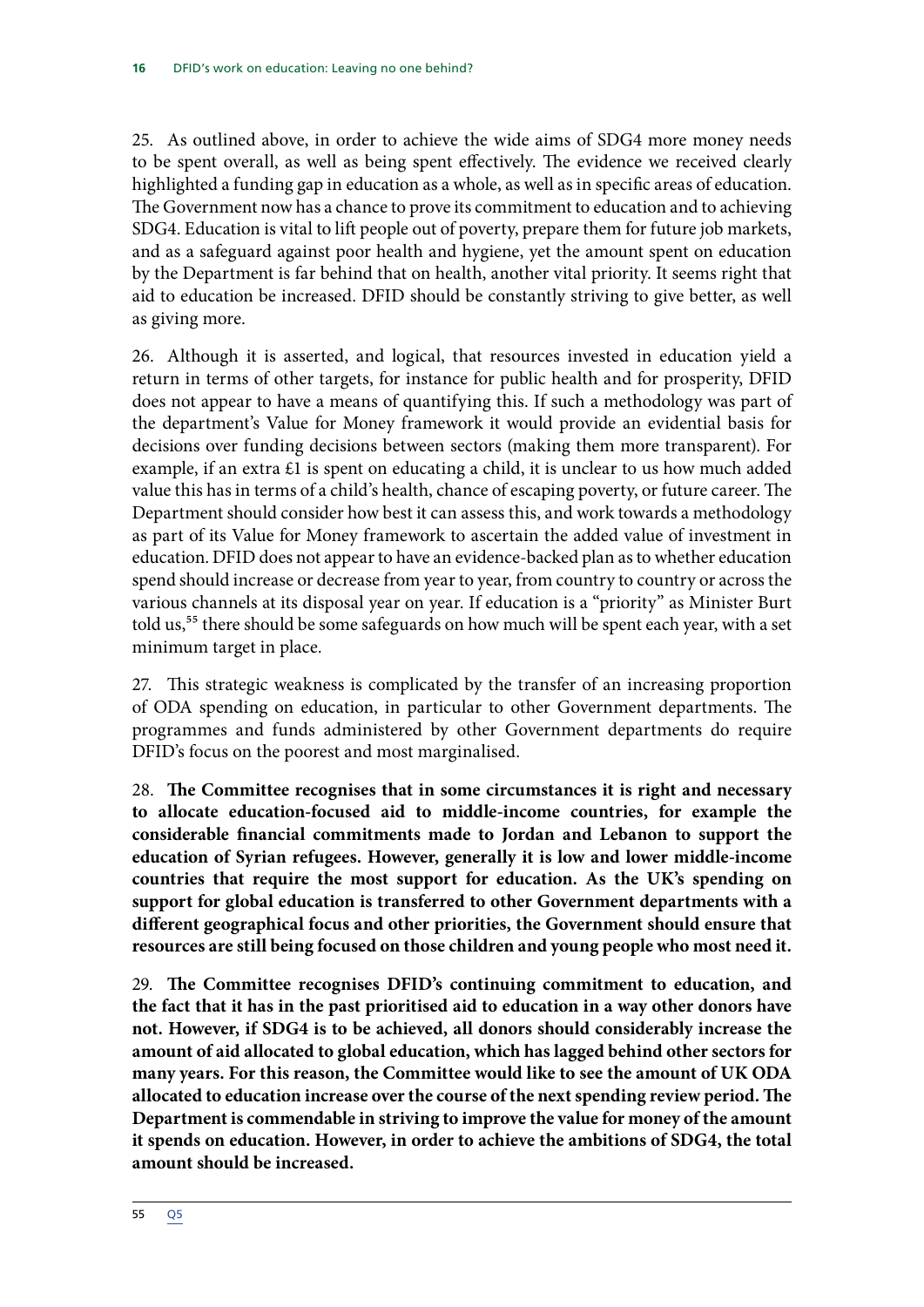<span id="page-18-0"></span>30. *Between 2012–2015, the UK spent an annual average of £966 million on education.*56 *We expect to see a significant increase in this figure over the next spending review period. The specific amount should be determined by the new approach to DFID's Value for Money framework that we recommend below.*

31. **DFID has not demonstrated a clear understanding of the inter-relationship of education spending with other sectors. If it is serious about achieving value for money on everything spent, it should work towards a better understanding of this area.**

32. The Department should develop a clear and transparent methodology for *determining and justifying the allocation of education funding in terms of its potential 'added value'. This is likely to enable better informed decisions over the programmes it funds and the mechanism to which resources are committed.*

### **Encouraging greater domestic spending**

33. Currently, many countries across the world spend far less on education than they should, according to recognised international recommendations. For example, a key recommendation from the *Education 2030 Framework for Action*, which provides guidance from UNESCO to countries for the implementation of Sustainable Development Goal 4, was to allocate at least 4–6% of Gross Domestic Product (GDP) and 15%-20% of public expenditure to education. The UK currently sits behind many other OECD countries for public expenditure on education, although is higher than others (see chart 4 below). In 2014 (the latest available OECD figures), the UK spent 12.5% of public expenditure on education, allocating 4.8% of GDP.57 The *Education 2030 Framework* states that in 2012, countries allocated 13.7% of public expenditure to education on average, and the least developed countries needed to reach or exceed the upper end of this framework in order to achieve SDG targets.<sup>58</sup>

<sup>56</sup> [Letter to the Chair of the International Development Committee from Rory Stewart OBE MP, Minister of State](http://www.parliament.uk/documents/commons-committees/international-development/MinisterofStatelettereducation.pdf)  [for International Development](http://www.parliament.uk/documents/commons-committees/international-development/MinisterofStatelettereducation.pdf) (8 August 2017)

<sup>57</sup> OECD, Education Spending

<sup>58</sup> UNESCO, "[Education 2030"](http://unesdoc.unesco.org/images/0024/002456/245656e.pdf), p. 67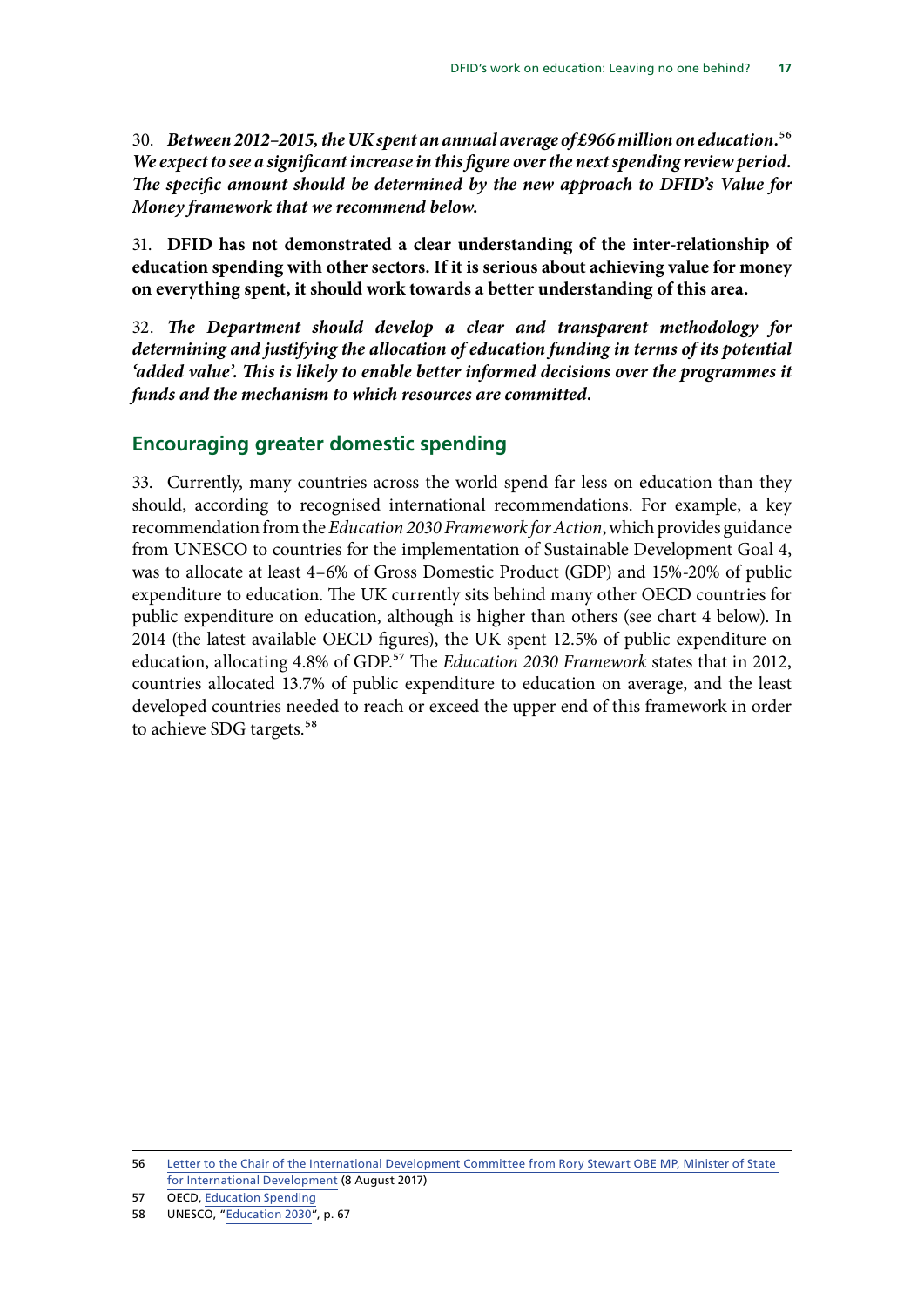

**Chart 4: OECD public spending on education: Primary to tertiary, % of public spending (2015 or latest available)59**

34. Development aid will not therefore close the gap on its own. Increasing domestic spending by developing countries is essential to ensuring all children are able to attend school and learn. UN Special Envoy for Global Education, Gordon Brown told the Committee that:

> Even if we increased overseas development aid spending and funding by other countries who do not, like Britain, meet the 0.7%, and even if we devoted 15% of all aid to education … there would still be a funding gap in education, such is the crisis we face.<sup>60</sup>

The Springfield Centre, which designs market systems approaches to development challenges and provides independent advice to DFID, similarly told the Committee:

> ODA for education is significant, but not when compared to the task of educating well over 1bn young people. DAC countries spend 7.3% of total ODA on education. Developing countries spend an average of 4% of their budgets on education but that still means that ODA spending on education as a proportion of total spending on education in developing countries is less than  $4\%$ .<sup>61</sup>

35. Even in countries more money is being spent, Kevin Watkins, CEO of Save the Children, warned the Committee that, "…education financing in most low-income countries is very heavily skewed towards more advantaged children and away from less advantaged children".<sup>62</sup> He cited the example of Kenya, where he stated more money was being directed towards areas where children are in school and away from the more disadvantaged areas of the country in the north, where children drop out after two or three years.<sup>63</sup>

<sup>59</sup> Statistics taken from [OECD Data](https://data.oecd.org/eduresource/public-spending-on-education.htm)

<sup>60</sup> [Q87](http://data.parliament.uk/writtenevidence/committeeevidence.svc/evidencedocument/international-development-committee/dfids-work-on-education-leaving-no-one-behind/oral/46366.html) HC639

<sup>61</sup> The Springfield Centre ([EDU0001](http://data.parliament.uk/writtenevidence/committeeevidence.svc/evidencedocument/international-development-committee/dfids-work-on-education-leaving-no-one-behind/written/35986.html)) para 7

<sup>62</sup> [Q57](http://data.parliament.uk/writtenevidence/committeeevidence.svc/evidencedocument/international-development-committee/dfids-work-on-education-leaving-no-one-behind/oral/45291.html) HC639

<sup>63</sup> [Q57](http://data.parliament.uk/writtenevidence/committeeevidence.svc/evidencedocument/international-development-committee/dfids-work-on-education-leaving-no-one-behind/oral/45291.html) HC639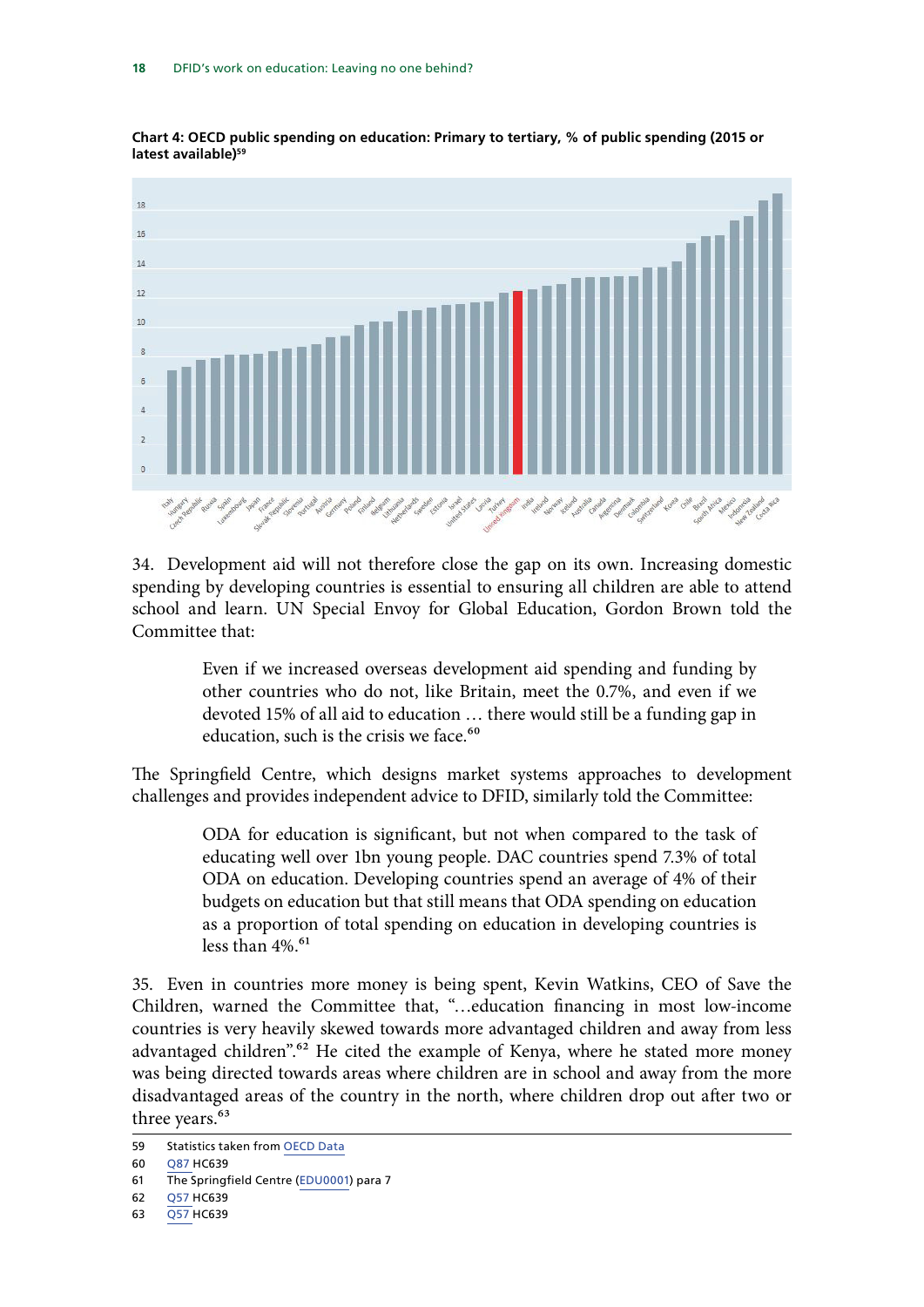<span id="page-20-0"></span>36. The Global Partnership for Education (GPE), in particular, works by creating incentives for developing country partners to: develop financially sustainable education sector plans; increase national budget allocations; and improve the quality of education expenditure outcomes. GPE's results-based funding model, adopted in 2014, stipulates that in order to receive the first 70 percent of GPE grants, each developing country partner must meet several key requirements, including committing greater domestic resources to education.<sup>64</sup> This partnership model was also recommended at a micro-level by education and training charity, Raise the Roof Kenya, who strongly advocated local cooperative arrangements to avoid "creating parallel systems which…are largely unsustainable".65 According to GPE's latest results report, 78% of GPE partner countries have maintained their education budget at or above 20% of public expenditure, or increased their education budget in 2015.<sup>66</sup>

37. *The UK Government should, wherever possible, use its influence with partner countries to encourage greater domestic spending on education. It should also support countries in their efforts to target domestic spending towards the most marginalised and disadvantaged children.*

### **Financing multilateral mechanisms for education**

38. Alongside its bilateral aid programmes, the Government channels a portion of its ODA spend through multilateral bodies. In 2015, the UK provided £4,473 million in core contributions to multilaterals, amounting to 36.9% of UK ODA.<sup>67</sup> These institutions present some key delivery channels for UK aid spend on education, and the key organisations are outlined below.

### *The Global Partnership for Education*

39. The Global Partnership for Education (GPE), mentioned above, is a multistakeholder partnership and funding platform comprised of developing countries, donors, international organisations, civil society, teacher organisations, the private sector and foundations. It aims to strengthen education systems in developing countries and is the only multilateral organisation which focuses solely on education. It currently works in partnership with 65 developing countries and has a focus on strengthening education systems, particularly in fragile and conflict-affected states which receive around 50% of GPE's annual disbursements of funding.68 The UK is currently GPE's largest donor, having pledged £300 million to the organisation at its last replenishment.<sup>69</sup> Of this £300 million, two tranches of £50 million were linked to performance and were only received on completion of a 15 indicator results framework.<sup>70</sup> DFID also placed a cap on its funding to GPE to ensure that the UK would only provide a maximum of 15% of the total pledged by donor governments. We understand that the cap was intended to create an incentive for GPE to diversify its funding and to encourage other countries to contribute more.

<sup>64</sup> GPE, [GPE's Engagement on Domestic Financing for Education](file:///C:\Users\BARKERJ\Downloads\2016-10-27-gpe-domestic-financing-policy-brief-v2%20(1).pdf) (2016), pp. 2–3

<sup>65</sup> Raise the Roof Kenya ([EDU0060](http://data.parliament.uk/writtenevidence/committeeevidence.svc/evidencedocument/international-development-committee/department-for-international-developments-work-on-education-leaving-no-one-behind/written/42545.html))

<sup>66</sup> GPE, [GPE Results Report 2015/2016](http://www.globalpartnership.org/sites/default/files/docs/2017-08-07-gpe-2016-results-report-full-version.pdf) (2016), p. 39

<sup>67</sup> DFID, [Statistics on International Development 2016,](https://www.gov.uk/government/uploads/system/uploads/attachment_data/file/572063/statistics-on-international-development-2016a.pdf) Table 2, p. 12

<sup>68</sup> Global Partnership for Education ([EDU0009\)](http://data.parliament.uk/writtenevidence/committeeevidence.svc/evidencedocument/international-development-committee/dfids-work-on-education-leaving-no-one-behind/written/38010.html) para 16

<sup>69</sup> [Q5](http://data.parliament.uk/writtenevidence/committeeevidence.svc/evidencedocument/international-development-committee/dfids-work-on-education-leaving-no-one-behind/oral/42656.html) HC639

<sup>70</sup> GPE have now satisfied the criteria of the results framework and both tranches of funding have been released.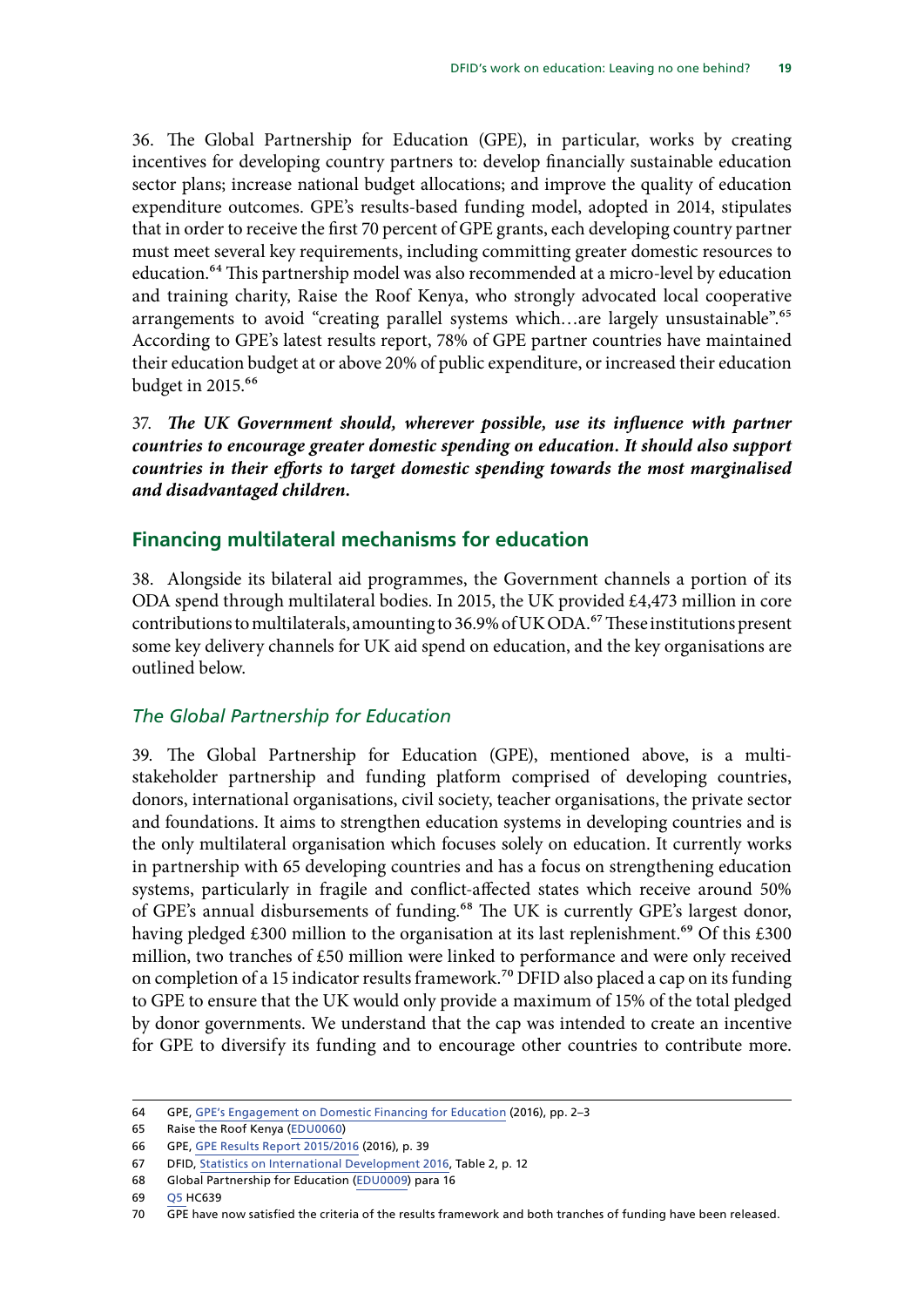However, GPE did not manage to secure sufficient funding from other donors for DFID's full £300 million offer to be drawn down. Therefore in this replenishment, DFID will have provided £210 million to GPE; £90 million short of its original pledge.<sup>71</sup>

40. Evidence to the inquiry demonstrated widespread support for GPE, recognising the important role that it plays in supporting governments to develop domestic education sector plans. DFID's significant influence—as GPE's largest contributor—also appears to have had a positive impact on the organisation, pushing forward necessary reforms to make the organisation more efficient and increasing its focus on fragile and conflictaffected states and gender equality.<sup>72</sup> GPE received the highest score possible in last year's Multilateral Development Review for its alignment with UK development objectives, and we recognise the important part GPE has to play in improving education systems around the world.

41. Ahead of the next replenishment in early 2018, civil society organisations, led by the Global Campaign for Education and the Send My Friend to School campaign, have called on the UK Government to pledge \$500 million (£381 million) to GPE for the period 2018– 2020,<sup>73</sup> with a total replenishment target of \$2 billion a year in 2020.<sup>74</sup> GPE also expects to unlock a further \$900 million through the use of a new 'GPE Multiplier' financing window to incentivise countries to leverage additional funding through external sources.<sup>75</sup> In her recent letter to us, the former Secretary of State made it clear that DFID will take a similar approach to that followed the previous replenishment; linking the UK's contribution to reform and results.76 However, she did not mention whether the UK would retain the 15% cap on its contributions.

42. We questioned Minister Burt on this, and he stated that DFID was "leading by example"77 and "wholly supports a successful replenishment for GPE".<sup>78</sup> He did not, however, provide us with details on when the Government would announce its contribution to GPE's replenishment, or how much it would be giving, although he declared that the UK would be encouraging other donors to increase funding.<sup>79</sup>

43. The amount that GPE are asking for from DFID in the next replenishment round would mean a £81 million increase on the amount that the Department pledged in the last round, before inflation is taken into consideration.<sup>80</sup> DFID's funding to GPE is spread out over the four year replenishment period, so this would involve an extra £20.25 million each year for four years (covering 2019–2022), equivalent to 0.16% of UK ODA in 2015.

## 44. **As recognised in the Multilateral Development Review 2016, GPE's focus on fragile and conflict-affected states is well aligned with DFID priorities and we recognise DFID's influence in ensuring and maintaining this.**

<sup>71</sup> Global Partnership for Education, [The United Kingdom](http://www.globalpartnership.org/about-us/donor/united-kingdom), accessed 24 August 2017

<sup>72</sup> Global Partnership for Education ([EDU0003](http://data.parliament.uk/writtenevidence/committeeevidence.svc/evidencedocument/international-development-committee/department-for-international-developments-work-on-education-leaving-no-one-behind/written/38010.html))

<sup>73</sup> Send My Friend to School, [The Missing Piece of the Puzzle: Financing a Learning Generation: The UK's](https://www.sendmyfriend.org/wp-content/uploads/2017/06/The-Missing-Piece-of-the-Puzzle_The-UK-contribution-to-GPE-replenishment.pdf)  [contribution to the Global Partnership for Education 2018—2020](https://www.sendmyfriend.org/wp-content/uploads/2017/06/The-Missing-Piece-of-the-Puzzle_The-UK-contribution-to-GPE-replenishment.pdf) (June 2017)

<sup>74</sup> Global Partnership for Education, [Fund Education, Shape the Future: Case for Investment](http://www.globalpartnership.org/sites/default/files/2017-05-gpe-case-for-investment-updated.pdf) (2017), p. 9

<sup>75</sup> GPE ['GPE Multiplier'](http://www.globalpartnership.org/funding/gpe-multiplier)

<sup>76</sup> [Letter from the Secretary of State for International Development, concerning DFID's work on education: Leaving](http://www.parliament.uk/documents/commons-committees/international-development/SoS-letter-regarding-DFIDs-work-on-education.pdf) [no one behind?,](http://www.parliament.uk/documents/commons-committees/international-development/SoS-letter-regarding-DFIDs-work-on-education.pdf) (31 July 2017)

 $77 \overline{0}$ 

<sup>78</sup> [Q20](http://data.parliament.uk/writtenevidence/committeeevidence.svc/evidencedocument/international-development-committee/dfids-work-on-education-leaving-no-one-behind/oral/71536.html)

<sup>79</sup> [Q20](http://data.parliament.uk/writtenevidence/committeeevidence.svc/evidencedocument/international-development-committee/dfids-work-on-education-leaving-no-one-behind/oral/71536.html)

<sup>80</sup> At exchange rates correct as of 14 November 2017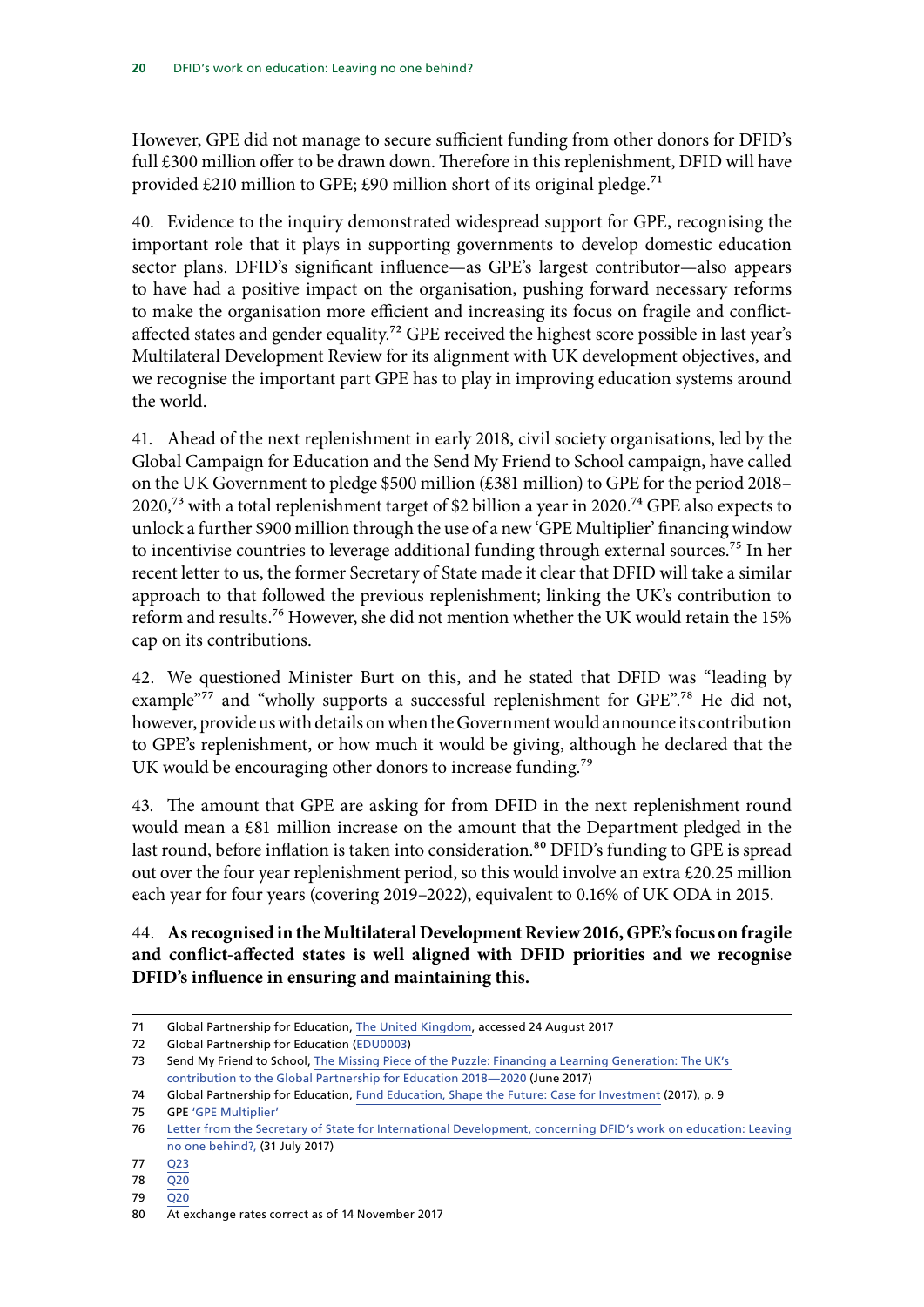45. *Given that the Global Partnership for Education has improved its performance and has a unique approach to improving the education systems in developing countries, DFID should agree to the full financial contribution requested by GPE at the next*  replenishment. The UK should also announce its intentions early, to encourage other *donors to step forward.*

46. *We expect DFID to link its contributions to performance conditions, which we believe is right. However, DFID should take all necessary steps to ensure that any cap on contributions, as a percentage of total commitments, is an effective tool to encourage other donors (rather than a barrier to GPE receiving the full financial amount promised). To act as an incentive to other donors, the UK's commitment, and the percentage cap, should be announced as soon as possible.*

### *The European Union*

47. A substantial proportion of the UK's multilateral ODA expenditure on education is spent through the European Union (EU). As DFID's evidence to the Committee stated:

> According to the latest available data, the UK's core contribution to the EU in 2015 was circa \$1.39 billion. About 4% (\$55,023,708) was spent on Education.<sup>81</sup>

This will need to be considered well before the UK leaves the EU if levels of funding to global education are to be sustained. If it is no longer possible to deliver this funding through the EU post-Brexit, DFID should consider ways that the resources can be rerouted, either through different multilateral organisations or through UK bilateral funding streams. The UK's departure from the EU should not result in funding being diverted away from key areas of development work, such as education.

## *Innovation: The International Financing Facility for Education*

48. One of the key recommendations from the Education Commission's Learning Generation report was to increase and improve financing for education. In order to achieve this, the report called for a "financing compact between developing countries and the international community.<sup>"82</sup> The Education Commission expanded upon this in April 2017 with a proposal to create an International Financing Facility for Education (IFFEd), a partnership between developing countries, international financial institutions and public and private donors to mobilise new financial resources for low- and middleincome countries. The facility would create new funding streams by creating attractive, low-interest financing packages for lower-middle-income countries. Through private and public donors, it would pool donor funds to act as guarantees for multilateral banks to borrow more money from capital markets.<sup>83</sup> By 'buying down' loans to middle- and lower-middle income countries, these effectively become credits or grants and as a result inject more capital into the World Bank.<sup>84</sup> The Education Commission states that this

84 [Q88](http://data.parliament.uk/writtenevidence/committeeevidence.svc/evidencedocument/international-development-committee/department-for-international-developments-work-on-education-leaving-no-one-behind/oral/46366.html) HC639

<sup>81</sup> DFID [\(EDU0072\)](http://data.parliament.uk/writtenevidence/committeeevidence.svc/evidencedocument/international-development-committee/dfids-work-on-education-leaving-no-one-behind/written/69078.html) p. 1

<sup>82</sup> The Education Commission, [The Learning Generation: Investing in Education for a Changing World](http://report.educationcommission.org/wp-content/uploads/2016/09/Learning_Generation_Full_Report.pdf) (2016) p. 100

<sup>83</sup> The Education Commission, [Progress Report 2016–2017, Delivering the Learning Generation](http://educationcommission.org/wp-content/uploads/2016/09/Commission-2017-Progress-Report.pdf) (2017), p. 22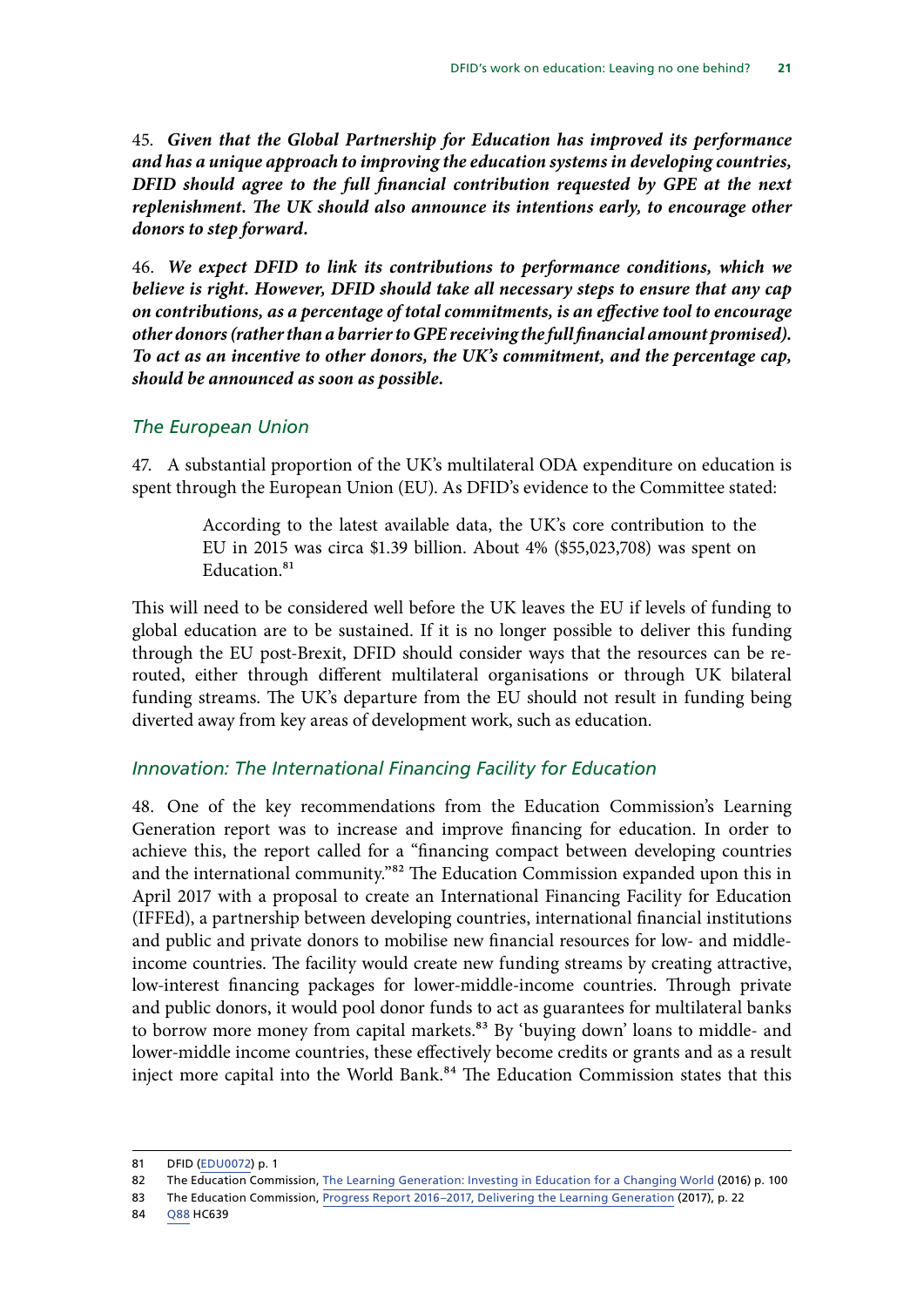initiative could mobilise over \$13 billion annually in additional resources for education by 2020.85 This initiative is now endorsed by more than 30 international organisations and over 145,000 individuals around the world, including the UN Secretary General.<sup>86</sup>

49. IFFEd would help to fill the increasing finance gap in global education funding. As the Education Commission points out, even if ODA as a share of donor GDP increases from about 0.3 percent today to 0.5 percent, and if allocation of spending to education rises from 10 percent to 15 percent of total ODA spending, "there will still be an external financing gap in low—and middle-income countries of about \$10 billion by 2020 and more than \$20 billion by 2030".<sup>87</sup>

50. *DFID should support the new International Financing Facility for Education (IFFEd), as an additional mechanism for leveraging funding into the provision of global education.*

85 The Education Commission, [A Proposal to Create the International Financing Facility for Education](http://educationcommission.org/wp-content/uploads/2017/03/IFFEd-Overview-4-17.pdf) (2017)

<sup>86</sup> The Education Commission, [Progress Report 2016–2017, Delivering the Learning Generation](http://educationcommission.org/wp-content/uploads/2016/09/Commission-2017-Progress-Report.pdf) (2017), p. 7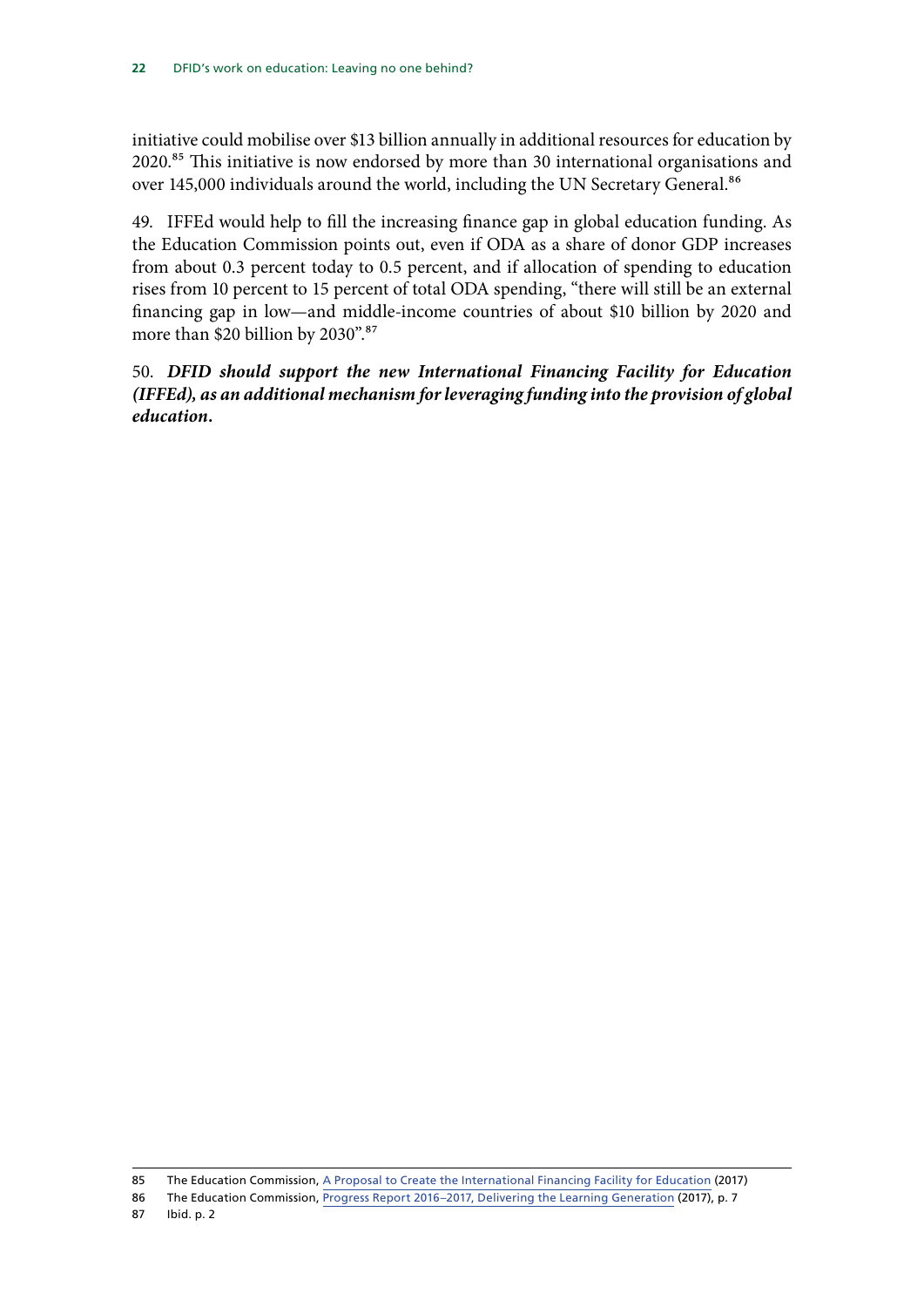## <span id="page-24-0"></span>**3** Improving access to education

51. The Millennium Development Goals focused narrowly on improving access to primary education in developing countries. This contributed to a considerable increase in the net enrolment rate at primary schools across the developing regions, up from 83% in 2000 to 91% in 2015.<sup>88</sup> However, despite progress, today 263 million children are still out of school. This includes 61 million children of primary school age, 60 million of lower secondary school age, and 142 million of upper secondary school age.<sup>89</sup> These out of school children are likely to be the most marginalised: the very poorest; girls; disabled children, and those affected by conflict and emergencies. Kevin Watkins described this as "the last-mile challenge".<sup>90</sup> In evidence to the Committee earlier this year, Lord Bates emphasised DFID's commitment to those children and young people most at risk of being 'left behind':

> We are focusing our efforts on the most marginalised and the most hard to reach, that is what we believe our remit is. We are looking increasingly at refugees and displaced persons, we are looking at people with disabilities and we are looking at girls as being our primary focus in where our education spending is.<sup>91</sup>

## **Girls and young women**

52. Girls constitute half of the school age population. Despite this, girls are more likely than boys to remain completely excluded from education. According to UNESCO, 15 million girls of primary school age will never have the opportunity to learn to read and write in primary school.<sup>92</sup> Girls and young women are less likely to be in school than their male counterparts, with 130 million girls presently out of school.<sup>93</sup> Although the headline numbers of boys and girls out of school are similar, global averages mask regional differences and other factors where girls are more likely than boys to be out of school and remain excluded from education.<sup>94</sup> In 80 countries, according to the World Bank, progress on educating girls is severely lagging behind that of boys.<sup>95</sup> In Sub-Saharan Africa, 75 percent of girls start school, but only 8 percent finish secondary school.<sup>96</sup> The poorest girls are also the most likely to be out of school, further reducing their chance of escaping poverty by achieving an education.<sup>97</sup>

53. Girls' education, in particular, is vital to achieve many of the Sustainable Development Goals, due to all of the drivers behind Sustainable Development Goal 5, to achieve gender equality and empower all women and girls. According to UNICEF, educating girls has a 'multiplier effect' in bringing a multitude of other benefits, such as better health of girls

93 Malala Fund [\(EDU0066](http://data.parliament.uk/writtenevidence/committeeevidence.svc/evidencedocument/international-development-committee/department-for-international-developments-work-on-education-leaving-no-one-behind/written/46890.pdf)), para. 1.2

<sup>88</sup> UN, [The Millennium Development Goals Report](http://www.un.org/millenniumgoals/2015_MDG_Report/pdf/MDG%202015%20rev%20(July%201).pdf) (2015) p. 24

<sup>89</sup> UNESCO, [Leaving no one behind: How far on the way to universal primary and secondary education?,](http://unesdoc.unesco.org/images/0024/002452/245238E.pdf) Policy Paper 27/Fact Sheet 37 (2016), p. 2

<sup>90</sup> [Q54](http://data.parliament.uk/writtenevidence/committeeevidence.svc/evidencedocument/international-development-committee/dfids-work-on-education-leaving-no-one-behind/oral/45291.html) HC639

<sup>91</sup> [Q226](http://data.parliament.uk/writtenevidence/committeeevidence.svc/evidencedocument/international-development-committee/dfids-work-on-education-leaving-no-one-behind/oral/49579.html) HC639

<sup>92</sup> UNESCO, [Leaving no one behind: How far on the way to universal primary and secondary education?](http://uis.unesco.org/sites/default/files/documents/fs37-leaving-no-one-behind-how-far-on-the-way-to-universal-primary-and-secondary-education-2016-en.pdf) (2016), p. 5

<sup>94</sup> UNESCO, [Leaving no one behind: How far on the way to universal primary and secondary education?,](http://unesdoc.unesco.org/images/0024/002452/245238E.pdf) Policy Paper 27/Fact Sheet 37 (2016), p. 2

<sup>95</sup> Quoted in Brookings, [What works in girls' education: Evidence for the world's best investment](https://www.brookings.edu/wp-content/uploads/2016/07/whatworksingirlseducation1.pdf) (2016), p. 78

<sup>96</sup> Brookings, [What works in girls' education: Evidence for the world's best investment](https://www.brookings.edu/wp-content/uploads/2016/07/whatworksingirlseducation1.pdf) (2016), p. 73

<sup>97</sup> Research for Equitable Access and Learning (REAL) Centre, University of Cambridge ([EDU0023](http://data.parliament.uk/writtenevidence/committeeevidence.svc/evidencedocument/international-development-committee/department-for-international-developments-work-on-education-leaving-no-one-behind/written/38349.html))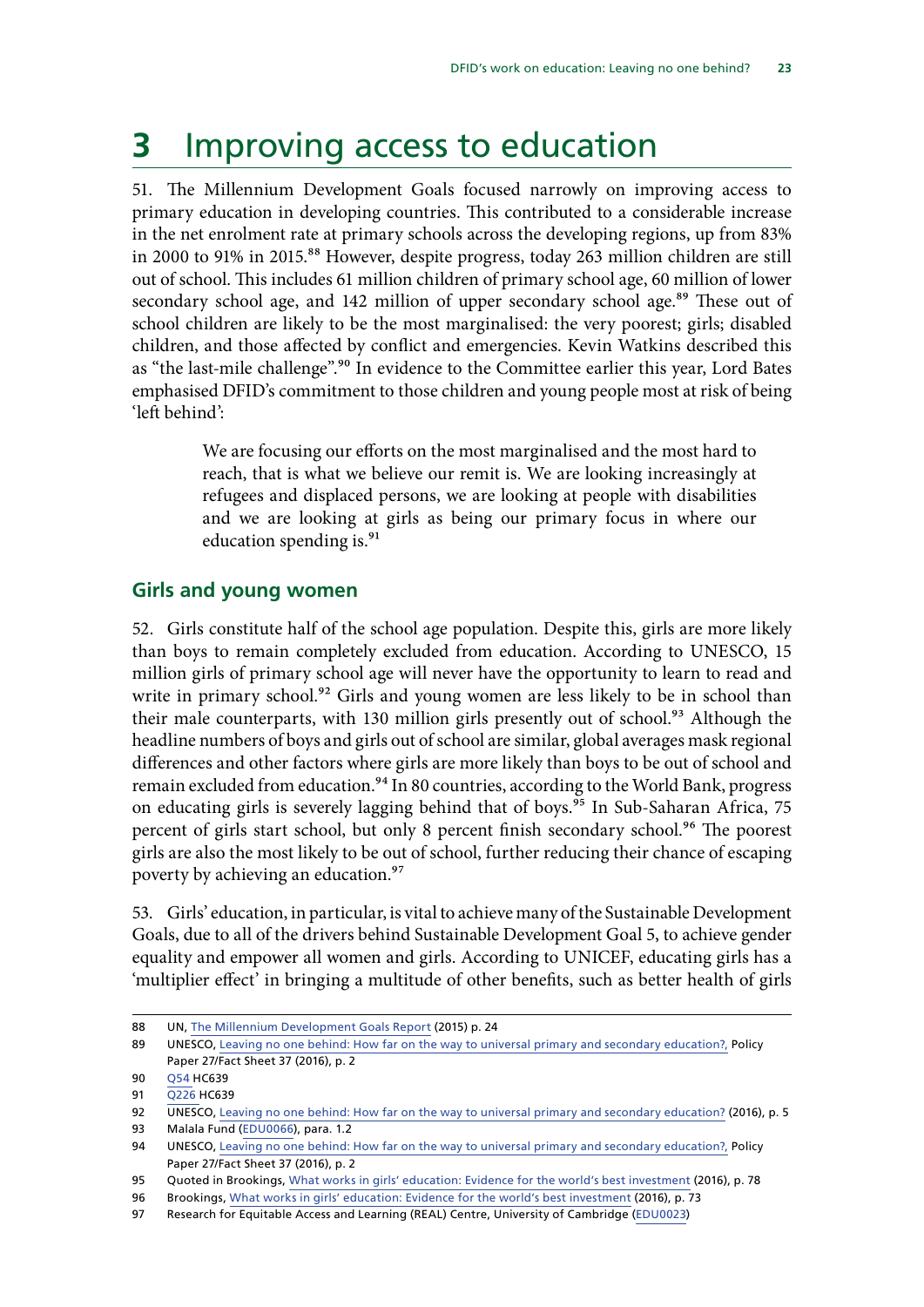<span id="page-25-0"></span>and of their future children, the development of the wider community, helping children in emergencies with psychosocial issues, and even helping defend against HIV/AIDS.<sup>98</sup> It also leads to smaller and more sustainable families, reduces rates of child marriage, increases women's political leadership and reduces harm to families from natural disasters and climate change.<sup>99</sup> Lucy Lake, Chief Executive Officer of The Campaign for Female Education (Camfed), told us that education provides an opportunity to "close the loop…in recognising that today's young girls are tomorrow's mothers", who will be largely responsible for the care, education, nutrition and health of the new generation.<sup>100</sup>

54. However, even when girls are in school, some are still held back from reaching their full potential by attitudes within their communities. One example is social stigma surrounding reproductive health issues. Recent statements from John Magufuli, President of Tanzania, warning schoolgirls that once they become pregnant, they will be expelled from school, highlight this as an ongoing issue.<sup>101</sup> A policy imposing a blanket ban on young mothers returning to their education after giving birth seems not only abhorrent but also perverse given the proven role of educational attainment in raising standards of infant and child health (not to mention reducing the incidence of teenage pregnancy). DFID, and other relevant UK Government departments should seek to engage with Tanzania on this issue pursuing a rethink of the legislation that enables such a policy to be enforced.

55. Gender inequalities in the school environment, along with school-related gender based violence, can make girls feel unsafe in school.<sup>102</sup> Exposure to violence is always to be deprecated but in particular can damage the development of a child's brain, severely compromising mental development.103 Within developing countries, it is important to challenge social stigma surrounding gender based violence and girls' health, especially reproductive health, and to embed programmes within communities. Evidence submitted suggested that to do so, particular attention should be paid to key transition points, where girls are most at risk of dropping out of school, whether between school stages or reaching an age at which they may be expected to marry or work.<sup>104</sup>

56. Our evidence indicated that more work needed to be done to identify ways to get those girls most at risk of losing out on an education back into school and maintaining their participation. DFID have also led the way here, investing in research and innovative programming, including the Girls' Education Challenge (GEC) fund.

## *The Girls' Education Challenge*

57. In 2012 DFID launched the Girls' Education Challenge (GEC) fund, a major initiative to get more marginalised girls into school. The programme aims to improve "the learning opportunities and outcomes for up to one million of the world's most marginalised girls".<sup>105</sup>

<sup>98</sup> UNICEF, [The State of the World's Children 2004](https://www.unicef.org/sowc04/files/SOWC_O4_eng.pdf) (2004), pp. 45–53. See also UNICEF, [The State of the World's](https://www.unicef.org/publications/files/UNICEF_SOWC_2016.pdf)  [Children 2016](https://www.unicef.org/publications/files/UNICEF_SOWC_2016.pdf) (2016), p. 49

<sup>99</sup> Brookings, [What works in girls' education: Evidence for the world's best investment](https://www.brookings.edu/wp-content/uploads/2016/07/whatworksingirlseducation1.pdf) (2016), Chapter 2 100 [Q190](http://data.parliament.uk/writtenevidence/committeeevidence.svc/evidencedocument/international-development-committee/department-for-international-developments-work-on-education-leaving-no-one-behind/oral/47513.html) HC639

<sup>101</sup> BBC News, ['John Magufuli's pregnant schoolgirl ban angers Tanzanian women'](http://www.bbc.co.uk/news/world-africa-40379113). Published June 2017

<sup>102</sup> Plan International, ICRW, [Are Schools Safe and Equal Places for Girls and Boys in Asia—Research Findings on](file:///C:\Users\BARKERJ\Downloads\2015_are_schools_safe_and_equal_places_for_girls_and_boys_in_asia_en.pdf)  [School Related Gender Based Violence](file:///C:\Users\BARKERJ\Downloads\2015_are_schools_safe_and_equal_places_for_girls_and_boys_in_asia_en.pdf), (2015)

<sup>103</sup> World Vision International, [Counting Pennies: A review of official development assistance to end violence](http://www.wvi.org/sites/default/files/Counting_Pennies_WEB_FINAL.pdf)  [against children](http://www.wvi.org/sites/default/files/Counting_Pennies_WEB_FINAL.pdf) (2017), p. 4

<sup>104</sup> See for example Research for Equitable Access and Learning (REAL) Centre, University of Cambridge [\(EDU0023\)](http://data.parliament.uk/writtenevidence/committeeevidence.svc/evidencedocument/international-development-committee/department-for-international-developments-work-on-education-leaving-no-one-behind/written/38349.html)

<sup>105</sup> DFID, [Girls Education Challenge: Project Profiles](https://www.gov.uk/government/uploads/system/uploads/attachment_data/file/415489/GEC-Project-Profile-booklet-March2015.pdf), accessed 25 August 2017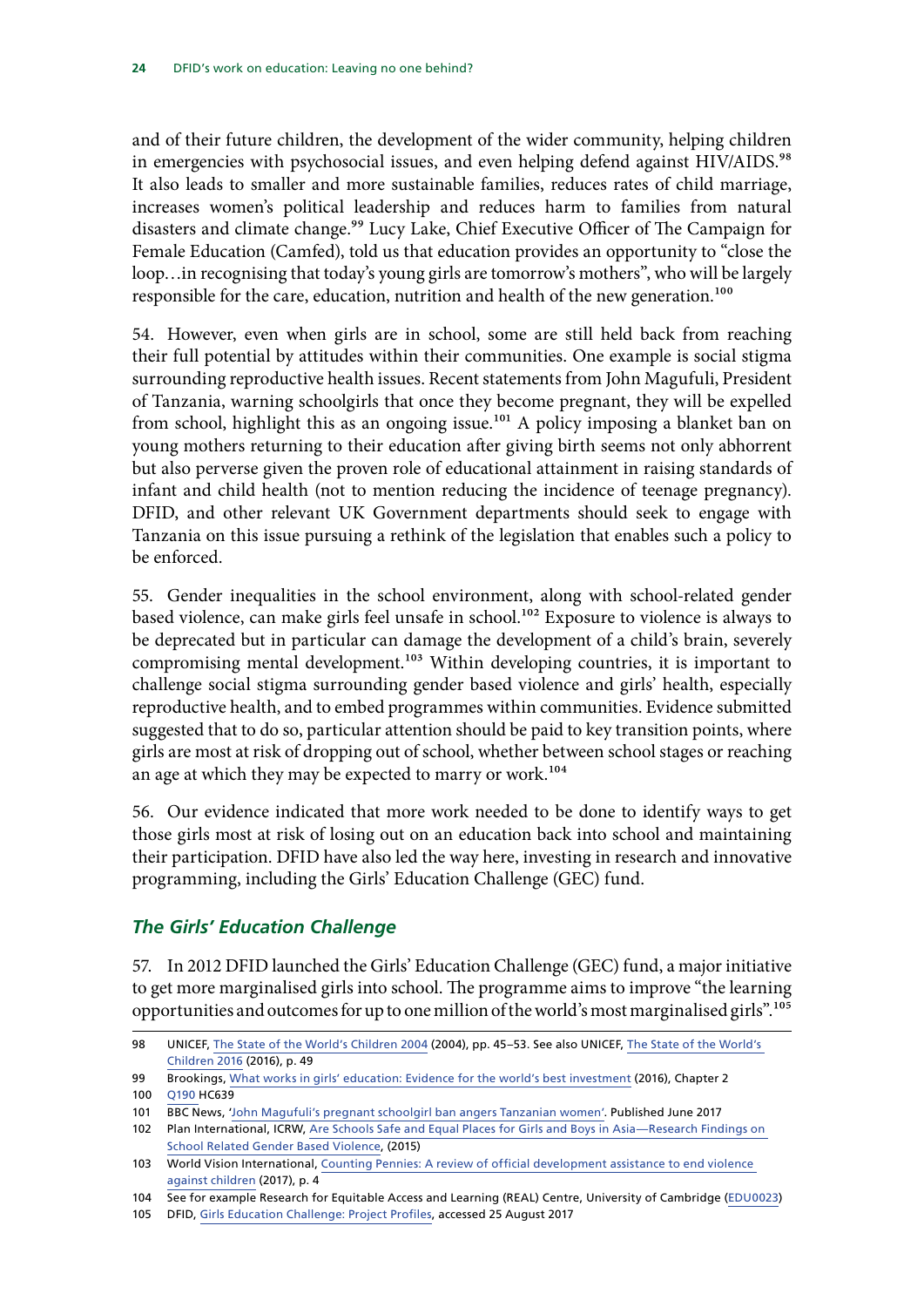It has so far disbursed £300 million to 37 individual projects across 18 countries. The evidence received from civil society organisations was overwhelmingly positive about the Girls' Education Challenge, (although we are aware that many of the organisations are involved in projects funded through the scheme).<sup>106</sup>

58. The Campaign for Female Education (Camfed) programme in Tanzania, provided a model for tackling barriers to girls reaching secondary school in developing countries. As part of the Girls' Education Challenge programme, Camfed has provided support to over 40,000 marginalised girls, as well as over 24,000 less marginalised girls, over 48,000 marginalised boys and over 29,000 less marginalised boys across 201 secondary schools in Tanzania.<sup>107</sup> The Independent Commission for Aid Impact (ICAI) recognised this programme, 'A New "Equilibrium" for Girls', which also runs in Zimbabwe, as a strong example of success in focused targeting of marginalised groups in a sustainable way.<sup>108</sup>

59. However, ICAI's overall report, on 'UK aid's support to marginalised girls', gave the Girls' Education Challenge fund an 'amber/red' rating, the second lowest rating in these reviews. ICAI found that DFID "needs to strengthen the coherence of its approach to tackling the marginalisation of girls in national education systems".<sup>109</sup> The report highlights issues such as poor design of programmes, a lack of expertise in girls' education among delivery partners, and difficulties in implementing programmes in challenging environments as some of the reasons for this score, and ultimately suggests three key recommendations for DFID to improve this programme (See Box 2 below).

60. Some of the witnesses to the inquiry did indicate that this criticism was a little severe, however. Pauline Rose told our predecessor Committee that she thought ICAI's rating to be harsh, stating that some of the actual design of the GEC had been "a bit lost in translation".110 When Alistair Burt appeared before our current Committee, he stated that the Department also felt that ICAI's criticisms were "a bit rough", but that DFID was responding to these criticisms and reporting back to ICAI.<sup>111</sup>

61. In DFID's own midpoint evaluation of GEC, the Department did recognise some of the issues highlighted by ICAI's work, and seemed to be taking criticisms on board in future work.112 The second stage of the Girls' Education Challenge is in the process of being approved, and £100 million has already been announced. Minister Burt told us that DFID is currently reviewing quality and standards and considering lessons learned in the first phase, as well as issues highlighted by ICAI. According to the Minister, DFID will be reporting to ICAI on this in December, but that the Girls' Education Challenge remains "a fundamental focus" of DFID's work on education.<sup>113</sup>

113 [Q35-Q37](http://data.parliament.uk/writtenevidence/committeeevidence.svc/evidencedocument/international-development-committee/dfids-work-on-education-leaving-no-one-behind/oral/71536.html)

<sup>106</sup> See for example Results UK [\(EDU0016\)](http://data.parliament.uk/writtenevidence/committeeevidence.svc/evidencedocument/international-development-committee/department-for-international-developments-work-on-education-leaving-no-one-behind/written/38322.html), para. 8; Camfed International ([EDU0053](http://data.parliament.uk/writtenevidence/committeeevidence.svc/evidencedocument/international-development-committee/department-for-international-developments-work-on-education-leaving-no-one-behind/written/40131.html)), para. 3.1

<sup>107</sup> Camfed International [\(EDU0053\)](http://data.parliament.uk/writtenevidence/committeeevidence.svc/evidencedocument/international-development-committee/department-for-international-developments-work-on-education-leaving-no-one-behind/written/40131.html)

<sup>108</sup> Independent Commission for Aid Impact (ICAI), [Accessing, staying and succeeding in basic education – UK aid's](http://icai.independent.gov.uk/html-report/accessing-staying-succeeding-basic-education-uk-aids-support-marginalised-girls/)  [support to marginalised girls](http://icai.independent.gov.uk/html-report/accessing-staying-succeeding-basic-education-uk-aids-support-marginalised-girls/) (2016)

<sup>109</sup> ICAI, Accessing, staying and succeeding in basic education - UK aid's support to marginalised girls

<sup>110</sup> [Q196](http://data.parliament.uk/writtenevidence/committeeevidence.svc/evidencedocument/international-development-committee/department-for-international-developments-work-on-education-leaving-no-one-behind/oral/47513.html) HC639

<sup>111</sup> O<sub>37</sub>

<sup>112</sup> DFID, [What we are learning about learning: A summary of insights at the midpoint of the GEC](https://www.gov.uk/government/uploads/system/uploads/attachment_data/file/548688/GEC-learning-about-learning.pdf) (2017)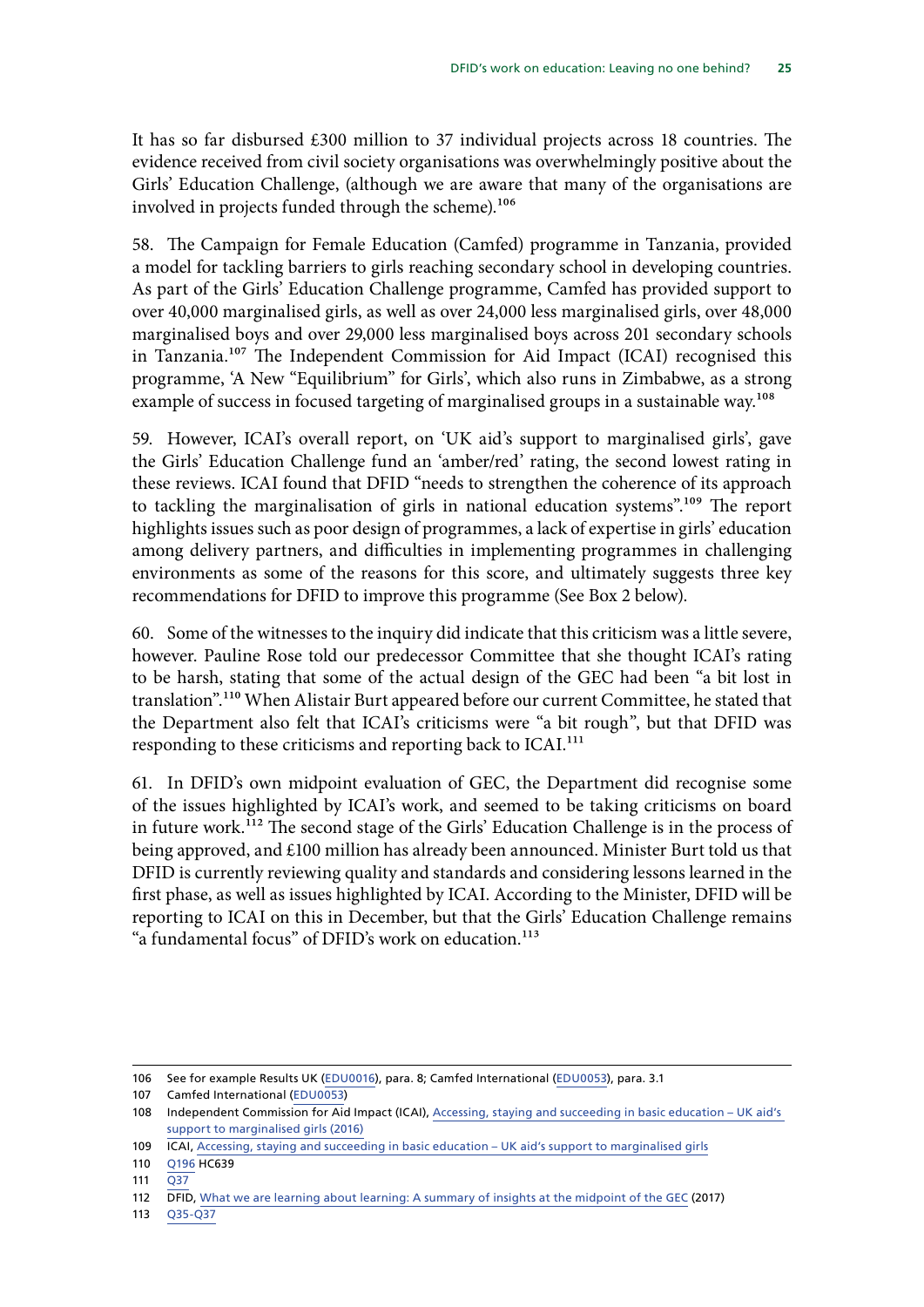#### <span id="page-27-0"></span>**Box 2: ICAI Recommendations**

DFID should develop country-specific strategies for marginalised girls' education, based on detailed knowledge of the barriers in each context and learning from successful interventions. Its strategies should combine policy dialogue, system building and targeted interventions, and identify opportunities for cross-sectoral working.

In its delivery plans and monitoring of programmes with objectives around girls' education and marginalisation, DFID should introduce measures to ensure that this focus is not lost during implementation.

DFID should specify how to approach value for money analysis when targeting marginalised groups and harder-to-reach groups, emphasising equity as well as costeffectiveness.

Source: ICAI, [Accessing, staying and succeeding in basic education–UK aid's support to marginalised girls](http://icai.independent.gov.uk/html-report/accessing-staying-succeeding-basic-education-uk-aids-support-marginalised-girls/) (2016)

62. *In light of SDG5 and the recognised multiplier effect of, specifically, girls' education in developing countries, we believe that DFID should continue to fund the Girls' Education Challenge into its second phase, demonstrating how it has used learning from the first phase to inform new ways of working. DFID should also continue to use these innovative programmes to learn more about 'what works' to ensure that the most marginalised girls have access to quality education, using this learning across the organisation and sharing it with other donors and development practitioners, looking into opportunities for scaling successful models.*

63. *DFID should seek to fund some programmes in the second stage of the Girls' Education Challenge that focus on reducing the incidence of 'drop out' at transition points in girls' development and education. The Department should also consider how it can best integrate the tackling of school related gender-based violence in programmes that it funds.*

## **Disabled children**

64. According to the World Bank, fifteen percent of the global population experience some form of disability, which can increase the risk of poverty through lack of employment and education opportunities, lower wages and increased costs of living with a disability.<sup>114</sup> Despite this, the Millennium Development Goals, which established a unifying set of development objectives for the international community, made no mention of disability. This is a failure that cannot be ignored. In order to reach the most marginalised in society, disabled people simply cannot be overlooked in this way. Disability is however mentioned in several of the SDGs, which is a positive step in the right direction.

65. It is difficult to estimate how many disabled children are out of school, due to varying definitions and insufficient data. However, recent analysis by the Education Commission estimates that, in low and middle-income countries, around half of all disabled children of primary and lower-secondary age are out of school. This amounts to approximately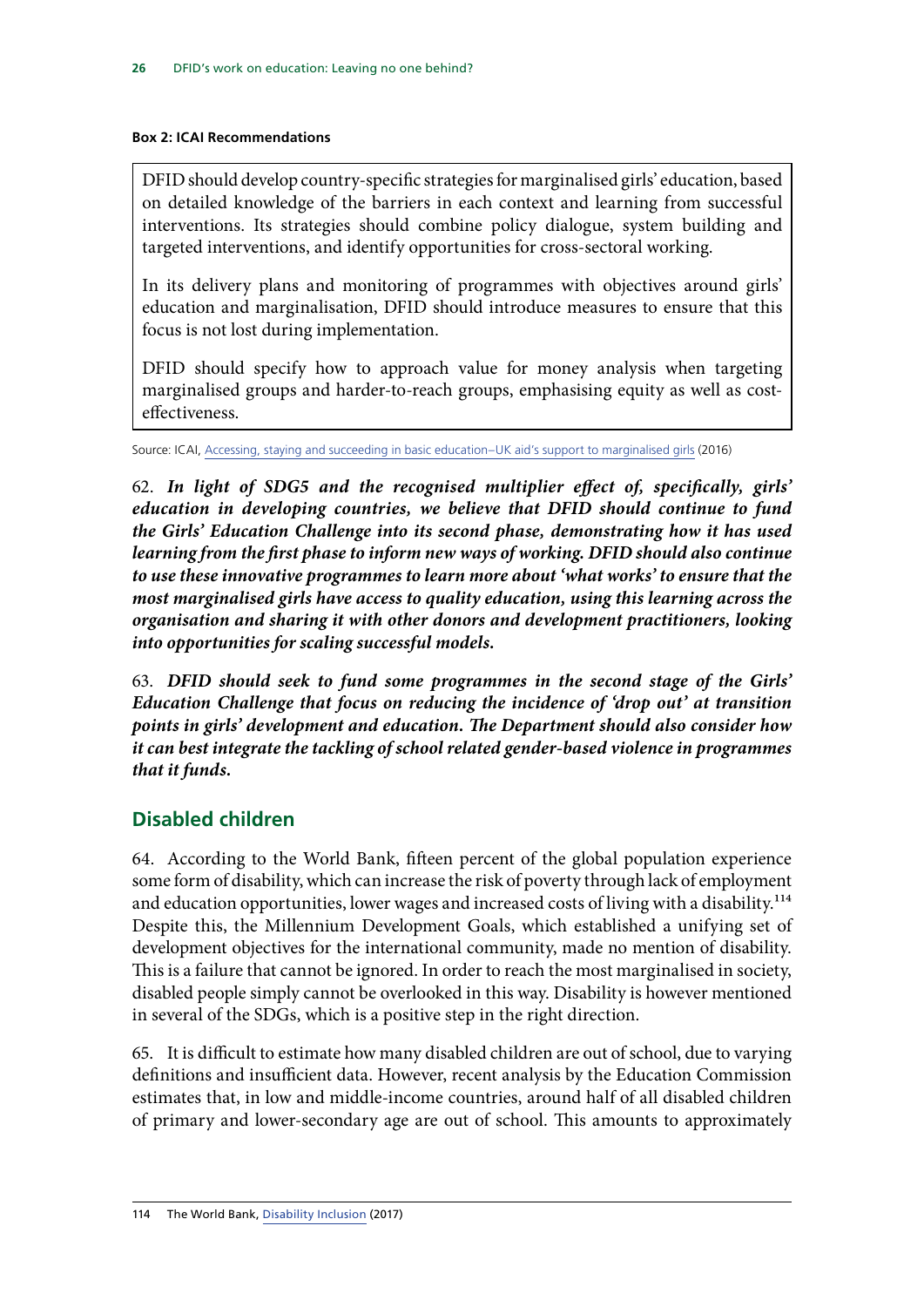33 million children.<sup>115</sup> In some developing countries, the figures are even worse, with an estimated 90% of disabled children out of school, according to UNICEF.116 As Julia McGeown told us, disability is "the biggest reason why children are out of school".<sup>117</sup>

66. Evidence to the inquiry has highlighted systemic barriers to education for disabled children. Written evidence from Handicap International, for example, states that disabled people are often disproportionately affected by natural or man-made crises. Physical barriers are also a serious issue for many disabled people, whether through lack of decent transportation, arrangements for access or in the inclusiveness of school environments like toilet facilities.<sup>118</sup>

67. A lack of adequate training for teachers on how to teach children with special educational needs further compounds these problems, and mean that even when disabled children do manage to attend school, they face further challenges in being included in lessons.119 Even when the solution is as simple as a pair of glasses for children with poor vision—as in the work that the charity 'Clearly' are doing<sup>120</sup>—more needs to be done to include disabled children in the learning process when they do in fact attend a school.

68. Much of the evidence we received generally agreed that DFID was doing commendable work in the area of disability, by for example publishing its first *Disability Framework* in December 2014, as well as an update to this a year later. The development of such a strategy was originally recommended by our predecessor Committee.<sup>121</sup> Minister Burt provided a promising example of work that DFID was doing through the Inclusive Education Programme in Punjab in Pakistan, where the Department screened 7,000 children, mainstreamed mildly disabled children into 464 schools, and trained 11,000 teachers.<sup>122</sup> The previous Committee saw some commendable work that Leonard Cheshire Disability was delivering, with DFID funding, when it visited Kenya in March 2017.

69. However, it seems there is still much to be done in this area in order to ensure that disabled children are not 'left behind'. Some of the evidence received called for a more strategic approach in this area. Leonard Cheshire Disability called for the Department to develop a "coherent and progressive" education strategy that meets the needs of the most marginalised groups, including disabled children.<sup>123</sup> The British Council stated in their written evidence that, whilst DFID has focused on girls' education it "has had less focus on children with disabilities and special educational needs in terms of their programming".<sup>124</sup>

70. **DFID has shown leadership on education for girls and young women in recent years. The Department should now use its influence in the same way to shine a light on the needs of disabled children. It has made great progress with the Disability Framework, but needs to now ensure this is being implemented across all DFID programmes.**

<sup>115</sup> The Education Commission, [The Learning Generation: Investing in Education for a Changing World](http://report.educationcommission.org/wp-content/uploads/2016/09/Learning_Generation_Full_Report.pdf) (2016) p. 142

<sup>116</sup> UNICEF, [Global Initiative on Out-of-School Children: South Asia Regional Study](https://www.unicef.org/education/files/SouthAsia_OOSCI_Study__Executive_Summary_26Jan_14Final.pdf) (2014) p. 6

<sup>117</sup> [Q193](http://data.parliament.uk/writtenevidence/committeeevidence.svc/evidencedocument/international-development-committee/department-for-international-developments-work-on-education-leaving-no-one-behind/oral/47513.html) HC639

<sup>118</sup> Handicap International [\(EDU006\)](http://data.parliament.uk/writtenevidence/committeeevidence.svc/evidencedocument/international-development-committee/department-for-international-developments-work-on-education-leaving-no-one-behind/written/38206.html) para 16

<sup>119</sup> See for example Leonard Cheshire Disability [\(EDU033](http://data.parliament.uk/writtenevidence/committeeevidence.svc/evidencedocument/international-development-committee/department-for-international-developments-work-on-education-leaving-no-one-behind/written/38395.html)), para 13

<sup>120</sup> Chen, J., ['Time to tackle the huge economic losses from poor vision',](https://www.ft.com/content/d329ab60-9ea0-37c4-87ee-dc92a4854526?mhq5j=e5) *Financial Times,* (2017)

<sup>121</sup> DFID, [Disability Framework—One Year On](https://www.gov.uk/government/uploads/system/uploads/attachment_data/file/554802/DFID-Disability-Framework-2015.pdf) (2015). See also International Development Committee, Eleventh Report of Session 2013–14, [Disability and Development](https://publications.parliament.uk/pa/cm201314/cmselect/cmintdev/947/947.pdf), HC 947

<sup>122</sup> [Q33](http://data.parliament.uk/writtenevidence/committeeevidence.svc/evidencedocument/international-development-committee/dfids-work-on-education-leaving-no-one-behind/oral/71536.html)

<sup>123</sup> Leonard Cheshire Disability ([EDU033\)](http://data.parliament.uk/writtenevidence/committeeevidence.svc/evidencedocument/international-development-committee/department-for-international-developments-work-on-education-leaving-no-one-behind/written/38395.html), para 4

<sup>124</sup> British Council [\(EDU0027](http://data.parliament.uk/writtenevidence/committeeevidence.svc/evidencedocument/international-development-committee/dfids-work-on-education-leaving-no-one-behind/written/38360.pdf)) para 11.2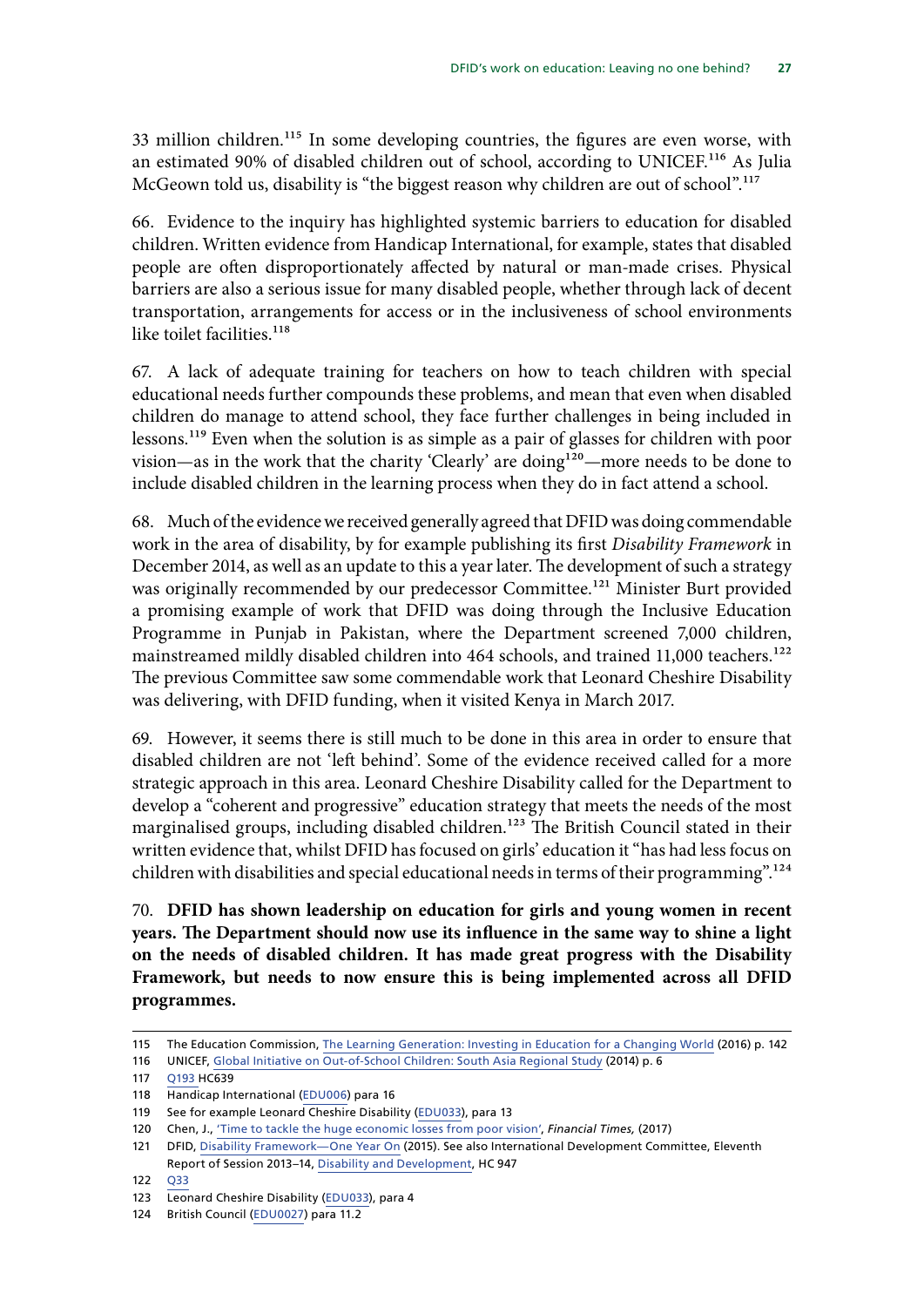<span id="page-29-0"></span>71. *DFID should use its policy refresh to launch a reinvigorated strategy to support access to quality education for disabled children. We believe that this is a vital area of work for DFID, and hope to undertake a separate inquiry into DFID's work on disability in our future programme of work.*

## **Education in emergencies**

72. In recent years, DFID has had to adapt its working practices to respond to numerous humanitarian crises and the largest displacement of people the world has ever known. We understand what an incredible challenge this continues to be for the Department and are proud of the phenomenal impact of UK Aid on the lives of children and young people caught up in emergency situations.

73. Over half of the world's registered refugees of school age are not in school. This amounts to around 3.5 million children.<sup>125</sup> The mean duration of refugees and IDPs in exile is 10.3 years according to the World Bank. About two million people have been in exile between 10 and 34 years. At the lower end of the scale, 8.9 million "recent refugees" have spent around four years in exile.<sup>126</sup> Whichever figure is used, this is not a short term situation. When we questioned the former Secretary of State for International Development recently on the Department's priorities, she stated that DFID needed to look at the long-term implications of crises like this.<sup>127</sup>

74. The availability of funding for education in humanitarian emergencies, however, has been unpredictable in the recent past. It is important that there are mechanisms in place to assess the need and make an appropriate allocation of funding for education in these situations. This is an area where value is being added by the "Education Cannot Wait" fund, and DFID's support for the "No Lost Generation Initiative" (a commitment to action by humanitarians, donors and policy to support children and youth affected by the Syria and Iraq crises).<sup>128</sup> However, an even more coherent approach is necessary. The UN Special Envoy for Global Education, Gordon Brown, told us:

> We cannot forever continue with this situation where the only way we fund humanitarian aid, whether it be for education, heath, shelter or food, is through a begging bowl. We have no assessed contribution system. We have no guaranteed funding. We have no year-to-year promises that you can hold people accountable for.<sup>129</sup>

75. Children in crisis-affected communities often struggle with a range of social, emotional and mental health barriers which prevent them from attending or remaining in school and this can affect their cognitive development.<sup>130</sup> As such, they have different mental health needs to take into consideration when designing teaching programmes. In order to help meet these needs, several organisations have begun to design teaching programming with this in mind. A recent initiative by Save the Children, UNHCR and

<sup>125</sup> Save the Children, [Losing out on Learning: Providing refugee children the education they were promised](https://resourcecentre.savethechildren.net/library/losing-out-learning-providing-refugee-children-education-they-were-promised) (2017), p. 6

<sup>126</sup> World Bank, [How many years do refugees stay in exile?](http://blogs.worldbank.org/dev4peace/how-many-years-do-refugees-stay-exile) (2016)

<sup>127</sup> [Q12](http://data.parliament.uk/writtenevidence/committeeevidence.svc/evidencedocument/international-development-committee/dfids-priorities/oral/72246.html) HC485

<sup>128</sup> No Lost Generation, ['About #NoLostGeneration'](http://nolostgeneration.org/about)

<sup>129</sup> [Q101](http://data.parliament.uk/writtenevidence/committeeevidence.svc/evidencedocument/international-development-committee/department-for-international-developments-work-on-education-leaving-no-one-behind/oral/46366.html) HC639

<sup>130</sup> 3EA, [IRC Healing Classrooms Retention Support Programming Improves Syrian Refugee Children's Learning In](http://steinhardt.nyu.edu/scmsAdmin/media/users/mhm327/3ea_docs/3EA_-_Impact_report.pdf)  [Lebanon](http://steinhardt.nyu.edu/scmsAdmin/media/users/mhm327/3ea_docs/3EA_-_Impact_report.pdf), (2017) p. 3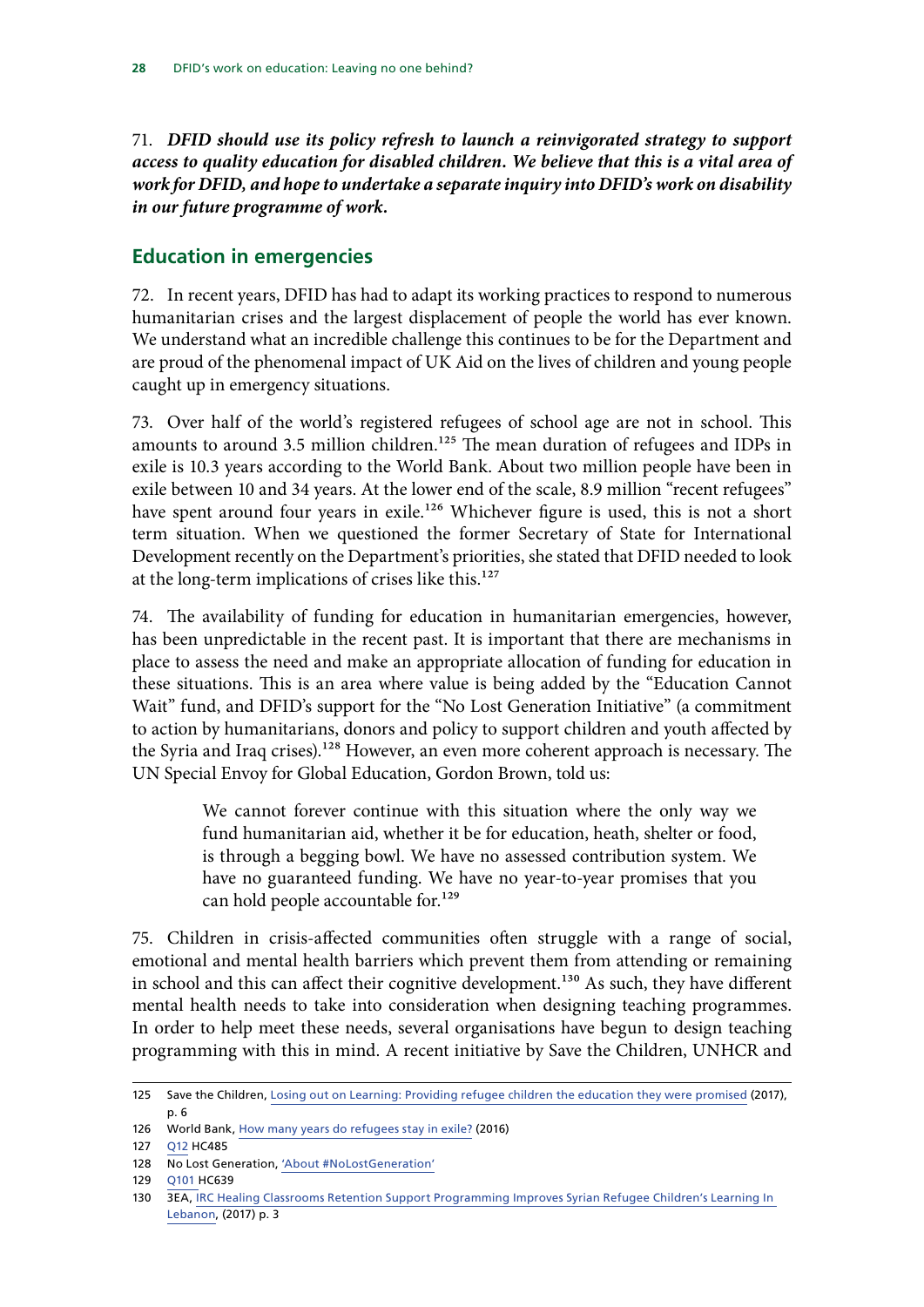Pearson (a public assessment service to schools and corporations), set out to identify, document and promote innovative ways of effectively reaching refugee children, outlined in a recent synthesis report.<sup>131</sup> One example in particular is the work of the International Rescue Committee (IRC) on how non-formal, "complementary" education programmes can bolster refugee children's ability to succeed in formal education systems.<sup>132</sup> This, alongside IRC's innovative work with Sesame Street to help support children's education in refugee camps<sup>133</sup>, present just some methods of engaging with crisis-affected communities.

76. The proportion of humanitarian funding that goes towards education is currently  $1.8\%$ <sup>134</sup> When considering that many emergencies are becoming protracted crises<sup>135</sup> with temporary solutions setting the scene for how thousands of displaced people are to live for many years—this investment seems low. It is encouraging that DFID's recently published Humanitarian Reform Policy reflects a new approach to such circumstances, agreed at the World Humanitarian Summit in 2016, and commits to "investing in education and other basic services, jobs and livelihoods" and promoting new initiatives, such as 'Education Cannot Wait'.<sup>136</sup> Nevertheless, specific proposals for this element of its humanitarian strategy have yet to be outlined by the Department.

### *Education Cannot Wait*

77. DFID played a leading role in the development of the Education Cannot Wait (ECW) fund. This is a new global fund for education service provision in emergencies and protracted crises launched at the World Humanitarian Summit in May 2016. The fund acknowledges the importance of education to the futures of children and young people caught up in emergencies and their chances of recovery. It has generated considerable international support, raising \$90 million—including £30 million from the UK, as the largest founding donor—and expects to reach 4.5 million children in its first two years. Evidence to the inquiry was overwhelmingly supportive of DFID's work helping to establish the fund and the UK's substantial financial commitment.<sup>137</sup> The former Secretary of State's position on the high-level steering group also means that the UK will continue to play a central role in the fund as it becomes fully operational.

78. **Humanitarian finance suffers from being short-term and unpredictable. However, as we have seen in recent years, crises—such as the war in Syria—are becoming increasingly protracted. This creates situations and environments that are likely to persist and define how many people will live for many years. The 'temporary' solutions established at the outset should therefore be designed with this in mind. If education provision is ignored then the futures of the children caught up in them are at risk and the chances of long term recovery, and the avoidance of repetition, will be reduced.**

79. *As part of its policy refresh, DFID needs to establish a long-term, integrated strategy for supporting education in emergencies, especially in long-term crises, through bilateral* 

<sup>131</sup> Save the Children, UNHCR, Pearson, [Promising Practices in Refugee Education: Synthesis Report](https://static1.squarespace.com/static/583af1fb414fb5b3977b6f89/t/59bd539d80bd5e7ca76704cd/1505579941493/Promising+Practices+in+Refugee+Education+Synthesis_Report_FINAL_WEB.pdf) (2017)

<sup>132</sup> 3EA, [IRC Healing Classrooms Retention Support Programming Improves Syrian Refugee Children's Learning In](http://steinhardt.nyu.edu/scmsAdmin/media/users/mhm327/3ea_docs/3EA_-_Impact_report.pdf)  [Lebanon](http://steinhardt.nyu.edu/scmsAdmin/media/users/mhm327/3ea_docs/3EA_-_Impact_report.pdf), (2017)

<sup>133</sup> International Rescue Committee, '[The IRC & Sesame Workshop: rescuing children's futures'](https://www.rescue.org/article/irc-sesame-workshop-rescuing-childrens-futures) (2017)

<sup>134</sup> Malala Fund [\(EDU0066](http://data.parliament.uk/writtenevidence/committeeevidence.svc/evidencedocument/international-development-committee/dfids-work-on-education-leaving-no-one-behind/written/46890.html)), para. 4.3

<sup>135</sup> DFID, [Saving lives, building resilience, reforming the system: The UK Government's Humanitarian Reform Policy](https://www.gov.uk/government/uploads/system/uploads/attachment_data/file/651530/UK-Humanitarian-Reform-Policy.pdf) (2017), pp. 4–6 and pp. 16–18

<sup>136</sup> Ibid.

<sup>137</sup> For example, see [Q33](http://data.parliament.uk/writtenevidence/committeeevidence.svc/evidencedocument/international-development-committee/dfids-work-on-education-leaving-no-one-behind/oral/42656.html) HC639, Plan International UK [\(EDU0004](http://data.parliament.uk/writtenevidence/committeeevidence.svc/evidencedocument/international-development-committee/dfids-work-on-education-leaving-no-one-behind/written/38166.html)) para 18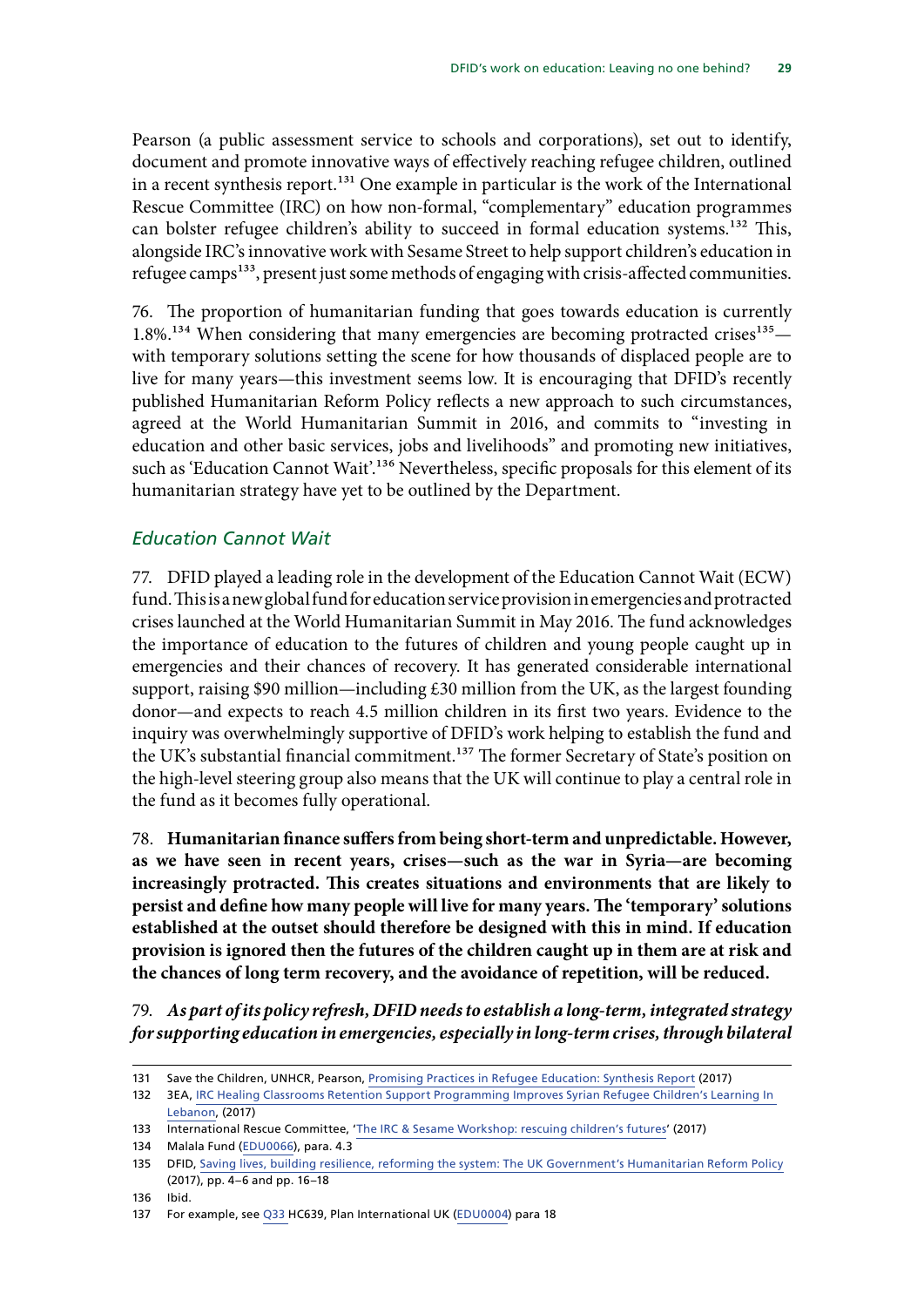<span id="page-31-0"></span>*and multilateral channels. The aim should be to make establishing effective foundations for getting the affected children back into structured learning environments a priority alongside clean water, food, sanitation and shelter.*

## **Early years education**

80. In low income countries, 46% of public education resources are allocated to educate the 10% most educated students.<sup>138</sup> 85% of children in these countries have no access to pre-primary education, compared to the 82% in high income countries able to access this entry level of education.<sup>139</sup> Global spend on early years, or pre-primary,<sup>140</sup> education is low. The World Bank, for example, which accounts for 43% of all ODA spending on pre-primary education, only commits 2.7% of its total education portfolio to this area.<sup>141</sup> DFID's expenditure on early years (pre-primary) education is low in comparison to its investments in other stages of education, accounting for under 0.6% of its bilateral education budget.<sup>142</sup>

81. Numerous submissions to the inquiry encouraged DFID to invest more in preprimary learning programmes, citing evidence of its impact on improving children's later educational attainment levels.<sup>143</sup> As UNICEF told the Committee, early years education can, "increase the likelihood of primary school attendance, decrease grade repetition and dropping out" and "improve school readiness which in turn results in better primary school outcomes, particularly for poor and disadvantaged students".<sup>144</sup> The organisation argued that "DFID should support efforts to strengthen governments' ability and commitment to deliver quality pre-primary education at scale as well as encourage program partners to continue to innovate and develop models that are needed to reach the most marginalised children and families".<sup>145</sup>

82. Minister Burt conceded that early years education "had not been funded well in the past". He told us that:

> The recognition of the importance of early years' education, building on that first 1,000 days and everything you do with the child at the earliest stage, is very important. It has not been funded well enough in the past. It has been an area that has been neglected. It does bring the highest returns in the future, and the returns are greatest for the most marginalised children, including those with disabilities and those living in conflict and emergencies.<sup>146</sup>

<sup>138</sup> UNICEF, [The Investment Case for Education and Equity](https://www.unicef.org/publications/files/Investment_Case_for_Education_and_Equity_FINAL.pdf) (2015), p. 58

<sup>139</sup> TheirWorld, [Bright and Early: How financing pre-primary education gives every child a fair start in life](https://s3.amazonaws.com/theirworld-site-resources/Reports/Theirworld-Report-Bright-and-Early-June-2017.pdf) (2017), p. 11

<sup>140</sup> Both 'early years' and 'pre-primary' are defined as the initial stage of organised instruction, designed to introduce very young children to a school-type environment. It can loosely be defined as the period of a child's life from 3–6 years old, when a child's brain is developing but before they are enrolled in primary education. See TheirWorld, [Bright and Early: How financing pre-primary education gives every child a fair start in life](https://s3.amazonaws.com/theirworld-site-resources/Reports/Theirworld-Report-Bright-and-Early-June-2017.pdf) (2017)

<sup>141</sup> TheirWorld, [Bright and Early: How financing pre-primary education gives every child a fair start in life](https://s3.amazonaws.com/theirworld-site-resources/Reports/Theirworld-Report-Bright-and-Early-June-2017.pdf) (2017), p. 28

<sup>142</sup> Latest [Development Tracker figures](https://devtracker.dfid.gov.uk/sector/1/categories/112) show that DFID spends £3m of its £544m bilateral education budget on early childhood education, accessed 23 August 2017

<sup>143</sup> For example, see: Manos Antoninis ([EDU0045](http://data.parliament.uk/writtenevidence/committeeevidence.svc/evidencedocument/international-development-committee/dfids-work-on-education-leaving-no-one-behind/written/38010.html)) para 5; Global Campaign for Education UK [\(EDU0009\)](http://data.parliament.uk/writtenevidence/committeeevidence.svc/evidencedocument/international-development-committee/dfids-work-on-education-leaving-no-one-behind/written/38227.html); [Q188](http://data.parliament.uk/writtenevidence/committeeevidence.svc/evidencedocument/international-development-committee/dfids-work-on-education-leaving-no-one-behind/oral/47513.html) HC639

<sup>144</sup> UNICEF [\(EDU0058](http://data.parliament.uk/writtenevidence/committeeevidence.svc/evidencedocument/international-development-committee/dfids-work-on-education-leaving-no-one-behind/written/41778.pdf)) p. 5

<sup>145</sup> UNICEF [\(EDU0058](http://data.parliament.uk/writtenevidence/committeeevidence.svc/evidencedocument/international-development-committee/dfids-work-on-education-leaving-no-one-behind/written/41778.pdf)) p. 5

<sup>146</sup> [Q54](http://data.parliament.uk/writtenevidence/committeeevidence.svc/evidencedocument/international-development-committee/dfids-work-on-education-leaving-no-one-behind/oral/71536.html)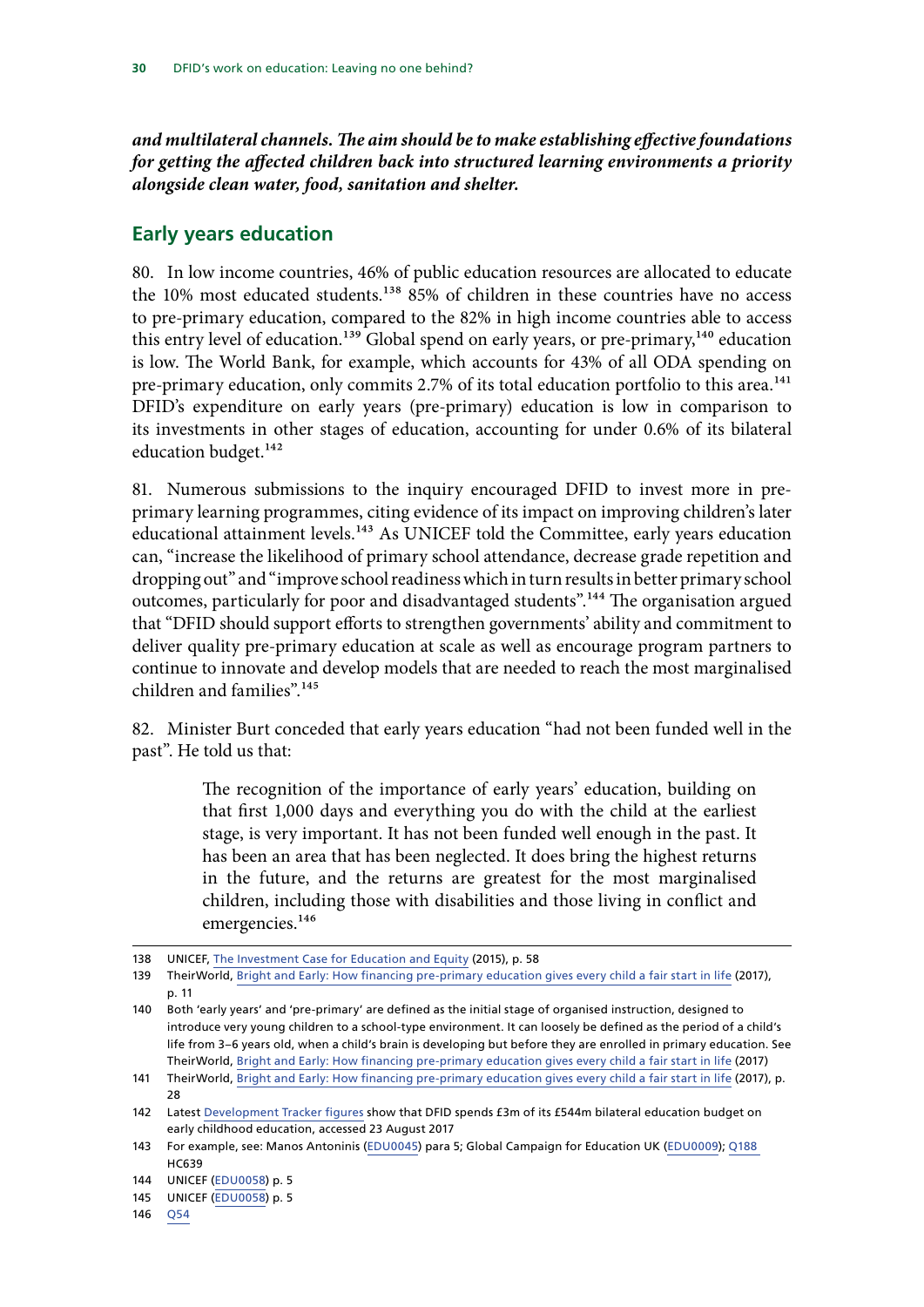<span id="page-32-0"></span>However, he was clear that early years education would receive more attention in future plans. He told us:

> Do we take it seriously? Yes, we do. I am not sure about where the budget is going but, as part of in-country programmes, it now has a very high priority.147

83. A senior Education Adviser at DFID, Ian Attfield, agreed that "you get the biggest bang for your buck if you invest in pre-primary education".<sup>148</sup> He went on to argue that there may be areas where DFID's contribution to early years education is under-represented in official figures, as "traditionally most pre-primary classes are run out of the primary schools".<sup>149</sup> Further written evidence from DFID went into more detail on this, using the example of the EQUIP-T programme in Tanzania which includes support for school readiness programmes. This is a programme Committee members were impressed with during their visit to Tanzania, and this further evidence from DFID shows the impact the programme has already exhibited alongside the low cost (just  $£0.15$  per child per day) of its implementation.<sup>150</sup> Early years schooling can mean that children are more likely to stay in school, learn better throughout their school education and have better health and higher incomes later in life, yet it has been neglected in terms of funding.<sup>151</sup> As UNICEF have stated, "a child's brain is built, not born".152 In order for children to reach their full educational potential, it is essential to look further at pre-primary education.

84. **The benefits of pre-primary education for later learning are proven and there is a real drive from stakeholders for DFID to invest and do more in this area. Although other donors and organisations, such as USAID and the World Bank, are active in supporting early years education, aid funding for pre-primary remains low. It seems clear that there is the space, and desire, for DFID to contribute to work in this area.**

85. *DFID should find more effective methods of monitoring its sub-sectoral spend, particularly in early years education where it claims its support is under-represented by the figures available. This will enable the Department to assess what work it is currently carrying out in this area, and where it can add most value or leverage in other resources.*

86. *DFID should invest more in pre-primary education, bilaterally and multilaterally. It should work alongside donors and organisations already active in this area, such as the World Bank and USAID, to determine where the UK could make the most effective contribution.*

## **Value for Money**

87. UNICEF's evidence to the inquiry pointed to potential pitfalls in DFID's Value for Money assessments when targeting the hardest to reach children:

> DFID should also look to ensure that its Value for Money (VfM) assessments at a programme level are focused on maximising impact, given available

<sup>147</sup> [Q54](http://data.parliament.uk/writtenevidence/committeeevidence.svc/evidencedocument/international-development-committee/dfids-work-on-education-leaving-no-one-behind/oral/71536.html)

<sup>148</sup> [Q249](http://data.parliament.uk/writtenevidence/committeeevidence.svc/evidencedocument/international-development-committee/dfids-work-on-education-leaving-no-one-behind/oral/49579.html) HC639

<sup>149</sup> [Q249](http://data.parliament.uk/writtenevidence/committeeevidence.svc/evidencedocument/international-development-committee/dfids-work-on-education-leaving-no-one-behind/oral/49579.html) HC639

<sup>150</sup> DFID [\(EDU0072\)](http://data.parliament.uk/writtenevidence/committeeevidence.svc/evidencedocument/international-development-committee/dfids-work-on-education-leaving-no-one-behind/written/69078.html)

<sup>151</sup> TheirWorld, [Setting New Targets for Success](http://s3.amazonaws.com/theirworld-site-resources/Reports/Theirworld-Setting-New-Targets-5for5-Web-2017_09_14.pdf) (2017), p. 3

<sup>152</sup> UNICEF, [Early Moments Matter for every child](https://www.unicef.org/publications/files/UNICEF_Early_Moments_Matter_for_Every_Child.pdf) (2017), p. 1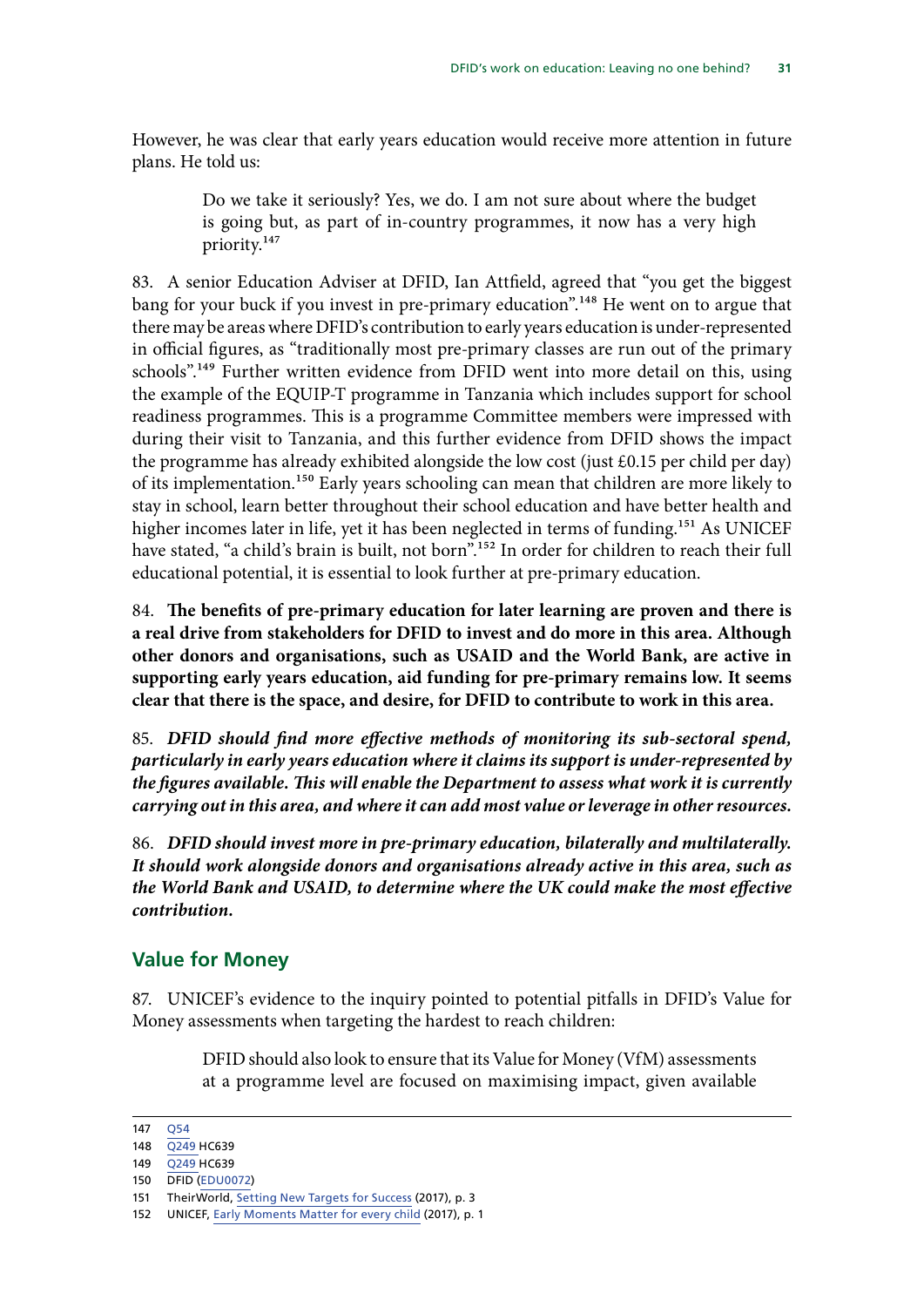<span id="page-33-0"></span>resources and not just about minimising costs at the expense of quality or of access by hard-to-reach children. DFID's interventions will struggle to successfully reach the most marginalised children if its VfM calculations do not recognise that the hardest to reach out-of-school children will require more complex and often more expensive policy responses.<sup>153</sup>

88. ICAI's report on DFID's work on marginalised girls also highlighted value for money as an area of improvement, stating that "DFID has yet to adapt its education Value for Money framework to reflect its commitments on tackling marginalisation".<sup>154</sup> The report said there were limitations in DFIDs use of a payment by results framework in some of its work through the Girls' Education Challenge.<sup>155</sup> When we questioned Lord Bates on this, he stated that DFID was looking to change a number of areas in reaction to ICAI's review.<sup>156</sup>

89. *DFID should use its education policy refresh as an opportunity to clarify its value for money approach in this area, ensuring it is fit for purpose when targeting the most marginalised children.*

## **Expanding provision: the role of non-state education providers**

90. In line with Global Goal 4, national governments should be striving to provide free, inclusive and quality education to all its citizens. DFID, as a donor, should in turn be supporting partner countries to achieve this aim. However, many country governments lack the resources—and in some cases the political will—to accomplish this, especially in the short-term. As a result, in a number of DFID's priority countries, non-state providers have stepped in to fill the gap in education provision, including an increasing number of low-fee private schools.

91. In countries like Nigeria, DFID states that "the private sector is essential for children to have the right to education, and for universal access to be achieved".<sup>157</sup> In her recent letter to the Chair, the former Secretary of State for International Development reiterated her support for non-state provision in areas like Lagos where the state is unable to provide education for its very large population. DFID explains in its evidence that it is supporting private and low-fee schooling where these circumstances exist, including in Kenya, Nigeria (through the DEEPEN—Developing Effective Private Education Nigeria—project some members of the predecessor Committee engaged with during their visit to Lagos earlier this year) and Pakistan. DFID has also provided funding to low-fee chains in Uganda (PEAS), Ghana (Omega) and Nigeria (Bridge International Academies). Minister Burt told us:

> Will we go on supporting low-cost private education in places where children would not otherwise get an education? Yes, we will. Is it the answer to everything? No, it is not.<sup>158</sup>

<sup>153</sup> UNICEF [\(EDU0058](http://data.parliament.uk/writtenevidence/committeeevidence.svc/evidencedocument/international-development-committee/department-for-international-developments-work-on-education-leaving-no-one-behind/written/41778.html))

<sup>154</sup> ICAI, [Accessing, staying and succeeding in basic education – UK aid's support to marginalised girls](http://icai.independent.gov.uk/wp-content/uploads/ICAI-review-Accessing-staying-and-succeeding-in-basic-education-UK-aids-support-to-marginalised-girls.pdf) (2016) para 5.4

<sup>155</sup> ICAI, [Accessing, staying and succeeding in basic education – UK aid's support to marginalised girls](http://icai.independent.gov.uk/wp-content/uploads/ICAI-review-Accessing-staying-and-succeeding-in-basic-education-UK-aids-support-to-marginalised-girls.pdf) (2016) para 4.72

<sup>156</sup> [Q177](http://data.parliament.uk/writtenevidence/committeeevidence.svc/evidencedocument/international-development-committee/department-for-international-developments-work-on-education-leaving-no-one-behind/oral/46531.html) HC639

<sup>157</sup> DFID [\(EDU0054](http://data.parliament.uk/writtenevidence/committeeevidence.svc/evidencedocument/international-development-committee/department-for-international-developments-work-on-education-leaving-no-one-behind/written/40132.html)) p. 8

<sup>158</sup> [Q44](http://data.parliament.uk/writtenevidence/committeeevidence.svc/evidencedocument/international-development-committee/dfids-work-on-education-leaving-no-one-behind/oral/71536.html)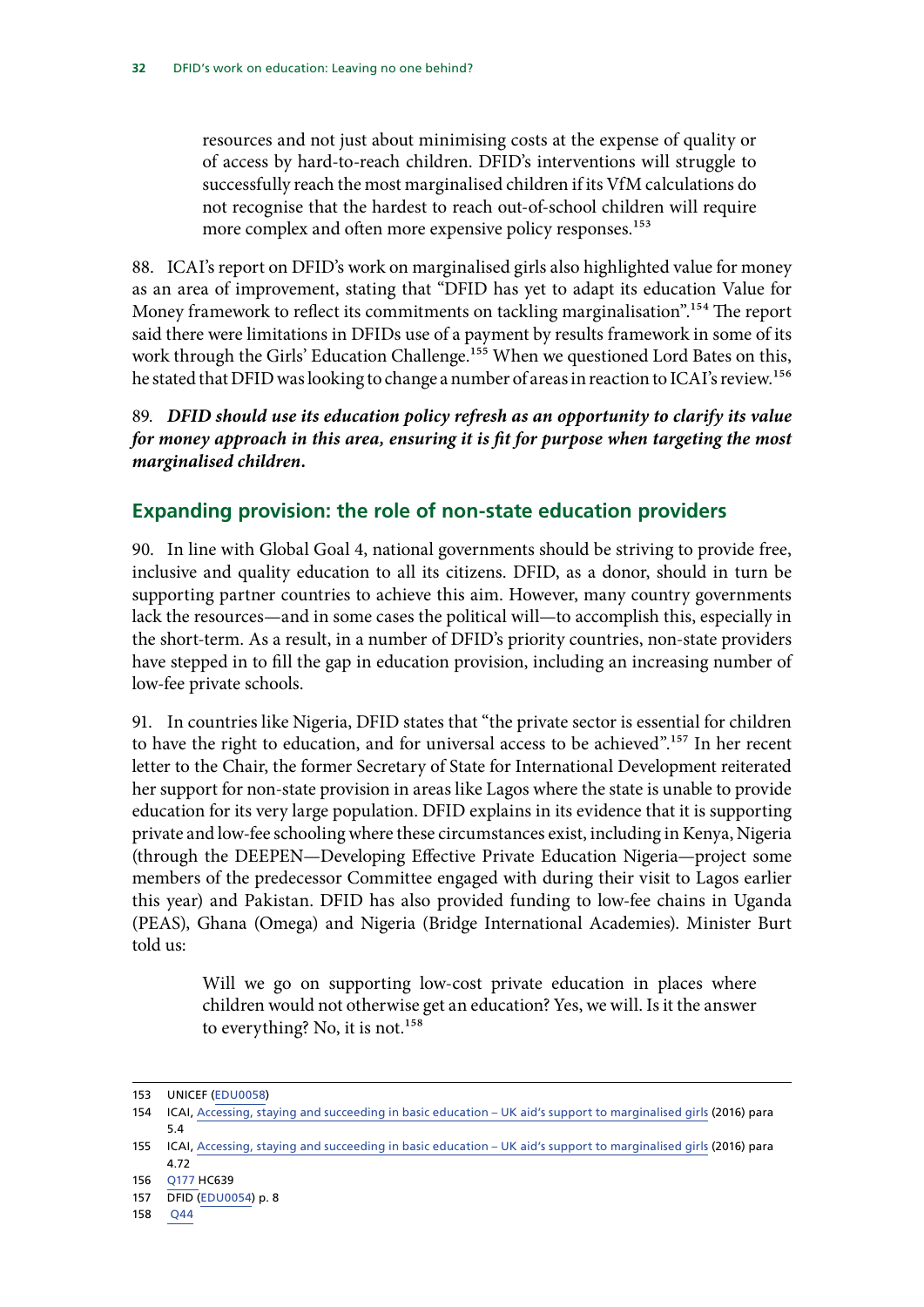92. Understandably, donor support for low-fee private schools is controversial. Where the requirement for parents to pay a fee acts to reduce access to education for the poorest and most marginalised families, this is a source of concern. These families remain DFID's priority for assistance. However, where governments have proven unable or unwilling to provide education sometimes support for low fee private schools is the only option available to parents. The Overseas Development Institute (ODI) encouraged a "pragmatic approach to engagement with the non-state education sector".<sup>159</sup> The Springfield Centre similarly told the Committee:

> Discussing whether low-fee schools should be eligible for support is a question raised abstract of context and intended impact… Education systems, and indeed all systems, are comprised of functions and rules, which are performed by different players in different contexts; public, private, and third sector, small, medium, and large, each with institutional histories and reasons why those systems operate in the ways that they do. One size does not fit all when trying to increase enrolment, attendance, and attainment within these systems.<sup>160</sup>

93. Around 95% of DFID's education funding goes to government run schools.<sup>161</sup> However, with the Department's commendable focus on value for money, it is important to consider all of the Department's spend in this area. As the latest *Global Education Monitoring Report* (published yearly by UNESCO) states, private actors, given their influence in education, "must be held to account effectively".<sup>162</sup>

94. Despite its 2014 literature review, DFID still lacks evidence in this area.<sup>163</sup> As ICAI noted in its review of marginalised girls' education:

> One of the key choices is between working with national education systems or private sector providers. While DFID does both, for the time being it lacks the evidence to make informed judgments as to what combination offers the best value for money in which contexts.164

95. An ongoing trial on Public-Private Partnership in Liberia, in which the management of some public schools in the country have been outsourced to the private sector, has shed a light on some possible outcomes from low-fee schools. The Partnership Schools for Liberia (PSL) trail was announced in January 2016 for a three year trial period, in which eight private organisations have been contracted to manage 93 pre-primary and primary public schools. The Liberian Government spends around \$50 per pupil per year, and the private operators could have access to up to an extra \$50 in addition, as well as providing their own funding on top. The programme has been externally evaluated through a randomised controlled trial which measures the performance of these privately run schools against

<sup>159</sup> ODI ([EDU0029\)](http://data.parliament.uk/writtenevidence/committeeevidence.svc/evidencedocument/international-development-committee/dfids-work-on-education-leaving-no-one-behind/written/38380.html) para 11

<sup>160</sup> The Springfield Centre ([EDU0001](http://data.parliament.uk/writtenevidence/committeeevidence.svc/evidencedocument/international-development-committee/dfids-work-on-education-leaving-no-one-behind/written/35986.html)) para 21

<sup>161</sup> [Q44](http://data.parliament.uk/writtenevidence/committeeevidence.svc/evidencedocument/international-development-committee/dfids-work-on-education-leaving-no-one-behind/oral/71536.html)

<sup>162</sup> UNESCO, [Global Education Monitoring Report Summary: Accountability in Education: Meeting our commitments](http://unesdoc.unesco.org/images/0025/002595/259593e.pdf) (2017), p. 30

<sup>163</sup> University of Birmingham, Institute of Education, Overseas Development Institute & DFID, [The role and impact](https://www.gov.uk/government/uploads/system/uploads/attachment_data/file/439702/private-schools-full-report.pdf)  [of private schools in developing countries](https://www.gov.uk/government/uploads/system/uploads/attachment_data/file/439702/private-schools-full-report.pdf) (April 2014)

<sup>164</sup> ICAI, [Accessing, staying and succeeding in basic education – UK aid's support to marginalised girls](http://icai.independent.gov.uk/wp-content/uploads/ICAI-review-Accessing-staying-and-succeeding-in-basic-education-UK-aids-support-to-marginalised-girls.pdf) (2016) para 4.73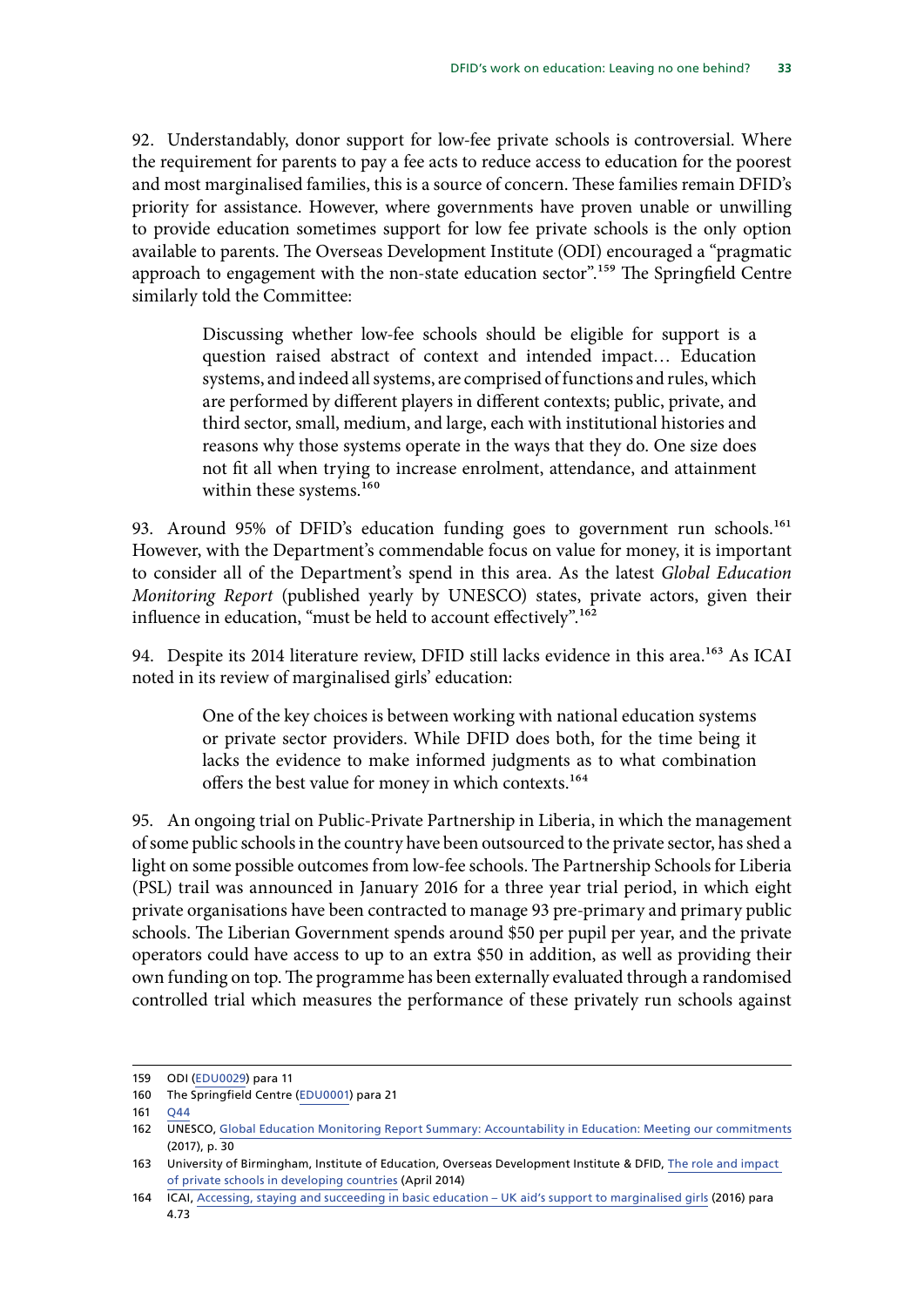<span id="page-35-0"></span>control schools under government management.<sup>165</sup> The Year One results, which have recently been published, show some learning gains through private contractors' schools, but often with a large price tag attached.<sup>166</sup> Although there was a range of money spent on the schools, some operators spent considerably more than the \$50 per pupil average spent by the government on schools. The ex post numbers that operators self-reported as expenditure on top of the Liberia Government costs ranged from \$40–\$663 per pupil (including start up costs), raising questions about the sustainability of this model.

96. A recent study commissioned by DFID found that there was moderate evidence of private school pupils achieving better learning outcomes compared to state school counterparts, as well as moderate evidence that girls are less likely to access private schools. The study also found that evidence on the ability of private schools to reach the poorest and most marginalised was weak.<sup>167</sup> This type of research is important, and should help the Department make decisions on its support to private partners.

97. It was brought to our attention during this inquiry that even in 'free' government schools in developing countries, there are often 'hidden costs' associated with education.<sup>168</sup> When the predecessor Committee visited schools in Kenya and Uganda, for example, members found that in state schools, pupils were still expected to pay for school uniforms, meals, and even in some cases water and electricity costs.<sup>169</sup> It is important therefore to take this into consideration when discussing government schools. When considering support to education in other countries, it is worth considering the text of the UN Universal Declaration of Human Rights referenced at the beginning of this Report: "Education shall be free, at least in the elementary and fundamental stages".<sup>170</sup> In light of this, it is understandable that the vast majority of DFID's support goes to publically provided schools, and we envisage that this will continue.

## 98. *DFID should work where appropriate to support governments to regulate private schools where it has the expertise and resources to do so.*

99. *More research should be done on how the private sector could be used to improve free, government funded schools. The results of the PSL trial in Liberia are welcome, and it is encouraging that trials like this are creating useful data. This data should be assessed carefully when the Government is deciding if/how to support private operators.*

## *Case study: Bridge International Academies*

100. During the Committee's inquiry, DFID's links to one particular low-fee private school chain—Bridge International Academies—caused particular controversy. Aware of the support provided to Bridge from DFID, as well as the investments they received via CDC (the public limited private equity company owned entirely by DFID) and the International Finance Corporation (the investment arm of the World Bank, in which the UK owns shares), the predecessor Committee visited Bridge schools in three countries—Nigeria, Kenya and Uganda—and sought oral and written evidence from the company itself.

<sup>165</sup> Center for Global Development, [Can Outsourcing Improve Liberia's Schools? Preliminary Results from Year One](https://www.cgdev.org/sites/default/files/partnership-schools-for-liberia.pdf)  [of a Three-Year Randomized Evaluation of Partnership Schools for Liberia](https://www.cgdev.org/sites/default/files/partnership-schools-for-liberia.pdf) (2017)

<sup>166</sup> Devex, [Early results: Did private outsourcing improve Liberia's schools?](https://www.devex.com/news/early-results-did-private-outsourcing-improve-liberia-s-schools-90943?mkt_tok=eyJpIjoiTm1OaU1EWXhNR1UwTmpSaCIsInQiOiJZY0J1bG1ad05reVNRaXp6bnViTzRSOFlvaEpuS2NNQXFqN2duazV2eUorWU5XZ0phVEVheEJlWGxob1wvbmJ5ZHNYYTdYQ3NzV0xEcFpWQWVqRTlcL3JLRUZPMmlpZVdcL282SHdxeWxZeDNsTGFxWnpYNmIzUStsVjVreGZ5SXFDQSJ9&utm_campaign=sections&utm_medium=newswire_headline&utm_source=newsletter) (2017)

<sup>167</sup> Aslam, M. ['Non-state education provision; access and quality for the marginalised'](https://opendocs.ids.ac.uk/opendocs/bitstream/handle/123456789/13202/178%20non-state%20provision.pdf?sequence=1&isAllowed=y), K4D Helpdesk Report (2017)

<sup>168</sup> [Q231](http://data.parliament.uk/writtenevidence/committeeevidence.svc/evidencedocument/international-development-committee/department-for-international-developments-work-on-education-leaving-no-one-behind/oral/47513.html) HC639

<sup>169</sup> [Q257](http://data.parliament.uk/writtenevidence/committeeevidence.svc/evidencedocument/international-development-committee/department-for-international-developments-work-on-education-leaving-no-one-behind/oral/49579.html) HC639

<sup>170</sup> United Nations, [Universal Declaration of Human Rights](http://www.un.org/en/universal-declaration-human-rights/), Article 26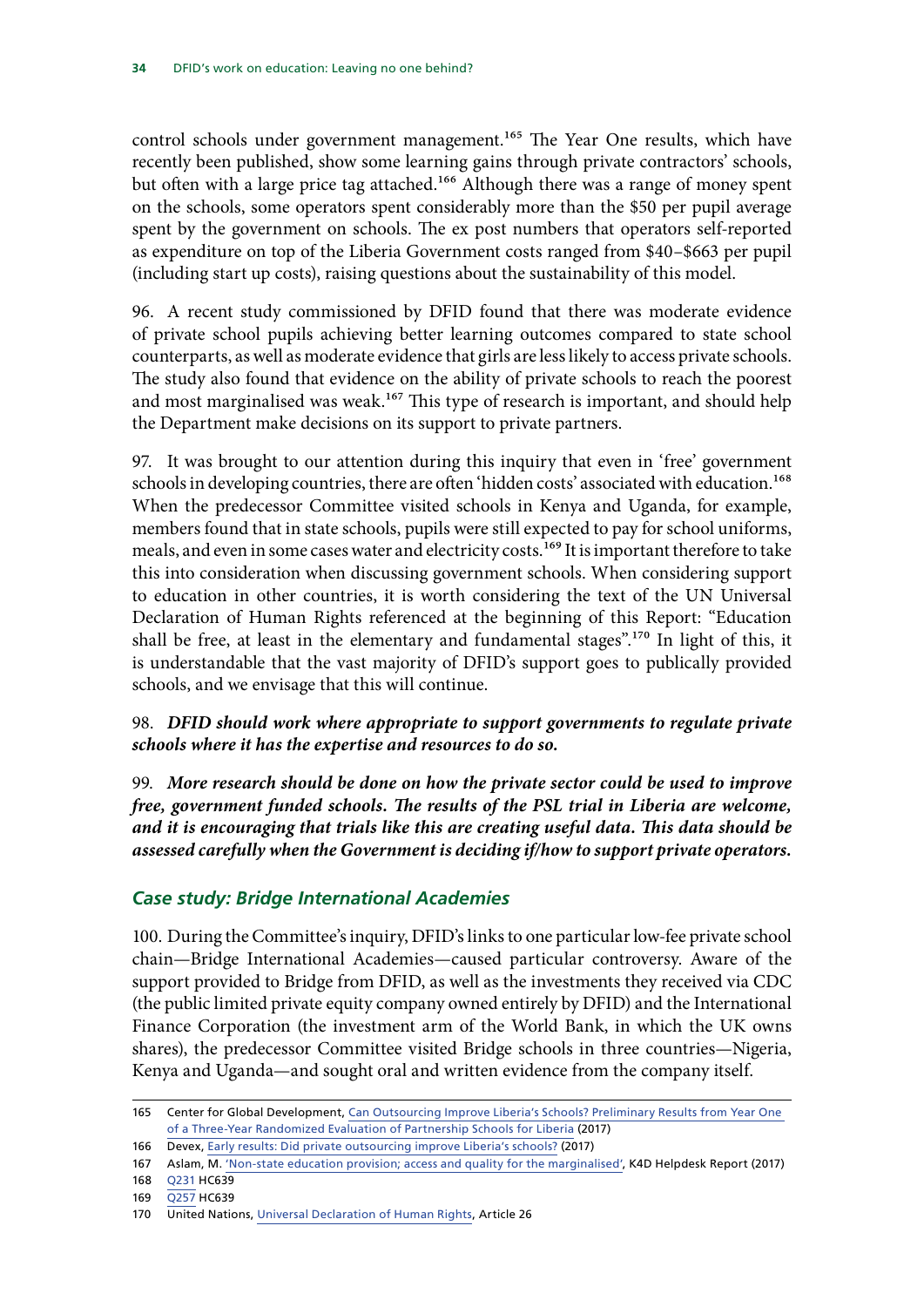#### **Box 3: The UK Government and Bridge International Academies**

CDC made a direct investment of US\$6 million in Bridge International Academies in January 2014.171

At the same time, the International Finance Corporation of the World Bank Group– in which the UK holds shares–invested US\$10 million in Bridge International Academies.172

In April 2014 DFID, through its Impact Investment Fund, managed by CDC, invested \$15 million in Novastar Ventures, a venture capital fund which invests in Bridge International Academies.173

In October 2014 DFID—through an Innovation Fund—provided grant funding of £3.45m to Bridge International Academies in Nigeria, as part of its DEEPEN (Developing Effective Private Education Nigeria) programme. This was "a 'start up' grant […] to share the risks for Bridge's entry into the Lagos market".174

Source: Various (See footnotes)

101. Bridge teachers use a tablet pre-loaded with lesson plans to teach classes aligned with the national curriculum of each country, ensuring consistency of learning across classrooms. In places where resources are scarce the quality of teaching is generally poor, elements of Bridge's model are innovative, impressive and scalable. The company operates in highly populated areas where school places are highly contested (e.g. Lagos, Nairobi) and in these areas it is undoubtedly expanding access to education to certain children in its areas of operation. It was clear from our visits that there was certainly a demand for Bridge schools from parents who could afford to pay.

102. However, despite the tablet model, members of the predecessor Committee who visited Uganda felt that the quality of teaching was still variable and was notably poor in the Ugandan Bridge school. Significant concerns have also been raised throughout the inquiry about the company's relationships with country governments. In Uganda, all Bridge schools have been threatened with closure by the Education Minister after inspectors reported that children were being taught in "substandard facilities and unsanitary conditions". Bridge's operations in Kenya are still being threatened due to an alleged lack of compliance with government regulations. Concerns have also been raised about the higher cost of fees in Bridge schools.

<sup>171</sup> "[CDC supports expansion of Bridge International Academies with US\\$6 million investment"](http://www.cdcgroup.com/Media/News/CDC-supports-expansion-of-Bridge-International-Academies-with-US6-million-investment/), CDC Group, 21 January 2014

<sup>172</sup> ["IFC supports expansion of primary education with investment in Bridge International Academies",](http://www.ifc.org/wps/wcm/connect/news_ext_content/ifc_external_corporate_site/news+and+events/news/bridgeschools_feature) International Finance Corporation, 21 January 2014

<sup>173</sup> ["JPMorgan Chase joins DFID and CDC to announce \\$20m combined investment in Novastar Ventures",](http://www.theimpactprogramme.org.uk/jpmorgan-chase-joins-dfid-and-cdc-to-announce-20m-combined-investment-in-novastar-ventures/) The Impact Programme, 7 April 2014

<sup>174</sup> DFID, 2014, [Annual Review: Developing Effective Private Education Nigeria \(DEEPEN\);](http://spire:8082/SPIREWEBDAV/Users/COXRCS/My%20Workspace/INTERNATIONAL%20DEVELOPMENT/INQUIRIES/2016-17/01%20-%20EDUCATION/BRIEFS/7%20session%20_date_!id=740702/iati.dfid.gov.uk/iati_documents/4618376.odt) DFID, 2016, [Annual Review](http://spire:8082/SPIREWEBDAV/Users/COXRCS/My%20Workspace/INTERNATIONAL%20DEVELOPMENT/INQUIRIES/2016-17/01%20-%20EDUCATION/BRIEFS/7%20session%20_date_!id=740702/iati.dfid.gov.uk/iati_documents/5553777.odt)  [Summary Sheet: Developing Effective Private Education Nigeria \(DEEPEN\)](http://spire:8082/SPIREWEBDAV/Users/COXRCS/My%20Workspace/INTERNATIONAL%20DEVELOPMENT/INQUIRIES/2016-17/01%20-%20EDUCATION/BRIEFS/7%20session%20_date_!id=740702/iati.dfid.gov.uk/iati_documents/5553777.odt)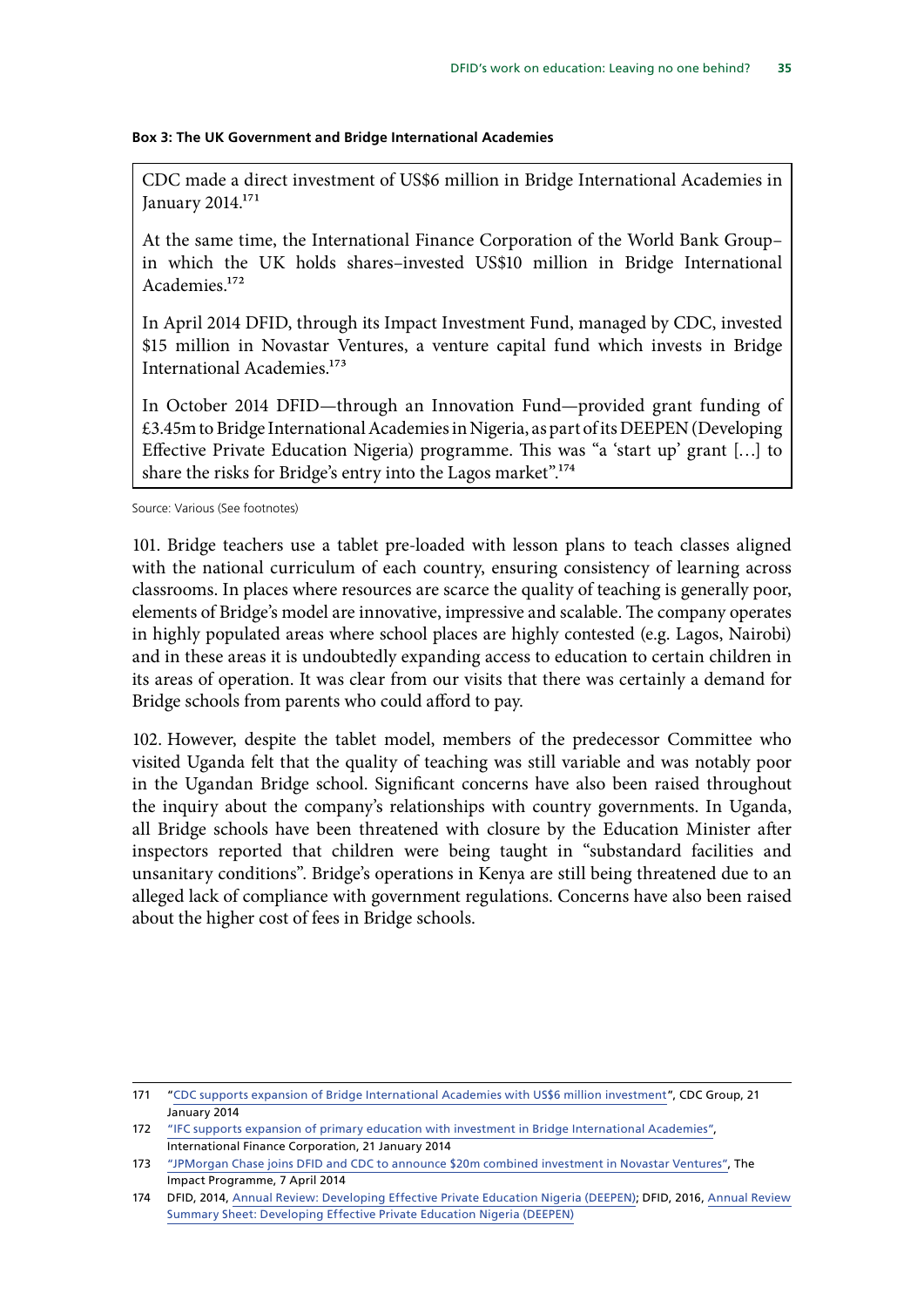103. Bridge was one of the operators involved in the PSL trial in Liberia mentioned above, and spent by far the most amount per pupil compared to any other operator. It spent \$663 per pupil, including start-up costs, almost \$400 more than the next highest spender in the trial. Although DFID does not fund Bridge in Liberia, the results from this trial and sustainability of Bridge's work in Liberia should at the very least be taken into consideration by the Department when assessing its support for Bridge elsewhere.

104. We put these concerns to Minister Burt, who told us that in relation to low-fee schools:

There should be a debate on the specifics. Is goodquality education being provided? Is it being provided honestly and fairly, both to those who are providing it, as teachers and their salaries, and to those who are benefiting from it? It seems to me that the judgment should be made on that rather than generically 'is this a good or a bad thing?' Bridge seems to have slightly crossed that divide.

105. It is clear that Bridge is a contentious partner in achieving the aims of SDG4. Further information on its work in areas like Liberia would be welcome in order to assess its effectiveness. Of course, positive outcomes have been seen in the Liberia trial, with students in partnership schools scoring 0.18 standard deviations higher in English and mathematics compared to students in regular public schools, the equivalent of an extra 0.6 years of school. Teachers in PSL schools were also 20 percent more likely to be in attendance and teaching in schools during a random spot check, although the Government did assign 37 percent more teachers to PSL schools than non-PSL schools, as well as offering the first choice of better-trained, new graduates to PSL schools.Undoubtedly, there were some gains for education in PSL schools averaged across the eight operators in the trial, including Bridge. However, the Department should also take the concerns of its critics into account when providing support to the company.

106. *DFID should take further steps to satisfy itself that the model of educational provision offered by Bridge International Academies offers an effective educational*  return on the ODA committed to it. This should include assessment of whether the *model is sustainable, cost-effective and scalable but also whether it could be modified or adapted to improve outcomes when compared to other operators and other models.*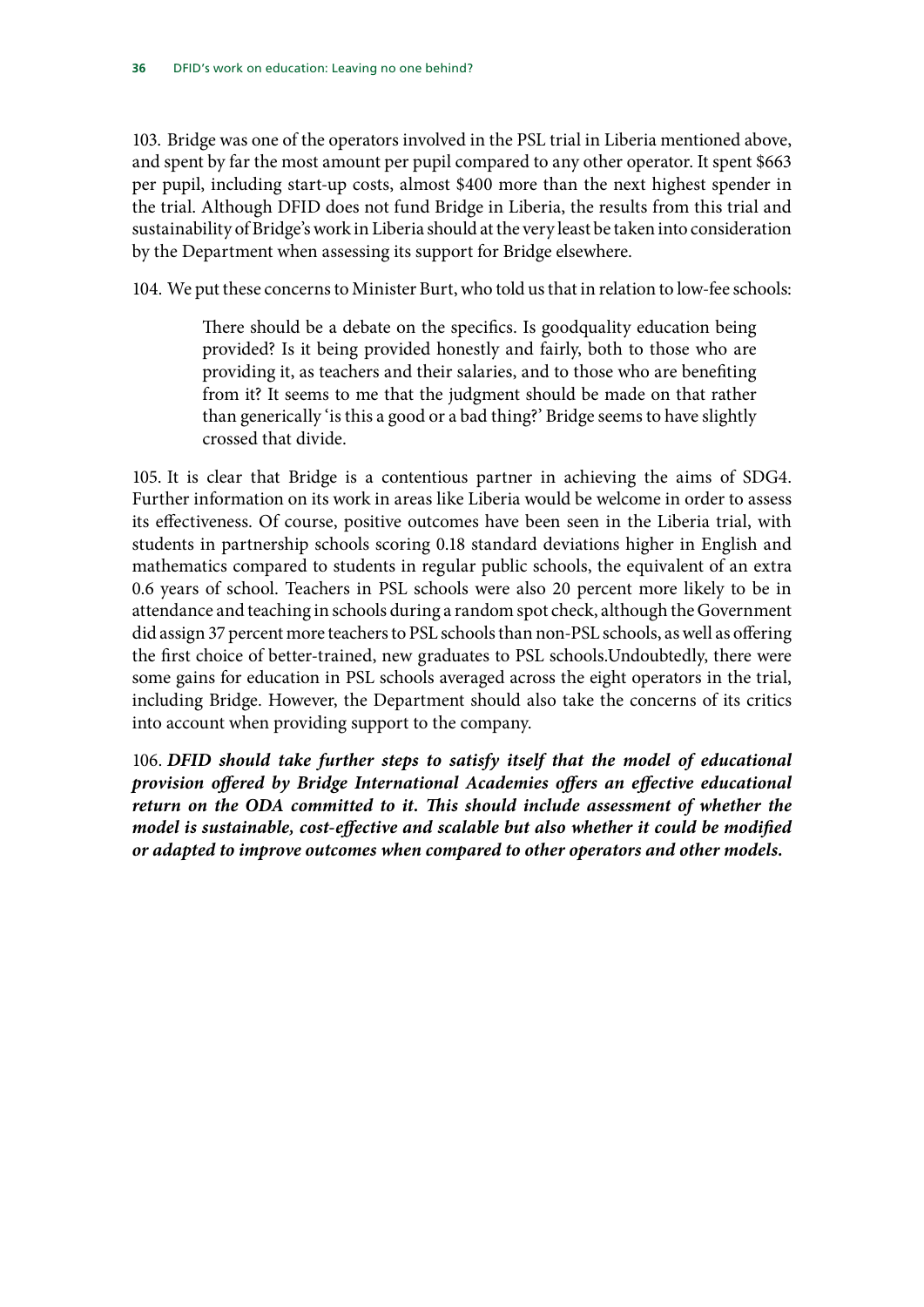## <span id="page-38-0"></span>**4** Improving the quality and equity of education

107. Attendance at school does not necessarily mean that a child will be actively learning, so it is important to acknowledge the quality of education rather than just counting numbers of students. The latest *World Development Report*, published yearly by the World Bank, addresses this issue, stating that "schooling is not the same as learning". What is thus needed is a greater focus on improving the quality of education as well as learning outcomes, in order to ensure that every child is not only attending a school, but benefiting from an education.

108. This is a huge challenge, and testament to this is the fact that this year's *World Development Report* focuses solely on this issue for the first time. The report gives three immediate causes of the shortfall in learning that it states is causing a "learning crisis": children arrive unprepared to learn; teachers often lack the skills or motivation to teach effectively; inputs often fail to reach classrooms or affect learning; and poor management and governance can undermine schooling quality. In order to address these challenges, it presents three policy responses needed: assessing learning, acting on evidence, and aligning actors. In assessing how best to achieve SDG4, DFID should consider looking to these suggested policy responses to help frame its decisions

109. Equity is another huge problem, with many interventions merely continuing to reach more privileged children and leaving the most marginalised behind. In low-income countries in 2010–2015, for example, for every 14 adolescents in the poorest fifth of the population who completed lower secondary school, 100 adolescents in the richest fifth did. As Kevin Watkins told us, the focus now should be on setting equity targets that "turn the spotlight on the real barriers to accelerated progress". These targets, Mr Watkins argued, could be one of the "great services" that DFID could provide in this area in dialogue with country governments. Measuring learning, according to the World Bank, can improve equity by revealing areas of exclusion that otherwise would be hidden.

## **Allocation of resources**

110. DFID currently allocates around 44% of its education funding to basic education, 19% to secondary and 6% to tertiary education. Witnesses to the inquiry generally thought the balance was about right, although much of this was qualified with the fact that DFID should spend more on basic and early years education in future.Alice Albright emphasised to the Committee the importance of investing in basic education to give all children the opportunity to succeed:

> We think about education…as a staircase. The idea is that the staircase is wide enough and not so steep that every kid can start at the bottom, regardless of whether or not they are a girl or a boy or have disabilities or live in a remote area…and get to the top of the staircase and be able to then jump off and lead a productive life.

UN Special Envoy for Global Education, Gordon Brown, also expressed concern that some countries had got out of primary education too early, "before we had completed our commitment to get every child to school".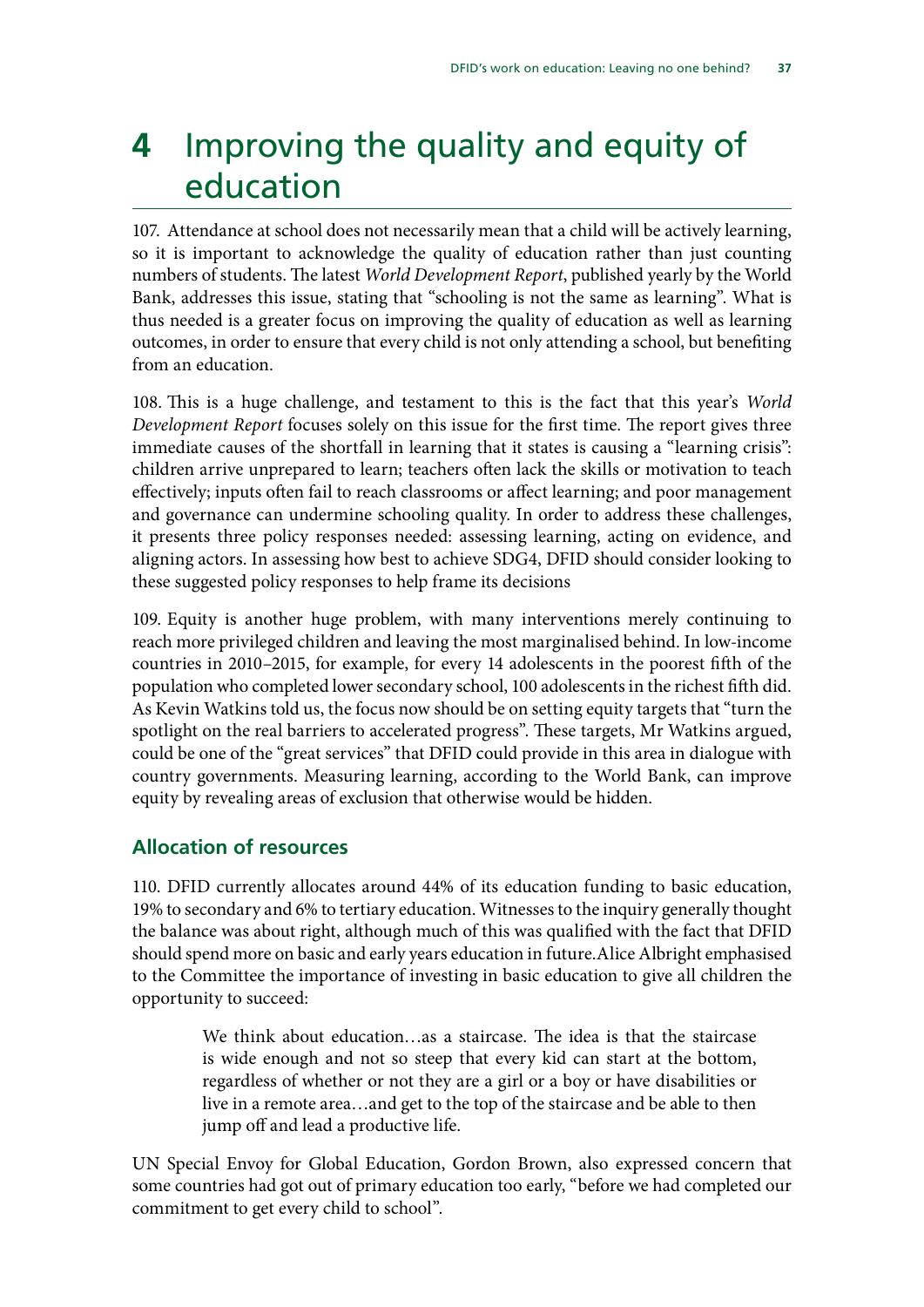<span id="page-39-0"></span>111. It is important that children receive the skills necessary to enter the job market as part of their education. Lucy Lake, Chief Executive Officer of Camfed, emphasised that there is a real need to ensure schools are giving children the relevant skills required to enable them to make the progression into employment and entrepreneurship. In this way, children are able to explore a number of pathways to earning a living wage. Gordon Brown agreed with this sentiment, stating that in Africa and Asia in particular, economies are changing rapidly, and some jobs that people are being trained for are often becoming redundant in a changing market economy. It was important, he said, to help children "learn how to learn". Vocational skills are increasingly important for changing economies, and education systems should be equipped to deal with this change.

## **Improving education systems**

112. In its report on DFID's work on marginalised girls, ICAI criticised DFID for not pursuing "system wide change" on girls' education. It stated that the Department needs to strengthen the coherence of its approach and combine policy dialogue, system building and targeted interventions in order for strategies to be successful. The Springfield Centre also emphasised the importance of focusing on a system-wide approach if DFID is to see impact on a larger scale: "In seeking to change the education system, rather than the quality of a school, or learning outcomes or enrolment rates of a cohort of pupils, a systemic approach to education inherently sees scale of impact as one of its priorities."

113. Supporting teachers is a key aspect of improving education, as they are ultimately the frontline practitioners involved. The Research for Equitable Access and Learning Centre states in its evidence that, in order to ensure marginalised children such as disabled children are not excluded from the classroom, it is vital that teachers are equipped with skills to teach in diverse classrooms. The Bond Disability and Development Group similarly states that training teachers helps strengthen their understanding of disability. It recommends that DFID should "help to ensure teachers have the training and resources needed to ensure that teachers are competent and equipped in inclusive education methodologies".

114. The Global Partnership for Education (GPE) focuses on strengthening education systems, so is a useful tool for DFID to achieve this. GPE's CEO, Alice Albright stated:

> When we make decisions, it is not the G7 and the donor community telling the developing countries what to do. It is all of us sitting around the table deciding as a group, including the countries…how we ought to be reforming education systems. When we think about our governance, it has to keep that concept front and centre. Because education is so much about local delivery, if GPE begins to move in the direction of doing something such that the countries feel put upon and do not embrace it, we are not going to win.

115. UKFIET, an education and development forum, told us:

It is vital that decisions about educational investments by Britain should be developed in clear partnership with Southern governments and civil societies and should reflect their national priorities at their core. Timescales of interventions need to be extended in order to facilitate genuine partnerships and increased effectiveness.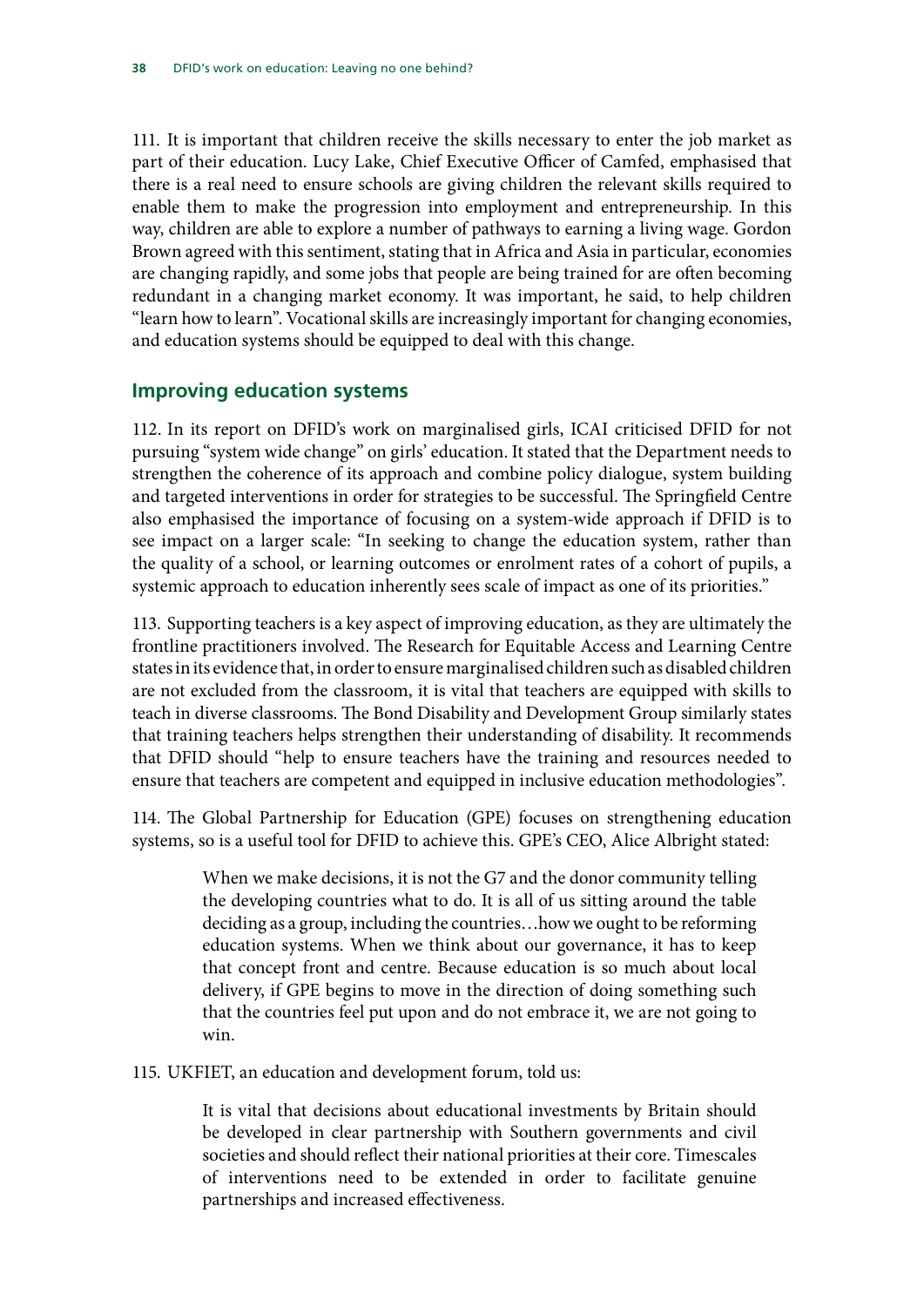## <span id="page-40-0"></span>**Politically informed programming**

116. Politics matters. ODI told us:

DFID's support to countries on improving learning outcomes will need to be carefully adapted to the context in which they are working and take a systems approach that integrates an understanding of the political incentives, opportunities and barriers.

117. The Springfield Centre told us:

What is needed is a pragmatic and analytical approach cognisant of local social, economic and political realities, seeking locally appropriate, sustainable solutions to achieve impact at scale.

118. This is true of development in general, and education is no exception. A "one size fits all" approach cannot meaningfully improve education systems, although it is possible to learn lessons from certain contexts, which can be transferred to other countries and programmes. However, it is important that DFID are cognisant of country differences and build these into education programmes.

119. Key to ensuring this kind of approach are DFID's education advisers. Most countries with a DFID country office will have an education adviser, but in recent years they have been moved out of some countries (for example in Kenya, where this post has been replaced with a regional adviser) and in some countries they are now shared (as in Zambia and Malawi). Following the oral evidence we heard from Minister Burt and DFID officials, the Department wrote that:

> The education cadre has grown in recent years and now totals 43. Education advisers have also been redeployed around the organisation to respond to new and emerging challenges; such as the large scale-up of work around Syria.

120. There is clearly concern that DFID's capacity to manage large-scale education programmes is limited. The British Association of International and Comparative Education told us: "We would also welcome a restrengthening of capacity within DFID itself to directly manage large grants to education." By ensuring more consistency across the board, DFID's education advisers can help with this process.

121. **If DFID is to be effective in supporting partner countries to improve education systems, it should have a strong understanding of the context in which it is working. A thorough understanding of the political, social and economic circumstances of each of DFID's priority countries should be at the centre of its education programming decisions.**

122. *To ensure programming is politically informed, DFID and Foreign and Commonwealth Office teams in country should be working closely together on education. To take full advantage of the range of knowledge and expertise within country teams, DFID's governance advisers, as well as education advisers, should be instrumental in planning bilateral engagement on education.*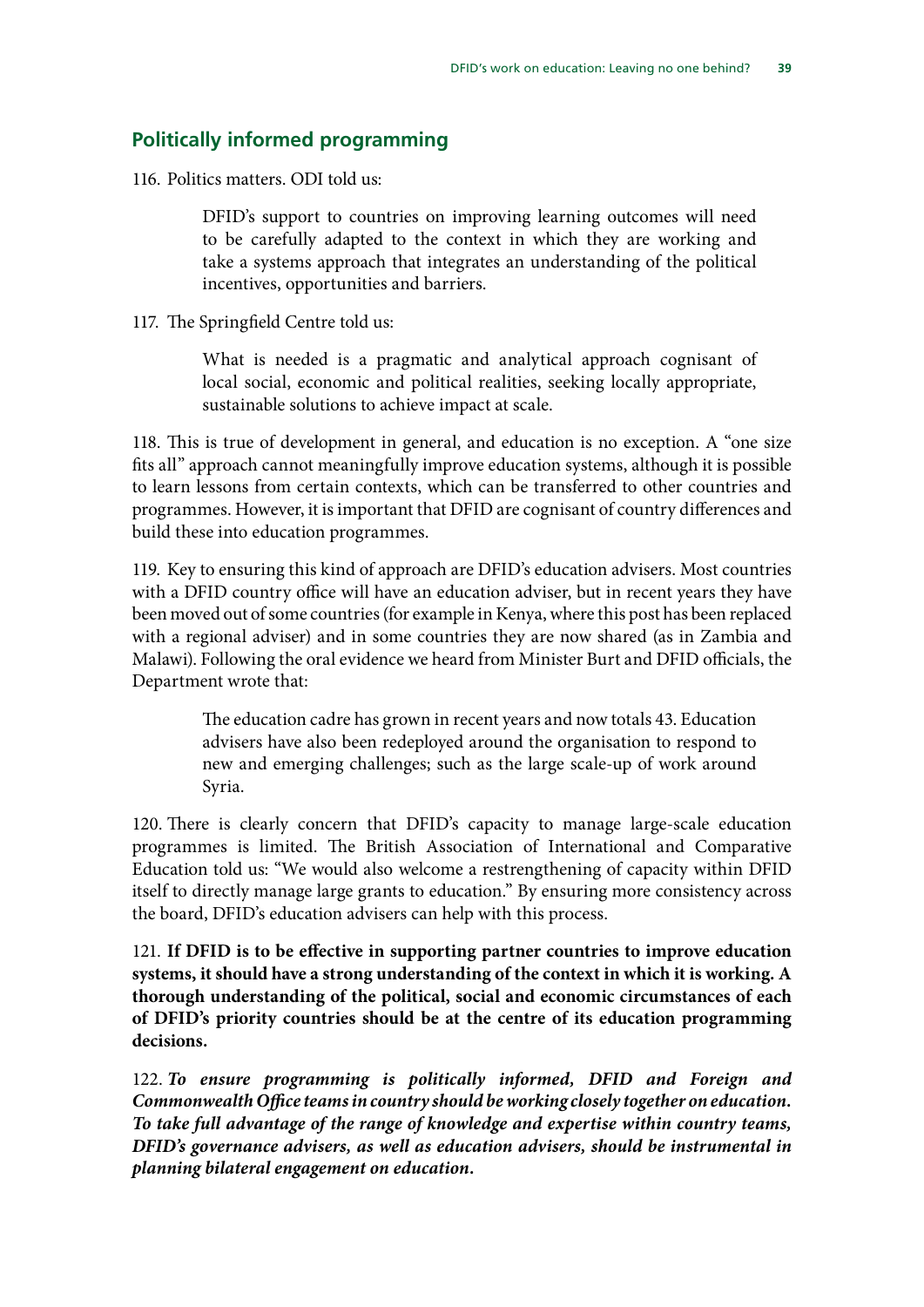<span id="page-41-0"></span>123. **DFID's country-specific education advisers are essential to ensuring UK support to education is tailored to each country context, coordinating with other donors, international organisations and NGOs, and—most importantly—developing strong relationships with country governments. If DFID is to support systems reform in the countries it works in, these interlocutors with their intricate knowledge of countries' education systems—from the national to the local level—are essential.**

124. *Where possible, DFID should maintain an education adviser in every country where it has a bilateral aid programme.*

## **Data and research**

125. If learning outcomes are to be improved, it is essential that more investment is made in data and research, to find out where the gaps lie and how they can best be addressed. DFID has increased its spend on education research over the past five years, and this budget has grown from £500,000 in 2012 to nearly £11 million now.Minister Burt told us that "we think we have established a leadership role in the international community's efforts to raise the rigour, availability and use of education research".This is a welcome position, and should be followed as an example by global partners in order to achieve SDG4.

126. DFID's support for the *Global Education Monitoring Report* through its support to the UNESCO Institute of Statistics' Global Alliance to Monitor Learning, as well as for research programmes like the Research on Improving Systems of Education (RISE) programme are positive examples of DFID's work in this area.These will make a huge contribution to improving education throughout the world, and should continue.

127. **The Committee welcomes DFID's considerable investments in research and data on global education. While access and learning outcomes are still poor, the Department's investment in baseline data and evidence on what works to improve education is absolutely vital.**

128. *DFID should continue to support research on education, such as the RISE programme. It should also continue to support vital data collection, through the Global Education Monitoring Report and others.*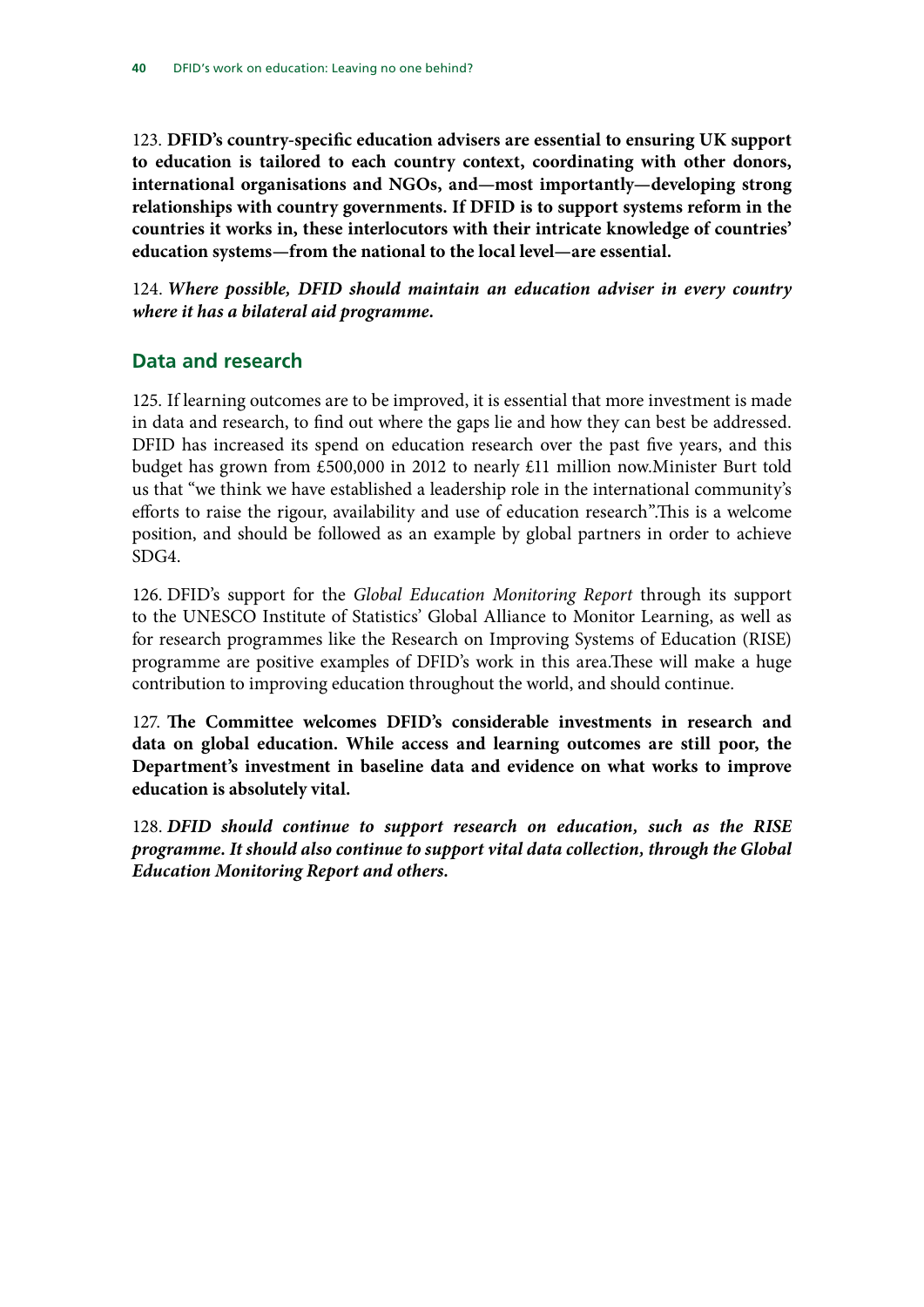## <span id="page-42-0"></span>**5** Conclusion

129. The world faces an enormous challenge in trying to meet SDG4 and ensure access to quality and inclusive education for all. The number of out of school children of primary school age dropped from 99 million in 2000 to 60 million in 2007, but progress has stalled since then. Huge numbers of children are also in school but not learning, with six out of ten children and teenagers in the world failing to reach basic levels of proficiency in learning according to a recent UN report. It will require an unprecedented push from the international community to address gaps in funding, to improve learning outcomes and to find ways to get the most marginalised children into school. Education systems in countries around the world should be strengthened.

130. DFID has stated that it is a global leader on education. In order to demonstrate and maintain this, the Government should lead by example through: replenishment for the Global Partnership for Education; continuing to support the Education Cannot Wait fund; and finding ways to support the International Financing Facility for Education. There is a golden opportunity in DFID's refreshed education policy to affirm its commitment to increased and sustainable levels of funding for global education and demonstrate how it will work across Government to achieve results for education around the world.

131. This should include greater clarity and implementation on programmes targeting girls, disabled children and children in crisis-affected communities, as well as other marginalised groups.

132. DFID's Value for Money (VfM) framework makes sense in ensuring that the British taxpayer is not supporting ineffective programmes. However, this framework should not compromise the aim of reaching marginalised groups, and the Department's VfM strategy as it related to education should be clarified.

133. DFID's support for low-fee private schools is controversial, and it is imperative that the Department fully reviews available evidence when considering future support for such initiatives. DFID's support is primarily given to free government schools, in order to reach the maximum numbers of children, and we envisage this continuing.

134. To take full advantage of the lifelong impact of education, it is important to focus on early years education, when a child's brain is developing. This is especially vital in crisisaffected communities, where external stress can hamper the development of a child and have a significant lasting impact. DFID does not apportion enough of its budget to preprimary education, and needs to do more work in this area.

135. The Department should make rational, evidence based decisions when supporting global education, and a greater focus on politically informed programming through education advisers and support for data and research on what works will have the greatest impact.

136. Ultimately, if the aim of Sustainable Development Goal 4, to "leave no one behind" is to be achieved, DFID should continue leading by example, stepping up where necessary, so that no child is denied this basic human right.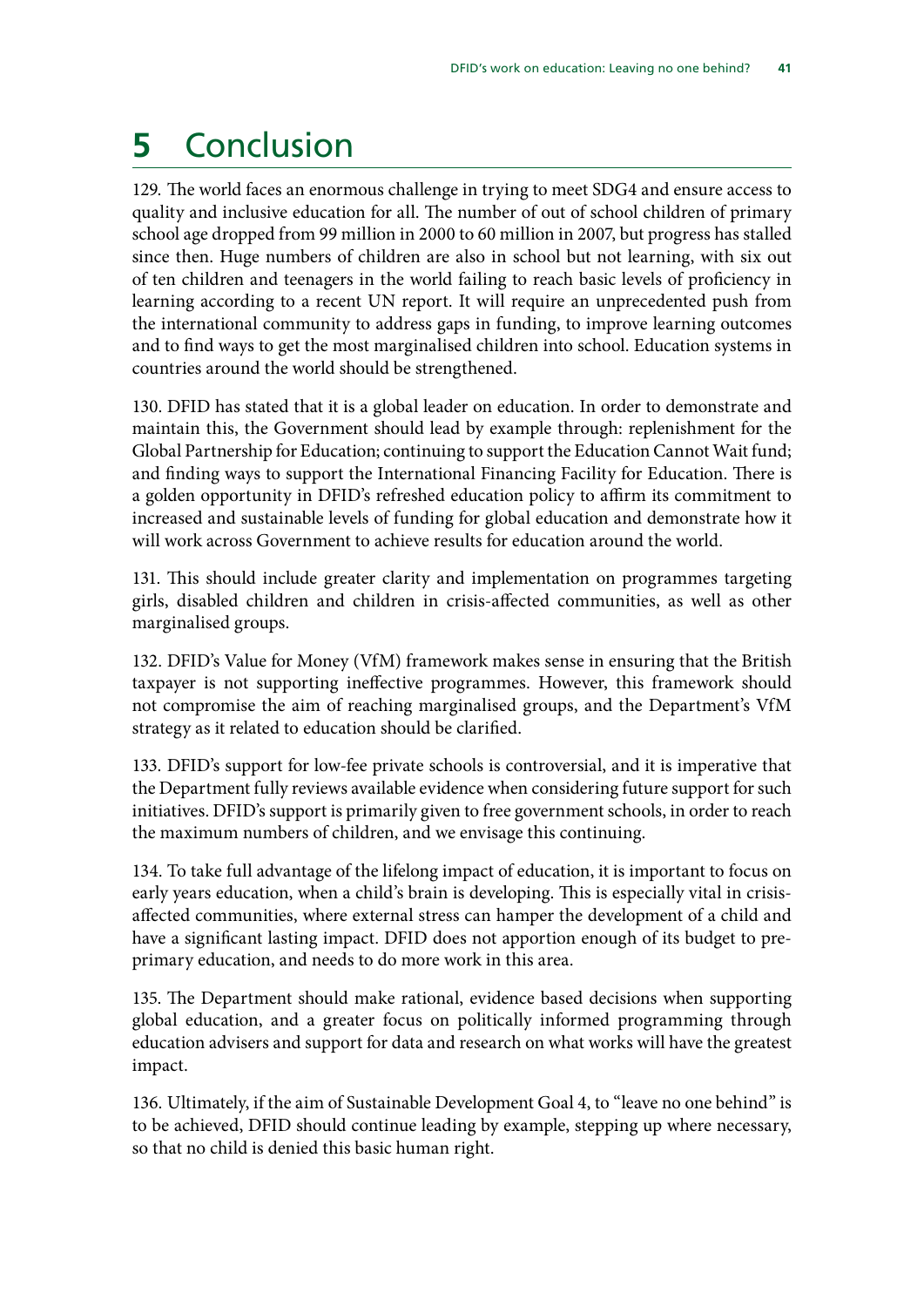## <span id="page-43-0"></span>Conclusions and recommendations

## Financing global education

- 1. The Committee recognises that in some circumstances it is right and necessary to allocate education-focused aid to middle-income countries, for example the considerable financial commitments made to Jordan and Lebanon to support the education of Syrian refugees. However, generally it is low and lower middle-income countries that require the most support for education. As the UK's spending on support for global education is transferred to other Government departments with a different geographical focus and other priorities, the Government should ensure that resources are still being focused on those children and young people who most need it. (Paragraph 41)
- 2. The Committee recognises DFID's continuing commitment to education, and the fact that it has in the past prioritised aid to education in a way other donors have not. However, if SDG4 is to be achieved, all donors should considerably increase the amount of aid allocated to global education, which has lagged behind other sectors for many years. For this reason, the Committee would like to see the amount of UK ODA allocated to education increase over the course of the next spending review period. The Department is commendable in striving to improve the value for money of the amount it spends on education. However, in order to achieve the ambitions of SDG4, the total amount should be increased. (Paragraph 42)
- 3. *Between 2012–2015, the UK spent an annual average of £966 million on education. We expect to see a significant increase in this figure over the next spending review period. The specific amount should be determined by the new approach to DFID's Value for Money framework that we recommend below.* (Paragraph 43)
- 4. DFID has not demonstrated a clear understanding of the inter-relationship of education spending with other sectors. If it is serious about achieving value for money on everything spent, it should work towards a better understanding of this area. (Paragraph 44)
- 5. *The Department should develop a clear and transparent methodology for determining and justifying the allocation of education funding in terms of its potential 'added value'. This is likely to enable better informed decisions over the programmes it funds and the mechanism to which resources are committed.* (Paragraph 45)
- 6. *The UK Government should, wherever possible, use its influence with partner countries to encourage greater domestic spending on education. It should also support countries in their efforts to target domestic spending towards the most marginalised and disadvantaged children.* (Paragraph 50)
- 7. As recognised in the Multilateral Development Review 2016, GPE's focus on fragile and conflict-affected states is well aligned with DFID priorities and we recognise DFID's influence in ensuring and maintaining this. (Paragraph 57)
- 8. *Given that the Global Partnership for Education has improved its performance and has a unique approach to improving the education systems in developing countries,*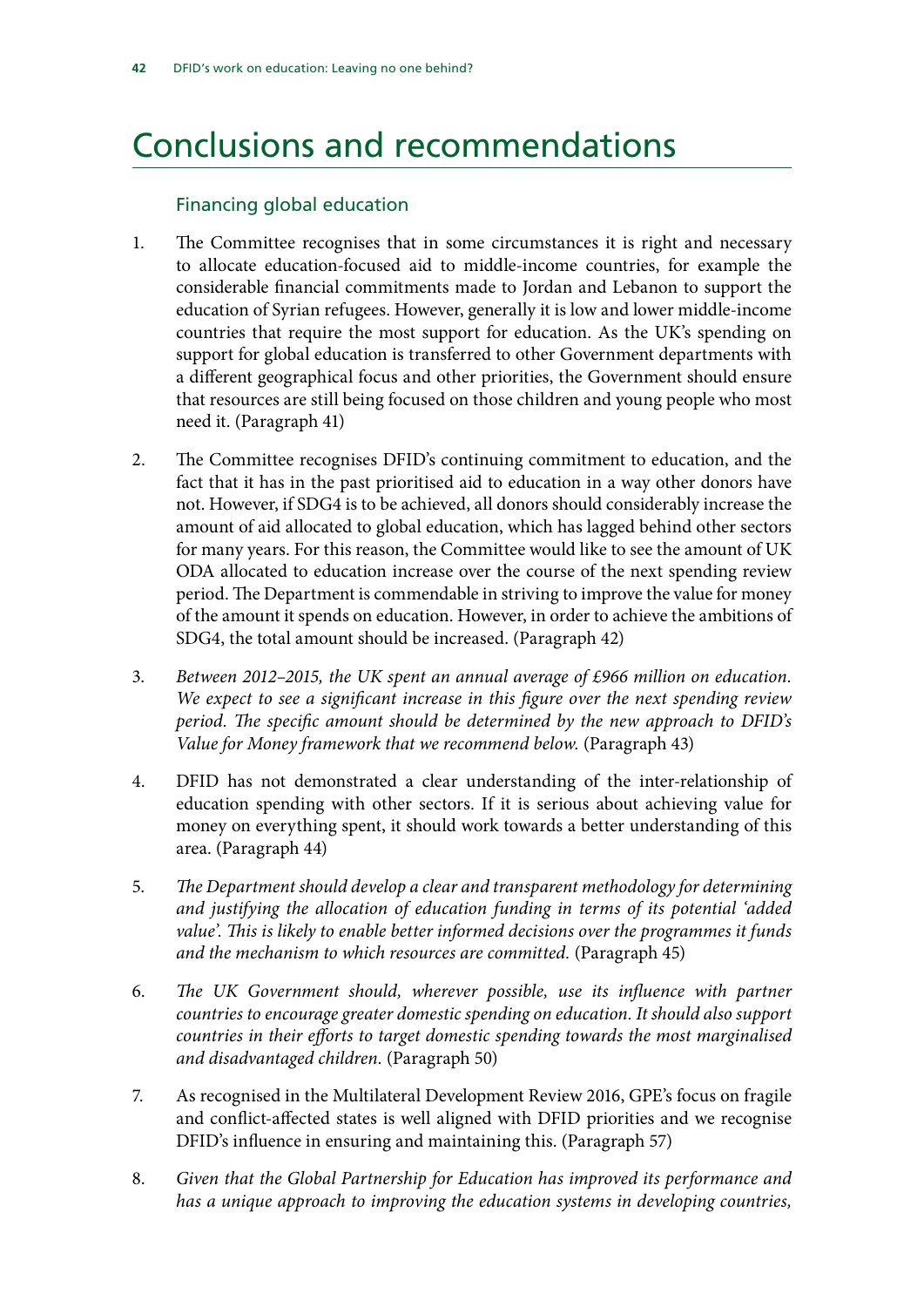*DFID should agree to the full financial contribution requested by GPE at the next replenishment. The UK should also announce its intentions early, to encourage other donors to step forward.* (Paragraph 58)

- 9. *We expect DFID to link its contributions to performance conditions, which we believe is right. However, DFID should take all necessary steps to ensure that any cap on contributions, as a percentage of total commitments, is an effective tool to encourage other donors (rather than a barrier to GPE receiving the full financial amount promised). To act as an incentive to other donors, the UK's commitment, and the percentage cap, should be announced as soon as possible.* (Paragraph 59)
- 10. *DFID should support the new International Financing Facility for Education (IFFEd), as an additional mechanism for leveraging funding into the provision of global education.* (Paragraph 63)

### Improving access to education

- 11. *In light of SDG5 and the recognised multiplier effect of, specifically, girls' education in developing countries, we believe that DFID should continue to fund the Girls' Education Challenge into its second phase, demonstrating how it has used learning from the first phase to inform new ways of working. DFID should also continue to use these innovative programmes to learn more about 'what works' to ensure that the most marginalised girls have access to quality education, using this learning across the organisation and sharing it with other donors and development practitioners, looking into opportunities for scaling successful models.* (Paragraph 75)
- 12. *DFID should seek to fund some programmes in the second stage of the Girls' Education Challenge that focus on reducing the incidence of 'drop out' at transition points in girls' development and education. The Department should also consider how it can best integrate the tackling of school related gender-based violence in programmes that it funds.* (Paragraph 76)
- 13. DFID has shown leadership on education for girls and young women in recent years. The Department should now use its influence in the same way to shine a light on the needs of disabled children. It has made great progress with the Disability Framework, but needs to now ensure this is being implemented across all DFID programmes. (Paragraph 83)
- 14. *DFID should use its policy refresh to launch a reinvigorated strategy to support access to quality education for disabled children. We believe that this is a vital area of work for DFID, and hope to undertake a separate inquiry into DFID's work on disability in our future programme of work.* (Paragraph 84)
- 15. Humanitarian finance suffers from being short-term and unpredictable. However, as we have seen in recent years, crises—such as the war in Syria—are becoming increasingly protracted. This creates situations and environments that are likely to persist and define how many people will live for many years. The 'temporary' solutions established at the outset should therefore be designed with this in mind.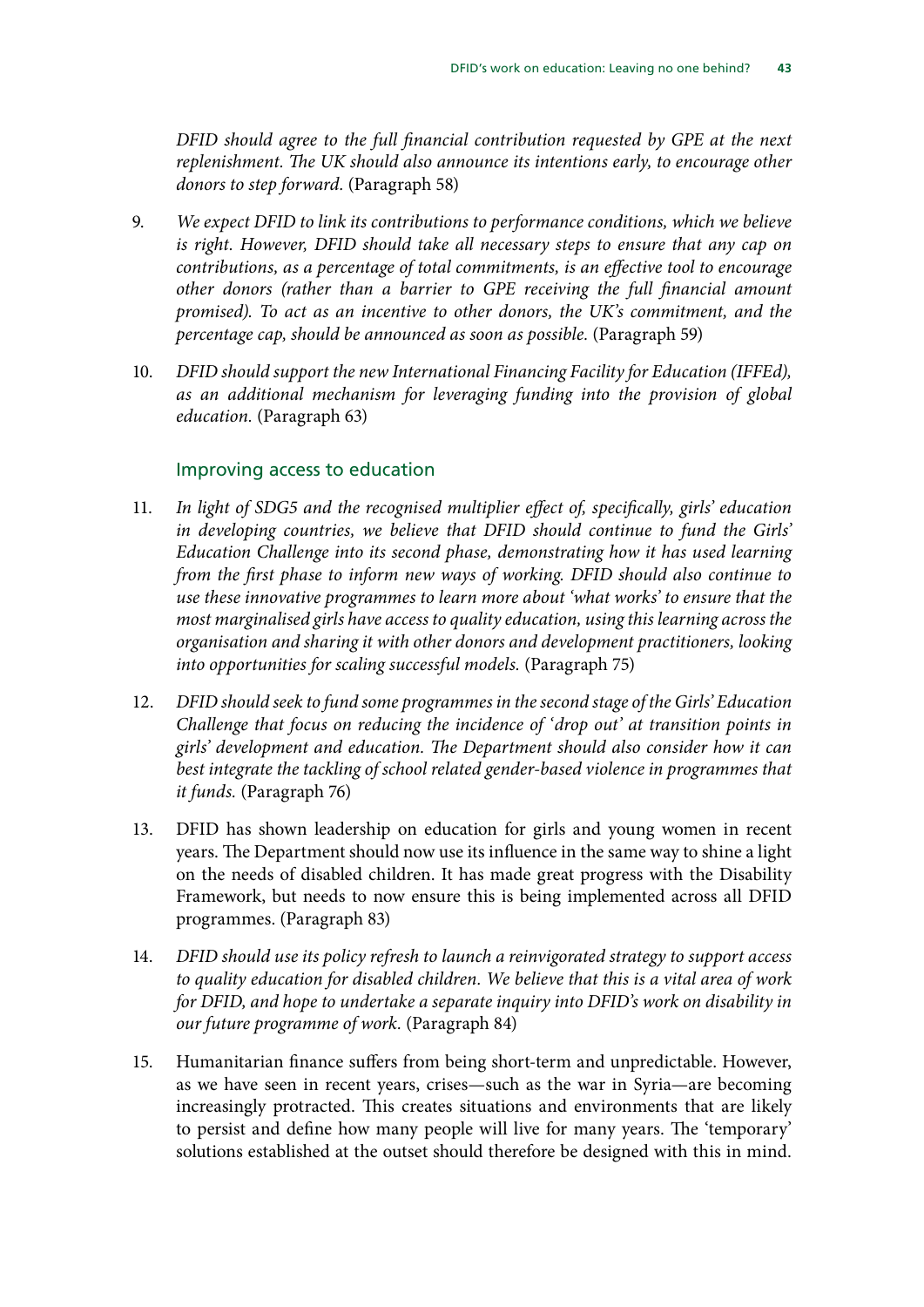If education provision is ignored then the futures of the children caught up in them are at risk and the chances of long term recovery, and the avoidance of repetition, will be reduced. (Paragraph 91)

- 16. *As part of its policy refresh, DFID needs to establish a long-term, integrated strategy for supporting education in emergencies, especially in long-term crises, through bilateral and multilateral channels. The aim should be to make establishing effective foundations for getting the affected children back into structured learning environments a priority alongside clean water, food, sanitation and shelter.* (Paragraph 92)
- 17. The benefits of pre-primary education for later learning are proven and there is a real drive from stakeholders for DFID to invest and do more in this area. Although other donors and organisations, such as USAID and the World Bank, are active in supporting early years education, aid funding for pre-primary remains low. It seems clear that there is the space, and desire, for DFID to contribute to work in this area. (Paragraph 97)
- 18. *DFID should find more effective methods of monitoring its sub-sectoral spend, particularly in early years education where it claims its support is under-represented by the figures available. This will enable the Department to assess what work it is currently carrying out in this area, and where it can add most value or leverage in other resources.* (Paragraph 98)
- 19. *DFID should invest more in pre-primary education, bilaterally and multilaterally. It should work alongside donors and organisations already active in this area, such as the World Bank and USAID, to determine where the UK could make the most effective contribution.* (Paragraph 99)
- 20. *DFID should use its education policy refresh as an opportunity to clarify its value for money approach in this area, ensuring it is fit for purpose when targeting the most marginalised children.* (Paragraph 102)
- 21. *DFID should work where appropriate to support governments to regulate private schools where it has the expertise and resources to do so.* (Paragraph 111)
- 22. *More research should be done on how the private sector could be used to improve free, government funded schools. The results of the PSL trial in Liberia are welcome, and it is encouraging that trials like this are creating useful data. This data should be assessed carefully when the Government is deciding if/how to support private operators.* (Paragraph 112)
- 23. *DFID should take further steps to satisfy itself that the model of educational provision offered by Bridge International Academies offers an effective educational return on the ODA committed to it. This should include assessment of whether the model is sustainable, cost-effective and scalable but also whether it could be modified or adapted to improve outcomes when compared to other operators and other models.* (Paragraph 119)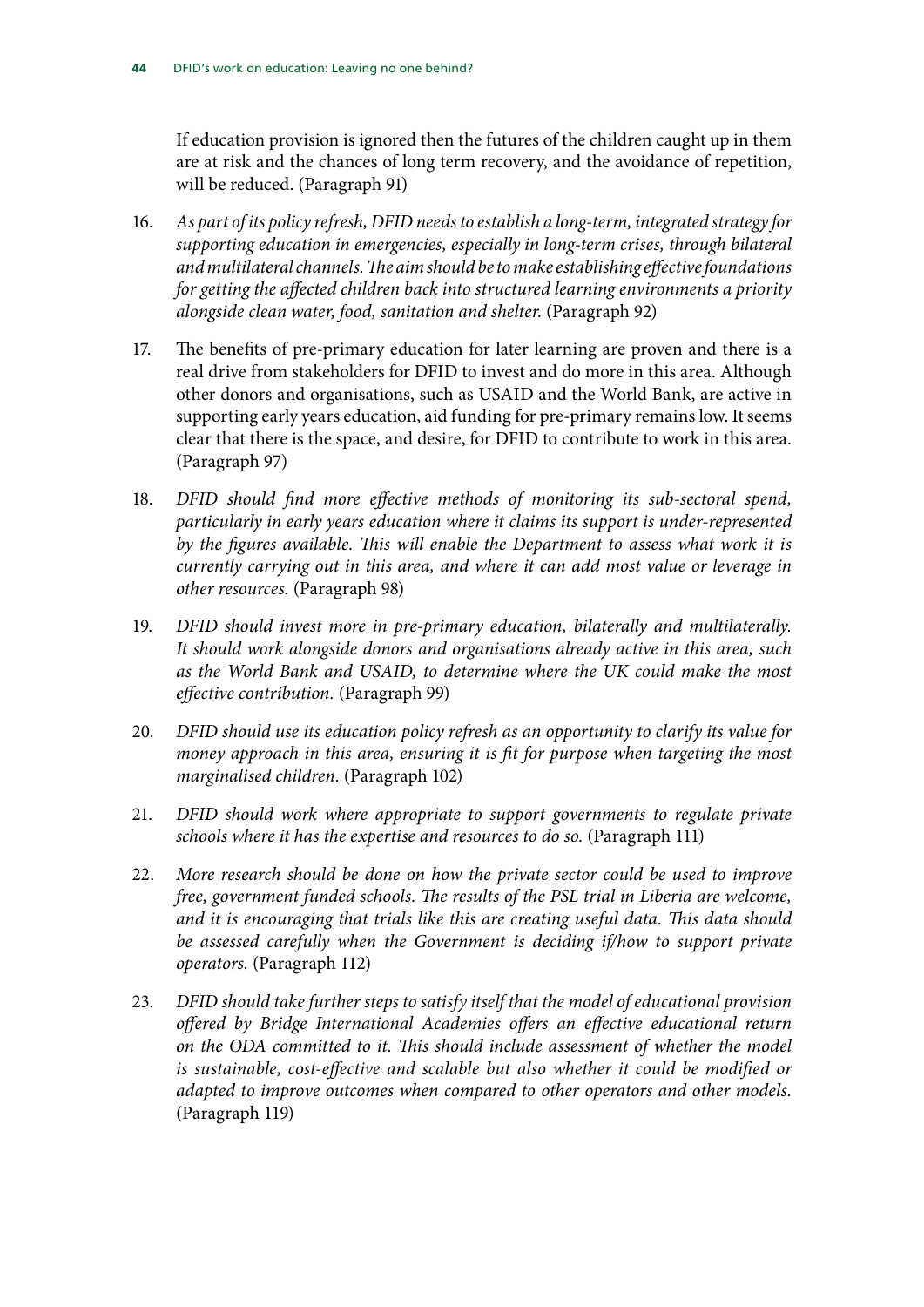### Improving the quality and equity of education

- 24. If DFID is to be effective in supporting partner countries to improve education systems, it should have a strong understanding of the context in which it is working. A thorough understanding of the political, social and economic circumstances of each of DFID's priority countries should be at the centre of its education programming decisions. (Paragraph 134)
- 25. *To ensure programming is politically informed, DFID and Foreign and Commonwealth Office teams in country should be working closely together on education. To take full advantage of the range of knowledge and expertise within country teams, DFID's governance advisers, as well as education advisers, should be instrumental in planning bilateral engagement on education.* (Paragraph 135)
- 26. DFID's country-specific education advisers are essential to ensuring UK support to education is tailored to each country context, coordinating with other donors, international organisations and NGOs, and—most importantly—developing strong relationships with country governments. If DFID is to support systems reform in the countries it works in, these interlocutors with their intricate knowledge of countries' education systems—from the national to the local level—are essential. (Paragraph 136)
- 27. *Where possible, DFID should maintain an education adviser in every country where it has a bilateral aid programme.* (Paragraph 137)
- 28. The Committee welcomes DFID's considerable investments in research and data on global education. While access and learning outcomes are still poor, the Department's investment in baseline data and evidence on what works to improve education is absolutely vital. (Paragraph 140)
- 29. *DFID should continue to support research on education, such as the RISE programme. It should also continue to support vital data collection, through the Global Education Monitoring Report and others.* (Paragraph 141)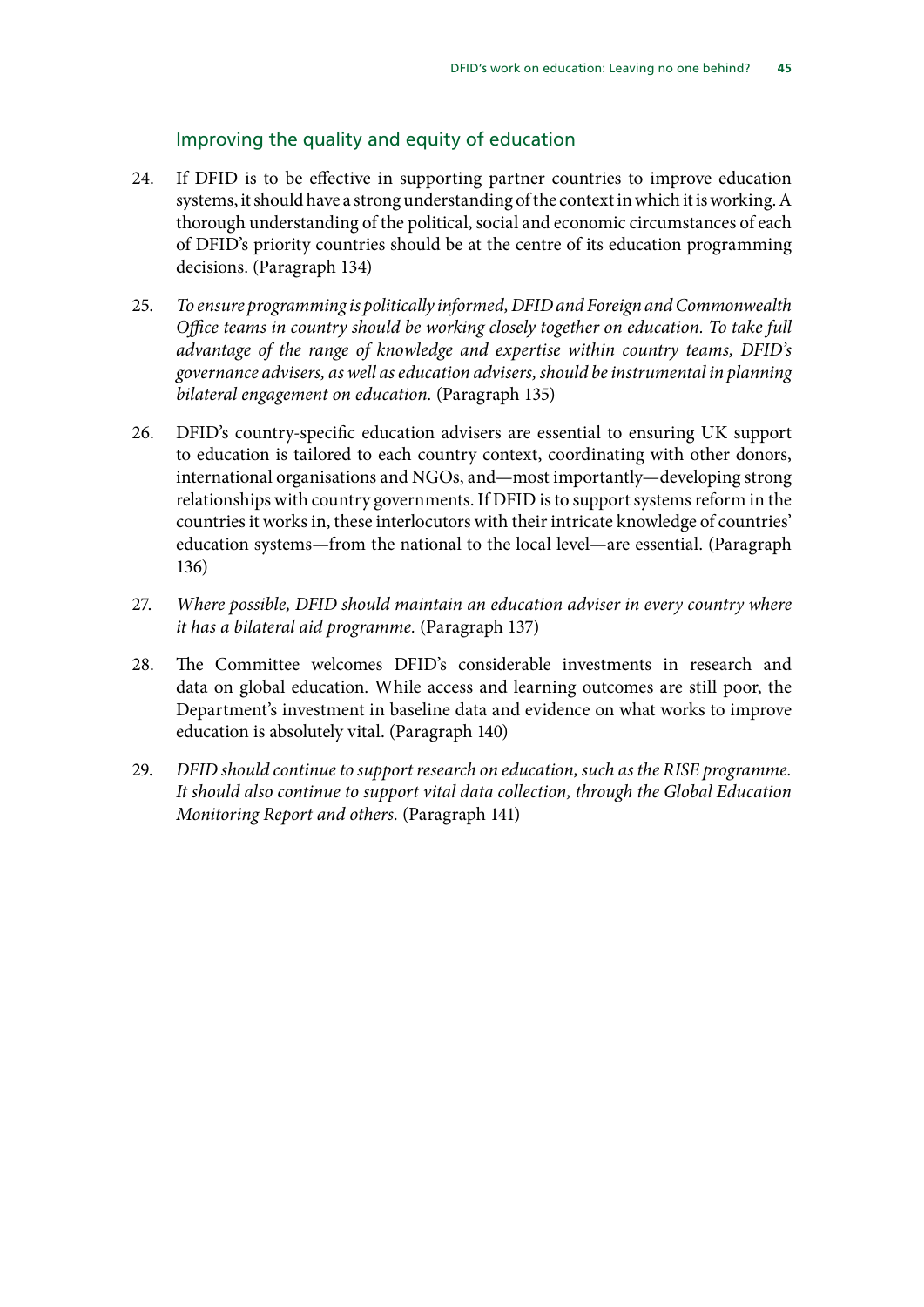## <span id="page-47-0"></span>Appendix 1: Correspondence with the Secretary of State for International Development

## **Letter from the Secretary of State for International Development**

31 July 2017

Dear Stephen,

Thank you again for your letter of 27th April on the International Development Committee's inquiry into "DFID's work on education; leaving no one behind?" Let me again congratulate you on your reappointment as Chair of the International Development Committee. I understand that you will now seek to finalise the inquiry, and I look forward to receiving the final report. In the meantime, I am pleased to set out an initial response to your questions and recommendations.

### **Achieving Sustainable Development Goal 4**

I agree we face a huge challenge to get all children into school and learning. I am proud that the UK has taken a leadership role and has a strong reputation in this sector. We have consistently sought to expand basic education while at the same time increasing global attention on the need to improve learning outcomes.

Given the significant challenges ahead of us, we intend to build on our experience and draw on the most up to date evidence to review and refresh our education policy paper. This is an opportunity to look again at how best to meet the needs of the most marginalised children, how we will drive a focus on standards and quality and the role of results based finance in delivering on these.

### **Meeting the needs of the most marginalised**

As you point out, the very poorest, and most marginalised–including girls, refugees and displaced people, and those with disabilities–are often denied the opportunities that education offers. We need a more determined effort globally to reach these groups.

I have been repeatedly struck by the multiple barriers that prevent a poor rural disabled girl attending and learning at school. We must break down these barriers. We now have better evidence–including from DFID's own programmes and research–of what works to help marginalised girls learn. We need to see this knowledge applied throughout the international system. I have also said I will deliver a step change within DFID and across the international system to ensure that those with disabilities are consistently included, which means addressing their education needs.

In addition to this, we must also acknowledge and address the hugely detrimental impact which violence has on children staying in school and learning.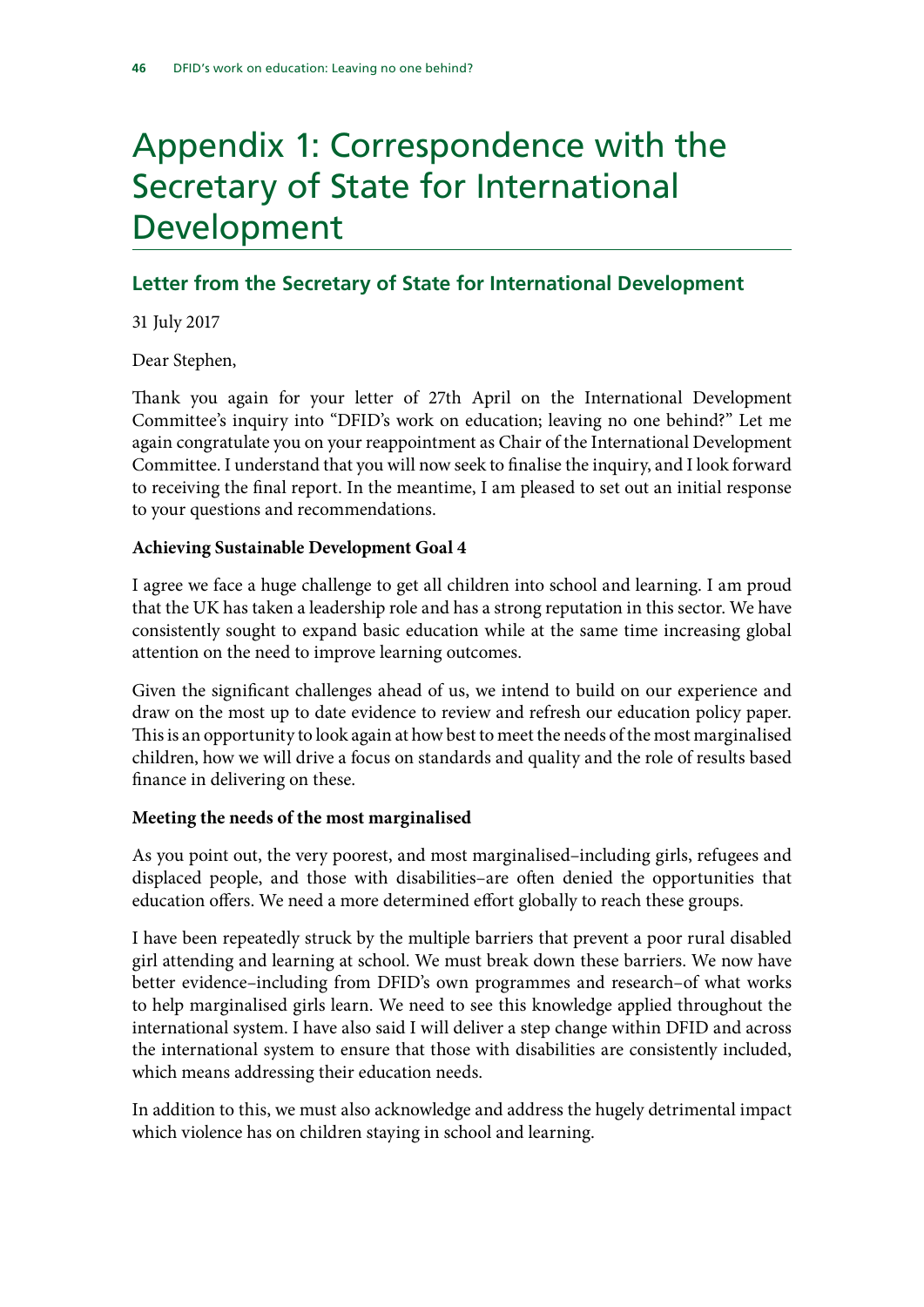I am proud that we have been at the forefront of the humanitarian response in the worst crises, and that you were able to see this for yourselves when you visited Jordan and Lebanon. The UK Government was instrumental in setting up Education Cannot Wait, an innovation in the way it spans the humanitarian and development response, to provide education for children in emergency situations. As a member of ECW's High Level Steering Group I will shine a spotlight on the education needs of those forgotten children, while working relentlessly to drive up performance across delivery partners.

### **Improving learning outcomes**

Learning must be at the heart of how DFID approaches education. We have consistently supported global efforts to have better data and statistics in order to demonstrate where improvements are taking place. Improving standards and quality is an area where we know the UK has a unique offer. I agree that a priority issue should be to tackle the acute crisis in the teacher workforce and we are examining the evidence to support this as part of our policy refresh. This must include tackling endemic issues such as violence in the classroom.

Our priority is to ensure that children receive effective education wherever they are. I will continue to support provision of non-state education where evidence shows us that it is needed and appropriate–for example in the slums of Lagos. But we will ensure that such institutions are effectively regulated and overseen by National Governments, and incorporated in education sector plans.

We will also look at the balance of our support to early learning, basic and secondary education as part our policy refresh. In doing so, we will consider the support provided by others and where we have comparative advantage. The World Bank, for example, has been leading on early childhood development. As Lord Bates said in his letter to you of 1 February, we will continue to examine the case for support to secondary education, particularly for its importance in reaching adolescent girls–and press others to do so: this is a particularly underfunded area. Secondary education is really important in improving girls' life chances, preventing child marriage, reducing HIV infection, delaying early motherhood, and in time leading to women having healthier children and families.

### **Financing education**

As you rightly say, none of this can be achieved without a significant increase in global finance. The UK will continue to champion education on the global stage, and will encourage others to join us and do more on education financing. We have continued to prioritise education spending. Over the last Spending Review period the UK spent over 9% of our ODA per year on education.

But we also need to ensure the money we are spending, including through multilateral mechanisms is transparent and effective. As you will be aware, we have linked our finance to the Global Partnership for Education (GPE) to improved results and progress on reform priorities. I propose to take a similar approach to the upcoming GPE replenishment in early 2018. We intend to adopt a similar approach to ECW. We need these global instruments to work harder to drive up the performance of countries' education systems, so that more of the money invested in education leads to real learning outcomes.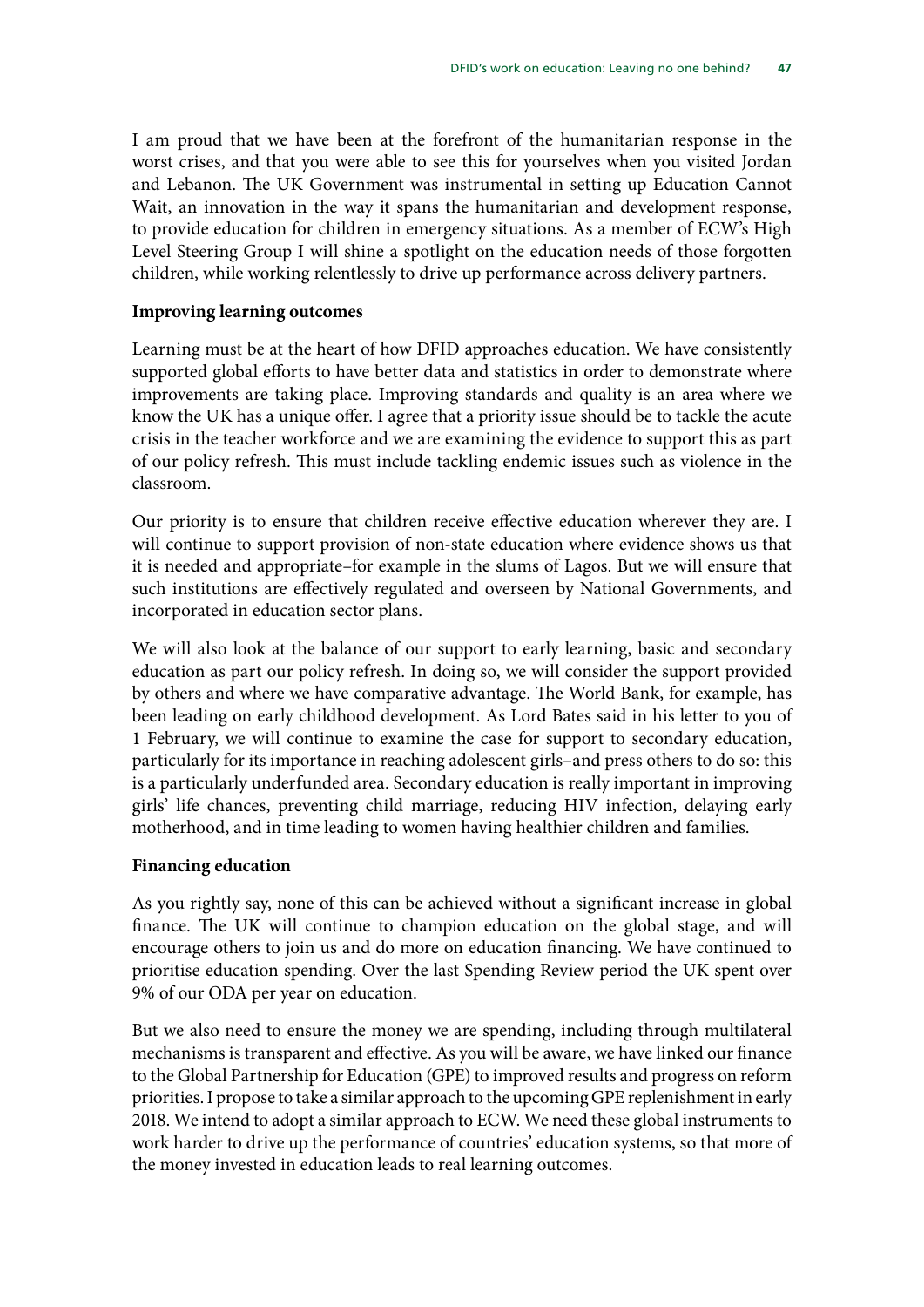The proposal to establish an International Finance Facility for Education is a potentially innovative way to leverage new and additional resources for education. We have been following the development of the proposal closely, and will continue to engage with the Education Commission and the international financial institutions as it develops.

I would be happy to discuss these issues further, as you finalise your inquiry.

Rt Hon Priti Patel MP

Secretary of State

## **Letter to the Secretary of State for International Development**

25 April 2017

Dear Priti,

As a consequence of the general election being held on 8 June, the International Development Committee will be unable to publish a final Report to conclude our longrunning inquiry into 'DFID's work on education: leaving no one behind?' As you will be aware, the Committee has been considering this matter for some nine months now, has undertaken visits to the Middle East and East Africa and has collected a great deal of written and oral evidence. Despite our constraints, we are therefore determined to share with you our reflections and recommendations as we draw this very important inquiry to a close.

### **Achieving Sustainable Development Goal 4**

*"All of the great […] success stories in development start with education."* —Kevin Watkins

Sustainable Development Goal 4 (SDG 4) commits the UK—alongside 192 other signatory countries—to "ensure inclusive and equitable quality education and promote lifelong learning opportunities for all". With over 250 million children and young people currently out of school and another 330 million in school but not learning, improving access, equity and quality in education presents an incredible challenge. However, it is a challenge the world must rise to. Education is central to development and to the achievement of all of the SDGs. It improves life chances, has a positive impact on health outcomes, helps prevent conflict, increases a country's human capital and contributes to economic development. As Minister Bates told us in evidence: "if your target is economic development and elimination of extreme poverty, then it would follow that you would place a very high emphasis on getting rid of the barriers to education." Unfortunately, despite the central role education plays in development and the achievement of the SDGs, it has long been neglected by many national governments and the international community. DFID has traditionally been a leader on global education and has a strong reputation as one of the foremost donors working in the sector. However, we are concerned that the current UK aid strategy does not place sufficient emphasis on ensuring children across the developing world have access to quality education. In recognition of this, evidence to the Committee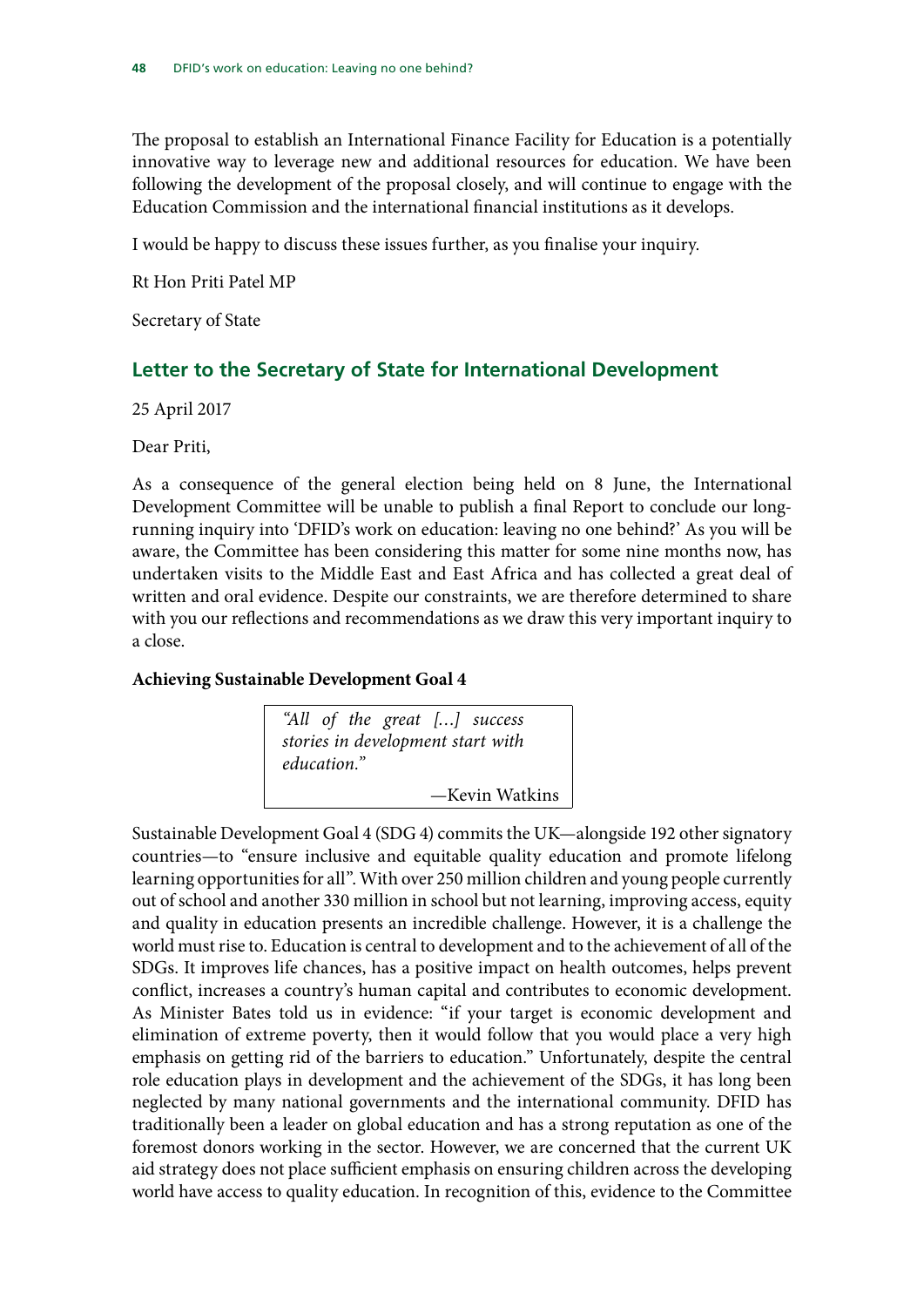from organisations such as Save the Children and the Global Campaign for Education has called for DFID to produce a new global education strategy, including a long-term spending programme for education.

Whether it produces a new strategy, or simply refreshes the 2013 Education Position Paper produced under the Coalition Government, there is a need for DFID to reaffirm its commitment to education and to clarify its approach, including its support for education in emergencies. The 2015 Conservative manifesto, and subsequent UK Aid Strategy, included a commitment "to help at least 11 million children in the poorest countries gain a decent education, and promote girls' education", but gave no detail on how this would be achieved. Producing a new, or refreshed, strategy would clarify the Department's objectives and could also be an opportunity for colleagues across DFID's various divisions (e.g. those working on global health, economic development, conflict and humanitarian) to work together to develop a comprehensive and joined-up approach to education.

#### **Financing education**

*"Some will say this is impractical, or too expensive, or too hard. Or maybe even impossible. But it is time the world thinks bigger."*

—Malala Yousafzai

Internationally, education is shamefully underfunded. In order to achieve SDG 4 by 2030, an enormous increase in funding is needed from domestic, international and private sources. The Education Commission estimate that expenditure on education will need to rise from \$1.2 trillion to \$3 trillion per year by 2030. There has been a clear decline in international aid spending on education since 2011 and the overall ODA spend is far lower than spending on health, government and civil society and infrastructure. As Gordon Brown told us, even if you take all aid agencies together, "the average expenditure per child in low and middle-income countries on education through aid […] is less than \$10 per head per year". The recent Education Commission report states that, "Education has not been a top priority for international actors, whether official donors, or charitable organisations". There is currently no finance mechanism for education equivalent to those that exist in the health sector–such as GAVI and the Global Fund–to galvanise innovation and funding for education. We hope to see this change through the introduction of a new International Finance Facility for Education, which we would like the UK to support in addition to its existing commitments.

Whilst the UK remains one of the biggest donors to education internationally, currently DFID dedicates just over 8% of its budget (£526.2m) to education; less than it spends on health, disaster and government and civil society. In evidence to the Committee, Minister Bates was unable to reassure us that the current education budget would not be cut. Organisations are calling on DFID to commit to spending a far larger proportion of its budget on education, with the Malala Fund advocating for the figure to rise to 15% of all UK aid spending.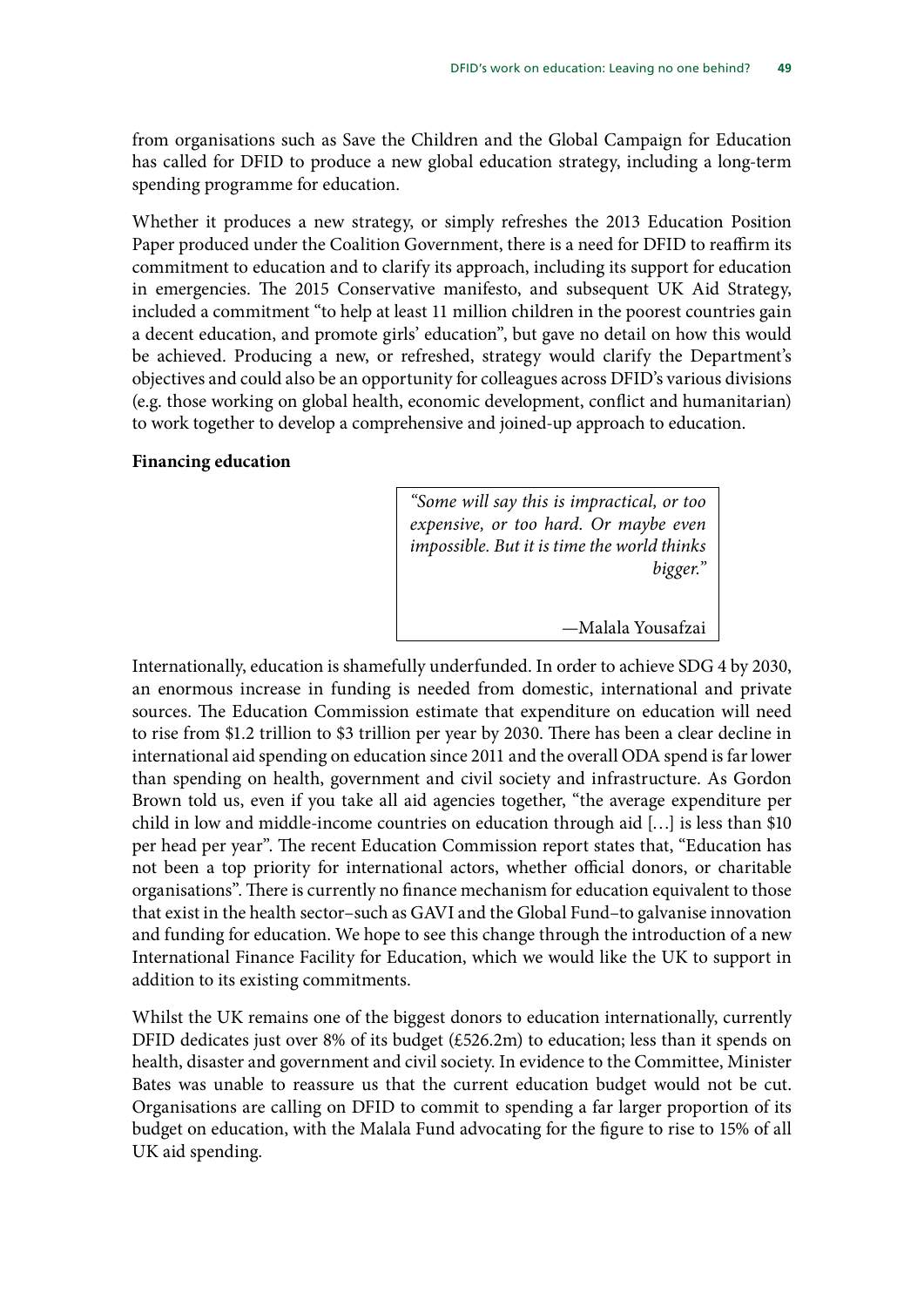The Committee takes the opportunity once again to voice its support for the 0.7% aid target, enshrined in law, which is necessary to ensure sustainable UK aid funding for global education. We welcome your statement last week reaffirming the important work of DFID. Given the balance of DFID's current spending priorities, and the importance of education, we recommend that DFID commit to spending no less than 10% of its annual budget on education. An increase in funding to education could perhaps be achieved by slowing the pace of allocation of aid to other Government departments. This reflects our concern–which we were hoping to explore further in our now curtailed inquiry into non-DFID ODA–that the distribution of aid across Government is threatening areas of development spending, such as education, which should be a core priority for UK Aid.

### **Education in emergencies**

*"58% of children in countries affected by conflict complete their primary education and just 37% complete secondary education."* —Education for All Global Monitoring Report, 2015

Education remains hugely neglected as a proportion of humanitarian aid, currently making up just 1.8% of all humanitarian funding, when the globally agreed target is 4%. The Education Commission estimates that the need for funding for education in emergencies has increased by 21% since 2010, but international financing for it has declined by 41% over the same period.

Humanitarian finance also suffers from being short-term and unpredictable. As Gordon Brown told us: "We cannot forever continue with this situation where the only way we fund humanitarian aid, whether it be for education, health, shelter or food, is through a begging bowl." In the wake of 2016's World Humanitarian Summit (WHS), DFID should continue to support reforms to the international humanitarian system to ensure that the international community is better prepared to support the needs of children whose lives are torn apart by emergencies. For these children, their top priority is education, and the UK has a key role to play in leading international efforts to secure this.

We congratulate DFID on its significant role in the creation of the Education Cannot Wait fund, launched at the WHS last year. Now that it is operational, we would like to see the Department commit to long-term, sustainable funding for the fund, recognising that protracted crises and an increase in refugee flows across the globe have created a need for additional, enduring support for refugee education from the international community. We also note the leading role that DFID is playing in ensuring Syrian refugees have access to education in the Middle East. During our visit to Jordan and Lebanon last year we witnessed the extraordinary support DFID has given to the governments there to ensure that education can be accessed by those children who have fled conflict in neighbouring Syria. We are, however, concerned by the disparity between DFID's support for refugee education in the Middle East, compared to its support for education provision for refugees and internally displaced persons in East Africa, where migration flows are also high as a result of conflict. This was a subject we were planning to look at in more detail through our inquiry into forced displacement in East Africa.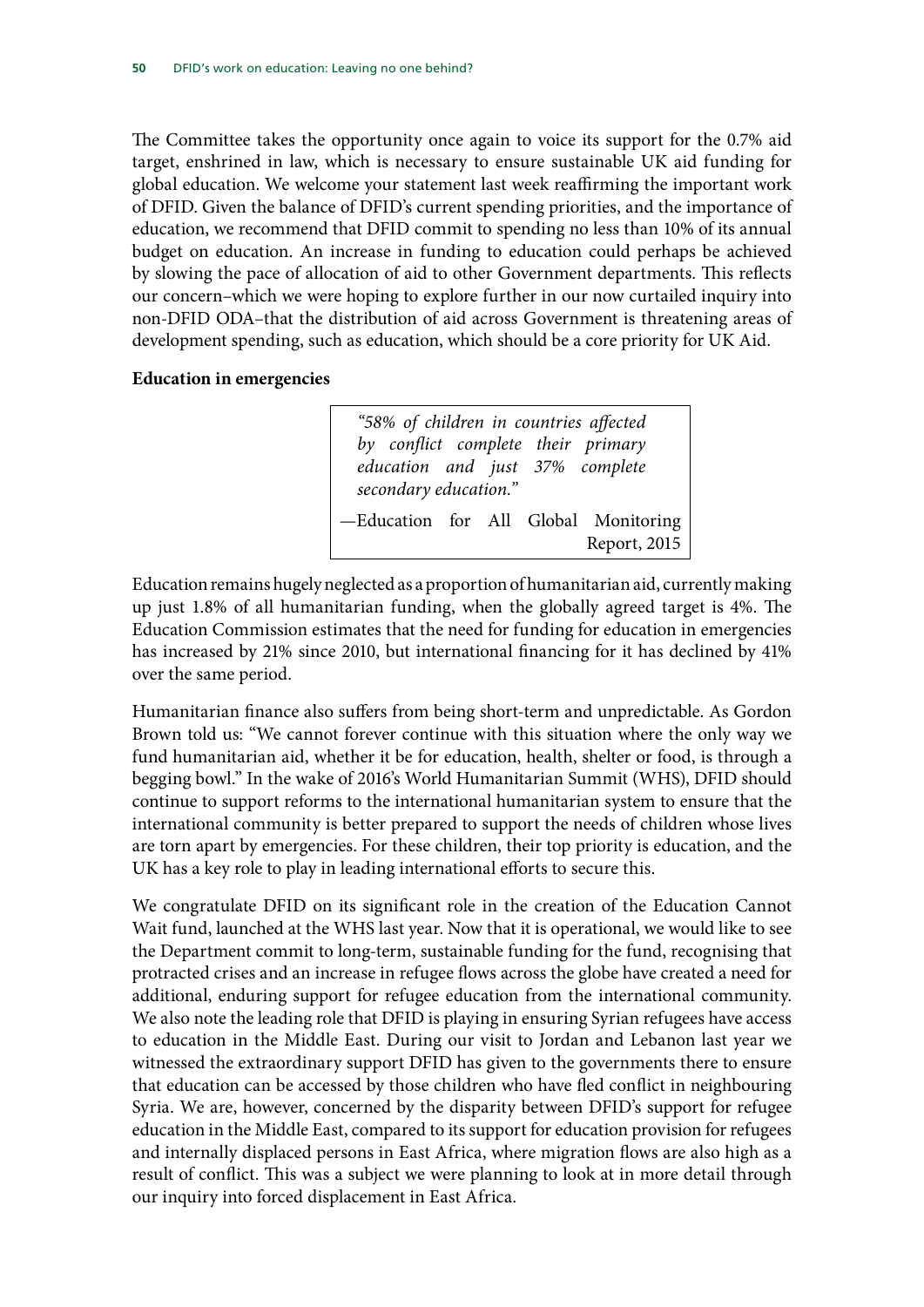As highlighted earlier, any new, or refreshed, DFID education strategy should clarify its approach to supporting refugee education in emergencies and protracted crises.

### **Multilateral, bilateral and centrally managed programmes**

Bilateral cooperation between the UK and its priority countries on education remains essential. The Springfield Centre, an independent research centre, told us, to achieve results in education, "What is needed is a pragmatic and analytical approach cognisant of local social, economic and political realities, seeking locally appropriate, sustainable solutions to achieve impact at scale." DFID's ability to produce such nuanced and context-driven responses depends on the strength and expertise of their education cadre in-country and strong relationships with governments, local authorities and relevant non-governmental stakeholders.

We are not currently convinced that DFID's decisions to open and close its bilateral education programmes are sufficiently strategic. We welcome the Department's decision to resume its bilateral education programme in Uganda. However, the reasons given for closing its bilateral programme in Kenya were unsatisfactory, particularly as DFID did not provide the Committee with a copy of its Country Poverty Reduction Diagnostic, which was referred to in evidence as the rationale for its closure. Given that DFID remains engaged in centrally-managed and multilateral education interventions in Kenya, it seems—without further evidence—peculiar that the Department has disengaged from its bilateral programme, a key element of which the Committee saw, and was very impressed by, during its visit to Kenya.

Given the importance of education to achieving the SDGs, and DFID's expertise and comparative advantage in this area, DFID should maintain its bilateral education programmes wherever possible in its priority countries, to complement and strengthen its investments in multilateral and centrally-managed programmes. It should also have at least one education adviser in each country, instead of the crossover that occurs between countries such as Zambia and Zimbabwe. This would enable the in-country team to give appropriate priority to education and to help develop the nuanced and specialist response—including strong relationships with domestic governments—that is needed to improve education systems.

DFID's support to education through multilateral organisations also remains essential, where it is effective and complementary to its bilateral and centrally-managed programmes. However, it is clear that many multilaterals, including the World Bank, are not allocating enough funding to education, particularly in the low-income countries that need most support. As the largest bilateral contributor to the World Bank, and a significant contributor to many others, the UK has considerable influence and should use it to ensure that enough funding is allocated to education and that this funding is provided in the lowincome countries where there is most need.

Evidence to the inquiry showed widespread support for DFID maintaining its financial commitment to the Global Partnership for Education (GPE), which was up to £300 million at the last replenishment (dependent on a number of conditions, including that this did not exceed 15% of total donor contributions). Although GPE did not receive the highest score possible in the latest Multilateral Development Review, the Committee recognises the significant and positive reforms that GPE has undergone since the last multilateral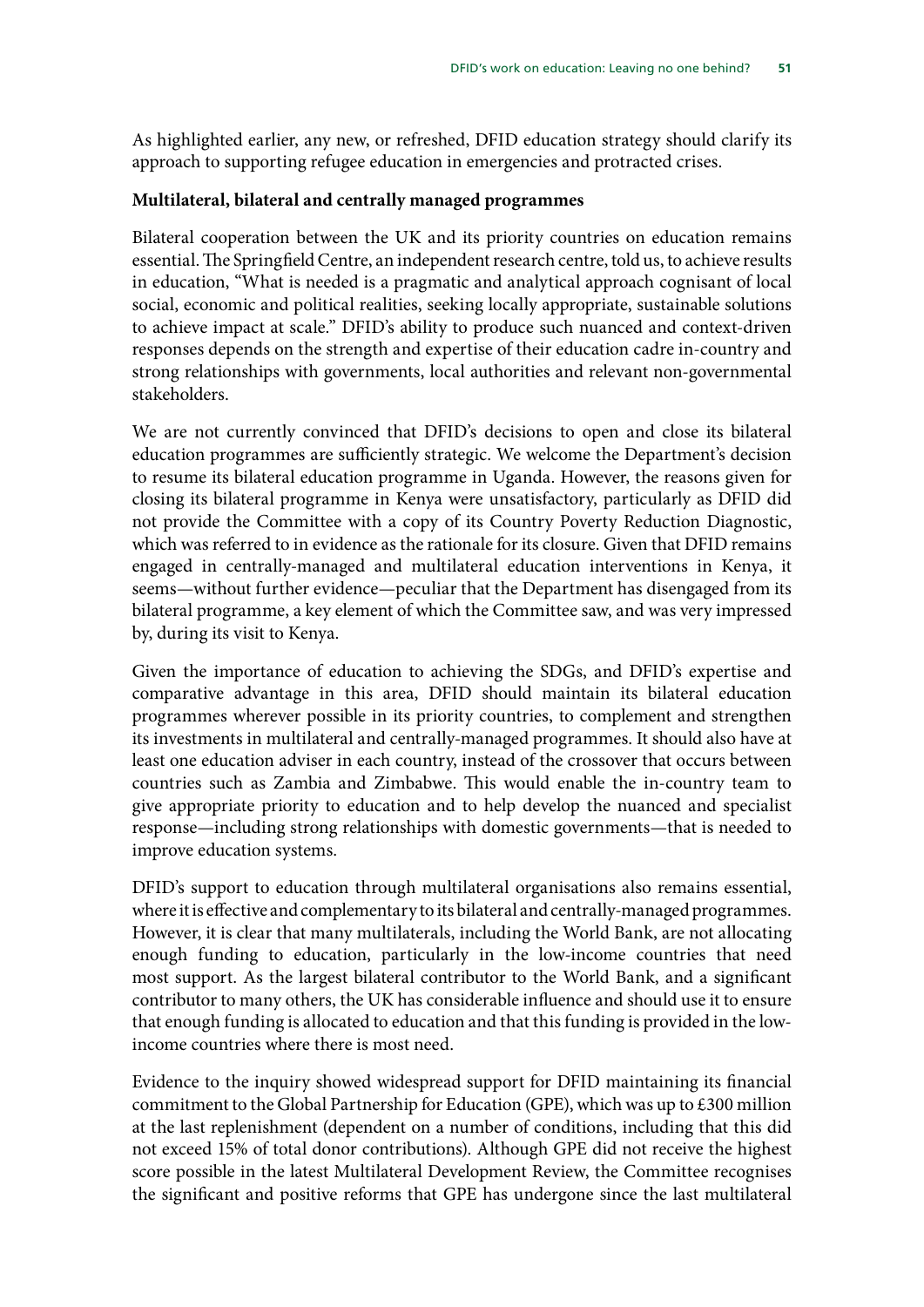review process in 2013. It is clear that these reforms have been spearheaded by the current CEO, Alice Albright, largely in response to the performance conditions attached to DFID's funding, which she described to us as "fantastic". Along with the Education Cannot Wait fund, the Global Partnership for Education forms an essential part of the multilateral landscape on education as it focuses on low-income countries and on basic education, where we have seen support is most needed. It also works directly with governments to support national education systems; work which is vital for sustainable improvements in education but difficult for DFID to undertake now that it has moved away from direct budget support. It is important that the UK either maintains or increases its financial commitment to GPE at the next replenishment in the final quarter of 2017/18. A substantial contribution from the UK will ensure GPE can continue to achieve results, and will also encourage other donors to invest in what is currently the only multilateral mechanism dedicated to improving education systems.

As emphasised in a number of its past reports, the Committee remains concerned about DFID's use of centrally-managed programmes. Although we welcome the introduction of the Girls Education Challenge (GEC) as an innovative way of targeting interventions and funding towards girls that are hardest to reach in DFID's priority countries, a number of valid concerns were raised by the Independent Commission for Aid Impact (ICAI) about the way the programme is operating. As getting marginalised girls into school is an area where little evidence exists on 'what works' DFID must ensure that there is a mechanism for ensuring any learning gained through GEC programming is used to inform future work in this area. We are pleased that DFID committed to this in its response to ICAI's 2016 report and look forward to hearing more about how this will work in practice.

The ICAI report also highlighted concerns about DFID's approach to value for money when targeting marginalised girls. The report concluded that, "there is a risk that the drive for economy and efficiency will create disincentives for DFID and its partners to focus on marginalised girls". As UNICEF highlighted to us, DFID should accept that targeting the most marginalised "will require more complex and often more expensive policy responses". We therefore welcome the commitment from DFID, made in evidence to us, to incorporate equity into its value for money guidelines for education. We look forward to seeing these new guidelines in due course, and reflecting on how they might be used across the organisation to ensure DFID maintains its focus on leaving no one behind as it supports the achievement of the SDGs.

As is often the case with centrally-managed programmes, we also remain concerned about DFID's ability to join up the GEC programmes with its bilateral and multilateral interventions in its priority countries. As it moves into its second phase, we would like to see DFID make a concerted effort to join its GEC programmes up with its other in-country education work to ensure a coherent approach towards marginalised girls' education.

### **The UK as a global leader on education**

Over the course of this short Parliament, it has become clear to the Committee that DFID has significant political capital and influence amongst donors and non-governmental actors in the international development sector. In addition to its own commitments, evidence has therefore pointed to the need for the UK to act as a leader and global advocate on education, where there has been such relative apathy from the international community in recent years.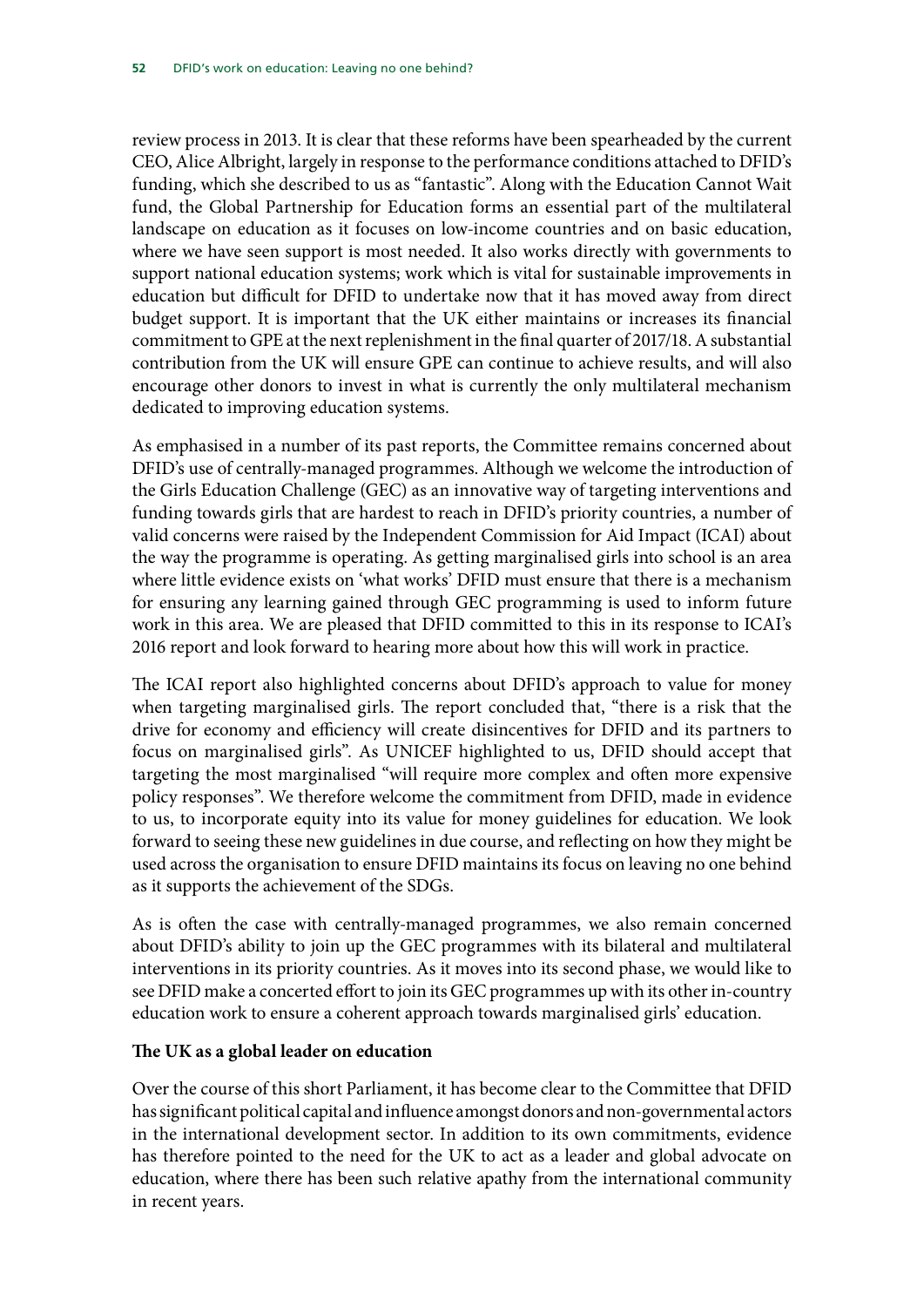The UK could use its voice to encourage other donors to allocate more funding to education and ensure that current funding is allocated where it is most needed, rather than being spent in donors' own countries providing scholarships to domestic institutions. DFID can also use its influence with governments in its priority countries to encourage them to allocate a greater proportion of their domestic budgets to education.

Even before the general election in June, there will be an opportunity for the UK to show such leadership at the G7 Summit in Italy, where education is on the agenda. The Summit provides the UK with a potential platform to encourage other donors to increase their international financial contributions to education. The G7 and G20 Summits this year will offer crucial opportunities to galvanise the funding and drive needed to achieve SDG 4, including for those most vulnerable, such as refugees. The UK has the opportunity to be a leader on global education, and we hope that this Government, and the future Government, will be committed enough to take up the mantle.

#### **Allocation of resources**

DFID currently allocates around 44% of its education spending to basic education, 18% to secondary and 4% to post-secondary. Just 1.3% of its basic education spending goes on early childhood education. Overall, the evidence we received agreed that DFID was right to focus the majority of its resources on basic education. As Alice Albright told us, if we think of education as a staircase, one of the critical investments is to ensure "the bottom of the staircase is pretty wide" so that "every kid can start at the bottom". This makes sense as, if children do not have access to basic education, they stand no chance of progressing on to the later stages of schooling. Gordon Brown expressed concerns that some countries had got out of primary school education too early, "before we had completed our commitment to get every child to school".

However, despite its allocation to basic education being broadly right, DFID may wish to consider some adjustments to its overall allocation. During the inquiry we have heard particularly compelling evidence from a large number of sources, including UNICEF, the University of Cambridge and Save the Children, to suggest DFID should be spending far more on early childhood education. Kevin Watkins told us that the current low spending on early years had to be seen as a "'shooting yourself in the foot' strategy" because by neglecting early childhood education "you are driving down the learning outcomes from the investments you are putting in place". Professor Pauline Rose reinforced this point, telling us that, "the evidence is quite clear that that [an early childhood development programme] makes a huge difference to their readiness to learn once they are in school and has greater benefits once they go through the system, particularly for the most marginalised." She also added that the most marginalised are currently the least likely to get access to these sorts of programmes. Given the weight of evidence on the benefits of pre-primary education, in terms of learning outcomes and equity, we recommend that DFID considers urgently its options for scaling up its support in this area.

We have also heard convincing arguments on the benefits of investing in secondary education, particularly when targeted towards the most marginalised, including girls. Camfed emphasised the need to invest in adolescent girls because they are "tomorrow's mothers" and education for them will also benefit the next generation. The Malala Fund focused on the wider development benefits of a full 12 years of education for girls, stating in their evidence that, "If all girls had 12 years of education, child marriage would drop 64%,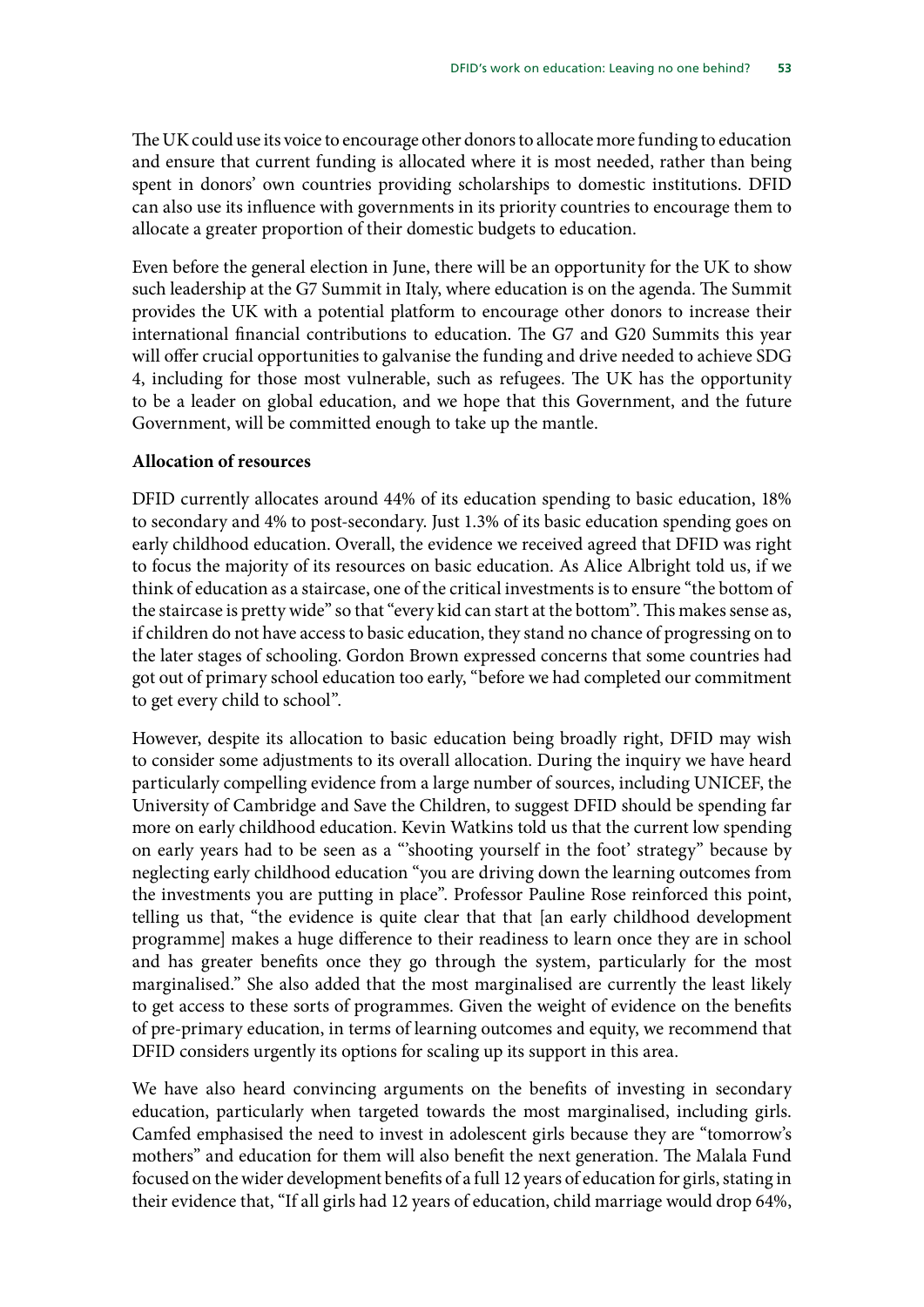early births would drop 59% and child deaths would decrease by 49%". This links directly to your strong focus on family planning. Professor Pauline Rose argued that DFID's efforts should be focused on the transition [from primary to secondary, where there are large numbers of dropouts] and the most marginalised. The evidence suggests therefore that DFID is right to maintain a considerable investment in secondary education, but its interventions here must be focused–at least for now–on key transition periods (where drop outs are high), the most marginalised children, and particularly on girls.

### **Improving learning outcomes**

*"By 2030, 69% of children in low-income countries—264 million—will not have achieved basic primary level skills in literacy and numeracy."*

—The Education Commission

Although we remain concerned about slippage in some countries, and there are still millions of children out of school, access to primary school has improved immensely since 2000 as a result of the Millennium Development Goals' focus on achieving universal primary education.<sup>175</sup> However, with 330 million children in school but not learning, it is clear now that there is a crisis in the quality of learning outcomes. In order to have a real impact on improving global education and ensure that we leave no one behind, DFID should now focus on supporting improvements in the quality of education that children receive and their ability to learn. But as the Department admits, "there are no quick fixes".176

Improving learning outcomes will require considerable investment in research and data, to try and find out where the major problems are and how they may be solved. To this end, we welcome DFID's £26.7m investment in the RISE (Research on Improving Systems of Education) programme and its continuing support for the UNESCO Institute of Statistics, OECD Programme for International Student Assessment for Development (PISA-D) and the Global Education Monitoring Report, which are currently the biggest sources of education data.177 Although, as DFID admits, there are still relatively few statistics to be found on learning outcomes.<sup>178</sup>

What is evident is that good quality teaching is essential to improving learning outcomes for children in DFID's priority countries and this may be another area where DFID wants to consider its ability to scale up support. Professor Pauline Rose highlighted that ensuring children were not left behind in education relied on ensuring "they have the best teachers, the most qualified teachers and teachers who have been given training in how to teach basic literacy and numeracy".179 She also emphasised the need for teachers to be trained in inclusive teaching practices, to ensure they can deal with diverse groups of children in the classroom and ensure children are not left behind once they reach the classroom, including those with disabilities.<sup>180</sup> Evidence to the Committee from the Open University provided some interesting suggestions on the potential for DFID to support school-based

180 [Q188](http://data.parliament.uk/writtenevidence/committeeevidence.svc/evidencedocument/international-development-committee/dfids-work-on-education-leaving-no-one-behind/oral/47513.html)

<sup>175</sup> UN, [Millennium Development Goals Report 2015](http://www.un.org/millenniumgoals/2015_MDG_Report/pdf/MDG%202015%20rev%20(July%201).pdf), p. 4

<sup>176</sup> DFID [\(EDU0054](http://data.parliament.uk/writtenevidence/committeeevidence.svc/evidencedocument/international-development-committee/dfids-work-on-education-leaving-no-one-behind/written/40132.html)) p. 9

<sup>177</sup> DFID [\(EDU0054](http://data.parliament.uk/writtenevidence/committeeevidence.svc/evidencedocument/international-development-committee/dfids-work-on-education-leaving-no-one-behind/written/40132.html)) p. 9–10

<sup>178</sup> DFID [\(EDU0054](http://data.parliament.uk/writtenevidence/committeeevidence.svc/evidencedocument/international-development-committee/dfids-work-on-education-leaving-no-one-behind/written/40132.html)) p. 9

<sup>179</sup> [Q188](http://data.parliament.uk/writtenevidence/committeeevidence.svc/evidencedocument/international-development-committee/dfids-work-on-education-leaving-no-one-behind/oral/47513.html)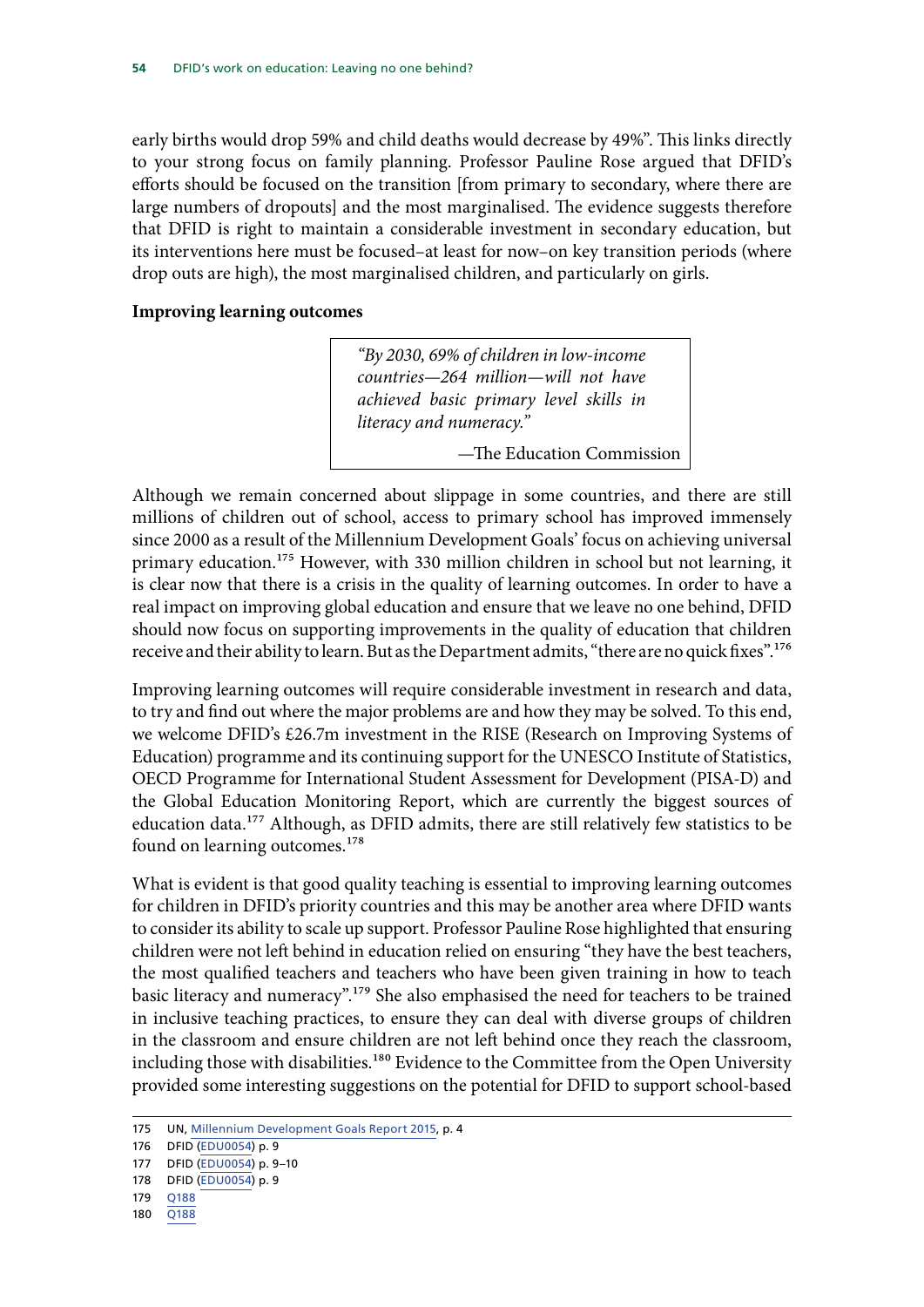teacher development.<sup>181</sup> Camfed highlighted the need for support for teacher training to be systemic.<sup>182</sup> The Committee also saw some good practice examples of teacher training support provided by DFID through the EQUIP-T programme in Tanzania, so there are existing examples that the Department can draw from.

#### **Leaving no one behind**

As we have already explored in some depth in this letter, one of the greatest challenges the world faces in achieving SDG 4 is tackling inequality in education. We were told repeatedly in evidence that the poorest children are the least likely to be in school and the most marginalised children—including girls, disabled children and refugees—are most at risk of missing out on an education. As a result, it is clear that a huge proportion of the world's children are being left behind and reaching them will be a critical challenge for DFID in the years ahead. Vital to this process will be the collection of disaggregated data to ensure countries have accurate information on who is being left behind and where they are, to enable governments and donors to reach out to them. We are pleased to note that DFID is already supporting some of this work strengthening data systems.<sup>183</sup>

The education of girls is essential and DFID has repeatedly shown its commitment to getting more girls learning. However, breaking down the barriers that prevent girls getting to school, especially those based on cultural or social norms, remains a huge challenge. As already stated, we welcome the innovative approach of the Girls Education Challenge and recognise that the lessons learned from these programmes could be vital in finding out 'what works' in supporting more girls to receive an education. We have been particularly impressed by Camfed's multidimensional, community-based approach to improving girls' education in Tanzania, and hope lessons can be learned from this programme and transferred to other contexts.<sup>184</sup>

UNICEF estimates that 90% of disabled children in the developing world do not go to school.<sup>185</sup> This is an extraordinary figure. The British Council highlighted to us that whilst DFID has had a strong focus on girls' education, it "has had less focus on children with disabilities and special educational needs".<sup>186</sup> DFID has in recent years shown itself to be a leading advocate on rights for disabled people in developing countries, with the publication of the DFID Disability Framework in 2015.<sup>187</sup> Although the Framework made some basic commitments on ensuring all school building supported by DFID met accessibility requirements, there was no firm commitment on supporting the provision of quality education for children with disabilities. You stated very recently that, "Disability is shamefully the most under-prioritised, under-resourced area in development".<sup>188</sup> We agree and recommend that DFID must now put greater emphasis—akin to its focus on girls education—on working to ensure children with disabilities have access to appropriate, high quality education. In Kenya, the Committee were particularly impressed by the Girls Education Challenge project run by Leonard Cheshire Disability in Kisumu and would like to see DFID supporting similar programmes for all disabled children.

187 DFID, 2015, [DFID Disability Framework](https://www.gov.uk/government/uploads/system/uploads/attachment_data/file/554802/DFID-Disability-Framework-2015.pdf)

<sup>181</sup> The Open University [\(EDU0013](http://data.parliament.uk/writtenevidence/committeeevidence.svc/evidencedocument/international-development-committee/dfids-work-on-education-leaving-no-one-behind/written/38309.html))

<sup>182</sup> Camfed [\(EDU0053\)](http://data.parliament.uk/writtenevidence/committeeevidence.svc/evidencedocument/international-development-committee/dfids-work-on-education-leaving-no-one-behind/written/40131.html) para 6.1

<sup>183</sup> DFID [\(EDU0054](http://data.parliament.uk/writtenevidence/committeeevidence.svc/evidencedocument/international-development-committee/dfids-work-on-education-leaving-no-one-behind/written/40132.html)) p. 9–10

<sup>184</sup> Camfed [\(EDU0053\)](http://data.parliament.uk/writtenevidence/committeeevidence.svc/evidencedocument/international-development-committee/dfids-work-on-education-leaving-no-one-behind/written/40131.html)

<sup>185</sup> UNICEF, 2014, [Global Initiative on Out of School Children: South Asia Regional Study](https://www.unicef.org/education/files/SouthAsia_OOSCI_Study__Executive_Summary_26Jan_14Final.pdf)

<sup>186</sup> British Council [\(EDU0027](http://data.parliament.uk/writtenevidence/committeeevidence.svc/evidencedocument/international-development-committee/dfids-work-on-education-leaving-no-one-behind/written/38360.pdf)) para 11.2

<sup>188</sup> DFID, [Speech: Bond Annual Conference 2017](https://www.gov.uk/government/speeches/bond-annual-conference-2017), 20 March 2017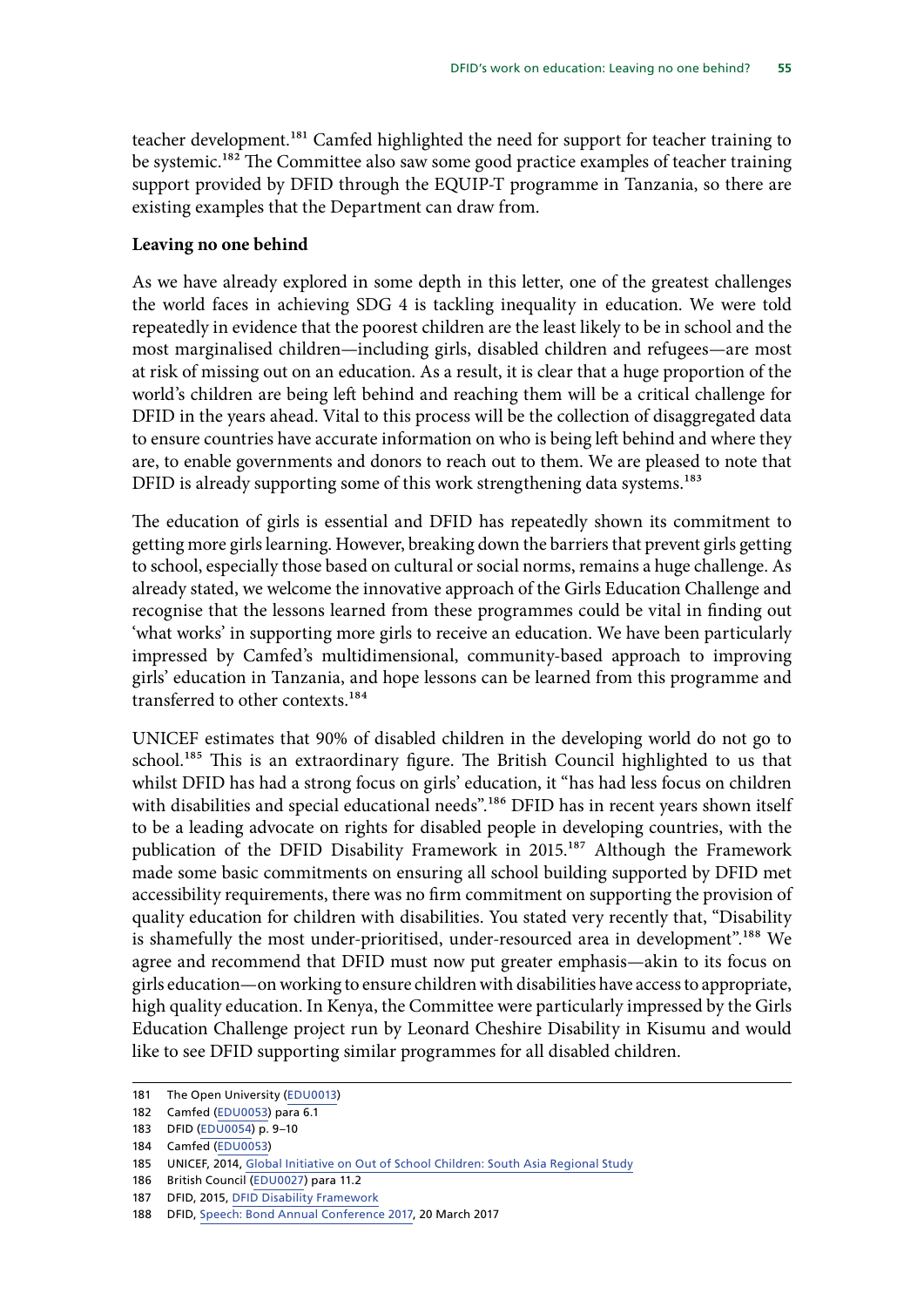As already mentioned, in order to ensure no one is left behind, it is vital that DFID's approach to value for money acknowledges the additional costs involved in reaching the most marginalised children, including girls and children with disabilities, and adequately reflects the Department's stated commitment to leave no one behind in education.

### **Low-fee private schools**

Low-fee private schools are a reality in many of DFID's priority countries. There are many different models of low-fee private schools, from small, local providers to large international chains. We have seen examples of different types of low-fee private schools on our visits to Nigeria, Uganda and Kenya over the past two years. Recent visits to these countries, and to the Democratic Republic of Congo, have also opened our eyes to the informal charges parents often have to pay at government schools. Because of this, we recognise that the issue of DFID's engagement with the 'low-fee sector' is more complex than many commentators would suggest.

The biggest problem is that, as things stand, DFID does not have a clear, evidence-based approach to its support for low-fee schools. The impact of such schools on education systems, and on children's learning outcomes, is something which needs a lot more research and interrogation. The evidence presented to us during this inquiry certainly suggests that the majority of low-fee private schools are not serving the poorest and most marginalised children,<sup>189</sup> which is where DFID's focus should certainly be. In addition to this, there is little evidence yet to prove that, once the social background of a child is accounted for, low-fee private schools produce better learning outcomes for children than government schools.190

Currently, DFID invests the majority of its education funding in government education systems. This should remain the case, as government schools are still where the most disadvantaged children are based.<sup>191</sup> Investments in low-fee private schools should only be made on an exceptional basis, where there is clear evidence that the school's target children would not otherwise be able to receive an education in a government school (for example the very impressive PEAS schools, which targets marginalised, rural girls in Uganda). Low-fee schools will continue to exist, and to proliferate, in many of DFID's priority countries. Where this is the case, rather than supporting schools directly, DFID could concentrate on providing support to governments to help them establish good systems of regulation for low-fee private schools, to ensure a better and more consistent quality of education for the children attending them. We have already seen examples of this type of work through the DEEPEN programme in Nigeria.

In the specific case of Bridge International Academies, the Committee is not convinced that DFID was right to provide grant funding to Bridge in Nigeria in 2014 and we would be keen to understand, and further interrogate, the rationale behind the substantial investments CDC made in the company in that same year. The evidence received during this inquiry raises serious questions about Bridge's relationships with governments,

<sup>189</sup> Research for Equitable Access and Learning (REAL) Centre, University of Cambridge ([EDU0023](http://data.parliament.uk/writtenevidence/committeeevidence.svc/evidencedocument/international-development-committee/dfids-work-on-education-leaving-no-one-behind/written/38349.html)) p. 4; [Q214](http://data.parliament.uk/writtenevidence/committeeevidence.svc/evidencedocument/international-development-committee/dfids-work-on-education-leaving-no-one-behind/oral/47513.html); Ark [\(EDU0073\)](http://data.parliament.uk/writtenevidence/committeeevidence.svc/evidencedocument/international-development-committee/dfids-work-on-education-leaving-no-one-behind/written/69083.html)

<sup>190</sup> [Q70;](http://data.parliament.uk/writtenevidence/committeeevidence.svc/evidencedocument/international-development-committee/dfids-work-on-education-leaving-no-one-behind/oral/45291.html) Ark [\(EDU0073\)](http://data.parliament.uk/writtenevidence/committeeevidence.svc/evidencedocument/international-development-committee/dfids-work-on-education-leaving-no-one-behind/written/69083.html); [Q214](http://data.parliament.uk/writtenevidence/committeeevidence.svc/evidencedocument/international-development-committee/dfids-work-on-education-leaving-no-one-behind/oral/47513.html)

<sup>191</sup> Research for Equitable Access and Learning (REAL) Centre, University of Cambridge ([EDU0023](http://data.parliament.uk/writtenevidence/committeeevidence.svc/evidencedocument/international-development-committee/dfids-work-on-education-leaving-no-one-behind/written/38349.html)) p. 4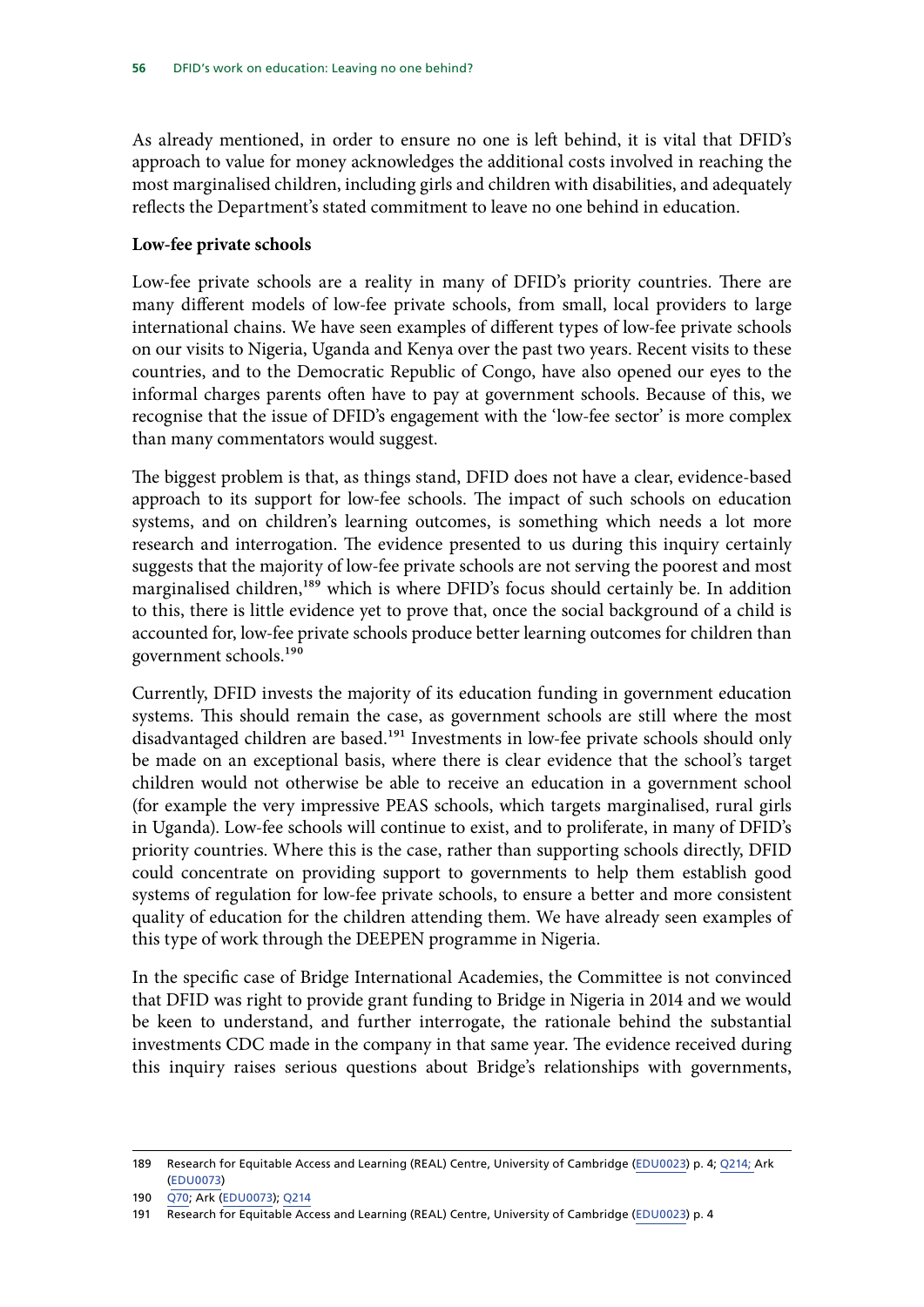transparency and sustainability.<sup>192</sup> The Committee visited Bridge schools in Nigeria, Uganda and Kenya and we recognise that the model is innovative and provides a solution to some of the problems associated with teaching quality in the countries it operates in. However, whilst some of the schools—particularly those in Kenya—appeared to be providing a decent education to children who otherwise may not otherwise be in school, the quality and accessibility of the schools seems variable in different contexts. At this stage, there is limited evidence on Bridge's results, although we look forward to seeing the outcomes of randomised control trials later this year.<sup>193</sup> We would not recommend DFID make any further investments in Bridge until it has seen clear, independent evidence that the schools produce positive learning outcomes for pupils. Even at that time, we would want to see a compelling case for any further DFID support, including evidence to prove that Bridge was providing education to the very poorest and most marginalised children which was not being provided elsewhere.

I look forward to reading your response to our findings and hope that they will prove useful for future policy work in this area. Education is an issue close to the hearts of people in the UK. This is shown by the impassioned evidence we received from UK youth campaigners from the 'Send My Friend to School' campaign. One of the letters we received stated:

"I did not attend school until the age of seven and a half when I moved to the UK, so I know what it feels like to not receive a fundamental part of childhood, the chance to go to school and learn. If I didn't receive the education I am currently getting, I wouldn't be here speaking out on behalf of the children around the globe. What we would like to do is to stress the importance of this issue. Furthermore, we'd like you to keep expressing your support to giving foreign aid to education."<sup>194</sup>

I hope this Government, and any future Government, will take this into account and make education a key priority in its approach to international development.

Yours sincerely,

Stephen Twigg MP Chair of the Committee

<sup>192</sup> Dr Joanna Harma [\(EDU0019](http://data.parliament.uk/writtenevidence/committeeevidence.svc/evidencedocument/international-development-committee/dfids-work-on-education-leaving-no-one-behind/written/38340.html)); Oxfam ([EDU0018\)](http://data.parliament.uk/writtenevidence/committeeevidence.svc/evidencedocument/international-development-committee/dfids-work-on-education-leaving-no-one-behind/written/38339.html); Right to Education Project ([EDU0028](http://data.parliament.uk/writtenevidence/committeeevidence.svc/evidencedocument/international-development-committee/dfids-work-on-education-leaving-no-one-behind/written/38376.html)) para 11; [Q186–214;](http://data.parliament.uk/writtenevidence/committeeevidence.svc/evidencedocument/international-development-committee/dfids-work-on-education-leaving-no-one-behind/oral/49579.html) the Committee also received a number of pieces of evidence from stakeholders in confidence and Committee members engaged with various stakeholders during their country visits

<sup>193</sup> [Q204](http://data.parliament.uk/writtenevidence/committeeevidence.svc/evidencedocument/international-development-committee/dfids-work-on-education-leaving-no-one-behind/oral/49579.html)

<sup>194</sup> Send my Friend to School [\(EDU0071](http://data.parliament.uk/writtenevidence/committeeevidence.svc/evidencedocument/international-development-committee/dfids-work-on-education-leaving-no-one-behind/written/69020.html))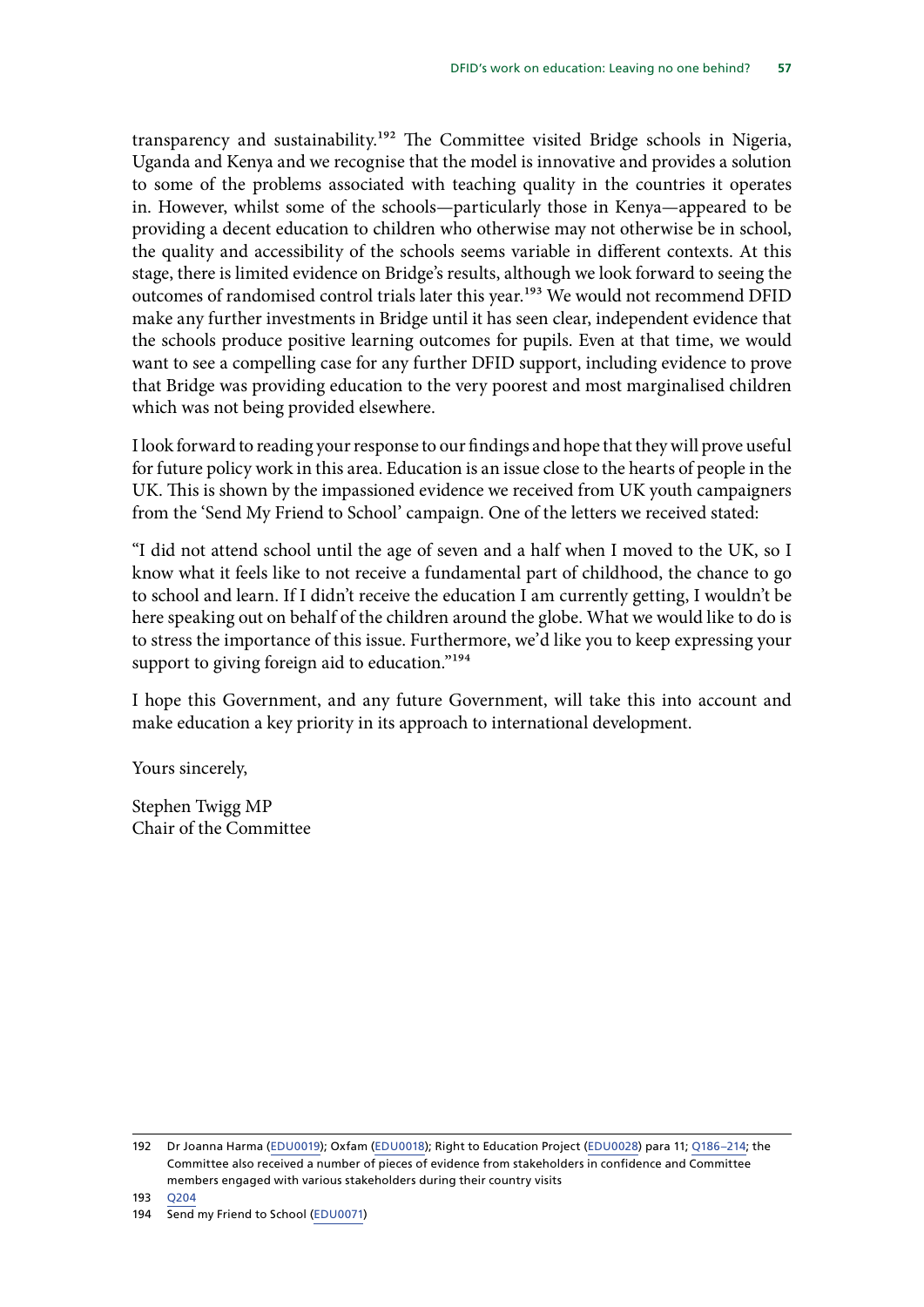## <span id="page-59-0"></span>Appendix 2: Programme from the previous Committee's visit to the Middle East

| <b>Time</b>               | Programme                   |  |
|---------------------------|-----------------------------|--|
| Day 1: Arrival in Lebanon |                             |  |
|                           | Evening   Arrival in Beirut |  |

| Day 2: Lebanon |                                                                                                     |                                                                                          |  |
|----------------|-----------------------------------------------------------------------------------------------------|------------------------------------------------------------------------------------------|--|
| Morning        | Group 1: Beirut                                                                                     | Group 2: South Lebanon                                                                   |  |
|                | Security briefing                                                                                   | Security briefing                                                                        |  |
|                | Briefings with<br><b>HMA and DFID</b><br>Education                                                  | Briefings with HMA and DFID Education                                                    |  |
|                | Visit to first shift<br>public school                                                               | Visit to NLGI child protection programme                                                 |  |
|                | Meeting with<br>school principal                                                                    |                                                                                          |  |
| Afternoon      | Visit to second shift<br>public school                                                              | Visit to NLGI non-formal education programme: Early<br>Childhood Education               |  |
|                | <b>Education system</b><br>improvement<br>policy round-table                                        | Visit to a NLGI non-formal education programme:<br><b>Accelerated Learning Programme</b> |  |
| Evening        | Reception at HMA Residence with key Lebanese, Syrian and international<br>stakeholders on education |                                                                                          |  |

| Day 3: Lebanon/Jordan |                                                                  |  |  |
|-----------------------|------------------------------------------------------------------|--|--|
| Morning               | Briefing with NGO Mouvement Social and UNICEF                    |  |  |
|                       | Formal debrief with DFID Team                                    |  |  |
|                       | Meeting with Minister for Education                              |  |  |
|                       | Flight to Amman                                                  |  |  |
|                       | Afternoon   Jordan: Arrive in Amman                              |  |  |
|                       | Briefing with DFID Team                                          |  |  |
|                       | Meeting with the Deputy Prime Minister and Minister of Education |  |  |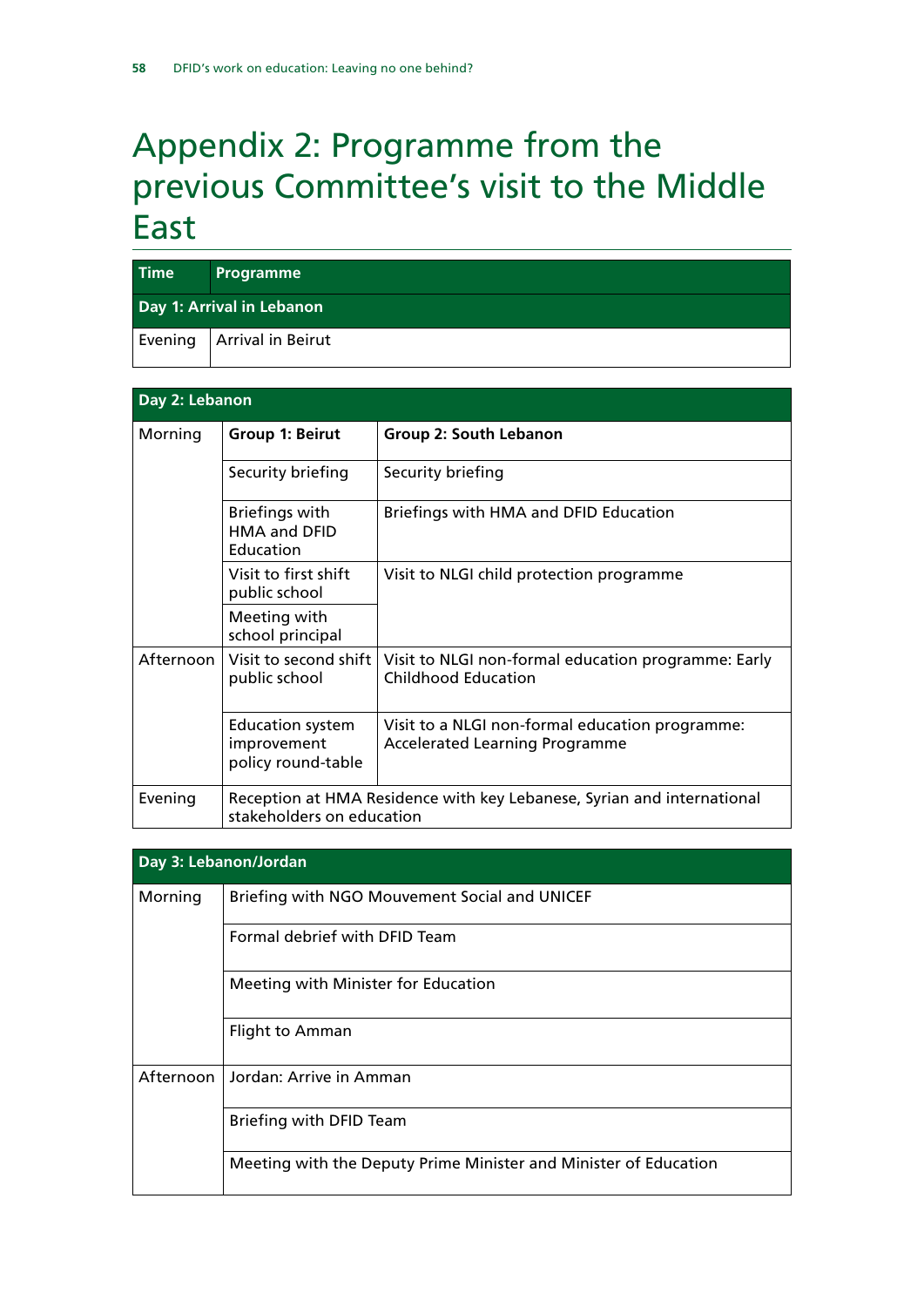| Day 4: Jordan                                    |                                                                                                            |  |  |
|--------------------------------------------------|------------------------------------------------------------------------------------------------------------|--|--|
| Morning<br>Travel to Asrag Camp                  |                                                                                                            |  |  |
|                                                  | Briefing on Asrag Camp                                                                                     |  |  |
| Visit to a Formal Girls School inside Asrag Camp |                                                                                                            |  |  |
|                                                  | Visit to a UK supported Protection Centre (Makani) inside Asrag Camp                                       |  |  |
| Afternoon                                        | Visit to a Double Shift Boys School supporting Syrian refugees in Zarga<br>(host community)                |  |  |
| Evening                                          | Dinner with Jordanian Parliamentarians and Jordan Parliamentary<br><b>Education Committee counterparts</b> |  |  |

| Day 5: Jordan |                                                 |  |  |
|---------------|-------------------------------------------------|--|--|
| Morning       | Visit to the National Parliament                |  |  |
|               | British Council Youth session and lunch         |  |  |
| Afternoon     | l Visit to an UNRWA school                      |  |  |
|               | Wash up session with DFID team at HMA residence |  |  |
| Evening       | Dinner with UK implementation partners          |  |  |

| Day 6: Return to UK |                     |
|---------------------|---------------------|
| Morning             | Return flight to UK |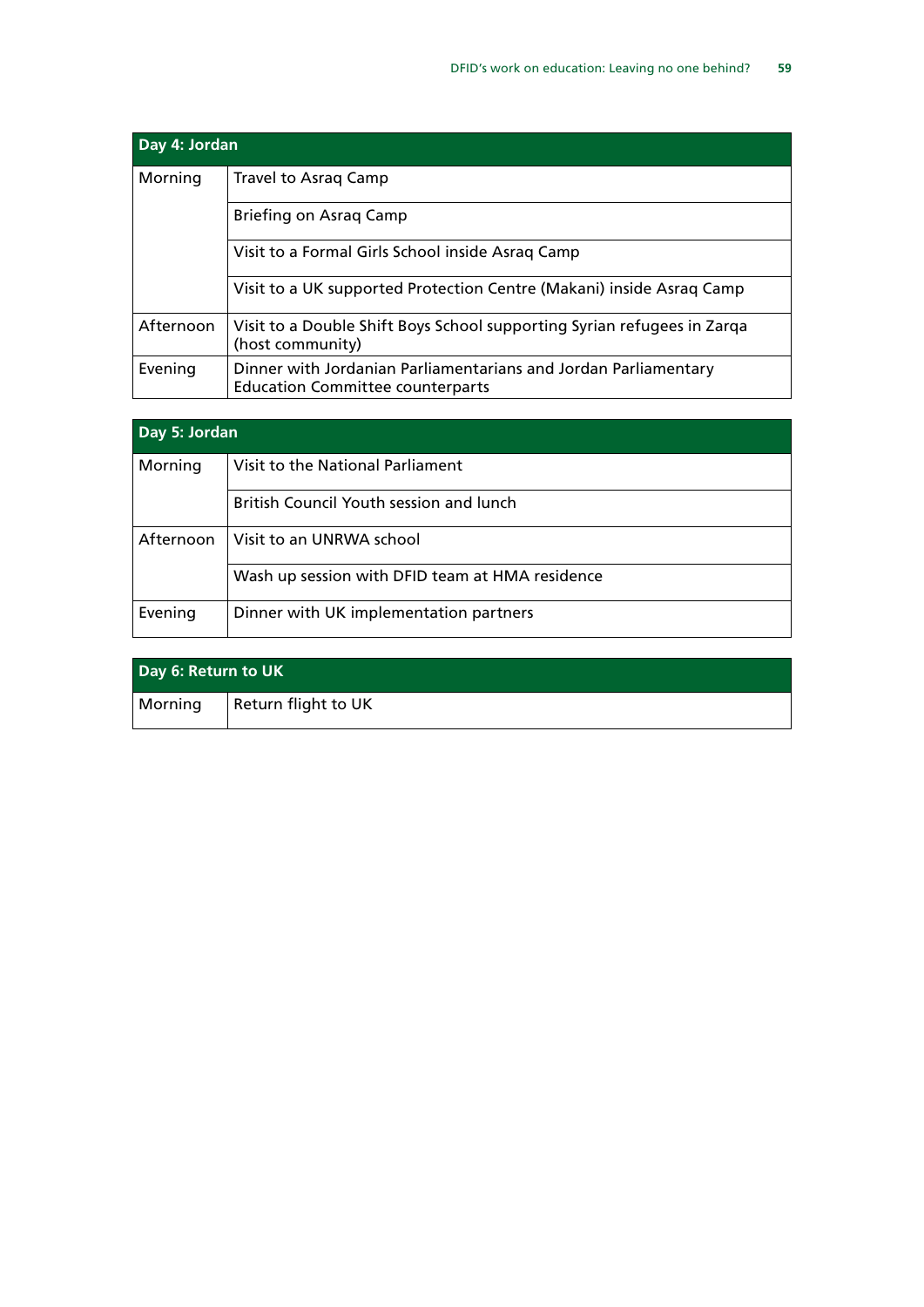## <span id="page-61-0"></span>Appendix 3: Programme from the previous Committee's visit to East Africa

## **Programme for visit to Kenya**

| <b>Time</b>                                                   | <b>Programme</b>                                                     |  |  |
|---------------------------------------------------------------|----------------------------------------------------------------------|--|--|
| Day 1: Security, political and programme briefings in Nairobi |                                                                      |  |  |
| Afternoon                                                     | Arrival in Kenya                                                     |  |  |
|                                                               | Security briefing from HMG Oversees Security Manager                 |  |  |
|                                                               | Meeting with British High Commissioner to Kenya & Head of DFID Kenya |  |  |

| Day 2: Access to education for marginalised and vulnerable groups-field visits to<br><b>Kisumu and Samburu</b> |                                                                                                                                                                 |                                                              |  |  |
|----------------------------------------------------------------------------------------------------------------|-----------------------------------------------------------------------------------------------------------------------------------------------------------------|--------------------------------------------------------------|--|--|
| Morning                                                                                                        | Group 1: Kisumu                                                                                                                                                 | Group 2: Samburu                                             |  |  |
|                                                                                                                | Flight to Kisumu                                                                                                                                                | Flight to Samburu county                                     |  |  |
|                                                                                                                | Meeting with<br><b>Leonard Cheshire</b><br>Disability staff and<br>Government of<br>Kenya Education<br>Assessment and<br><b>Resource Centre</b><br>(EARC) staff | Visit Lorubae Primary School                                 |  |  |
| Afternoon                                                                                                      | Working lunch<br>with Ministry of<br><b>Education county</b><br>officials                                                                                       | Working lunch with Ministry of Education county<br>officials |  |  |
|                                                                                                                | Visit Pandi-Pieri<br><b>Primary School</b>                                                                                                                      | Flight back to Nairobi                                       |  |  |
|                                                                                                                | Flight back to<br>Nairobi                                                                                                                                       |                                                              |  |  |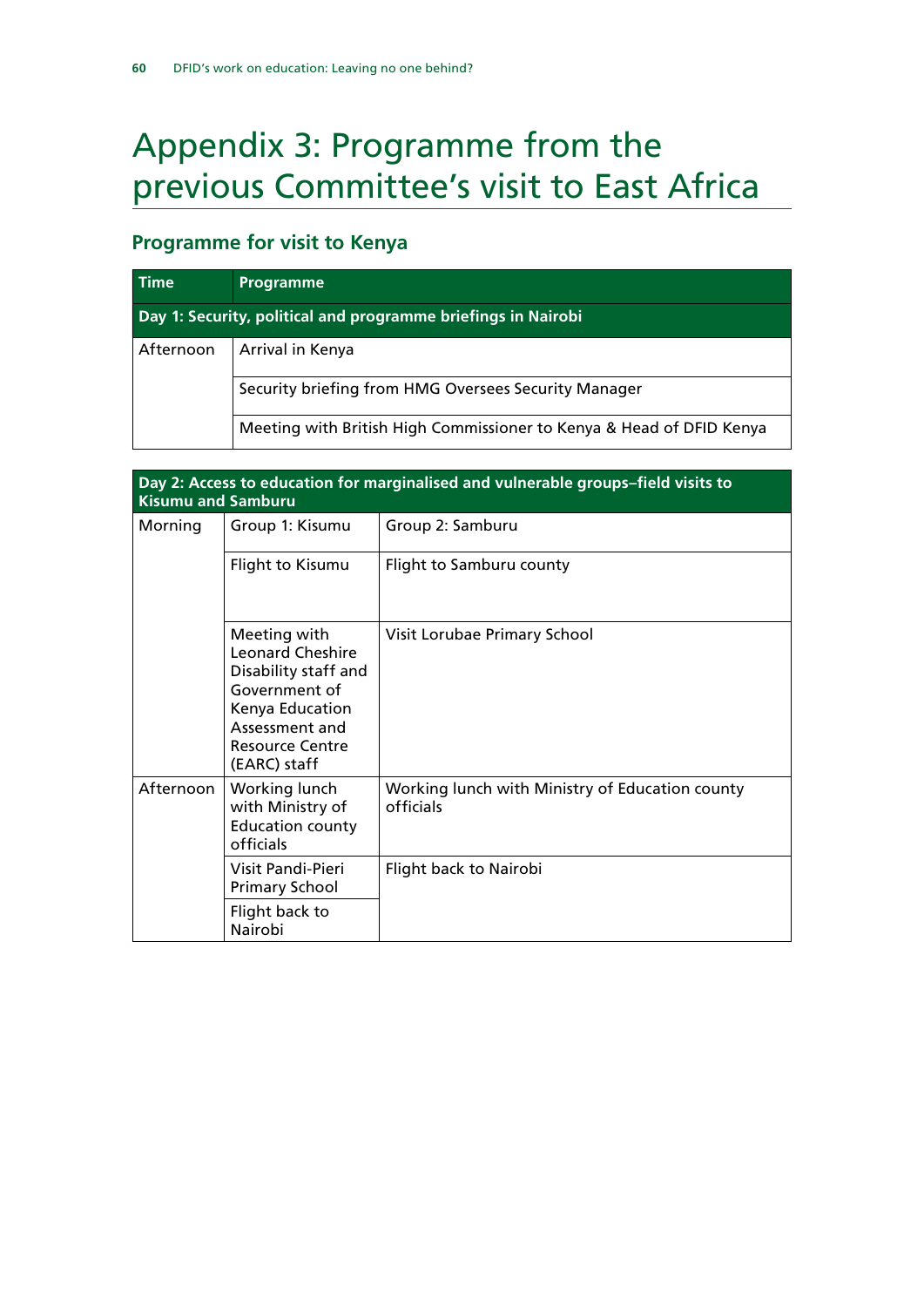| settlements |                                                                                                                                                                           | Day 5. Support to improve access and quality for marginalised children in informal |
|-------------|---------------------------------------------------------------------------------------------------------------------------------------------------------------------------|------------------------------------------------------------------------------------|
|             |                                                                                                                                                                           | Project site visits and meetings with senior Government officials in Nairobi       |
| Morning     | Group 1                                                                                                                                                                   | Group 2                                                                            |
|             | Visit Merry Cliff<br>Junior school that<br>is implementing<br>"TUSOME"                                                                                                    | Visit Little Rock Academy in Kibera's informal<br>settlement                       |
|             | Travel to a<br>NairoBits (a<br>vocational training<br>school supported<br>by Malala Fund)                                                                                 | Travel to a second school in Kibera                                                |
|             | <b>Visit NairoBits-</b><br><b>Reuben Centre</b>                                                                                                                           | Visit Lorubae Primary School                                                       |
|             | Visit Bridge<br>International<br>Academies school<br>(Kingston school)                                                                                                    | Visit Kibera Primary school                                                        |
| Afternoon   | Meeting with Ministry of Education senior leadership                                                                                                                      |                                                                                    |
| Evening     | Debrief with DFID Kenya                                                                                                                                                   |                                                                                    |
|             | Reception at the High Commissioner's residence. Guests included MPs,<br>senior Ministry of Education leadership, key donors, civil society, and<br>implementing partners. |                                                                                    |

| Day 4: Departure |                             |
|------------------|-----------------------------|
|                  | Morning   Flight back to UK |

## **Day 3: Support to improve access and quality for marginalised children in informal**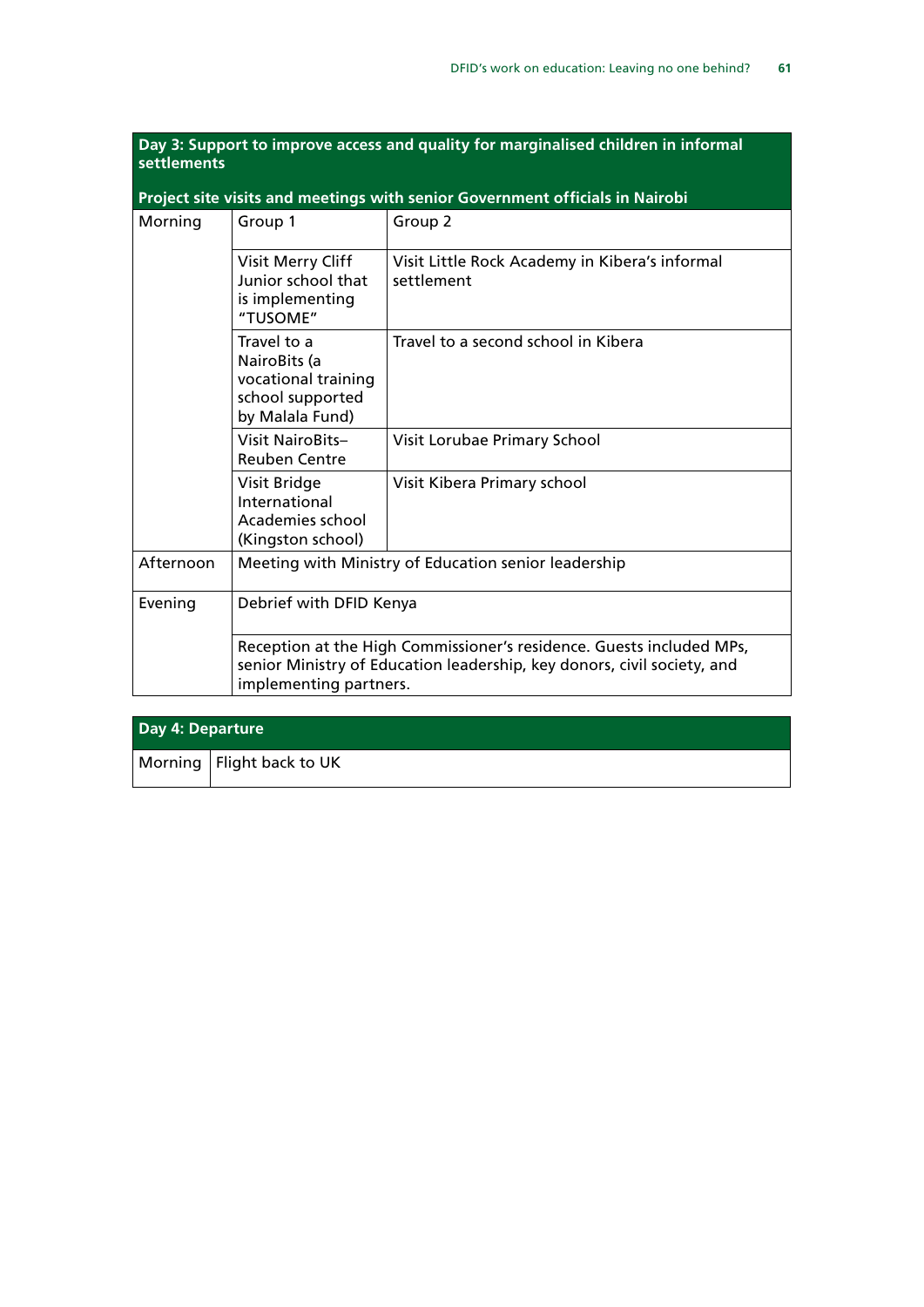## **Programme for visit to Uganda**

| <b>Time</b> | Programme                                                                                                                                                            |                                                                                                                                                                          |  |  |
|-------------|----------------------------------------------------------------------------------------------------------------------------------------------------------------------|--------------------------------------------------------------------------------------------------------------------------------------------------------------------------|--|--|
|             | Day 1: Kampala-based project visits and meetings                                                                                                                     |                                                                                                                                                                          |  |  |
| Morning     | Arrival at Entebbe Airport                                                                                                                                           |                                                                                                                                                                          |  |  |
| Afternoon   | Security briefing with Regional Security Manager                                                                                                                     |                                                                                                                                                                          |  |  |
|             | Briefing on Uganda with High Commissioner, Head of DFID office and DFID<br><b>Education Adviser</b>                                                                  |                                                                                                                                                                          |  |  |
|             | Group 1: CRANE-<br>Viva                                                                                                                                              | Group 2: Cheshire Services                                                                                                                                               |  |  |
|             | Arrive at the KBC<br><b>Creative Learning</b><br>Centre & courtesy<br>call at the Head<br>Teacher's office                                                           | Arrive at Kyambogo Primary School & courtesy call at<br>the Head Teacher's office                                                                                        |  |  |
|             | Interact with<br>beneficiary<br>learners and<br>teachers                                                                                                             | Interact with beneficiary learners and teachers                                                                                                                          |  |  |
|             | Observe some<br>instructional<br>processes using<br>IT, Mobile Library;<br>and Demonstration<br>Centre                                                               | Observe some Inclusive instructional processes; the<br>disability friendly transport for girls with disabilities;<br>improved school infrastructure; and resource centre |  |  |
|             | Interact with<br>parents                                                                                                                                             | Visit Naguru community/parents support group and<br>interact with parents                                                                                                |  |  |
| Evening     | Evening event on Public Private Partnerships in education with government<br>officials, union representatives, World Bank representatives and education<br>providers |                                                                                                                                                                          |  |  |

| Day 2: Field visits to schools |                                                                                                                                                                                                                      |  |
|--------------------------------|----------------------------------------------------------------------------------------------------------------------------------------------------------------------------------------------------------------------|--|
| Morning                        | Visit a Leonard Cheshire Disability school in Jinja                                                                                                                                                                  |  |
|                                | <b>Travel to Mayuge District</b>                                                                                                                                                                                     |  |
|                                | Visit Ikulwe Primary School, a rural government primary school                                                                                                                                                       |  |
| Afternoon                      | Visit Kityerera High School, a rural secondary school run by PEAS                                                                                                                                                    |  |
| Evening                        | Dinner with District Education officials, including Chief Administrative<br>Officer, District & Municipal Education Officers, District & Municipal<br>Inspectors of Schools, and a Primary Teacher Training official |  |

| Day 3: Visit one school en route to Kampala, followed by Kampala-based meetings |                                                                                                 |  |
|---------------------------------------------------------------------------------|-------------------------------------------------------------------------------------------------|--|
| Morning                                                                         | Visit Ssenyi Primary School, a rural government primary school in a remote<br>fishing community |  |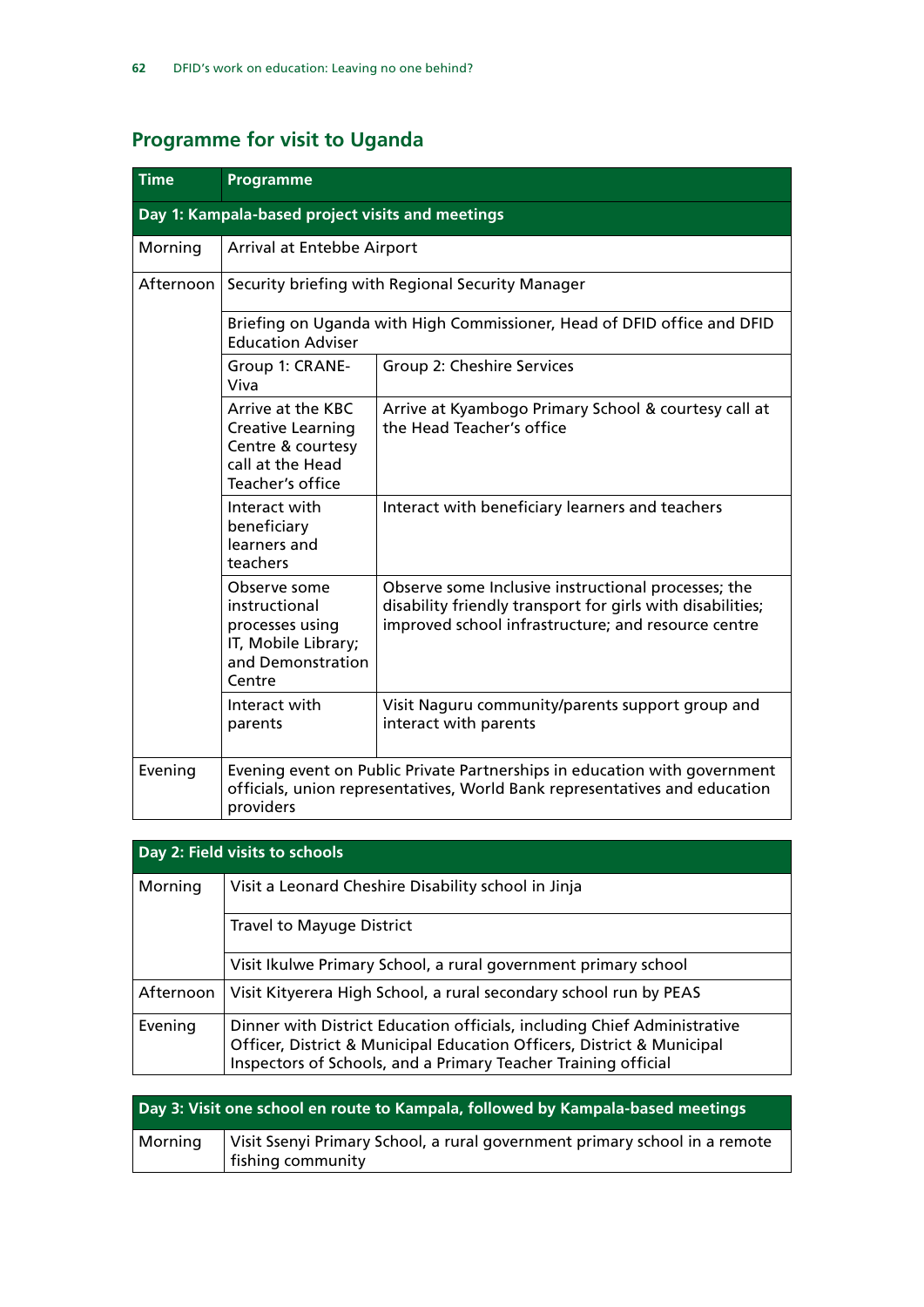| Day 3: Visit one school en route to Kampala, followed by Kampala-based meetings |                                                                                                                     |  |
|---------------------------------------------------------------------------------|---------------------------------------------------------------------------------------------------------------------|--|
| Afternoon                                                                       | Meeting with major Education Development Partners, including USAID,<br>World Bank, UNICEF and Irish Aid             |  |
|                                                                                 | Meeting with First Lady and Minister of Education & Sports                                                          |  |
| Evening                                                                         | Reception at High Commissioner's Residence with stakeholders including:                                             |  |
|                                                                                 | Senior Government officials from Ministries of Education & Sports, Finance,<br>and the Office of the Prime Minister |  |
|                                                                                 | Heads of Mission from key partners on education and refugees (US, World<br>Bank, Irish Aid, UNICEF, UNHCR)          |  |
|                                                                                 | Country Directors of UK, international and Ugandan NGOs                                                             |  |
|                                                                                 | Thought leaders from think tanks and academia                                                                       |  |

| Day 4: Kampala based visits and discussions |                                                                                                     |  |
|---------------------------------------------|-----------------------------------------------------------------------------------------------------|--|
| Morning                                     | Meeting with Civil Society on Human Rights                                                          |  |
|                                             | Visit to YARID project at Katwe Primary School in Kampala                                           |  |
| Afternoon                                   | Meeting with a group of teachers                                                                    |  |
|                                             | Meeting with Youth Advocates involved with Plan International's youth<br>outreach programmes        |  |
| Evening                                     | Debrief with UK High Commissioner, DFID Head of Office, DFID Education<br>and Humanitarian advisers |  |

| Day 5: Travel to Kenya |                                            |  |
|------------------------|--------------------------------------------|--|
| Morning                | Travel to Entebbe airport                  |  |
|                        | Afternoon   Flight from Entebbe to Nairobi |  |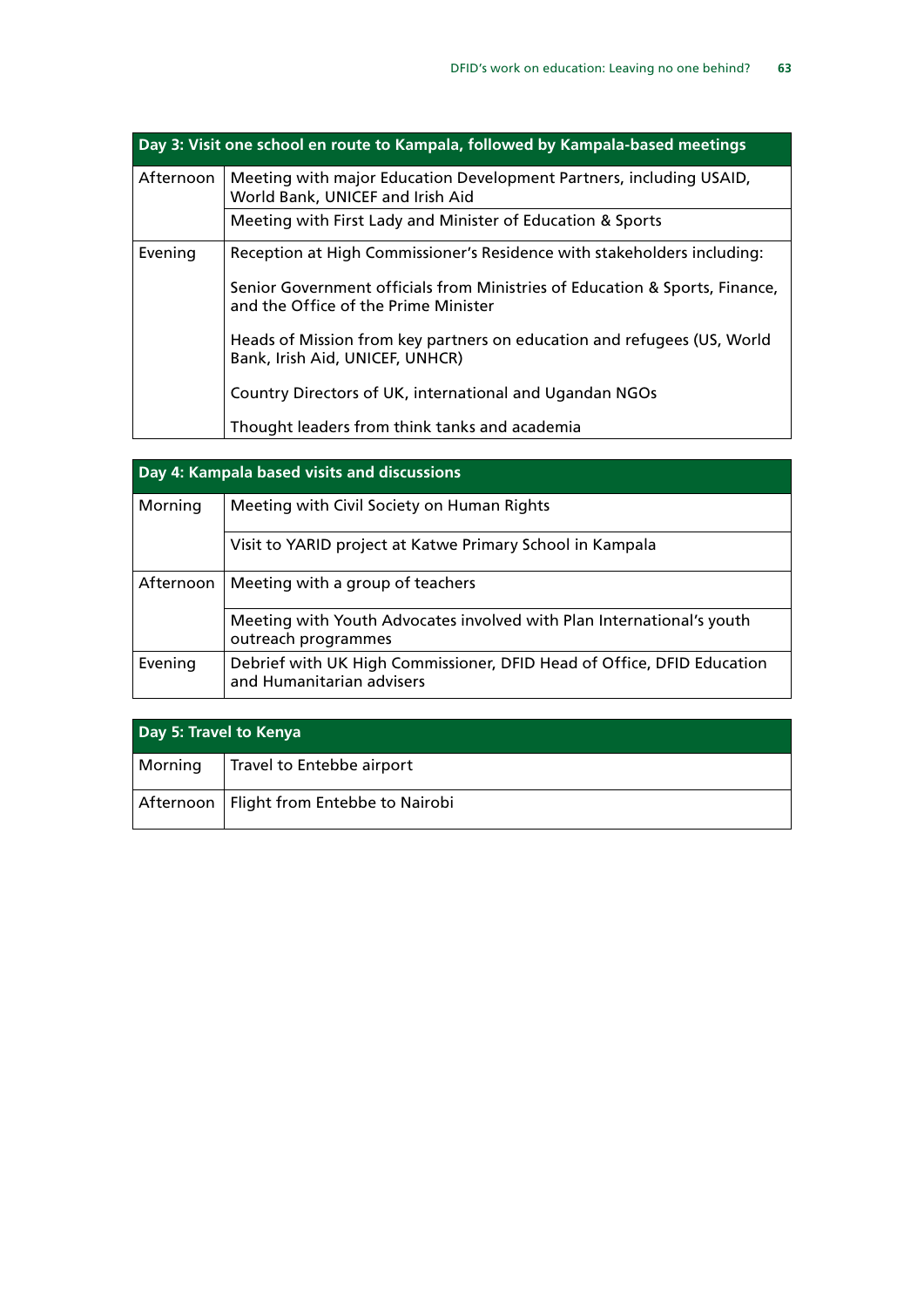## **Programme for visit to Tanzania**

| <b>Time</b> | <b>Programme</b>                                                                                                                                                                |
|-------------|---------------------------------------------------------------------------------------------------------------------------------------------------------------------------------|
|             | Day 1: Arrival in Tanzania                                                                                                                                                      |
| Morning     | Arrival in Tanzania                                                                                                                                                             |
|             | Security briefing                                                                                                                                                               |
| Afternoon   | Lunch with Deputy High Commissioner, Head of DFID Tanzania and DFID<br><b>Education team</b>                                                                                    |
|             | Visit to a local Dar es Salaam secondary school supported by DFID's<br><b>Education Programme for Results (EP4R)</b>                                                            |
| Evening     | Reception with DFID funded NGOs, civil society, thought leaders, academics<br>and private school providers to understand the educational context and<br>challenges in Tanzania. |
|             | Roundtable session led by Committee members                                                                                                                                     |
|             | Open Marketplace event                                                                                                                                                          |

| Day 2: Field visits and meetings in Dodoma Region |                                                                                                                                                                                                                                                  |                                                                                                                                                                            |
|---------------------------------------------------|--------------------------------------------------------------------------------------------------------------------------------------------------------------------------------------------------------------------------------------------------|----------------------------------------------------------------------------------------------------------------------------------------------------------------------------|
| Morning                                           | Flight to Dodoma                                                                                                                                                                                                                                 |                                                                                                                                                                            |
|                                                   | Group 1: Field visit<br>to Bahi District<br>Council                                                                                                                                                                                              | Group 2: Field visit to Dodoma District Council                                                                                                                            |
|                                                   | Drive to Bahi<br>accompanied<br>by DEO Bahi,<br>and colleagues<br>from the<br><b>Education Quality</b><br>Improvement<br>Programme-<br>Tanzania (EQUIP-T)<br>programme.<br>Courtesy call<br>at the Regional<br>Commissioner's<br>office on route | Drive to Dodoma District Council accompanied by DEO<br>Dodoma DC and colleagues from EQUIP-T programme.<br>Courtesy call at the Regional Commissioner's office on<br>route |
|                                                   | Visit to the<br><b>School Readiness</b><br>Programme (SRP)                                                                                                                                                                                       | Visit to the School Readiness Programme (SRP)                                                                                                                              |
|                                                   | Visit to the<br>parent primary<br>school of the<br><b>School Readiness</b><br>Programme                                                                                                                                                          | Visit to the parent primary school of the School<br><b>Readiness Programme</b>                                                                                             |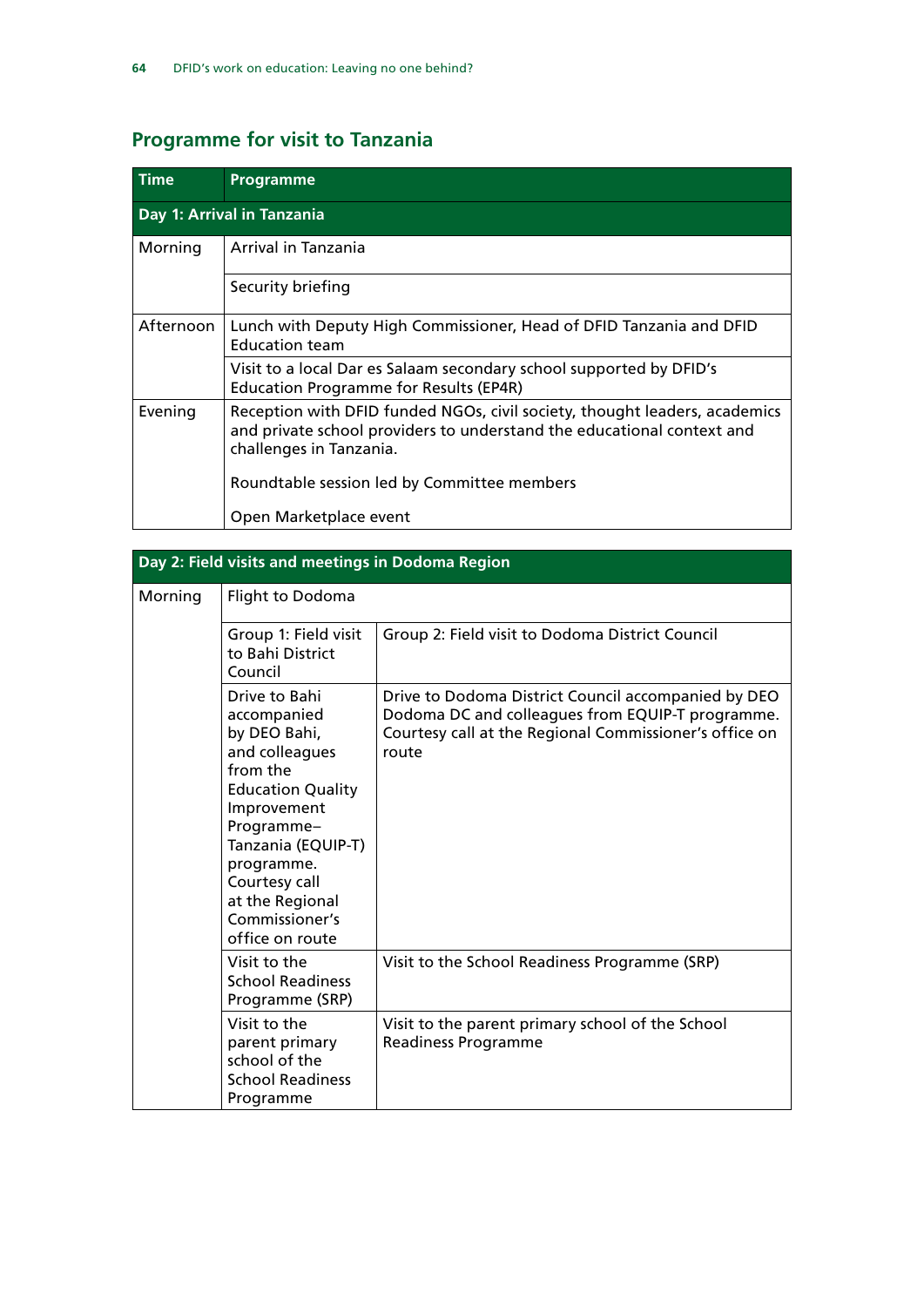| Day 2: Field visits and meetings in Dodoma Region |                                                                            |                                                                                                                   |
|---------------------------------------------------|----------------------------------------------------------------------------|-------------------------------------------------------------------------------------------------------------------|
|                                                   | Afternoon $ $ Lunch in the<br>community (cooked<br>by the school)          | Lunch in the community (cooked by the school)                                                                     |
|                                                   | Meeting on in-<br>service teacher<br>training at district<br>centre school | Meeting with staff from President's Office-Regional<br>Administration and Local Government (PO-RALG). PO-<br>RALG |
| Evening                                           | level officials                                                            | Dinner with officials from the Ministry of PO-RALG and regional and district                                      |

| Day 3: Dar es Salaam |                                                                                                                                                                                            |
|----------------------|--------------------------------------------------------------------------------------------------------------------------------------------------------------------------------------------|
| Morning              | Flight from Dodoma to Dar es Salaam                                                                                                                                                        |
| Afternoon            | Meeting with Education Minister and senior management staff                                                                                                                                |
|                      | Briefing from DFID Team Leaders on the Tanzania portfolio                                                                                                                                  |
|                      | Visit to the DFID centrally managed programme: Girls' Education Challenge<br>(GEC), BRAC Maendeleo                                                                                         |
|                      | Meeting with service providers directly supported by DFID including<br>EQUIP-T, Education Payment 4 Results (EP4R), Campaign for Female<br>Education (CAMFED), BRAC Maendeleo and partners |
|                      | Dinner with Heads of Co-operation from key donor countries including<br>Sweden, Canada, USA, World Bank, UNICEF, UNESCO                                                                    |

| Day 4: Dar es Salaam |                                                                                                                                          |  |
|----------------------|------------------------------------------------------------------------------------------------------------------------------------------|--|
| Morning              | Discussion with Haki-Elimu and Youth Advisory Panel about Open Policy<br>Making and Youth voices                                         |  |
|                      | Discussion with project managers from USAID, Canada and Sweden funded<br>projects                                                        |  |
|                      | Discussion related to the last IDC visit on Jobs and Livelihoods and what<br>actions have been taken                                     |  |
| Afternoon            | Lunch with Deputy High Commissioner, DFID Head of Office and Head of<br><b>DFID Human Investment Team</b>                                |  |
|                      | Visit to Ubongo Studios, an Early Childhood Development Programme<br>funded by DFID through the Human Development Innovation Fund (HDIF) |  |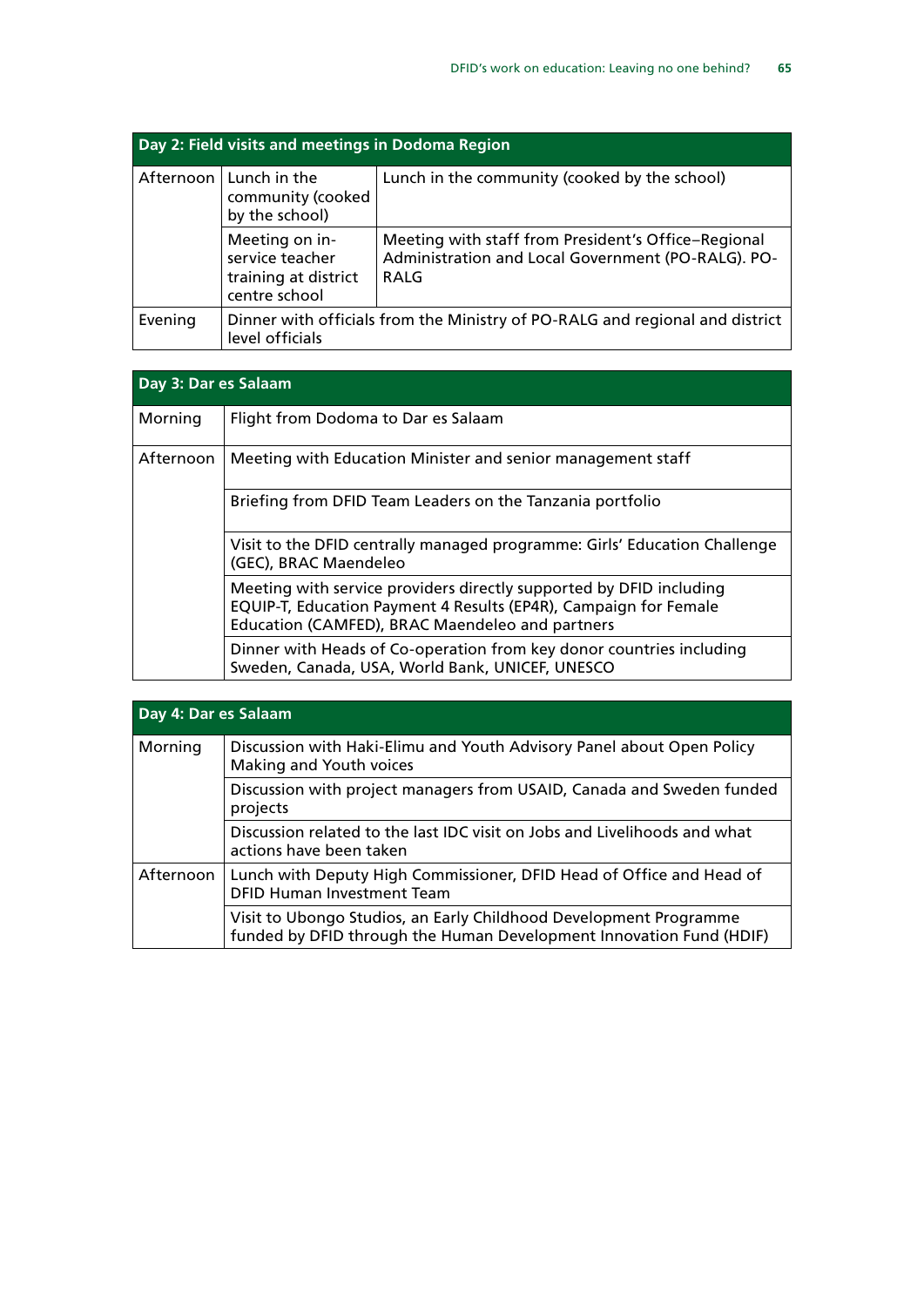## <span id="page-67-0"></span>Formal Minutes

## **Monday 13 November 2017**

Members present:

Stephen Twigg, in the Chair

Richard Burden Lloyd Russell-Moyle James Duddridge Paul Scully Mrs Pauline Latham OBE Mr Virendra Sharma Chris Law Henry Smith Mr Ivan Lewis

Draft Report (*DFID's work on education: Leaving no one behind?*), proposed by the Chair, brought up and read.

*Ordered*, That the draft Report be read a second time, paragraph by paragraph.

Paragraphs 1 to 136 read and agreed to.

Summary agreed to.

Three Papers were appended to the Report.

*Resolved*, That the Report be the First Report of the Committee to the House.

*Ordered*, That the Chair make the Report to the House.

*Ordered*, That embargoed copies of the Report be made available (Standing Order No. 134).

[Adjourned till tomorrow at 9.45 a.m.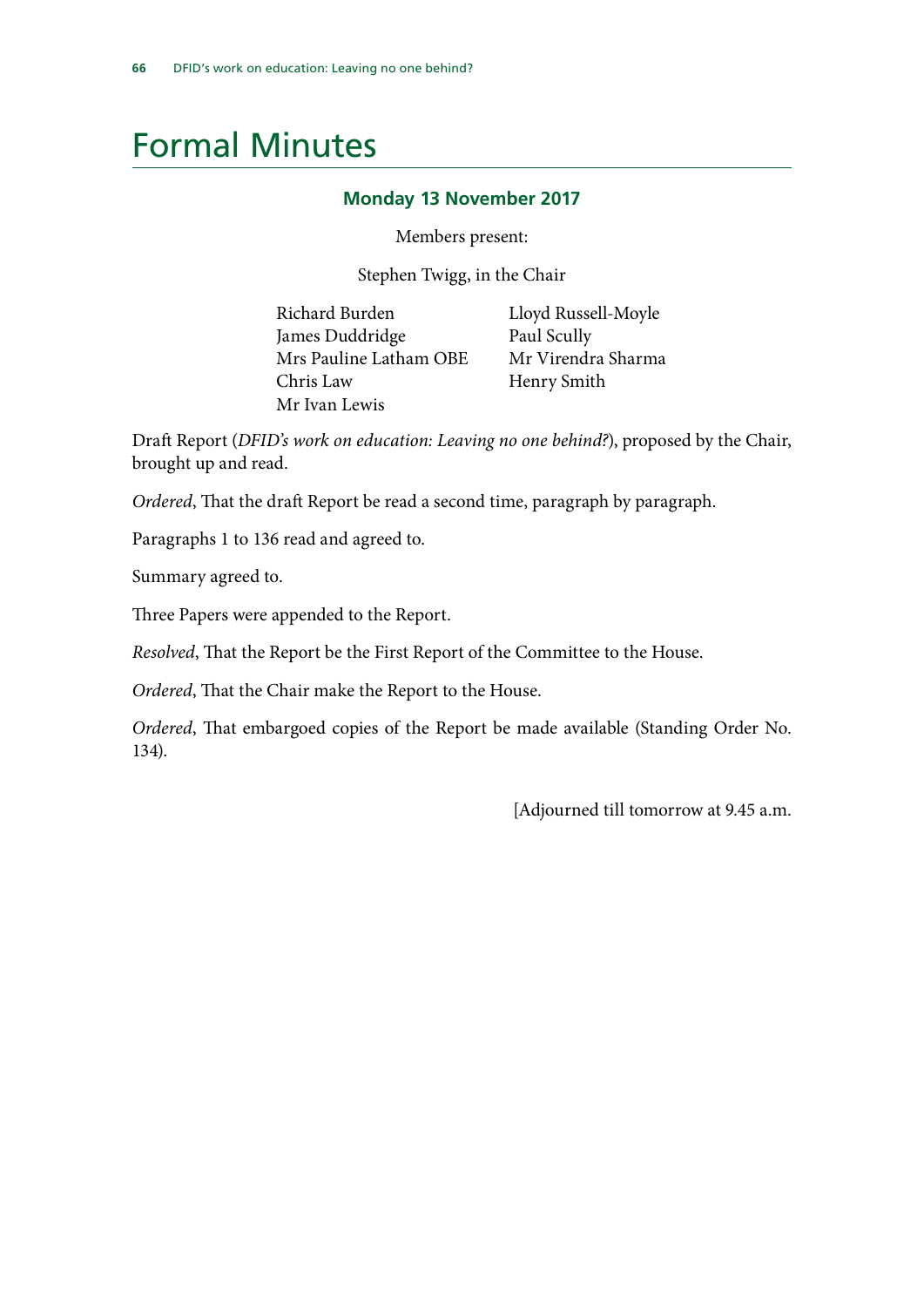## <span id="page-68-0"></span>**Witnesses**

The following witnesses gave evidence. Transcripts can be viewed on the [inquiry publications](http://www.parliament.uk/business/committees/committees-a-z/commons-select/international-development-committee/inquiries/parliament-2017/dfids-work-on-education-17-19/publications/) [page](http://www.parliament.uk/business/committees/committees-a-z/commons-select/international-development-committee/inquiries/parliament-2017/dfids-work-on-education-17-19/publications/) of the Committee's website.

#### **Wednesday 18 October 2017** *Question number*

**Rt Hon Alistair Burt MP**, Minister of State for International Development and Minister of State for the Middle East at the Foreign & Commonwealth Office, **Anna Wechsberg**, Policy Director, Department for International Development and **Ian Attfield,** Senior Education Adviser, Department for International Development [Q1–57](http://data.parliament.uk/writtenevidence/committeeevidence.svc/evidencedocument/international-development-committee/dfids-work-on-education-leaving-no-one-behind/oral/71536.html)

## Published written evidence

The following written evidence was received and can be viewed on the [inquiry publications](http://www.parliament.uk/business/committees/committees-a-z/commons-select/international-development-committee/inquiries/parliament-2017/dfids-work-on-education-17-19/publications/) [page](http://www.parliament.uk/business/committees/committees-a-z/commons-select/international-development-committee/inquiries/parliament-2017/dfids-work-on-education-17-19/publications/) of the Committee's website.

EDU numbers are generated by the evidence processing system and so may not be complete.

- 1 Department for International Development ([EDU0001\)](http://data.parliament.uk/WrittenEvidence/CommitteeEvidence.svc/EvidenceDocument/International%20Development/DFIDs%20work%20on%20education%20Leaving%20no%20one%20behind/written/71478.html)
- 2 Department for International Development Annex A ([EDU0002](http://data.parliament.uk/writtenevidence/committeeevidence.svc/evidencedocument/international-development-committee/dfids-work-on-education-leaving-no-one-behind/written/72979.html))